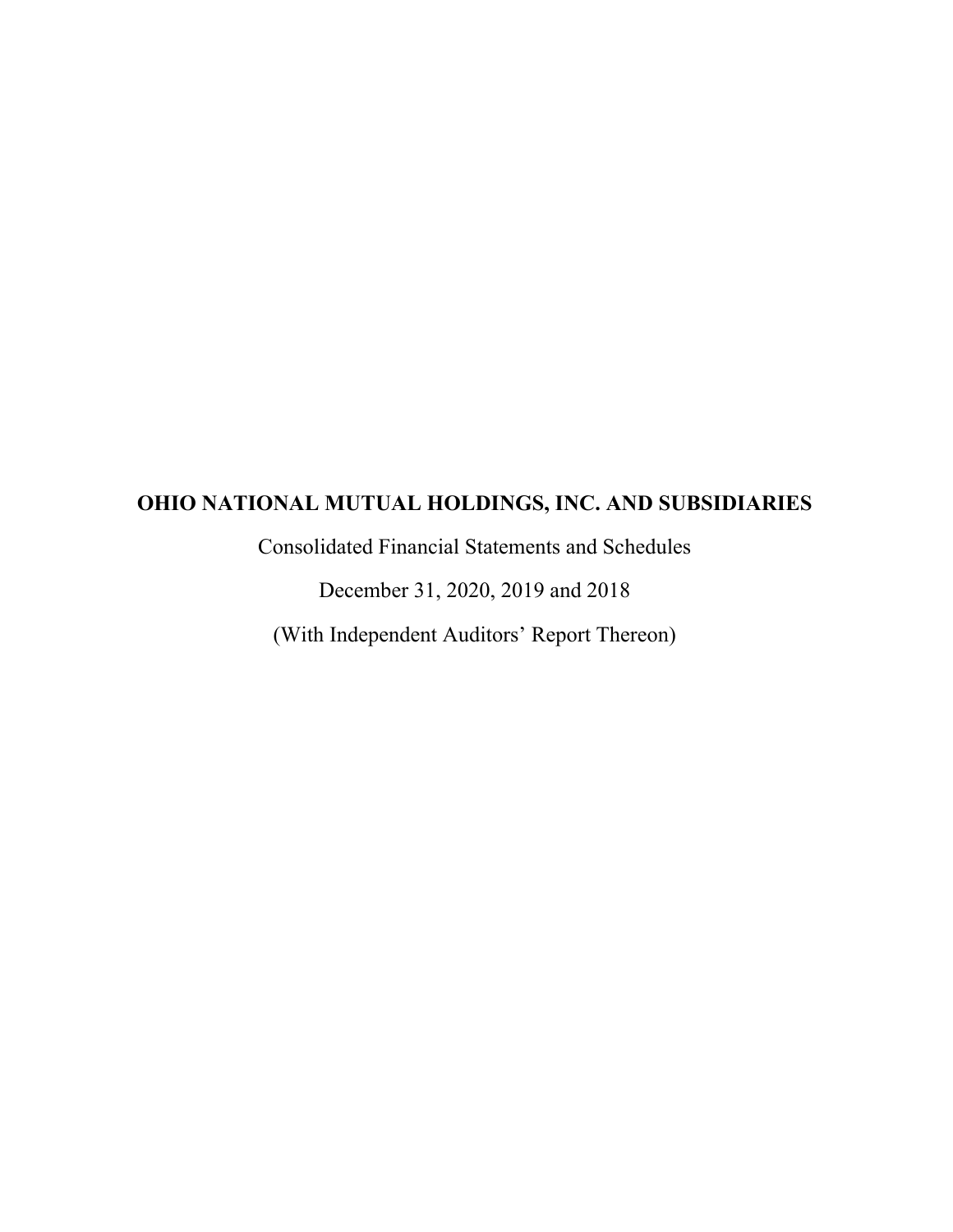

KPMG LLP Suite 3400 312 Walnut Street Cincinnati, OH 45202

#### **Independent Auditors' Report**

The Board of Directors Ohio National Mutual Holdings, Inc.:

We have audited the accompanying consolidated financial statements of Ohio National Mutual Holdings, Inc. and its subsidiaries (collectively, the Company), which comprise the consolidated balance sheets as of December 31, 2020 and 2019, and the related consolidated statements of operations, comprehensive income (loss), changes in equity, and cash flows for each of the years in the three-year period ended December 31, 2020, and the related notes to the consolidated financial statements.

#### *Management's Responsibility for the Financial Statements*

Management is responsible for the preparation and fair presentation of these consolidated financial statements in accordance with U.S. generally accepted accounting principles; this includes the design, implementation, and maintenance of internal control relevant to the preparation and fair presentation of consolidated financial statements that are free from material misstatement, whether due to fraud or error.

### *Auditors' Responsibility*

Our responsibility is to express an opinion on these consolidated financial statements based on our audits. We conducted our audits in accordance with auditing standards generally accepted in the United States of America. Those standards require that we plan and perform the audit to obtain reasonable assurance about whether the consolidated financial statements are free from material misstatement.

An audit involves performing procedures to obtain audit evidence about the amounts and disclosures in the consolidated financial statements. The procedures selected depend on the auditors' judgment, including the assessment of the risks of material misstatement of the consolidated financial statements, whether due to fraud or error. In making those risk assessments, the auditor considers internal control relevant to the entity's preparation and fair presentation of the consolidated financial statements in order to design audit procedures that are appropriate in the circumstances, but not for the purpose of expressing an opinion on the effectiveness of the entity's internal control. Accordingly, we express no such opinion. An audit also includes evaluating the appropriateness of accounting policies used and the reasonableness of significant accounting estimates made by management, as well as evaluating the overall presentation of the consolidated financial statements.

We believe that the audit evidence we have obtained is sufficient and appropriate to provide a basis for our audit opinion.

#### *Opinion*

In our opinion, the consolidated financial statements referred to above present fairly, in all material respects, the financial position of the Company, as of December 31, 2020 and 2019, and the results of its operations and its cash flows for each of the years in the three-year period ended December 31, 2020, in accordance with U.S. generally accepted accounting principles.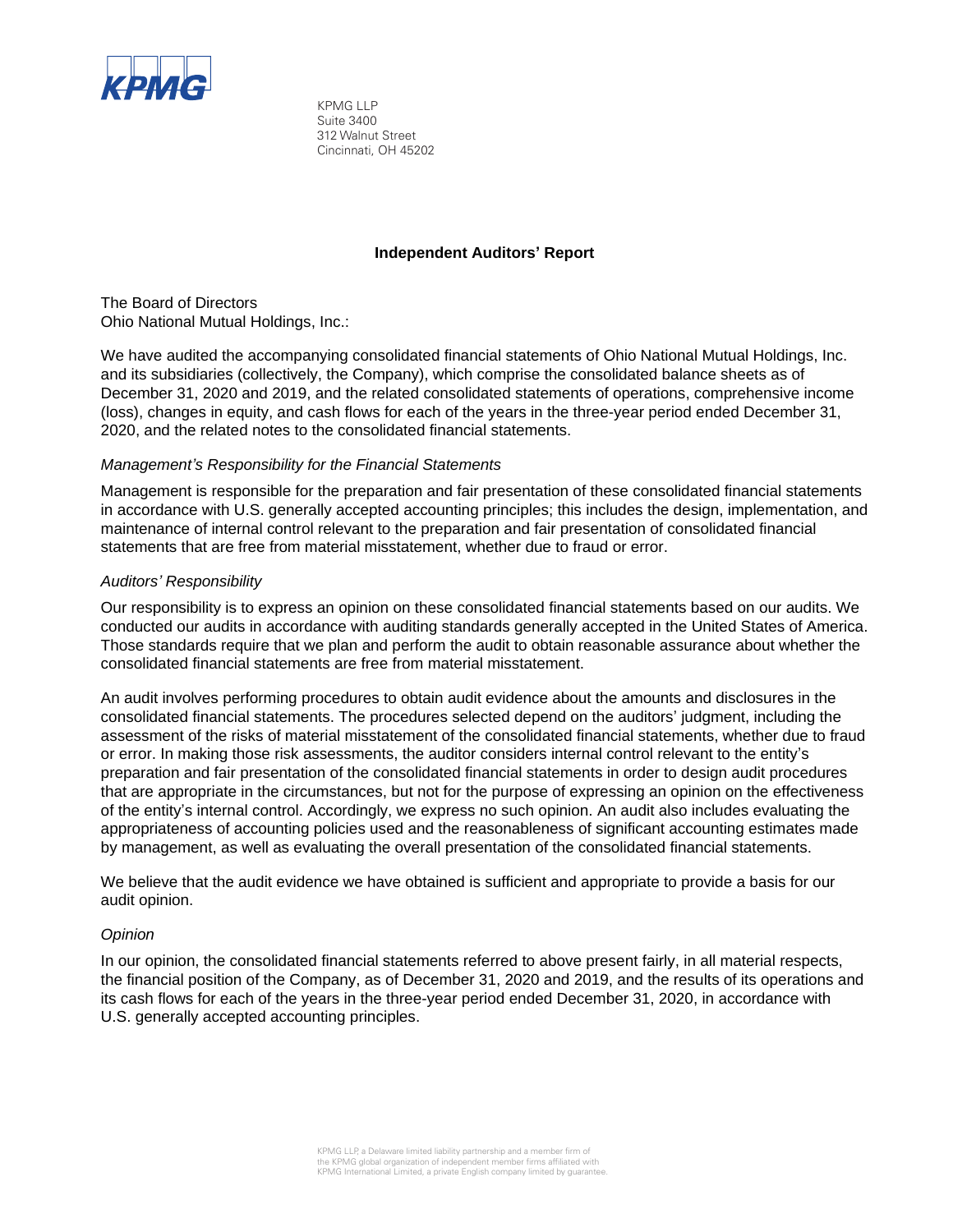

*Other Matter*

Our audit was conducted for the purpose of forming an opinion on the consolidated financial statements as a whole. The consolidating information in *Schedule 1 Consolidating Information – Balance Sheet* and *Schedule 2 Consolidating Information – Income Statement* is presented for purposes of additional analysis rather than to present the financial position and results of operations of the individual companies and is not a required part of the consolidated financial statements. Such information is the responsibility of management and was derived from and relates directly to the underlying accounting and other records used to prepare the consolidated financial statements. The information has been subjected to the auditing procedures applied in the audit of the consolidated financial statements and certain additional procedures, including comparing and reconciling such information directly to the underlying accounting and other records used to prepare the consolidated financial statements or to the consolidated financial statements themselves, and other additional procedures in accordance with auditing standards generally accepted in the United States of America. In our opinion, the information is fairly stated in all material respects in relation to the consolidated financial statements as a whole.



Cincinnati, Ohio March 26, 2021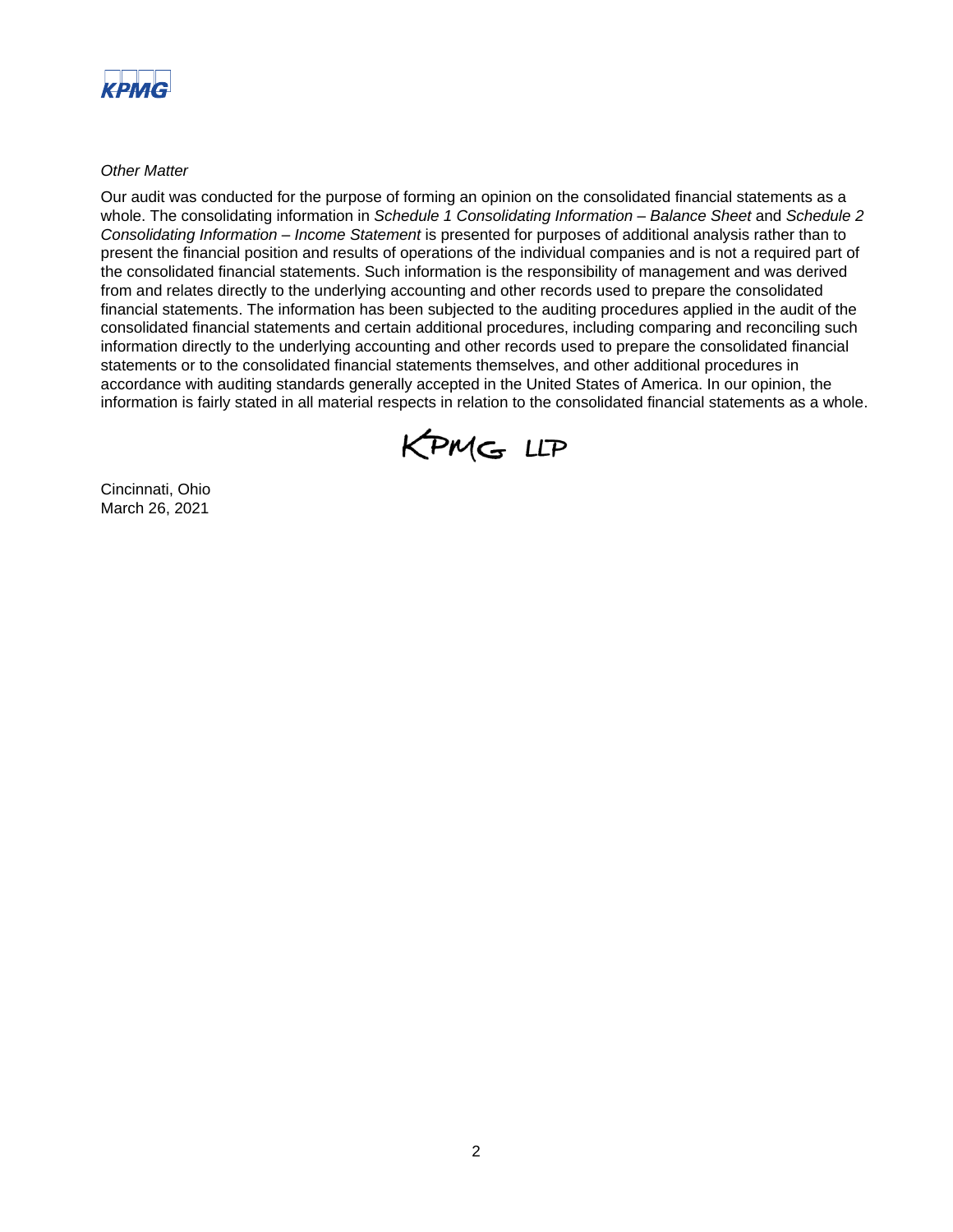# Consolidated Balance Sheets

### December 31, 2020 and 2019

(Dollars in thousands)

| <b>Assets</b>                                                                   | 2020              | 2019              |
|---------------------------------------------------------------------------------|-------------------|-------------------|
| Investments:                                                                    |                   |                   |
| Securities available-for-sale, at fair value:                                   |                   |                   |
| Fixed maturity securities                                                       | \$<br>10,324,604  | 9,745,959         |
| Fixed maturity securities on loan                                               | 358,808           | 238,652           |
| Trading securities, at fair value:                                              |                   |                   |
| Fixed maturity securities                                                       | 128               | 160               |
| Equity securities, at fair value                                                | 53,733            | 40,468            |
| Mortgage loans on real estate, net                                              | 1,474,388         | 1,446,093         |
| Real estate, net<br>Policy loans                                                | 56,208<br>964,343 | 52,270<br>875,097 |
| Other long-term investments                                                     | 281,768           | 272,204           |
| Short-term investments securities lending collateral                            | 368,897           | 246,578           |
| Short-term investments                                                          | 207,770           | 213,529           |
| Total investments                                                               | 14,090,647        | 13,131,010        |
| Cash and cash equivalents                                                       | 687,657           | 288,218           |
| Accrued investment income                                                       | 80,118            | 77,849            |
| Deferred policy acquisition costs                                               | 1,548,800         | 1,680,272         |
| Reinsurance recoverable                                                         | 3,994,380         | 3,993,047         |
| Reinsurance deposit asset                                                       | 825,369           | 905,770           |
| Operating lease right-of-use assets                                             | 6,976             | 8,115             |
| Other assets                                                                    | 357,680           | 386,324           |
| Federal and foreign income tax recoverable                                      | 13,190            | 17,811            |
| Assets held in separate accounts                                                | 19,486,193        | 19,926,103        |
| Total assets                                                                    | \$<br>41,091,010  | 40,414,519        |
| <b>Liabilities and Equity</b>                                                   |                   |                   |
| Future policy benefits and claims                                               | \$<br>16,447,013  | 15,725,511        |
| Policyholders' dividend accumulations                                           | 31,680            | 32,964            |
| Other policyholder funds                                                        | 145,886           | 170,786           |
| Short-term borrowings                                                           | 1,792             | 1,675             |
| Long-term debt obligations (net of unamortized discount and debt issuance costs |                   |                   |
| of \$9,590 in 2020 and \$6,623 in 2019)                                         | 975,910           | 953,878           |
| Deferred federal and foreign income taxes                                       | 206,433           | 149,116           |
| Operating lease liabilities                                                     | 6,992             | 8,107             |
| Other liabilities                                                               | 581,778           | 543,617           |
| Payables for securities lending collateral                                      | 368,897           | 246,578           |
| Liabilities related to separate accounts                                        | 19,486,193        | 19,926,103        |
| Total liabilities                                                               | 38,252,574        | 37,758,335        |
| Equity:                                                                         |                   |                   |
| Accumulated other comprehensive income                                          | 417,126           | 234,922           |
| Retained earnings                                                               | 2,421,310         | 2,421,262         |
| Total equity                                                                    | 2,838,436         | 2,656,184         |
| Total liabilities and equity                                                    | \$<br>41,091,010  | 40,414,519        |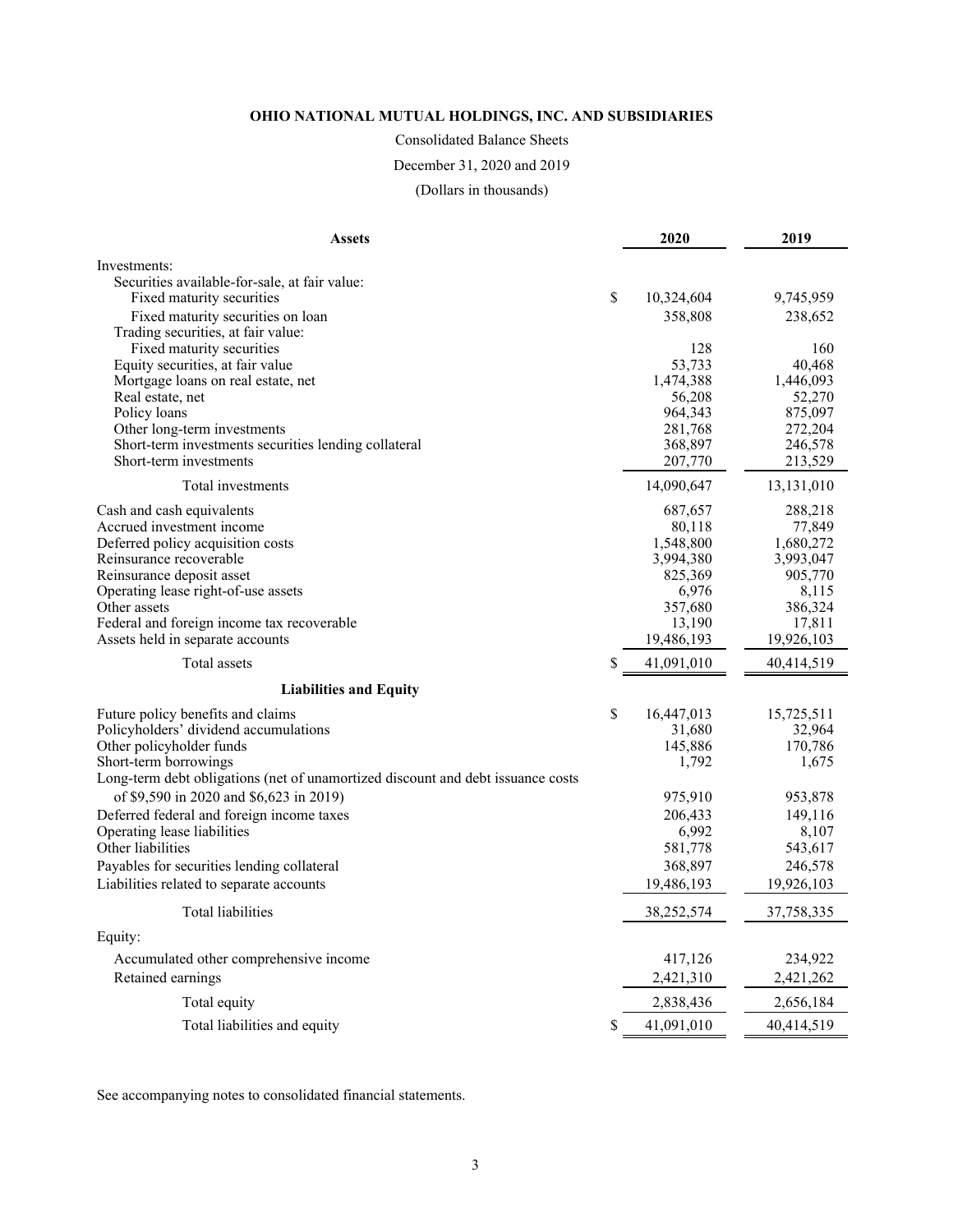Consolidated Statements of Operations

Years ended December 31, 2020, 2019 and 2018

(Dollars in thousands)

|                                                      | 2020          | 2019       | 2018      |
|------------------------------------------------------|---------------|------------|-----------|
| Revenues:                                            |               |            |           |
| Traditional life insurance premiums                  | \$<br>864,652 | 862,166    | 847,496   |
| Annuity premiums and charges                         | 413,451       | 445,085    | 571,784   |
| Universal life policy charges                        | 155,135       | 147,999    | 146,529   |
| Group life and health insurance premiums             | 111,455       | 113,099    | 100,632   |
| Accident and health insurance premiums               | 29,074        | 25,238     | 21,284    |
| Investment management fees                           | 43,198        | 45,181     | 51,452    |
| Change in value of trading fixed maturity securities | (2)           | (4)        | (45)      |
| Change in value of equity securities                 | 1,506         | 4,819      | (7,208)   |
| Net investment income                                | 441,667       | 524,794    | 553,278   |
| Net realized gains (losses):                         |               |            |           |
| Investment gains (losses):                           |               |            |           |
| Total other-than-temporary impairment losses         |               |            |           |
| on securities                                        | (11, 347)     | 2,426      | 2,312     |
| Portion of impairment losses recognized in other     |               |            |           |
| comprehensive income (loss)                          | 2,088         | (7, 386)   | (4, 539)  |
| Net other-than-temporary impairment losses on        |               |            |           |
| securities recognized in earnings                    | (9,259)       | (4,960)    | (2,227)   |
| Realized gains, excluding other-than-temporary       |               |            |           |
| impairment losses on securities                      | 28,990        | 215,334    | 5,293     |
| Total investment gains                               | 19,731        | 210,374    | 3,066     |
| Derivative instruments                               | (50, 702)     | (154, 443) | (6,000)   |
| Loss on debt retirement                              |               | (10,263)   |           |
| Other income                                         | 152,619       | 126,424    | 106,448   |
|                                                      | 2,181,784     | 2,340,469  | 2,388,716 |
| Benefits and expenses:                               |               |            |           |
| Benefits and claims                                  | 1,452,664     | 1,566,068  | 1,504,423 |
| Provision for policyholders' dividends on            |               |            |           |
| participating policies                               | 109,808       | 114,298    | 108,640   |
| Amortization of deferred policy acquisition costs    | 149,547       | 264,968    | 154,458   |
| Commissions, net                                     | 165,687       | 175,902    | 235,802   |
| Other operating costs and expenses                   | 306,564       | 307,959    | 331,953   |
|                                                      | 2,184,270     | 2,429,195  | 2,335,276 |
| (Loss) income before income taxes                    | (2,486)       | (88, 726)  | 53,440    |
| Income taxes:                                        |               |            |           |
| Current (benefit) expense                            | (2,723)       | 895        | (972)     |
| Deferred expense (benefit)                           | 189           | (32, 139)  | (7, 824)  |
|                                                      | (2, 534)      | (31, 244)  | (8,796)   |
|                                                      |               |            |           |
| Net income (loss)                                    | \$<br>48      | (57, 482)  | 62,236    |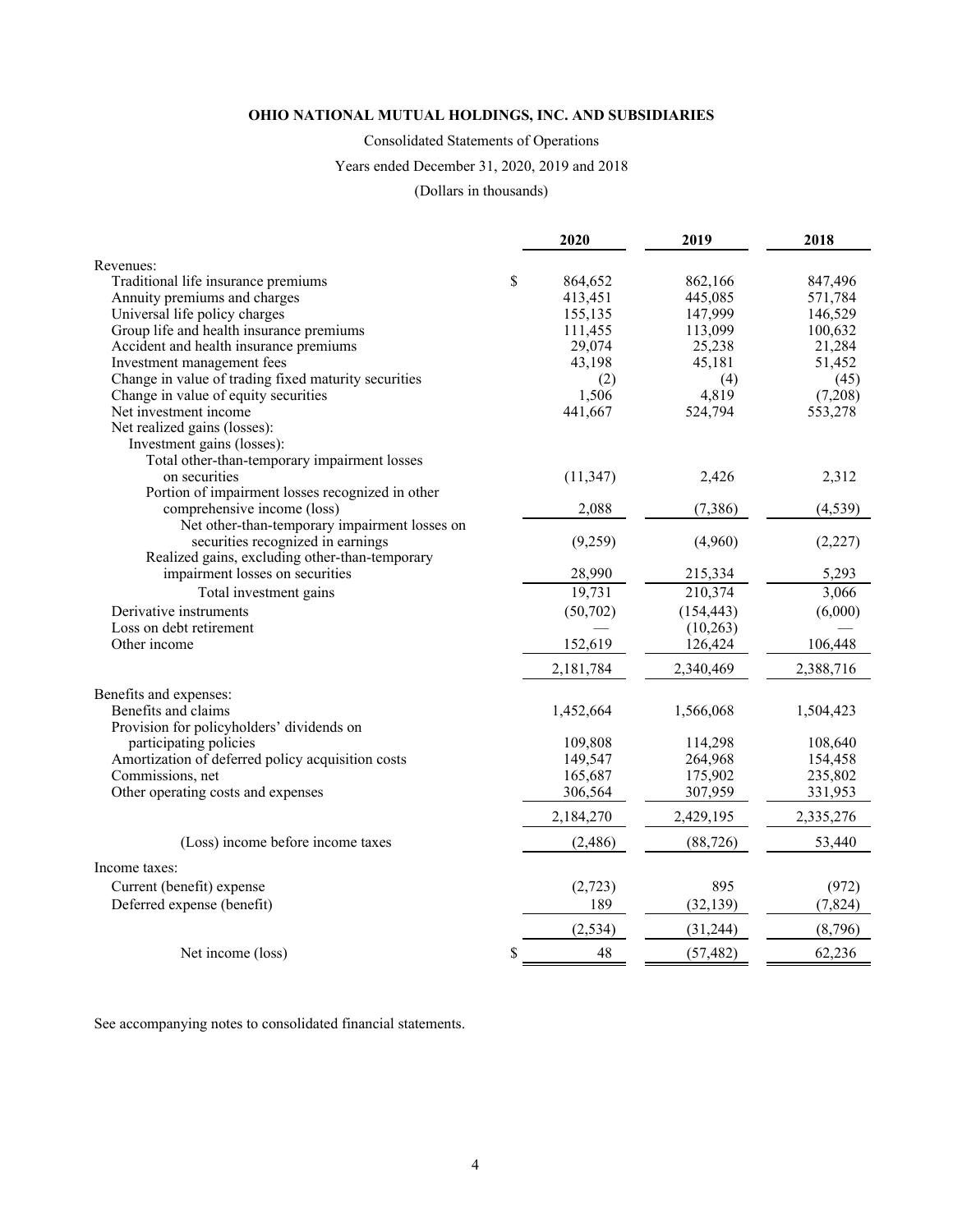Consolidated Statements of Comprehensive Income (Loss)

#### Years ended December 31, 2020, 2019 and 2018

(Dollars in thousands)

|                                                                                              |               | Tax        |            |
|----------------------------------------------------------------------------------------------|---------------|------------|------------|
|                                                                                              | <b>Before</b> | (expense)  | After      |
| 2020                                                                                         | tax           | benefit    | tax        |
| Net income                                                                                   | \$            |            | 48         |
| Other comprehensive income, net of taxes:                                                    |               |            |            |
| Foreign currency translation adjustment                                                      | 6,047         |            | 6,047      |
| Unrecognized net periodic benefit cost                                                       | (10, 174)     | 2,137      | (8,037)    |
| Unrealized gains (losses) on derivative instruments                                          | 348           | (73)       | 275        |
| Net unrealized gains (losses) on securities available-for-sale                               |               |            |            |
| arising during the period:                                                                   |               |            |            |
| Securities available-for-sale                                                                | 359,532       | (78, 517)  | 281,015    |
| Deferred acquisition costs                                                                   | (112,397)     | 23,603     | (88, 794)  |
| Future policy benefits and claims                                                            | (27, 863)     | 3,768      | (24,095)   |
| Other policyholder funds                                                                     | 35,839        | (7,526)    | 28,313     |
| Less:                                                                                        |               |            |            |
| Net gains on securities available-for-sale                                                   |               |            |            |
| realized during the period                                                                   | 19,289        | (4,366)    | 14,923     |
| Amortization of pension and other post-retirement benefits                                   | (3,042)       | 639        | (2,403)    |
| Total other comprehensive income                                                             | 235,085       | (52, 881)  | 182,204    |
| Total comprehensive income                                                                   |               | \$         | 182,252    |
|                                                                                              |               |            |            |
| 2019                                                                                         |               |            |            |
| Net loss                                                                                     | \$            |            | (57, 482)  |
| Other comprehensive income, net of taxes:<br>Foreign currency translation adjustment         | (10,027)      |            | (10,027)   |
| Unrecognized net periodic benefit cost                                                       | (1,202)       | 225        | (977)      |
| Unrealized gains (losses) on derivative instruments                                          | 299           | (63)       | 236        |
| Net unrealized gains (losses) on securities available-for-sale                               |               |            |            |
| arising during the period:                                                                   |               |            |            |
| Securities available-for-sale                                                                | 649,764       | (138, 885) | 510,879    |
| Deferred acquisition costs                                                                   | (114, 252)    | 23,993     | (90, 259)  |
| Future policy benefits and claims                                                            | (61, 427)     | 14,497     | (46,930)   |
| Other policyholder funds                                                                     | 25,670        | (5,391)    | 20,279     |
| Less:                                                                                        |               |            |            |
| Net gains on securities available-for-sale                                                   |               |            |            |
| realized during the period                                                                   | 207,982       | (43, 682)  | 164,300    |
| Amortization of pension and other post-retirement benefits                                   | (3,162)       | 664        | (2, 498)   |
| Total other comprehensive income                                                             | 284,005       | (62, 606)  | 221,399    |
| Total comprehensive income                                                                   |               | \$         | 163,917    |
|                                                                                              |               |            |            |
| 2018                                                                                         |               |            |            |
| Net income                                                                                   | \$            |            | 62,236     |
| Other comprehensive loss, net of taxes:                                                      |               |            |            |
| Foreign currency translation adjustment                                                      | (17, 497)     |            | (17, 497)  |
| Unrecognized net periodic benefit cost                                                       | 9,402         | (1,975)    | 7,427      |
| Net unrealized gains (losses) on securities available-for-sale<br>arising during the period: |               |            |            |
| Securities available-for-sale                                                                | (285,061)     | 60,025     | (225, 036) |
| Deferred acquisition costs                                                                   | 81,269        | (17,067)   | 64,202     |
| Future policy benefits and claims                                                            | 38,534        | (9,645)    | 28,889     |
| Other policyholder funds                                                                     | (17,990)      | 3,778      |            |
| Less:                                                                                        |               |            | (14,212)   |
| Net gains on securities available-for-sale                                                   |               |            |            |
| realized during the period                                                                   | 15,464        | (3,290)    | 12,174     |
| Amortization of pension and other post-retirement benefits                                   | (4,059)       | 852        | (3,207)    |
| Total other comprehensive loss                                                               | (202, 748)    | 37,554     | (165, 194) |
| Total comprehensive loss                                                                     |               | \$         | (102,958)  |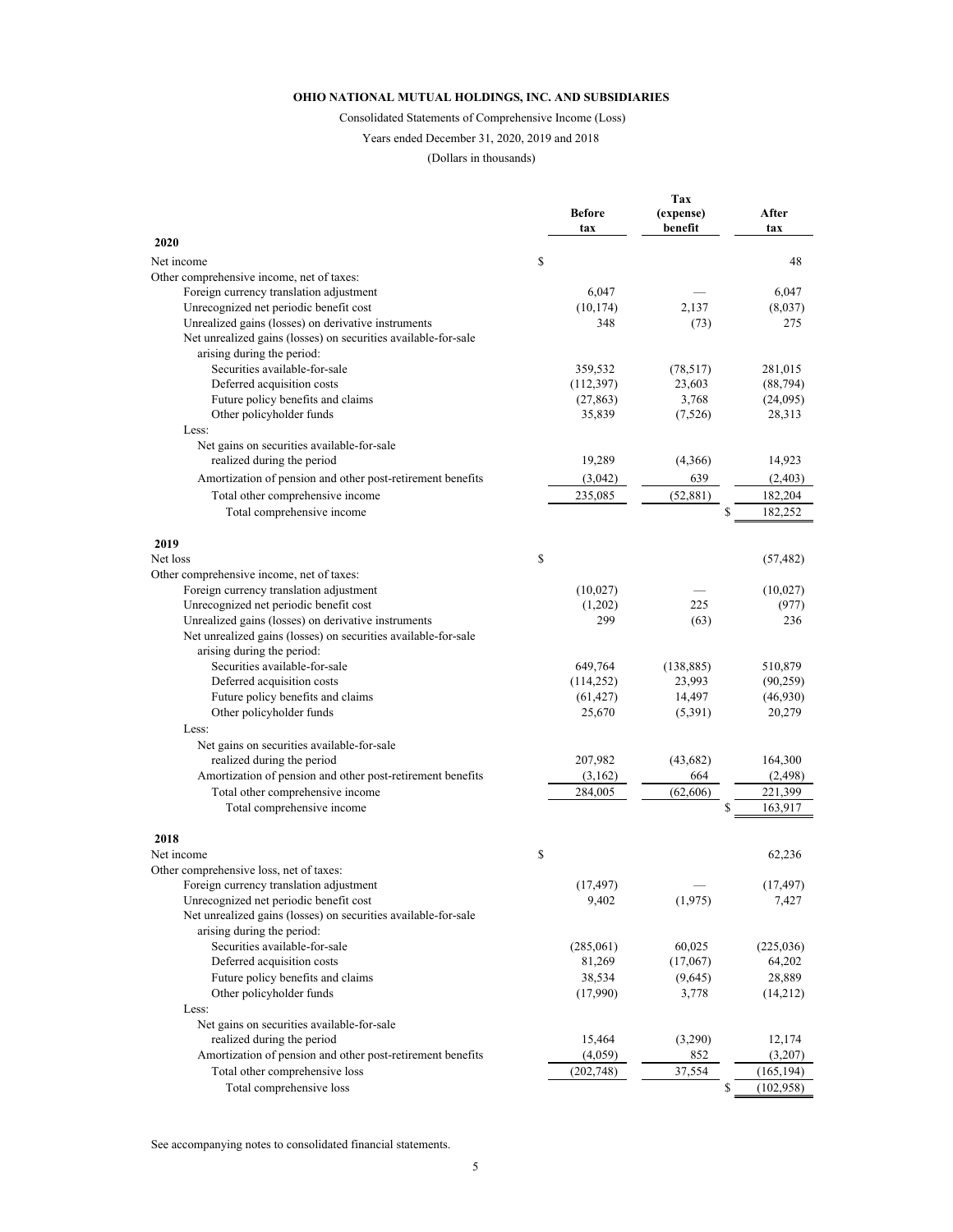Consolidated Statements of Changes in Equity

Years ended December 31, 2020, 2019 and 2018

(Dollars in thousands)

|                                                           |    | <b>Accumulated</b><br>other<br>comprehensive<br>income | <b>Retained</b><br>earnings | <b>Total</b><br>equity |
|-----------------------------------------------------------|----|--------------------------------------------------------|-----------------------------|------------------------|
| Balance, December 31, 2017                                | \$ | 184,076                                                | 2,373,756                   | 2,557,832              |
| Adjustment to beginning balance*                          |    |                                                        | 37,393                      | 37,393                 |
| Balance, December 31, 2017 - Adjusted                     |    | 184,076                                                | 2,411,149                   | 2,595,225              |
| Impact of adoption of ASU 2016-01*<br>Comprehensive loss: |    | (5,359)                                                | 5,359                       |                        |
| Net income<br>Other comprehensive loss                    |    | (165, 194)                                             | 62,236                      | 62,236<br>(165, 194)   |
| Total comprehensive loss                                  |    |                                                        |                             | (102,958)              |
| Balance, December 31, 2018<br>Comprehensive income:       |    | 13,523                                                 | 2,478,744                   | 2,492,267              |
| Net loss<br>Other comprehensive income                    |    | 221,399                                                | (57, 482)                   | (57, 482)<br>221,399   |
| Total comprehensive income                                |    |                                                        |                             | 163,917                |
| Balance, December 31, 2019<br>Comprehensive income:       |    | 234,922                                                | 2,421,262                   | 2,656,184              |
| Net income<br>Other comprehensive income                  |    | 182,204                                                | 48                          | 48<br>182,204          |
| Total comprehensive income                                |    |                                                        |                             | 182,252                |
| Balance, December 31, 2020                                | S  | 417,126                                                | 2,421,310                   | 2,838,436              |

\*See Note 3 for further detail.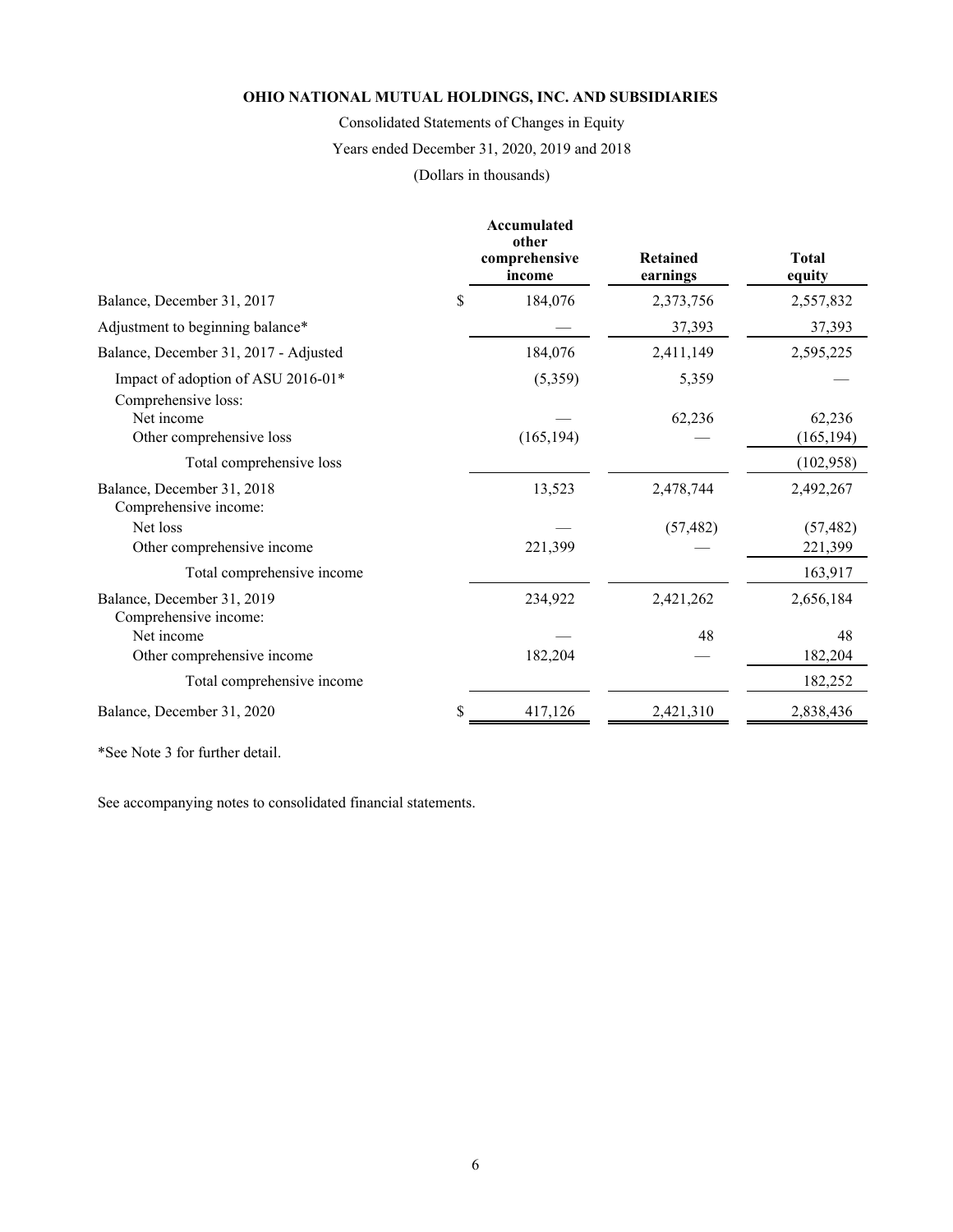#### Consolidated Statements of Cash Flows

#### Years ended December 31, 2020, 2019 and 2018

#### (Dollars in thousands)

| Cash flows from operating activities:<br>\$<br>Net income (loss)<br>48<br>(57, 482)<br>62,236<br>Adjustments to reconcile net income (loss) to net cash provided<br>by operating activities:<br>Interest credited to policyholder account values<br>230,270<br>249,426<br>236,964<br>Universal life and investment-type product policy fees<br>(403, 571)<br>(406, 228)<br>(415, 644)<br>Capitalization of deferred policy acquisition costs<br>(134, 685)<br>(156, 827)<br>(231, 828)<br>Amortization of deferred policy acquisition costs<br>149,547<br>264,968<br>154,458<br>24,996<br>Amortization and depreciation<br>28,594<br>26,463<br>Net realized losses (gains) on investments, derivative instruments<br>and debt retirement<br>30,971<br>2,934<br>(45,668)<br>Change in value of trading fixed maturity securities<br>2<br>4<br>Change in value of equity securities<br>7,208<br>(1,506)<br>(4, 819)<br>(7, 824)<br>Deferred income tax expense (benefit)<br>(32, 139)<br>189<br>(Increase) decrease in accrued investment income<br>22,781<br>(6,300)<br>(2,269)<br>Decrease (increase) in operating lease right-of-use assets<br>1,139<br>(8,115)<br>Change in accretion of reinsurance deposit asset<br>(28, 240) |    |
|-----------------------------------------------------------------------------------------------------------------------------------------------------------------------------------------------------------------------------------------------------------------------------------------------------------------------------------------------------------------------------------------------------------------------------------------------------------------------------------------------------------------------------------------------------------------------------------------------------------------------------------------------------------------------------------------------------------------------------------------------------------------------------------------------------------------------------------------------------------------------------------------------------------------------------------------------------------------------------------------------------------------------------------------------------------------------------------------------------------------------------------------------------------------------------------------------------------------------------------|----|
|                                                                                                                                                                                                                                                                                                                                                                                                                                                                                                                                                                                                                                                                                                                                                                                                                                                                                                                                                                                                                                                                                                                                                                                                                                   |    |
|                                                                                                                                                                                                                                                                                                                                                                                                                                                                                                                                                                                                                                                                                                                                                                                                                                                                                                                                                                                                                                                                                                                                                                                                                                   |    |
|                                                                                                                                                                                                                                                                                                                                                                                                                                                                                                                                                                                                                                                                                                                                                                                                                                                                                                                                                                                                                                                                                                                                                                                                                                   |    |
|                                                                                                                                                                                                                                                                                                                                                                                                                                                                                                                                                                                                                                                                                                                                                                                                                                                                                                                                                                                                                                                                                                                                                                                                                                   |    |
|                                                                                                                                                                                                                                                                                                                                                                                                                                                                                                                                                                                                                                                                                                                                                                                                                                                                                                                                                                                                                                                                                                                                                                                                                                   |    |
|                                                                                                                                                                                                                                                                                                                                                                                                                                                                                                                                                                                                                                                                                                                                                                                                                                                                                                                                                                                                                                                                                                                                                                                                                                   |    |
|                                                                                                                                                                                                                                                                                                                                                                                                                                                                                                                                                                                                                                                                                                                                                                                                                                                                                                                                                                                                                                                                                                                                                                                                                                   |    |
|                                                                                                                                                                                                                                                                                                                                                                                                                                                                                                                                                                                                                                                                                                                                                                                                                                                                                                                                                                                                                                                                                                                                                                                                                                   |    |
|                                                                                                                                                                                                                                                                                                                                                                                                                                                                                                                                                                                                                                                                                                                                                                                                                                                                                                                                                                                                                                                                                                                                                                                                                                   |    |
|                                                                                                                                                                                                                                                                                                                                                                                                                                                                                                                                                                                                                                                                                                                                                                                                                                                                                                                                                                                                                                                                                                                                                                                                                                   |    |
|                                                                                                                                                                                                                                                                                                                                                                                                                                                                                                                                                                                                                                                                                                                                                                                                                                                                                                                                                                                                                                                                                                                                                                                                                                   |    |
|                                                                                                                                                                                                                                                                                                                                                                                                                                                                                                                                                                                                                                                                                                                                                                                                                                                                                                                                                                                                                                                                                                                                                                                                                                   | 45 |
|                                                                                                                                                                                                                                                                                                                                                                                                                                                                                                                                                                                                                                                                                                                                                                                                                                                                                                                                                                                                                                                                                                                                                                                                                                   |    |
|                                                                                                                                                                                                                                                                                                                                                                                                                                                                                                                                                                                                                                                                                                                                                                                                                                                                                                                                                                                                                                                                                                                                                                                                                                   |    |
|                                                                                                                                                                                                                                                                                                                                                                                                                                                                                                                                                                                                                                                                                                                                                                                                                                                                                                                                                                                                                                                                                                                                                                                                                                   |    |
|                                                                                                                                                                                                                                                                                                                                                                                                                                                                                                                                                                                                                                                                                                                                                                                                                                                                                                                                                                                                                                                                                                                                                                                                                                   |    |
|                                                                                                                                                                                                                                                                                                                                                                                                                                                                                                                                                                                                                                                                                                                                                                                                                                                                                                                                                                                                                                                                                                                                                                                                                                   |    |
| 9,891<br>(50, 233)<br>Decrease (increase) in other assets and reinsurance recoverable<br>(117, 451)                                                                                                                                                                                                                                                                                                                                                                                                                                                                                                                                                                                                                                                                                                                                                                                                                                                                                                                                                                                                                                                                                                                               |    |
| Increase in policyholder liabilities<br>620,062<br>600,212<br>783,913                                                                                                                                                                                                                                                                                                                                                                                                                                                                                                                                                                                                                                                                                                                                                                                                                                                                                                                                                                                                                                                                                                                                                             |    |
| (Decrease) increase in policyholders' dividend accumulations                                                                                                                                                                                                                                                                                                                                                                                                                                                                                                                                                                                                                                                                                                                                                                                                                                                                                                                                                                                                                                                                                                                                                                      |    |
| and other funds<br>(4,896)<br>11,258<br>25,613                                                                                                                                                                                                                                                                                                                                                                                                                                                                                                                                                                                                                                                                                                                                                                                                                                                                                                                                                                                                                                                                                                                                                                                    |    |
| 4,621<br>8,789<br>1,367<br>Decrease in federal and foreign income tax recoverable                                                                                                                                                                                                                                                                                                                                                                                                                                                                                                                                                                                                                                                                                                                                                                                                                                                                                                                                                                                                                                                                                                                                                 |    |
| 8,107<br>(Decrease) increase in operating lease liabilities<br>(1, 115)                                                                                                                                                                                                                                                                                                                                                                                                                                                                                                                                                                                                                                                                                                                                                                                                                                                                                                                                                                                                                                                                                                                                                           |    |
| 7,719<br>Increase in other liabilities<br>67,734<br>1,677                                                                                                                                                                                                                                                                                                                                                                                                                                                                                                                                                                                                                                                                                                                                                                                                                                                                                                                                                                                                                                                                                                                                                                         |    |
| Other, net<br>(707)<br>418<br>(3,264)                                                                                                                                                                                                                                                                                                                                                                                                                                                                                                                                                                                                                                                                                                                                                                                                                                                                                                                                                                                                                                                                                                                                                                                             |    |
| 566,079<br>363,907<br>593,827<br>Net cash provided by operating activities                                                                                                                                                                                                                                                                                                                                                                                                                                                                                                                                                                                                                                                                                                                                                                                                                                                                                                                                                                                                                                                                                                                                                        |    |
| Cash flows from investing activities:                                                                                                                                                                                                                                                                                                                                                                                                                                                                                                                                                                                                                                                                                                                                                                                                                                                                                                                                                                                                                                                                                                                                                                                             |    |
| Proceeds from maturity of fixed maturity available-for-sale securities<br>265,082<br>212,081<br>368,308                                                                                                                                                                                                                                                                                                                                                                                                                                                                                                                                                                                                                                                                                                                                                                                                                                                                                                                                                                                                                                                                                                                           |    |
| Proceeds from sales, calls, redemptions, prepayments, and paydowns                                                                                                                                                                                                                                                                                                                                                                                                                                                                                                                                                                                                                                                                                                                                                                                                                                                                                                                                                                                                                                                                                                                                                                |    |
| of fixed maturity available-for-sale securities<br>1,450,913<br>1,235,043<br>1,082,932                                                                                                                                                                                                                                                                                                                                                                                                                                                                                                                                                                                                                                                                                                                                                                                                                                                                                                                                                                                                                                                                                                                                            |    |
| Proceeds from sale of equity securities<br>3,061<br>62,603<br>40,578                                                                                                                                                                                                                                                                                                                                                                                                                                                                                                                                                                                                                                                                                                                                                                                                                                                                                                                                                                                                                                                                                                                                                              |    |
| Proceeds from repayment of mortgage loans on real estate<br>166,304<br>203,250<br>150,579                                                                                                                                                                                                                                                                                                                                                                                                                                                                                                                                                                                                                                                                                                                                                                                                                                                                                                                                                                                                                                                                                                                                         |    |
| Proceeds from sale of real estate<br>12,559<br>5,706<br>4,141                                                                                                                                                                                                                                                                                                                                                                                                                                                                                                                                                                                                                                                                                                                                                                                                                                                                                                                                                                                                                                                                                                                                                                     |    |
| Cost of fixed maturity available-for-sale securities acquired<br>(2,770,215)<br>(2,028,629)<br>(1,720,935)                                                                                                                                                                                                                                                                                                                                                                                                                                                                                                                                                                                                                                                                                                                                                                                                                                                                                                                                                                                                                                                                                                                        |    |
| Cost of equity securities acquired<br>(33, 377)<br>(12, 873)<br>(31,207)                                                                                                                                                                                                                                                                                                                                                                                                                                                                                                                                                                                                                                                                                                                                                                                                                                                                                                                                                                                                                                                                                                                                                          |    |
| Cost of mortgage loans on real estate acquired<br>(178, 582)<br>(281,005)<br>(271, 261)                                                                                                                                                                                                                                                                                                                                                                                                                                                                                                                                                                                                                                                                                                                                                                                                                                                                                                                                                                                                                                                                                                                                           |    |
| Cost of real estate acquired<br>(4,769)<br>(7, 247)<br>(3,116)                                                                                                                                                                                                                                                                                                                                                                                                                                                                                                                                                                                                                                                                                                                                                                                                                                                                                                                                                                                                                                                                                                                                                                    |    |
| Cost of property, plant and equipment acquired<br>(11,896)<br>(13,830)<br>(13,674)                                                                                                                                                                                                                                                                                                                                                                                                                                                                                                                                                                                                                                                                                                                                                                                                                                                                                                                                                                                                                                                                                                                                                |    |
| Derivative (payments) receipts, net<br>(18, 585)<br>(64, 807)<br>(60, 355)                                                                                                                                                                                                                                                                                                                                                                                                                                                                                                                                                                                                                                                                                                                                                                                                                                                                                                                                                                                                                                                                                                                                                        |    |
| Change in payables for securities lending collateral, net<br>303,811<br>122,319<br>(66, 914)                                                                                                                                                                                                                                                                                                                                                                                                                                                                                                                                                                                                                                                                                                                                                                                                                                                                                                                                                                                                                                                                                                                                      |    |
| Net decrease (increase) in short-term investments<br>7,065<br>(45,600)<br>(60, 723)                                                                                                                                                                                                                                                                                                                                                                                                                                                                                                                                                                                                                                                                                                                                                                                                                                                                                                                                                                                                                                                                                                                                               |    |
| Change in policy loans, net<br>(88,980)<br>(108, 800)<br>(102, 873)                                                                                                                                                                                                                                                                                                                                                                                                                                                                                                                                                                                                                                                                                                                                                                                                                                                                                                                                                                                                                                                                                                                                                               |    |
| Change in payable for securities and mortgage loans on real estate<br>2,668<br>17,266<br>(17, 842)                                                                                                                                                                                                                                                                                                                                                                                                                                                                                                                                                                                                                                                                                                                                                                                                                                                                                                                                                                                                                                                                                                                                |    |
| Company owned life insurance settlement proceeds                                                                                                                                                                                                                                                                                                                                                                                                                                                                                                                                                                                                                                                                                                                                                                                                                                                                                                                                                                                                                                                                                                                                                                                  | 98 |
| Change in other invested assets, net<br>(62, 944)<br>73,313<br>(27, 350)                                                                                                                                                                                                                                                                                                                                                                                                                                                                                                                                                                                                                                                                                                                                                                                                                                                                                                                                                                                                                                                                                                                                                          |    |
| (380, 348)<br>(582, 471)<br>(1,355,890)<br>Net cash used in investing activities                                                                                                                                                                                                                                                                                                                                                                                                                                                                                                                                                                                                                                                                                                                                                                                                                                                                                                                                                                                                                                                                                                                                                  |    |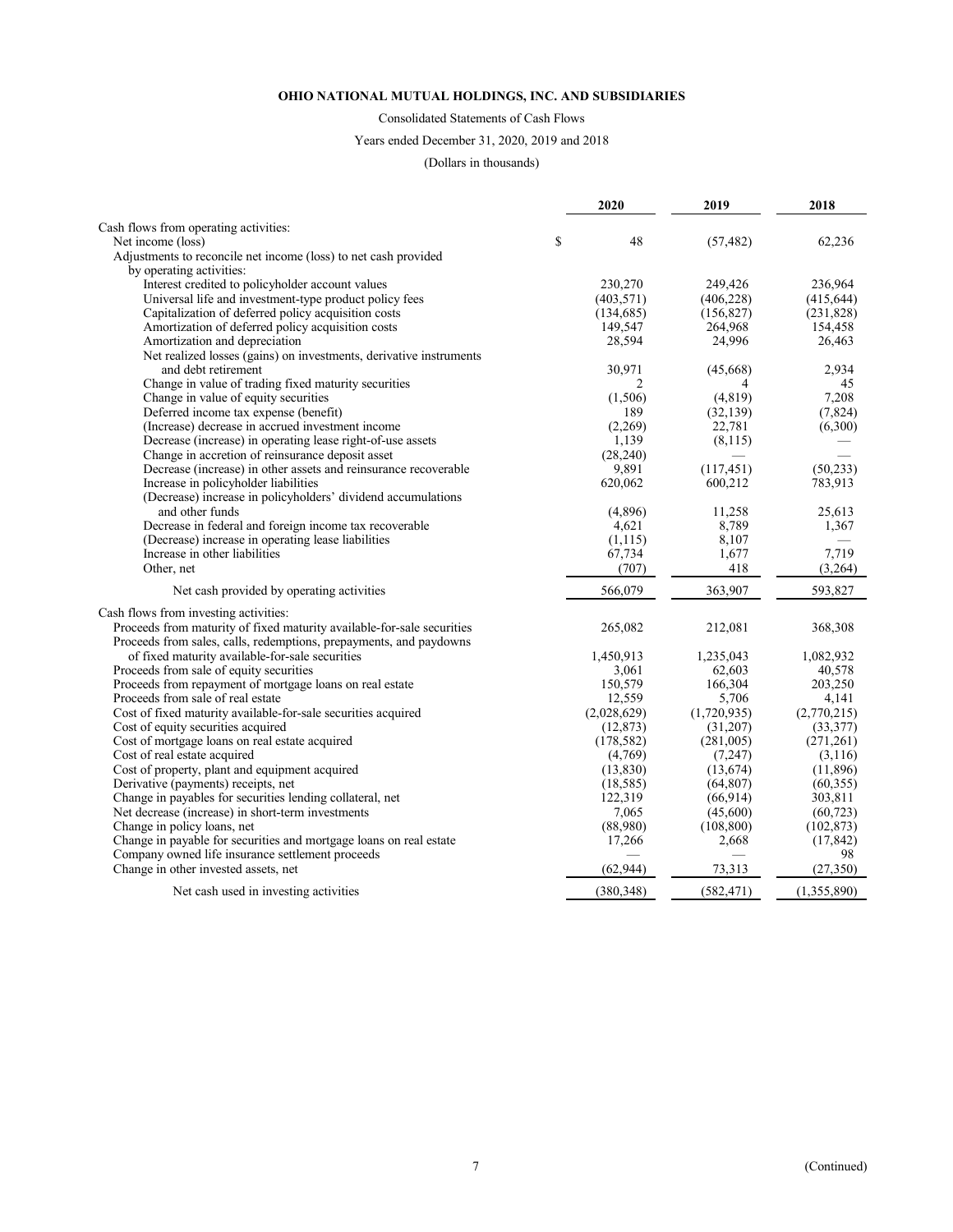Consolidated Statements of Cash Flows (Continued)

Years ended December 31, 2020, 2019 and 2018

(Dollars in thousands)

|                                                                                        | 2020            | 2019        | 2018       |
|----------------------------------------------------------------------------------------|-----------------|-------------|------------|
| Cash flows from financing activities:                                                  |                 |             |            |
| Universal life and investment product account deposits                                 | \$<br>569,098   | 606,197     | 1,826,006  |
| Universal life and investment product account withdrawals                              | (353, 339)      | (440, 231)  | (953, 230) |
| Change in reinsurance deposit asset                                                    | 108,641         | 32,483      |            |
| Change in short-term borrowings                                                        | 117             | (89,958)    | 147        |
| Other financing activities                                                             | (5,322)         | (3,836)     | 10,687     |
| Issuance of notes payable                                                              | 420,551         | 399,248     |            |
| Repayment of notes payable                                                             | (400,000)       | (310, 263)  |            |
| Net cash provided by financing activities                                              | 339,746         | 193,640     | 883,610    |
| Foreign currency translation adjustment                                                | (3,719)         | (1,033)     | (1, 554)   |
| Net increase (decrease) in cash and cash equivalents                                   | 521,758         | (25,957)    | 119,993    |
| Cash and cash equivalents, beginning of period                                         | 534,796         | 560,753     | 440,760    |
| Cash and cash equivalents, end of period                                               | \$<br>1,056,554 | 534,796     | 560,753    |
| Supplemental disclosures:                                                              |                 |             |            |
| Federal income tax (received) paid                                                     | \$<br>(8,000)   | (10,000)    | 2,239      |
| Interest paid                                                                          | 69,664          | 69,761      | 62,318     |
| Reinsurance funds withheld embedded derivative liability change                        | (136)           | 191         | 20         |
| Non-cash proceeds for available-for-sale securities transferred into reinsurance trust | 102,727         |             |            |
| Non-cash cost for available-for-sale securities transferred into reinsurance trust     | (102, 727)      |             |            |
| Non-cash consideration for reinsurance recoverable                                     |                 | 1,858,332   |            |
| Non-cash consideration for available-for-sale bonds transferred for reinsurance        |                 | (2,796,585) |            |
| Non-cash consideration for reinsurance deposit asset                                   |                 | 938,253     |            |
|                                                                                        |                 |             |            |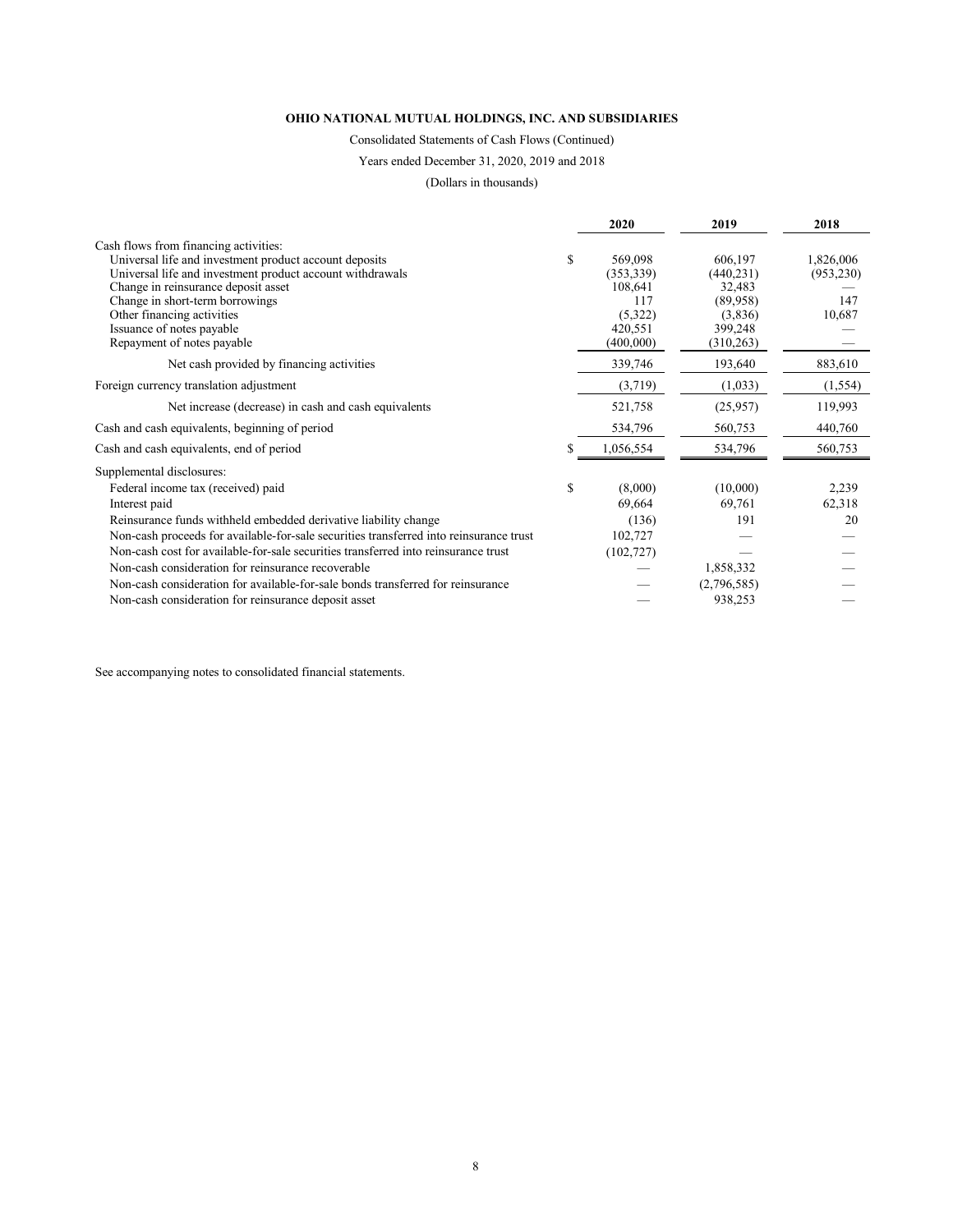Notes to Consolidated Financial Statements December 31, 2020, 2019 and 2018

(Dollars in thousands)

#### **(1) Organization and Business Description**

#### *Organization*

Ohio National Mutual Holdings, Inc. is a mutual holding company organized under Ohio insurance laws and owns 100% of Ohio National Financial Services, Inc. ("ONFS"), a stock holding company. ONFS owns 100% of The Ohio National Life Insurance Company ("ONLIC"), a life insurance subsidiary and Sycamore Re, Ltd. ("SYRE"), a special purpose financial captive life insurance company.

In 1998, ONLIC became a stock company under provisions of Sections 3913.25 to 3913.38 of the Ohio Revised Code relating to mutual holding companies. ONLIC owns 100% of Ohio National Life Assurance Corporation ("ONLAC"), a stock life insurance subsidiary; National Security Life and Annuity Company ("NSLAC"), a stock life insurance subsidiary; Montgomery Re, Inc. ("MONT"), a special purpose financial captive life insurance company; Kenwood Re, Inc. ("KENW"), a special purpose financial captive life insurance company; Camargo Re Captive, Inc. ("CMGO"), a special purpose financial captive life insurance company; Sunrise Captive Re, LLC ("SUNR"), an Ohio authorized reinsurer; Ohio National Equities, Inc. ("ONEQ"), a broker dealer registered under the Securities and Exchange Commission Act of 1934; and The O.N. Equity Sales Company ("ONESCO"), a broker dealer registered under the Securities and Exchange Commission Act of 1934.

SYRE owns 100% of a Delaware holding company, ON Foreign Holdings, LLC ("ONFH"), which owns 100% of Ohio National International Holdings Cooperatief U.A. ("ONIH"), a Dutch holding company. ONIH owns 100% of ON Netherlands Holdings B.V. ("ONNH"), a Dutch holding company. Effective December 27, 2019, ONIH was merged into ONNH, with ONNH being the surviving entity. As the transaction was between entities under common control, the operations of ONIH were transferred to ONNH at carrying value and, as such, there was no financial statement impact as a result of this transaction. ONNH owns Ohio National Seguros de Vida S.A. ("ONSP"), a Peruvian insurance company and ON Global Holdings, SMLLC ("ONGH"), a Delaware holding company. ONNH owns 100% of O.N. International do Brasil Participacoes, Ltda. ("OHIO"), which was formed to hold the equity method investment made when the Company entered into a 50% joint venture agreement with a Brazilian insurance company. Effective September 30, 2019, Ohio National Sudamerica S.A. ("ONSA"), a Chilean holding company, issued additional common equity shares to ONNH in exchange for a capital contribution of \$5,283. ONGH now owns 92% of ONSA and ONNH owns 8%. Prior to this transaction, ONGH owned 100% of ONSA. ONSA owns 100% of Ohio National Seguros de Vida S.A. ("ONSV"), a Chilean insurance company.

Ohio National Mutual Holdings, Inc. and its subsidiaries are collectively referred to as "ONMH" or the "Company".

#### *Business*

ONLIC and ONLAC are life and health (disability) insurers licensed in 49 states, the District of Columbia and Puerto Rico. ONLIC and ONLAC offered a full range of life, disability, and annuity products through independent agents and other distribution channels and are subject to competition from other insurers throughout the United States. The Company announced on September 6, 2018 that it would exclusively focus on growing its life insurance and disability insurance product lines going forward. The decision followed a comprehensive strategic review of the Company's businesses, taking into account the continuously changing regulatory landscape, the sustained low interest rate environment, and the increasing cost of doing business, as well as growth opportunities and the Company's competitive strengths. Effective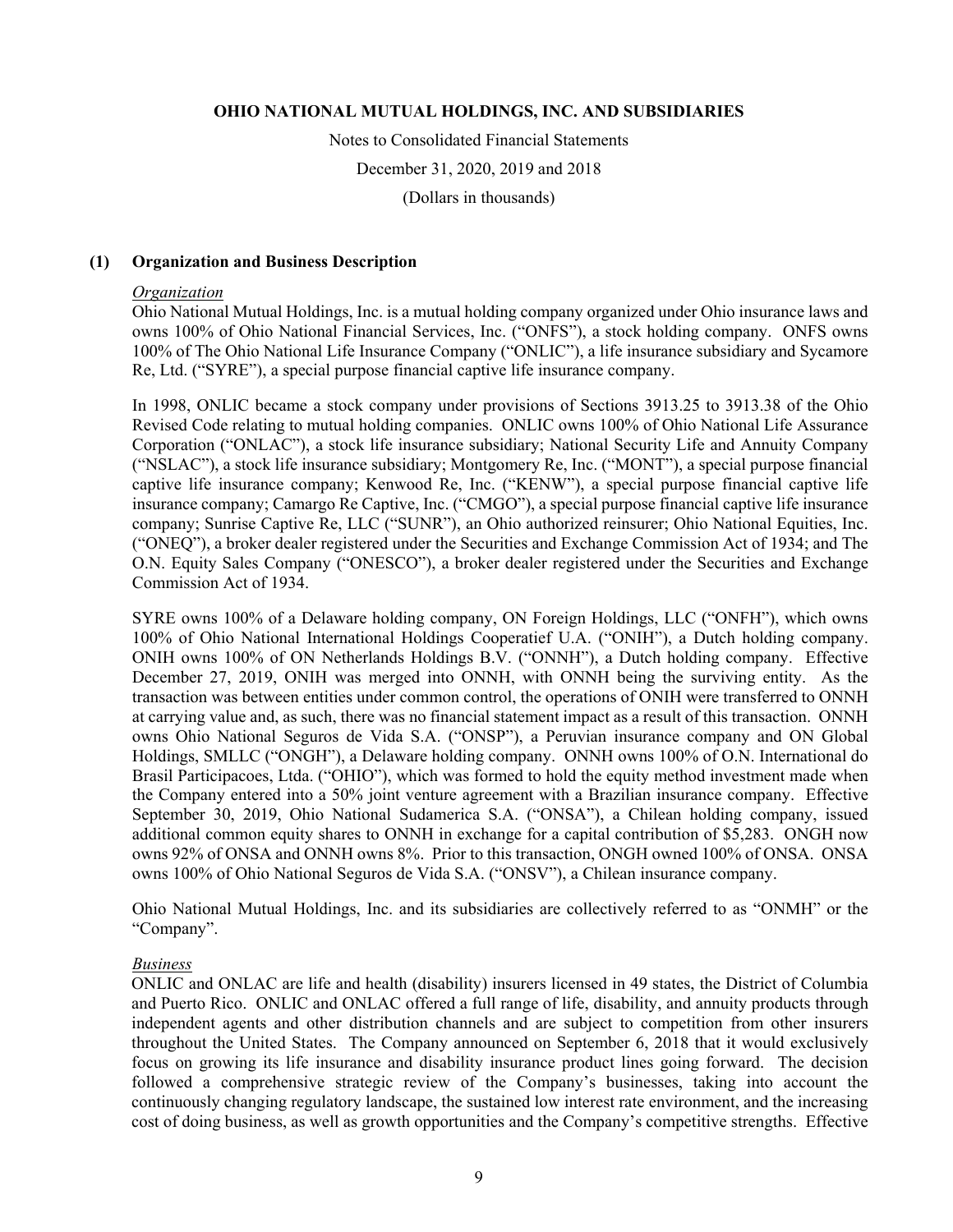Notes to Consolidated Financial Statements

December 31, 2020, 2019 and 2018

(Dollars in thousands)

September 15, 2018, the Company is no longer accepting applications for variable annuities or new retirement plans, while continuing to service and support existing clients in both product lines. During the second quarter for 2020, the Company made the strategic decision to relaunch its fixed indexed annuity product.

In 2018, ONLIC offered certain variable annuity policyholders with the guaranteed minimum income benefit ("GMIB") rider the opportunity to exchange that policy and associated rider for a fixed indexed annuity policy with an enhanced guaranteed lifetime withdrawal benefit ("GLWB") rider. More than \$500,000 in account value was exchanged under this program.

Additionally, in late 2018 and into 2019, ONLIC offered to buy-back certain variable annuity policies from policyholders with the GMIB rider. ONLIC paid approximately \$115,000 and \$58,000 related to the buyback, during 2019 and 2018, respectively, which is included in benefits and claims on the corresponding statements of operations. A second phase of the buy-back was offered in late 2020 and into 2021. ONLIC paid approximately \$12,000 related to the buy-back in 2020, which is included in benefits and claims on the corresponding consolidated statements of operations.

NSLAC is licensed in 17 states and the District of Columbia and services an existing portfolio of variable annuity products. Effective March 16, 2018, NSLAC no longer actively markets or issues new individual variable annuity business, which currently represents the majority of NSLAC's inforce contracts and policies.

ONLIC, ONLAC and NSLAC are subject to regulation by the insurance departments of states in which they are licensed and undergo periodic examinations by those departments.

SYRE reinsured certain fixed indexed annuity and variable annuity-related risks for ONLIC. The variable annuity reinsurance agreement covered living benefits and death benefits sold only with, or as a part of, such living benefit riders. During 2019, ONLIC recaptured the majority of variable annuity-related risks and reinsured them with SUNR. SUNR retrocedes the risks related to GMIB variable annuity contracts to SYRE. The effects of these transactions have no impact on the Company's financial statements, as they eliminate in consolidation.

SUNR was capitalized in 2018 and was approved on January 9, 2019 by the Ohio Department of Insurance to begin assuming contracts written by ONLIC, effective April 1, 2019.

MONT engages in the business of reinsuring term life insurance and certain death benefit guarantee universal life policies with affiliated companies. KENW and CMGO engage in the business of reinsuring term life insurance with affiliated companies.

ONEQ earns revenue by retaining a sales load from the sale of variable life insurance contracts on behalf of ONLAC and variable annuity contracts, fixed annuity contracts and fixed indexed annuity contracts on behalf of ONLIC, to unrelated third party broker dealers under distribution agreements with ONLAC and ONLIC. ONESCO earns commissions and fees from sales of variable life contracts under a distribution agreement with ONLAC and annuity contracts under a distribution agreement with ONLIC as well as commissions and fees related to sales of unaffiliated products.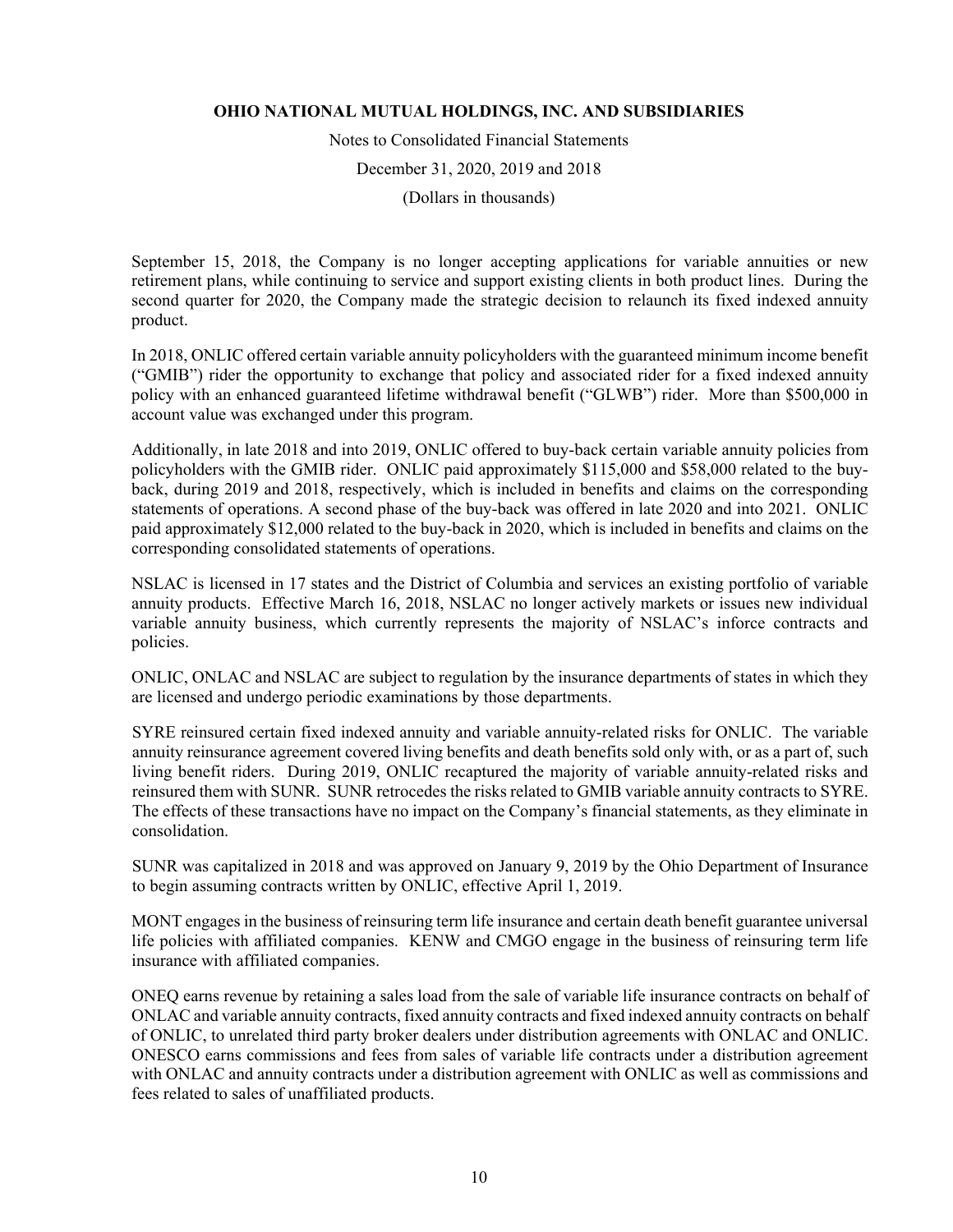Notes to Consolidated Financial Statements

December 31, 2020, 2019 and 2018

(Dollars in thousands)

ONSV provides insurance and other retirement products to the Chilean market. ONSP provides death, survival and disability insurance in the Peruvian Social Security System. The Brazilian joint venture provides insurance and other retirement products to the Brazilian market.

### **(2) Basis of Presentation**

The accompanying consolidated financial statements have been prepared in accordance with accounting principles generally accepted in the United States of America ("GAAP"). All intercompany transactions and balances have been eliminated in consolidation.

### **(3) Summary of Significant Accounting Policies**

The significant accounting policies followed by the Company that materially affect financial reporting are summarized below.

### *(a) Change in Accounting Principle*

The Company has, in previous years, accounted for direct financing leases under the legacy lease accounting guidance within Accounting Standards Codification ("ASC") 840. Upon adoption of ASC 842 in 2019, buyer-lessors are required to evaluate direct financing leases for whether the underlying asset has been purchased based on the transfer of control. The Company's direct financing leases do not qualify as a sale of the underlying asset; as such, effective January 1, 2019, the Company accounts for them as receivables under Financial Accounting Standards Board ("FASB") ASC Topic 310.

### *(b) Use of Estimates*

The preparation of financial statements in conformity with GAAP requires management to adopt accounting policies and make estimates and assumptions that affect amounts reported in the consolidated financial statements. In applying these policies and estimates, management makes subjective and complex judgments that frequently require assumptions about matters that are inherently uncertain. Actual results could differ from estimates.

The most significant estimates and assumptions include those used in determining the balance, amortization and recoverability of deferred policy acquisition costs; the liability for future policy benefits and claims; contingencies; provision for income taxes; deferred taxes; uncertain income tax positions and contingencies; allowance for loan losses for mortgage loans on real estate; valuation of and impairment losses on investments; and valuation of embedded derivatives. Although some variability is inherent in these estimates, the recorded amounts reflect management's best estimates based on facts and circumstances as of the consolidated balance sheet date. Management believes the amounts provided are appropriate.

### *(c) Fair Value*

Certain assets and liabilities are measured at estimated fair value in the Company's consolidated balance sheets. The Company defines fair value as the price that would be received to sell an asset or paid to transfer a liability (an exit price) in an orderly transaction between market participants on the measurement date. Note 6 to the consolidated financial statements includes further disclosures of estimated fair values.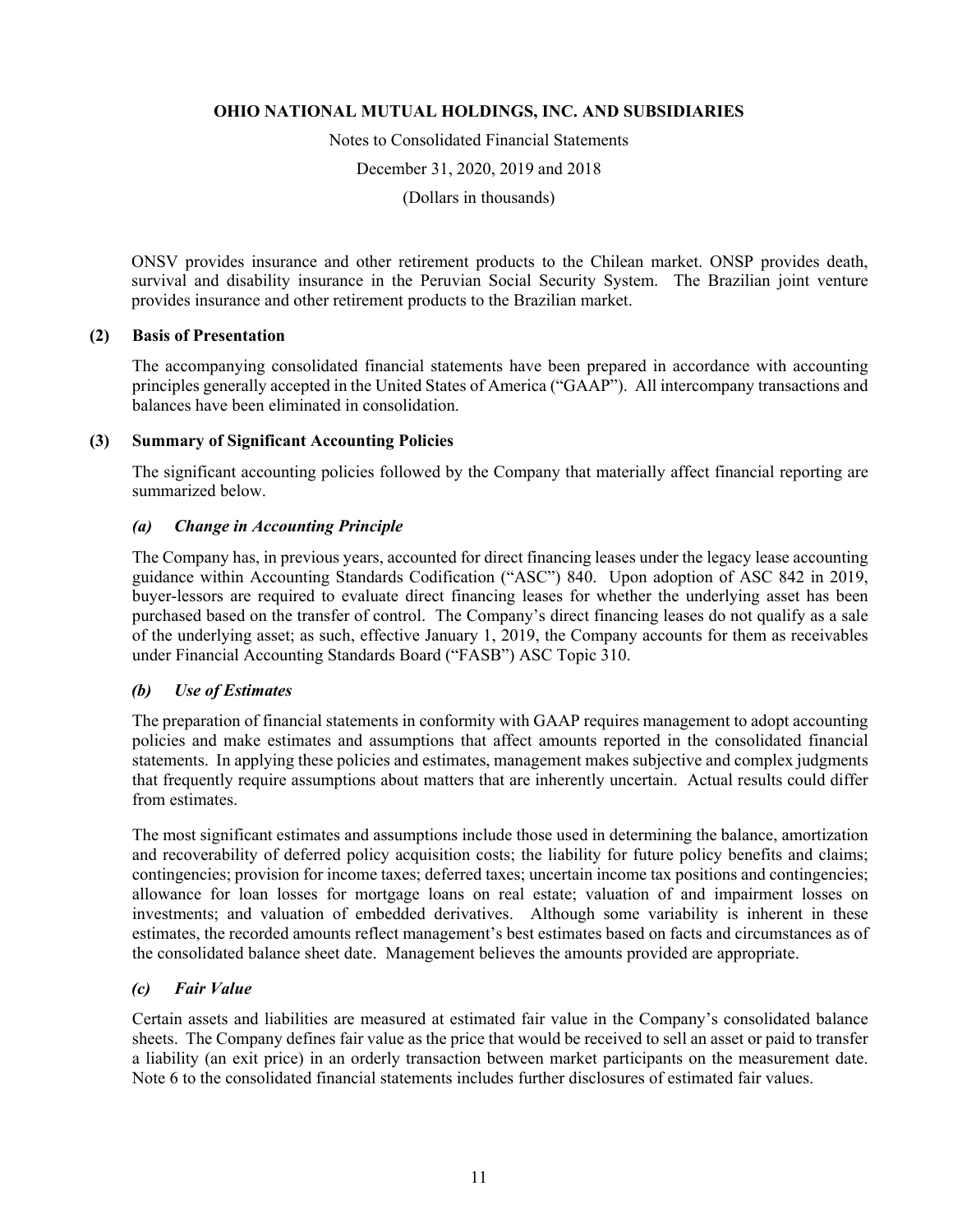Notes to Consolidated Financial Statements

December 31, 2020, 2019 and 2018

(Dollars in thousands)

#### *(d) Investments*

#### *Net Investment Income and Net Realized Gains (Losses)*

Income on investments is reported within net investment income. Gains and losses on sales of investments, impairment losses and changes in the allowance for loan losses on mortgage loans are reported within net realized gains (losses).

#### *Fixed Maturity and Equity Securities*

Fixed maturity and equity securities classified as available-for-sale are reported at their estimated fair value. Unrealized gains and losses, net of adjustments to deferred policy acquisition costs, future policy benefits and claims, other policyholder funds and deferred federal income tax, are recorded as a separate component of accumulated other comprehensive income in equity.

Fixed maturity and equity securities classified as trading are reported at their estimated fair value. Changes in estimated fair value of these fixed maturity securities are included in change in value of trading fixed maturity securities in the consolidated statements of operations. Changes in estimated fair value of these equity securities are included in the change in value of equity securities in the consolidated statements of operations.

Realized gains (losses) on the sale of investments are determined on the basis of specific security identification on the trade date. Any capital gains occurring in the Closed Block portfolio are offset by increases in the deferred policyholder obligation for that group of policies. See Note 16 for further information on the Closed Block.

For mortgage-backed securities, the Company recognizes income using a constant effective yield method based on prepayment assumptions and the estimated economic life of the securities. When estimated prepayments differ significantly from actual prepayments, the effective yield is recalculated to reflect actual payments to date and anticipated future payments. Any resulting adjustment is included in net investment income. All other investment income is recorded using the interest method without anticipating the impact of prepayments.

Dividends are recorded on the ex-dividend date and interest is accrued as earned using an effective yield method giving effect to amortization of premiums and accretion of discounts.

Management regularly reviews its fixed maturity and equity securities portfolios in order to evaluate the necessity to record impairment losses for other-than-temporary declines in estimated fair value of investments. See Note 7 for management's description and analysis of the portfolio.

#### *Mortgage Loans on Real Estate*

Mortgage loans on real estate are carried at the unpaid principal balance less an allowance for loan losses. The allowance is comprised of a specific and general component. The specific component relates to loans that have been identified as impaired and is generally measured as the difference between the impaired principal balance less the fair value of the collateral, if collateral dependent, less cost to sell. The Company provides allowances for impairments of these mortgage loans based on a review by portfolio managers. For the general component, management's periodic evaluation of the adequacy of the allowance is based on past loan loss experience, known and inherent risks in the portfolio, adverse situations that may affect the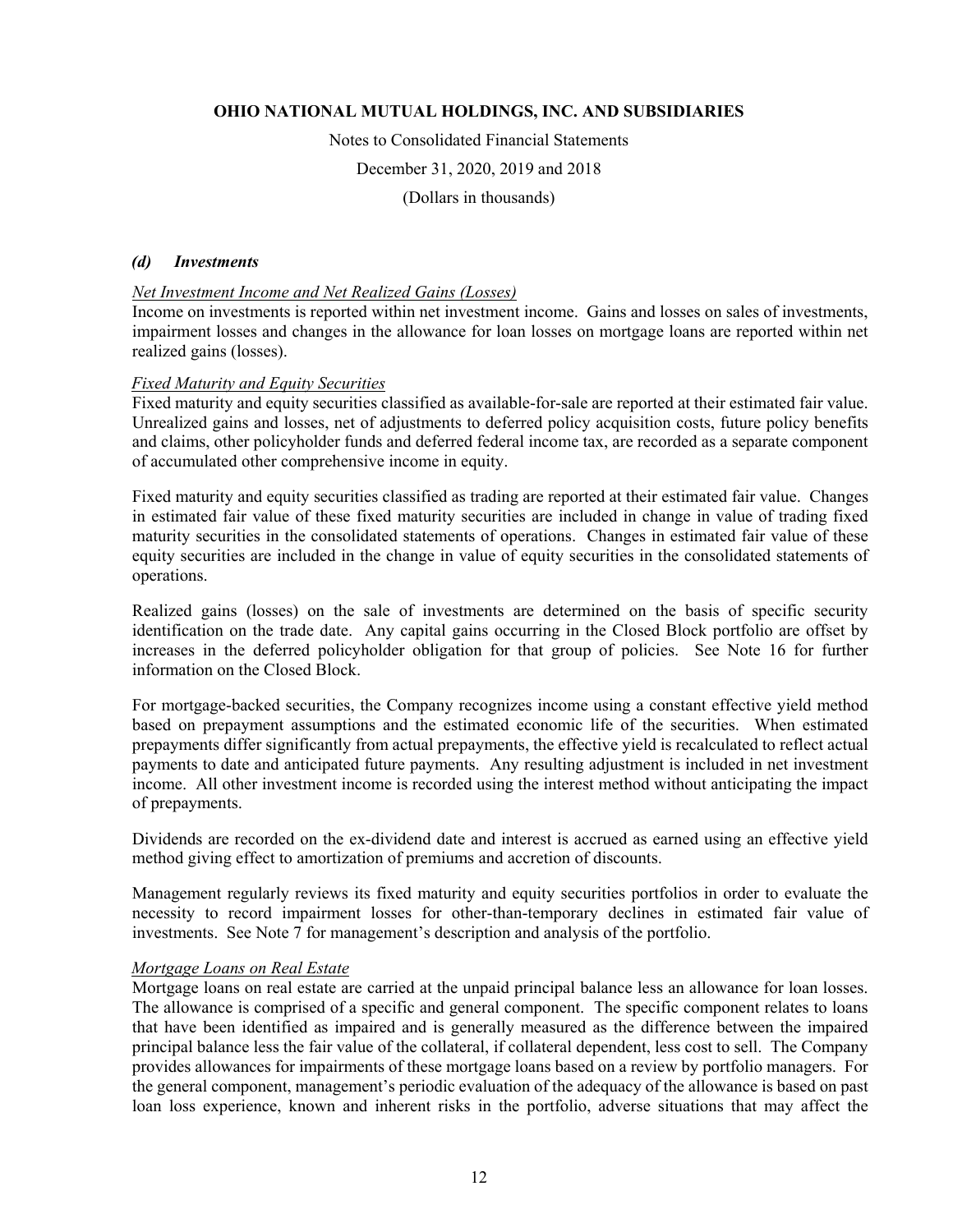Notes to Consolidated Financial Statements December 31, 2020, 2019 and 2018 (Dollars in thousands)

borrower's ability to repay, the estimated value of the underlying collateral, composition of the loan portfolio, current economic conditions, and other relevant factors.

Mortgage loans can be restructured in a troubled debt restructuring ("TDR"). The Company assesses loan modifications on a case by case basis to evaluate whether a TDR has occurred and will then establish a specific valuation allowance for the excess carrying value of the loan over the estimated fair value of the collateral based on a third party valuation. In response to the Coronavirus ("COVID-19") pandemic, there was an increase in the volume of loan modifications in the Company's mortgage portfolio. The COVID-19 related modifications were primarily in the form of principal and/or interest deferrals in accordance with the Interagency Statement on Loan Modifications and Reporting for Financial Institutions Working with Customer Affected by the Coronavirus during the year ended December 31, 2020. Accordingly, these loans were not categorized as a TDR.

Changes in the allowance are recorded in net realized gains (losses). Loans in foreclosure and loans considered to be impaired as of the consolidated balance sheet date are placed on nonaccrual status. Interest received on nonaccrual status mortgage loans is included in net investment income in the period received.

#### *Real Estate*

Real estate, net, which comprises of buildings and improvements, held for company investment and other real estate owned, is carried at cost less accumulated depreciation. Depreciation is determined using the straight-line method over the estimated useful life of the assets. The estimated useful life for companyoccupied real estate is 30 to 32 years, and the estimated useful life for building improvements is 5 to 30 years. The estimated useful life for real estate held for investment is 17 to 39 years, and the estimated useful life for building improvements is 5 to 16 years. Real estate, net also includes land which is carried at cost.

The Company occupies less than 50% of buildings held for company investment.

The cost basis of the real estate and building improvements was \$65,341 and \$58,645 at December 31, 2020 and 2019, respectively. Accumulated depreciation was \$14,385 and \$12,062 at December 31, 2020 and 2019, respectively. Related depreciation expense was \$1,883, \$1,907 and \$1,922 for the years ended December 31, 2020, 2019 and 2018, respectively, and is included in net investment income in the consolidated statements of operations. The cost basis of land was \$5,252 and \$5,687 at December 31, 2020 and 2019, respectively.

The Company reviews the estimated useful lives of these long lived assets and assesses for impairment when certain events or changes in operations occur.

#### *Policy Loans*

Policy loans are stated at unpaid principal balances. Interest income on such loans is recorded as earned using the contractually agreed upon interest rate and is included in net investment income on the consolidated statements of operations. Generally, accrued interest is capitalized on the policy's anniversary date.

#### *Other Long Term Investments*

The direct financing leases entered into prior to the adoption of ASC 842, which consist principally of building and land purchase and leasing arrangements, will continue to be accounted for as capital leases under ASC 840. Direct financing leases are carried at minimum lease payments to be received less unearned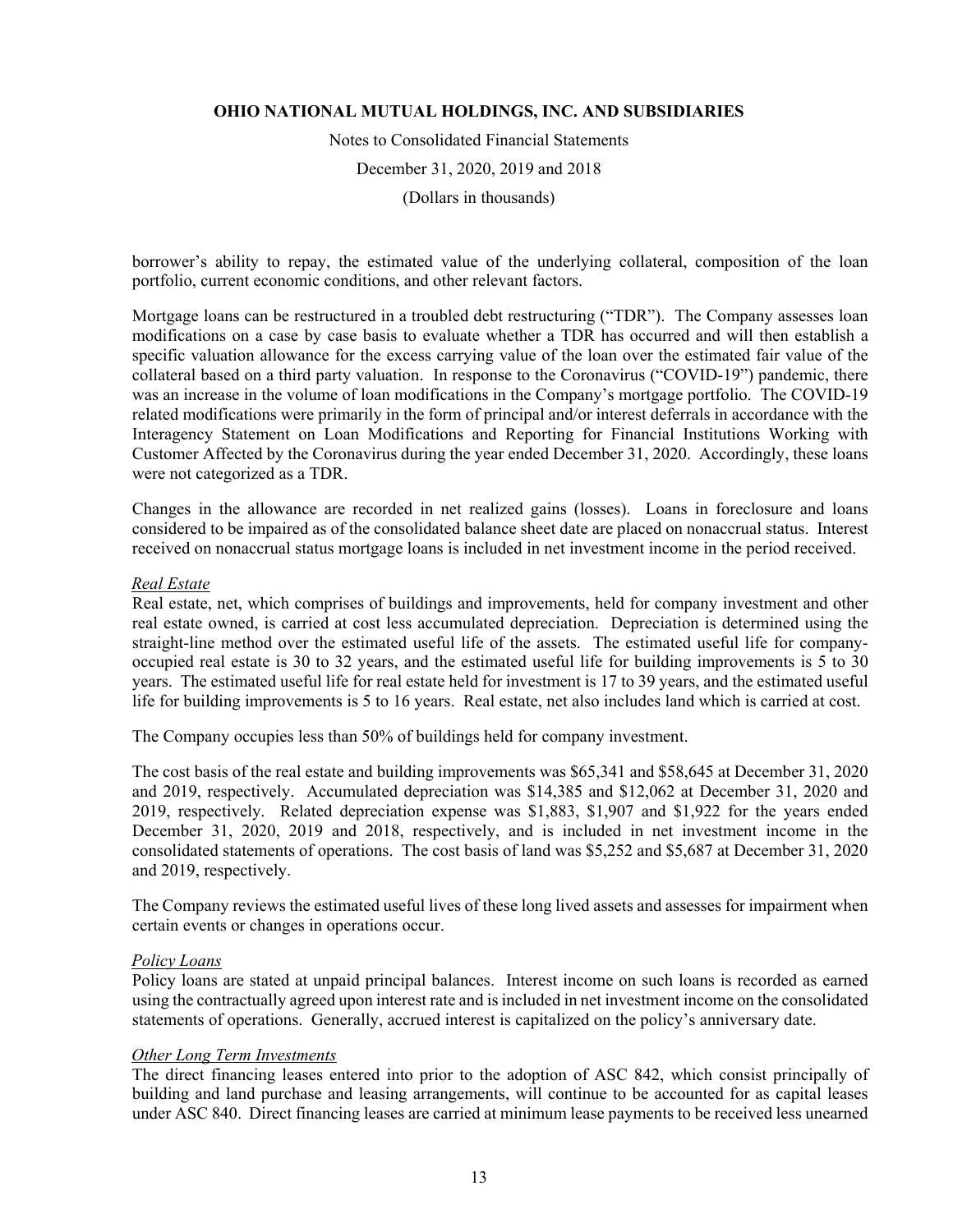Notes to Consolidated Financial Statements

December 31, 2020, 2019 and 2018

(Dollars in thousands)

income. Building leases generally have a 75% - 80% loan-to-value ("LTV") at inception and a 9 to 21 year repayment schedule. Land leases generally have a 60% - 70% LTV at inception, a five-year repayment schedule and have several principal and interest cash flow structures.

The Company modified certain leases via principal and/or interest deferrals in accordance with the Interagency Statement on Loan Modifications and Reporting for Financial Institutions Working with Customer Affected by the Coronavirus during the year ended December 31, 2020. Accordingly, these leases were not categorized as troubled debt restructurings.

Venture capital partnerships are carried on the equity method basis.

#### *Securities Lending Program*

The Company participates in an indemnified securities lending program administered by an unaffiliated agent in which certain portfolio holdings are loaned to third parties. The borrower must deliver to the Company's agent collateral having a market value equal to at least 102% and 105%, respectively, of the market value of the domestic and foreign securities loaned. The collateral received by the Company's agent from the borrower to secure loans on behalf of the Company must be in the form of cash, securities issued or guaranteed by the U.S. government or its agencies, or a bank letter of credit or equivalent obligation as may be pre-approved by the Company. The Company monitors the estimated fair value of the loaned securities on a daily basis, and additional collateral is obtained as necessary. The asset, short-term investments securities lending collateral, and corresponding liability, payables for securities lending collateral, are recorded on the consolidated balance sheets. Income and expenses associated with securities lending transactions are reported within net investment income.

#### *Short-term Investments*

Short-term investments include securities and other investments with remaining maturities of one year or less, but greater than three months, at the time of purchase and are stated at estimated fair value.

#### *(e) Derivatives*

The Company enters into derivative transactions that do not meet the criteria for hedge accounting or have not been designated in hedging relationships by the Company pursuant to FASB ASC Topic 815, *Derivatives and Hedging*. The Company purchases equity index put options, equity futures, currency futures, equity swaps and interest rate swaptions as hedges for certain riders that were sold with variable annuity products. The Company similarly purchases equity index call options as hedges for the fixed indexed annuity and indexed universal life products. These transactions provide the Company with an economic hedge, which is used as part of its overall risk management strategies. The futures derivative instruments are carried at estimated fair value in other long-term investments or other liabilities, and the remaining derivative instruments are carried at estimated fair value in other long-term investments, with changes in estimated fair value recorded in net realized gains (losses) derivative instruments in the consolidated statements of operations.

The Company enters into derivative transactions that meet the criteria for hedge accounting pursuant to FASB ASC Topic 815, *Derivatives and Hedging* ("ASC 815"). The Company purchased a foreign currency swap that meets the criteria for hedge accounting as a cash flow hedge. The swap instrument is carried at estimated fair value in other long-term investments or other liabilities. Changes in the estimated fair value of the swap are recorded in other comprehensive income in the consolidated balance sheets.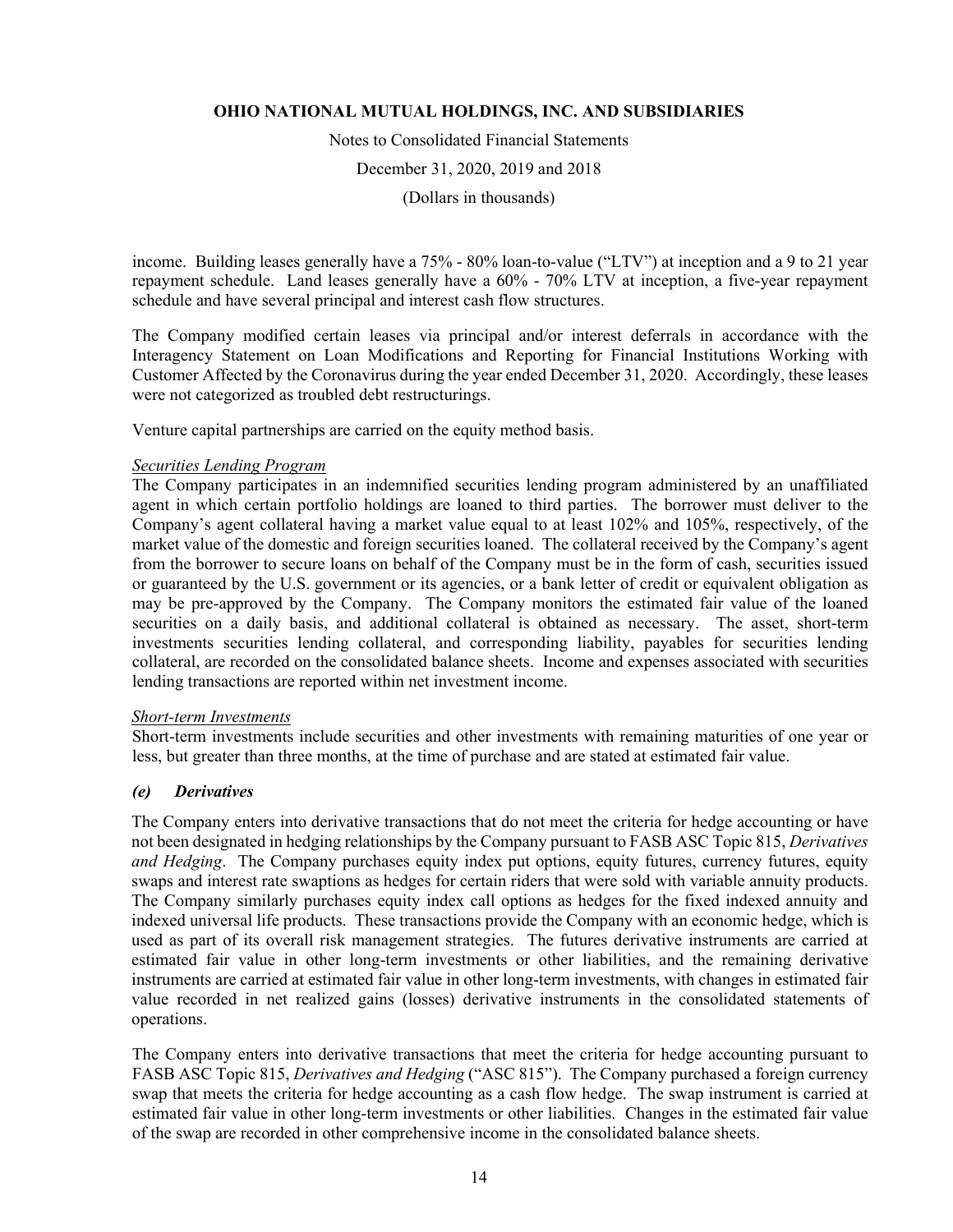Notes to Consolidated Financial Statements

December 31, 2020, 2019 and 2018

(Dollars in thousands)

The Company sold variable annuities and fixed indexed annuities, issues certain insurance products and investment contracts, and is a party to certain reinsurance agreements that have embedded derivatives. The Company assesses each identified embedded derivative to determine whether it is required to be bifurcated. The embedded derivative is bifurcated from the host contract and accounted for as a freestanding derivative if:

- the combined instrument is not accounted for in its entirety at fair value with changes in fair value recorded in earnings;
- the terms of the embedded derivative are not clearly and closely related to the economic characteristics of the host contract; and
- a separate instrument with the same terms as the embedded derivative would qualify as a derivative instrument.

Such embedded derivatives are carried at estimated fair value with the reinsurance embedded derivatives reported in reinsurance recoverable in the consolidated balance sheets. The change in the estimated fair value is reported in benefits and claims in the consolidated statements of operations.

### *(f) Cash and Cash Equivalents*

For purposes of the consolidated statements of cash flows, the Company considers all short-term and highlyliquid investments with original maturities of three months or less (including securities lending collateral, commercial paper and reverse repurchase agreements) to be cash equivalents.

### *(g) Segregated Special Surplus Fund*

ONLIC has established a segregated special surplus fund for the benefit of SUNR, a consolidated subsidiary, in accordance with a reinsurance agreement undertaken during 2019. The assets are to be used to provide the protection to maintain SUNR's statutory total adjusted capital at a level of at least 200% of its authorized control level risk based capital. The segregated special surplus fund is held in a custodial account. At December 31, 2020 and 2019, the required amount to be segregated was \$35,826. The value of the custodial account was \$39,325 and \$36,437, respectively, which was invested in the following assets at December 31, 2020 and 2019:

|                                               | 2020   | 2019   |
|-----------------------------------------------|--------|--------|
| Cash and cash equivalents                     | 877    | 3,090  |
| Securities available-for-sale, at fair value: |        |        |
| Fixed maturity securities                     | 32,612 | 25,579 |
| Mortgage loans on real estate, net            | 5,836  | 7,768  |
| Total custodial account value                 | 39,325 | 36,437 |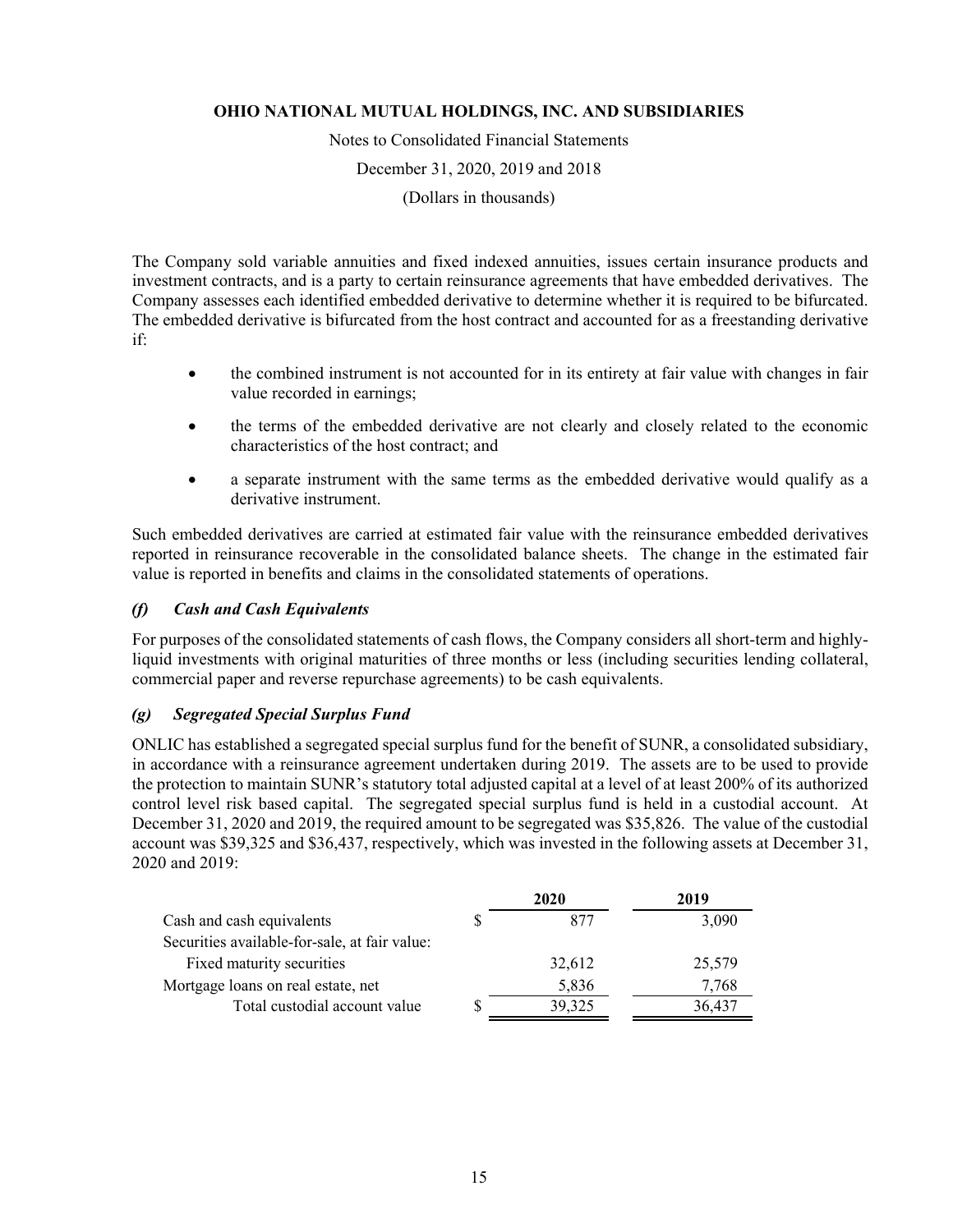Notes to Consolidated Financial Statements

December 31, 2020, 2019 and 2018

(Dollars in thousands)

### *(h) Deferred Policy Acquisition Costs and Capitalized Sales Inducements*

The Company incurs costs in connection with acquiring new and renewal insurance business. Costs that are related directly to the successful acquisition or renewal of insurance contracts are capitalized as deferred acquisition costs ("DAC"). Such costs generally include:

- incremental direct costs of contract acquisitions;
- the portion of the employee's total compensation, excluding any compensation that is deferred as part of contract acquisitions, and payroll related fringe benefits for certain costs related directly to time spent performing underwriting, policy issuance, medical/inspection, and sales force contract selling acquisition activities of a successful contract;
- other costs related directly to the insurer's acquisition activities noted above that would not have been incurred had the issuance of the contract not occurred; and
- certain advertising costs that meet the deferral criteria.

All other acquisition costs such as general advertising, market research, training, administration and unsuccessful acquisition efforts are expensed as incurred.

DAC is subject to recoverability testing in the year of policy issuance and loss recognition testing at the end of each reporting period. For traditional nonparticipating life insurance products, DAC is amortized with interest over the premium paying period of the related policies in proportion to premium revenue. Such anticipated premium revenue is estimated using the same assumptions as were used for computing liabilities for future policy benefits.

For traditional participating life insurance products, DAC is amortized in proportion to gross margins of the related policies. Gross margins are determined for each issue year and are equal to premiums plus investment income less death claims, surrender benefits, administrative costs, expected policyholder dividends, and the increase in reserve for future policy benefits.

For investment and universal life products, DAC is amortized with interest over the lives of the policies in relation to the present value of the estimated future gross revenues (projected investment income, asset fees, cost of insurance charges, policy administration fees, surrender charges, and net realized gains and losses) or estimated future gross profits (gross revenues less interest credits, policy benefits and policy maintenance expenses).

DAC for participating life products, investment products and universal life business is adjusted to reflect the impact of unrealized gains and losses on the related fixed maturity securities available-for-sale.

The most significant assumptions that are involved in the estimation of future gross profits include future gross separate account performance, surrender/lapse rates, withdrawal/partial withdrawal, interest margins and mortality. The Company's long-term assumption for gross separate account performance, net of investment fees, is 7.3%, a blend of expected returns from stock, money market and bond funds representative of the in-force block of contracts before a deduction for policy charges. The Company assumes that the level of separate account assets resulting from market performance will revert, over a threeyear period, to the level expected if the long-term assumed trend rate had applied. This assumption is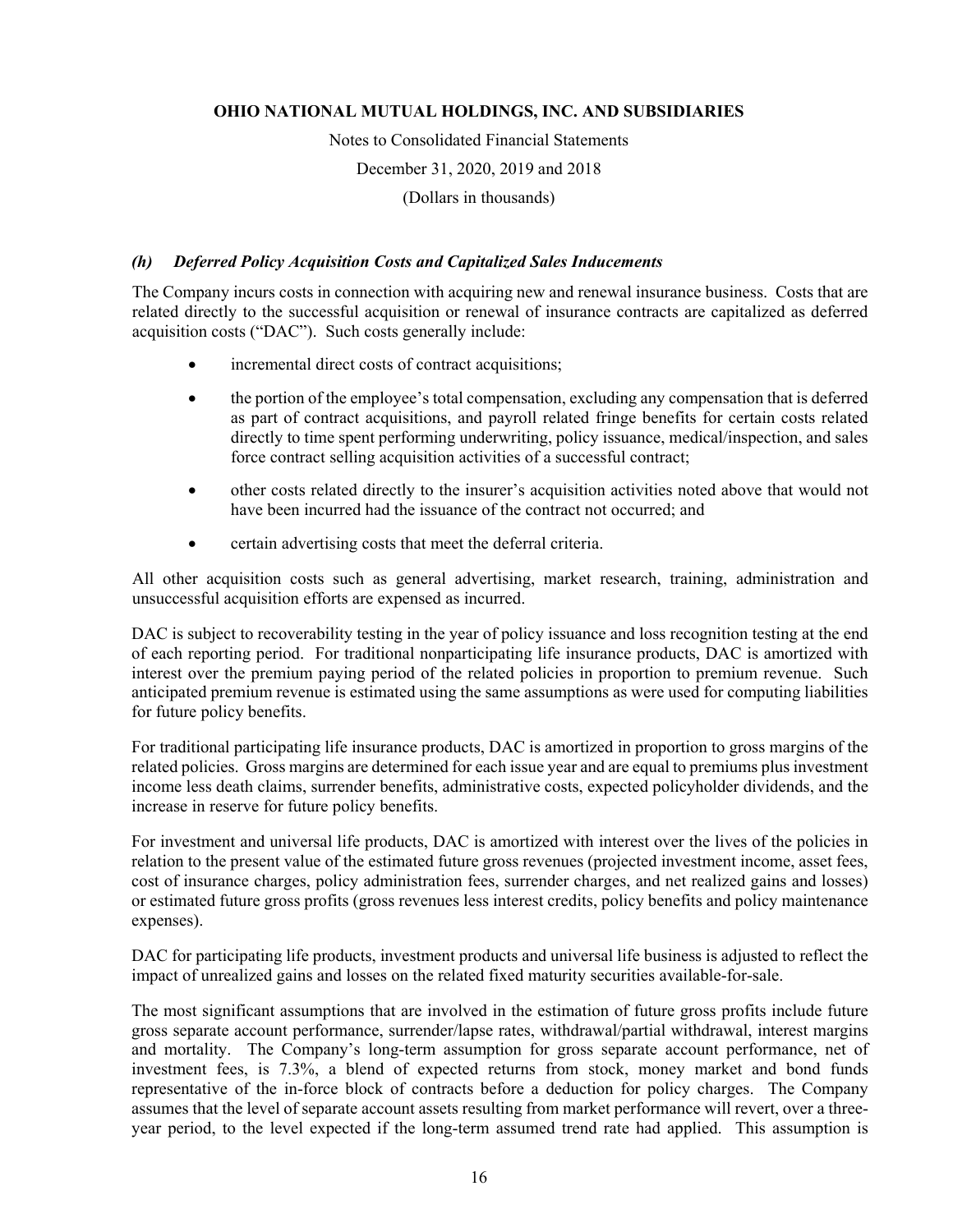Notes to Consolidated Financial Statements December 31, 2020, 2019 and 2018

(Dollars in thousands)

commonly referred to as a reversion to the mean. The Company's policy regarding the reversion to the mean process does not permit projected returns to be below 0.0% or in excess of 15.0% during the three-year reversion period.

Changes in assumptions can have a significant impact on the amount of DAC reported for investment products and universal life insurance products and their related amortization patterns. In the event actual experience differs from assumptions or assumptions are revised, the Company is required to record an increase or decrease in DAC amortization expense ("DAC unlocking"), which could be significant. In general, increases in the estimated general and net separate account returns result in increased expected future profitability and may lower the rate of DAC amortization, while increases in lapse/surrender and mortality assumptions reduce the expected future profitability of the underlying business and may increase the rate of DAC amortization. Any resulting DAC unlocking adjustments are reflected currently in the amortization of DAC in the consolidated statements of operations.

For internal replacements that result in a replacement contract that is substantially changed from the replaced contract, the Company's policy is to account for the replaced contract as extinguished; and unamortized deferred acquisition costs, unearned revenue liabilities, and deferred sales inducement assets from the replaced contract are not deferred in connection with the replacement contract.

The Company offers certain sales inducements to contract holders. Sales inducements are product features that enhance the investment yield on a contract. The Company utilizes the following sales inducements:

- day-one bonuses which increase the account value at inception; and
- enhanced yield options which credit interest for a specified period in excess of rates currently being offered for other similar contracts.

Sales inducements are deferred and amortized using the same methodology and assumptions used to amortize DAC.

### *(i) Reinsurance*

Reinsurance is an agreement by which a reporting entity transfers all or part of its risk under a contract to another reporting entity. For each of its reinsurance agreements, the Company determines whether the agreement provides indemnification against loss or liability relating to insurance risk in accordance with applicable accounting standards. The Company reviews all contractual features, including those that may limit the amount of insurance risk to which the reinsurer is subject or features that delay the timely reimbursement of claims. To the extent there are loss-limiting features that preclude the reinsurer from assuming the risk of significant loss, the Company accounts for such agreements using deposit accounting.

Accounting for reinsurance requires the use of significant management estimates and assumptions, particularly related to the future performance of the underlying business and the potential impact of counterparty credit risk. The Company periodically reviews actual and anticipated experience compared to the assumptions used to establish assets and liabilities relating to ceded and assumed reinsurance and evaluates the strength of counterparties to its reinsurance agreements. Reinsurance does not discharge the Company from its primary liability to policyholders, and to the extent that a reinsurer were unable to meet its obligations, the Company would be liable to policyholders.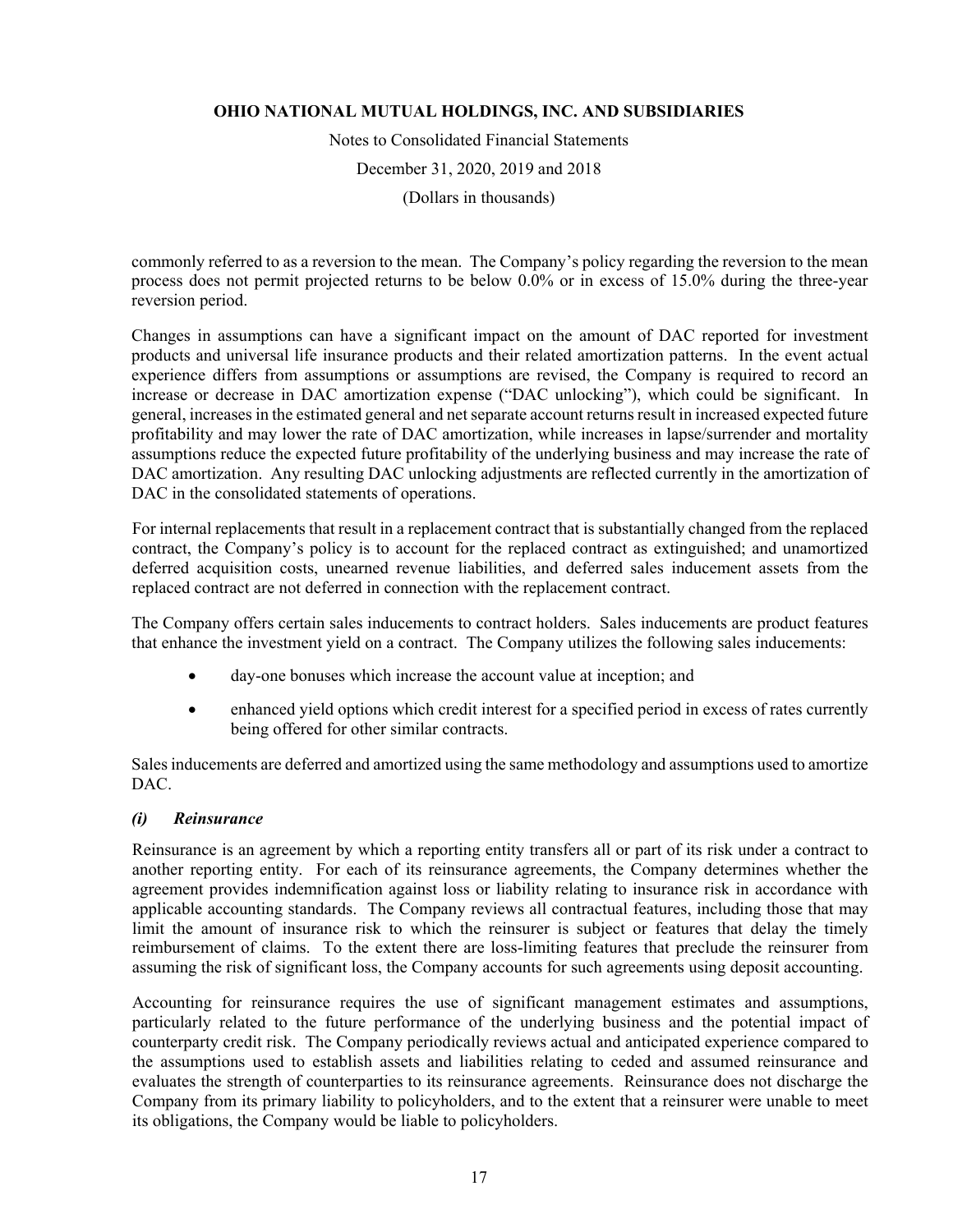Notes to Consolidated Financial Statements

December 31, 2020, 2019 and 2018

(Dollars in thousands)

Amounts recoverable under reinsurance agreements, which totaled \$3,994,380 and \$3,993,047 as of December 31, 2020 and 2019, respectively, include ceded reserves, paid and unpaid claims, and certain other amounts.

Effective July 1, 2019, the Company entered into a reinsurance agreement to coinsure 100% of its retained inforce bank owned life insurance ("BOLI") and single premium deferred annuity ("SPDA") blocks of business with a third party reinsurer licensed as an authorized reinsurer in the State of Ohio.

Reinsurance premiums ceded and reinsurance recoveries on benefits and claims incurred are deducted from the respective income and expense accounts on the consolidated statements of operations. Assets and liabilities related to reinsurance ceded are reported on a gross basis.

The Company enters into reinsurance agreements with various insurance subsidiaries. All intercompany transactions and balances have been eliminated in consolidation.

See Note 11 for additional reinsurance disclosures and information.

### *(j) Equipment, Computer Software and Hardware and Properties Occupied by the Company*

Equipment, which is included in other assets, is stated at cost less accumulated depreciation. Depreciation is determined using the straight-line method over the estimated useful lives of the assets. The estimated life is generally 2 to 20 years for equipment. The cost basis of the equipment was \$71,249 and \$68,123 at December 31, 2020 and 2019, respectively. Accumulated depreciation of equipment was \$53,444 and \$49,244 at December 31, 2020 and 2019, respectively. Related depreciation expense was \$5,319, \$5,871 and \$5,742 for the years ended December 31, 2020, 2019 and 2018, respectively.

Computer software and hardware, which is included in other assets, is stated at cost less accumulated amortization. Purchased software costs, as well as certain internal and external costs incurred to develop internal-use computer software during the application development stage, are capitalized. Such costs are amortized generally over a 2 to 12 year period using the straight-line method based upon the estimated useful life of the assets. The cost basis of computer software was \$124,787 and \$117,386 at December 31, 2020 and 2019, respectively. Accumulated amortization of computer software and hardware was \$74,220 and \$64,972 at December 31, 2020 and 2019, respectively. Related amortization expense was \$9,235, \$9,380 and \$9,908 for the years ended December 31, 2020, 2019 and 2018, respectively.

Properties occupied by the Company, which are included in other assets, are carried at cost less accumulated depreciation. Depreciation is determined using the straight-line method over the estimated useful life of the assets. The estimated useful life for company-occupied real estate is 30 to 32 years, and the estimated useful life for building improvements is 5 to 30 years. The cost basis of the buildings, improvements and land was \$46,208 and \$45,779 at December 31, 2020 and 2019, respectively. Accumulated depreciation of buildings and improvements was \$21,761 and \$20,133 at December 31, 2020 and 2019, respectively. Related depreciation expense was \$1,676, \$1,647 and \$1,623 for the years ended December 31, 2020, 2019 and 2018, respectively. Properties occupied by the Company also include related land which is carried at cost.

The Company reviews the estimated useful lives of these long lived assets and assesses for impairment when certain events or changes in operations occur.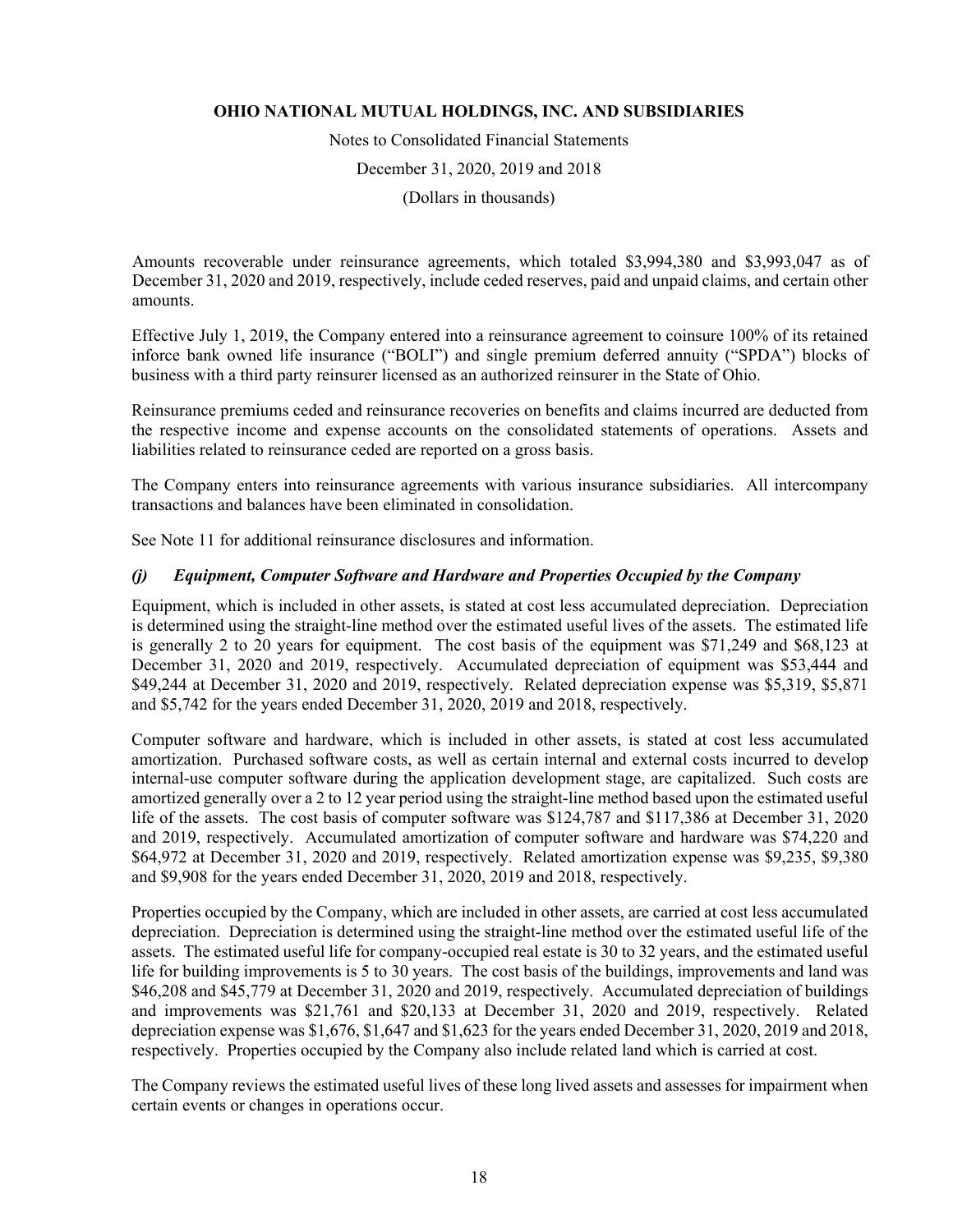Notes to Consolidated Financial Statements December 31, 2020, 2019 and 2018 (Dollars in thousands)

The Company has \$6,546 and \$4,611 of capital projects in process recorded in other assets at December 31,

# *(k) Goodwill and Intangible Assets*

2020 and 2019, respectively.

Goodwill and intangible assets are included in other assets. In a business combination, goodwill is the result of the excess of cost over the estimated fair value of the net assets acquired. Intangible assets are nonfinancial assets that lack physical substance resulting from a business combination.

Goodwill and intangible assets are assets acquired by the Company as a result of acquisitions in prior years of the NSLAC and ONSV entities. The Company has \$1,314 of goodwill recorded in other assets at December 31, 2020 and 2019.

Goodwill is not amortized, but is evaluated for impairment annually or more frequently if events or circumstances, such as adverse changes in the business climate, require an interim evaluation. The evaluation includes the use of management assumptions, which may be inherently uncertain. During the 2020 annual impairment tests, the Company concluded that the estimated fair value of the goodwill was in excess of its carrying value and, therefore, not impaired.

The Company has \$172 and \$179 of intangible assets recorded in other assets on the balance sheets at December 31, 2020 and 2019, respectively, related to insurance licenses acquired with the purchase of NSLAC by ONLIC in 2002. The value of the intangible is primarily dependent upon the maintenance of the New York license. License fees are paid annually in order to maintain the license in good standing. Each license remains intact and in good standing as there have been no events that would impact NSLAC's ability to do business in the New York or New Jersey markets. In 2018, the Company evaluated and concluded that its intangible assets had a useful life that was determinable and began amortizing the assets over that life. The Company amortized \$7, \$12 and \$4, respectively, for the years ended December 31, 2020, 2019 and 2018.

### *(l) Separate Accounts*

Separate account assets and liabilities represent contract holders' funds, which have been segregated into accounts with specific investment objectives. Separate account assets are recorded at estimated fair value based primarily on market quotations of the underlying securities. The investment income and gains or losses of these accounts accrue directly to the contract holders. The activity of the separate accounts is not reflected in the consolidated statements of operations and cash flows except for the fees the Company receives for administrative services and risks assumed and the activity related to guaranteed contracts, which are riders to existing variable annuity contracts. These are recorded in either annuity premiums and charges or benefits and claims in the consolidated statements of operations. Separate account seed money is recorded as a trading security.

# *(m) Revenues and Benefits*

### *Traditional Life Insurance Products*

Traditional life insurance products include those products with fixed and guaranteed premiums and benefits and consist primarily of whole life, limited-payment life, term life, and certain annuities with life contingencies.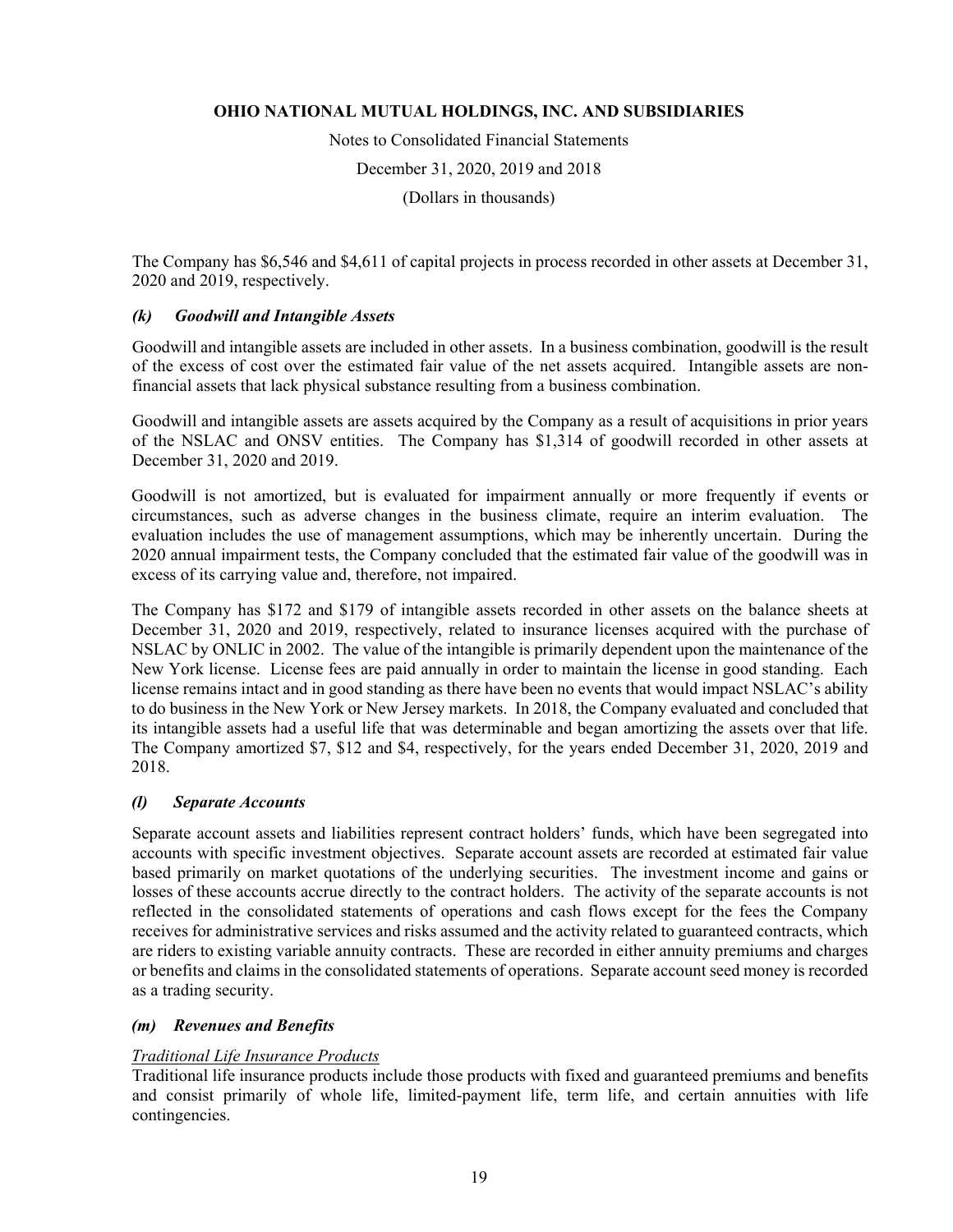Notes to Consolidated Financial Statements

December 31, 2020, 2019 and 2018

(Dollars in thousands)

Premiums for traditional life insurance products are recognized as revenue when due. Benefits and expenses are associated with earned premiums; therefore, profits are recognized over the life of the contract. This association is accomplished through the provision for future policy benefits and the deferral and amortization of policy acquisition costs.

#### *Investment Products and Universal Life Insurance Products*

Investment products consist primarily of individual and group variable and fixed deferred annuities, annuities without life contingencies, guaranteed investment contracts and fixed indexed annuities. Universal life insurance products include universal life, variable universal life, indexed universal life and other interest-sensitive life insurance policies.

Revenues for investment products and universal life insurance products consist of net investment income, cost of insurance charges, asset fees, policy administration fees, and surrender charges that have been earned and assessed against policy account balances during the period. The timing of revenue recognition as it relates to fees assessed on investment contracts and universal life contracts is determined based upon the nature of such fees. Cost of insurance charges and policy administrative fees are assessed on a daily, monthly or annual basis, and recognized as revenue when assessed and earned. Certain amounts assessed that represent compensation for services to be provided in future periods such as unearned front end loads are reported as unearned revenue and recognized in income over the periods benefited. Surrender charges are recognized upon surrender of a contract in accordance with contractual terms. Policy benefits and claims that are charged to expense include benefits and claims incurred in the period in excess of related policy account balances, maintenance costs, and interest credited to policy account balances.

#### *Accident and Health Insurance Products*

Accident and health insurance premiums including group life (burial and survivorship) and health (disability) are recognized as revenue in accordance with the terms of the policies. Policy claims are charged to expense in the period that the claims are incurred.

### *(n) Investment Management Fees*

Investment management fees are earned by various subsidiaries in conjunction with money management activities. The fees are based on a percentage of assets at the end of each quarter and are recognized in income as earned.

Revenue earned by the broker dealer operations, which is based on agreed upon commission rates, is recognized when the respective broker dealer entity's performance obligation is satisfied. For fees paid up front, the performance obligation is the sale of the contract and as such, is fulfilled on the trade date. Certain variable commission revenue is considered constrained, as it is dependent on the account value at future points in time as well as the length of time and whether the policy remains in force, all of which are highly susceptible to factors outside the Company's influence. The constraint is overcome when the account value and investor activities are known, usually monthly, at which point the revenue is recognized. The broker dealer operations had no remaining performance obligations to satisfy related to revenue from contracts with customers as of December 31, 2020.

The following table illustrates the revenue recognized from contracts with customers reported in investment management fees, net investment income and other income on the consolidated statements of operations, and the timing of revenue recognition, for the years ending December 31, 2020, 2019 and 2018: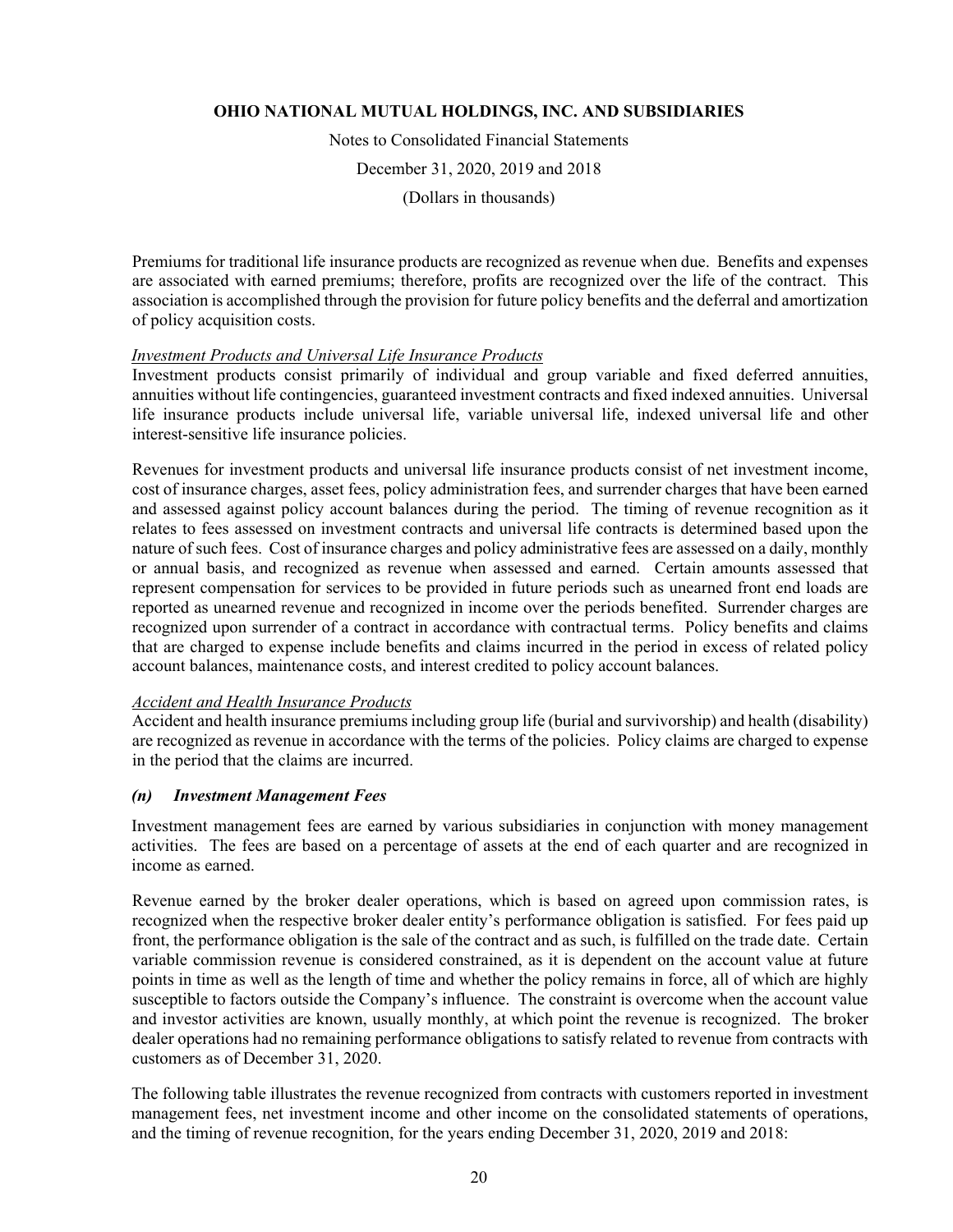Notes to Consolidated Financial Statements

December 31, 2020, 2019 and 2018

(Dollars in thousands)

|                                                                          | Registered<br>investment<br>and variable<br>contracts | General<br>securities | <b>Fee based</b><br>and other | <b>Total</b> |
|--------------------------------------------------------------------------|-------------------------------------------------------|-----------------------|-------------------------------|--------------|
| December 31, 2020                                                        |                                                       |                       |                               |              |
| <b>Revenues from contracts with customers</b>                            |                                                       |                       |                               |              |
| Other income                                                             | \$<br>50,935                                          | 3,118                 | 16,920                        | 70,973       |
| Net investment income                                                    |                                                       |                       | 27                            | 27           |
| Investment management fees                                               |                                                       |                       | 43,198                        | 43,198       |
| Total revenue from contracts with customers                              | \$<br>50,935                                          | 3,118                 | 60,145                        | 114,198      |
| Timing of revenue recognition<br>Satisfaction of performance obligation: |                                                       |                       |                               |              |
| Transferred at a point in time                                           | \$<br>50,935                                          | 3,118                 | 60,145                        | 114,198      |
| Total revenue from contracts with customers                              | \$<br>50,935                                          | 3,118                 | 60,145                        | 114,198      |
| December 31, 2019<br><b>Revenues from contracts with customers</b>       |                                                       |                       |                               |              |
| Other income                                                             | \$<br>51,713                                          | 1,729                 | 15,018                        | 68,460       |
| Net investment income                                                    |                                                       |                       | 28                            | 28           |
| Investment management fees                                               |                                                       |                       | 45,181                        | 45,181       |
| Total revenue from contracts with customers                              | \$<br>51,713                                          | 1,729                 | 60,227                        | 113,669      |
| Timing of revenue recognition<br>Satisfaction of performance obligation: |                                                       |                       |                               |              |
| Transferred at a point in time                                           | \$<br>51,713                                          | 1,729                 | 60,227                        | 113,669      |
| Total revenue from contracts with customers                              | \$<br>51,713                                          | 1,729                 | 60,227                        | 113,669      |
| December 31, 2018<br><b>Revenues from contracts with customers</b>       |                                                       |                       |                               |              |
| Other income                                                             | \$<br>61,298                                          | 2,334                 | 13,503                        | 77,135       |
| Net investment income                                                    |                                                       |                       | 29                            | 29           |
| Investment management fees                                               |                                                       |                       | 51,450                        | 51,450       |
| Total revenue from contracts with customers                              | \$<br>61,298                                          | 2,334                 | 64,982                        | 128,614      |
| Timing of revenue recognition<br>Satisfaction of performance obligation: |                                                       |                       |                               |              |
| Transferred at a point in time                                           | \$<br>61,298                                          | 2,334                 | 64,982                        | 128,614      |
| Total revenue from contracts with customers                              | \$<br>61,298                                          | 2,334                 | 64,982                        | 128,614      |

#### *(o) Other Income*

The Company earns sales load fees on the sale of ONLAC variable universal life contracts by unrelated third party brokers through various subsidiaries. The Company also earned sales load fees on ONLIC variable, fixed and fixed indexed annuity contracts. Sales load fees are recognized as revenue when earned.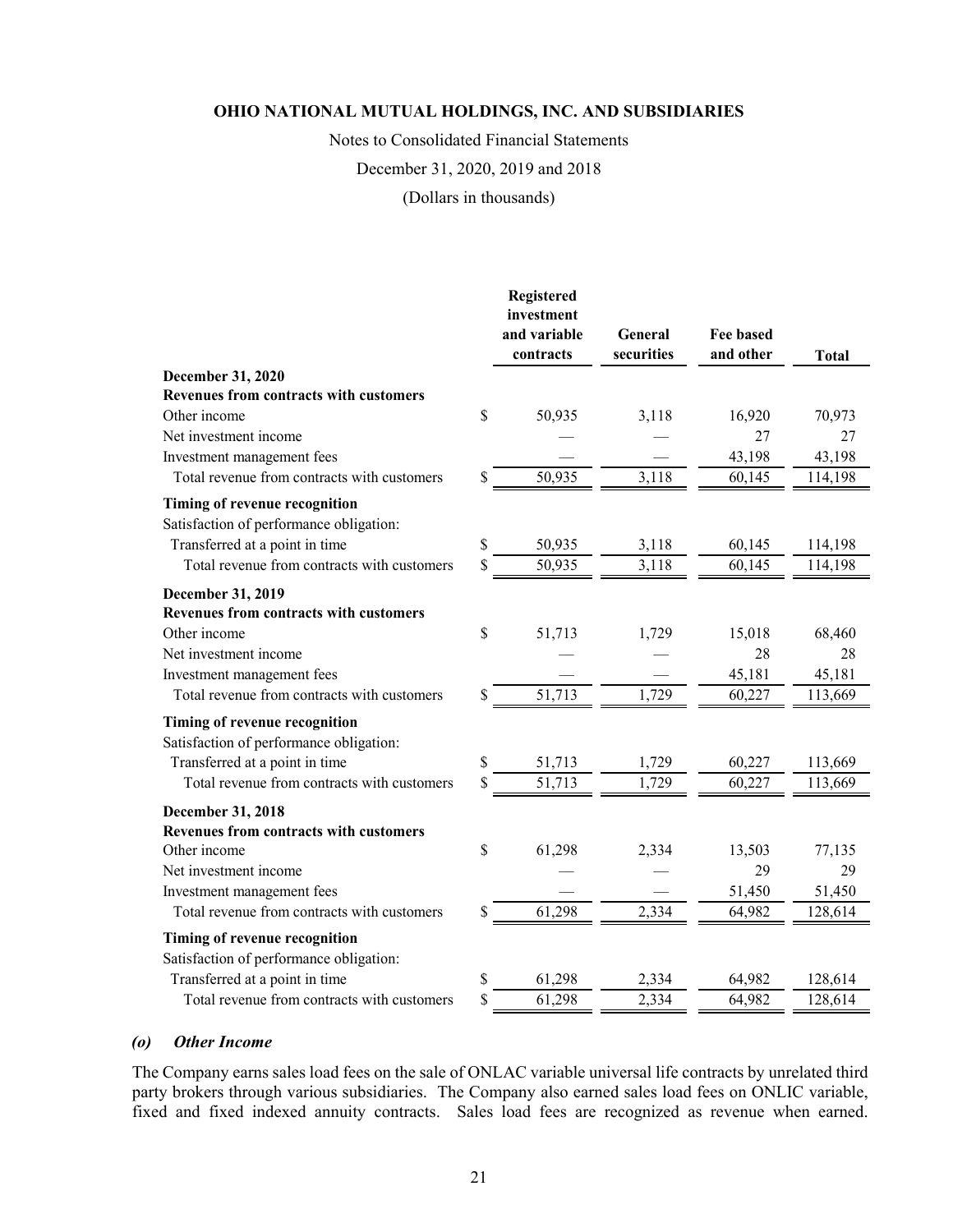Notes to Consolidated Financial Statements December 31, 2020, 2019 and 2018 (Dollars in thousands)

Additionally, the various subsidiaries of the Company sold registered investment products and variable contracts sponsored by unaffiliated parties.

### *(p) Future Policy Benefits and Claims*

The Company establishes liabilities for amounts payable under insurance policies. Generally, amounts are payable over an extended period of time, and related liabilities are calculated as the present value of future expected benefits to be paid reduced by the present value of future expected premiums. Such liabilities are established based on methods and underlying assumptions in accordance with GAAP and applicable actuarial standards. The process of calculating reserve amounts for a life insurance organization involves the use of a number of assumptions, including those related to persistency (how long a contract stays with a company), mortality (the relative incidence of death in a given time), morbidity (the relative incidence of disability resulting from disease or physical ailment) and interest rates (the rates expected to be paid or received on financial instruments, including insurance or investment contracts). The methods used in determining the liability for unpaid losses and future policy benefits are standard actuarial methods recognized by the American Academy of Actuaries.

Liabilities for traditional life insurance policies are calculated using a net level premium method based on estimates of mortality, morbidity, investment yields, and withdrawals, which were used or which were being experienced at the time the policies were issued.

Liabilities for investment products in the accumulation phase, fixed deferred annuities, fixed indexed annuities, group annuities, universal life insurance products and variable universal life insurance products are calculated based on participants' contributions plus interest credited less applicable contract charges.

Liabilities for payout annuities are calculated using the present value of future benefits discounted using varying interest rates. Liabilities for variable payout annuities also include maintenance costs in the present value calculation.

Liabilities for disability income policies are calculated using a net level premium method based on estimates of mortality, morbidity, investment yields, and withdrawals, which were used or which were being experienced at the time the policies were issued. Liabilities for disability income policies on claims are calculated using the present value of future benefits and maintenance costs discounted using varying interest rates, depending on the year the claim was incurred.

The Company regularly reviews its estimates of future policy benefits and claims liabilities and compares them with its actual experience. Differences result in changes to the liability balances with related charges or credits to benefit expenses in the period in which the change occurs.

The Company issued traditional variable annuity contracts through its separate accounts, for which investment income and gains and losses on investments accrue directly to, and investment risk is borne by, the contract holder.

The Company also issued nontraditional variable annuity contracts through its separate accounts in which the Company provides various forms of guarantees/riders to benefit the related contract holders. These guarantees are accounted for as insurance liabilities or as embedded derivatives depending on how and when the benefit is paid. Specifically, a guarantee is accounted for as an embedded derivative if a guarantee is paid out without requiring the occurrence of a specific insurable event or the policyholder to annuitize.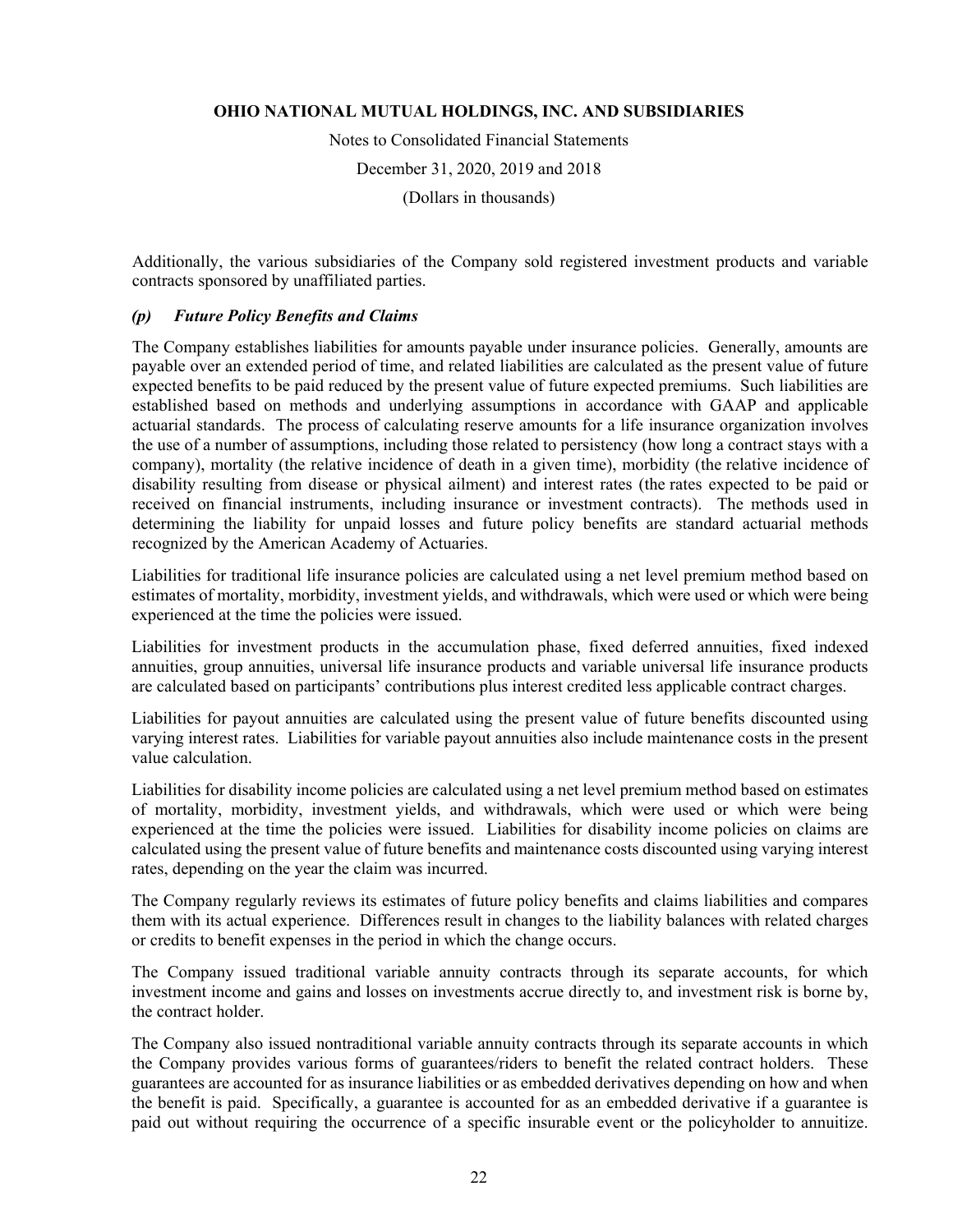Notes to Consolidated Financial Statements

December 31, 2020, 2019 and 2018

(Dollars in thousands)

Alternatively, a guarantee is accounted for as an insurance liability if the guarantee is paid only upon either the occurrence of a specific insurable event or annuitization. In certain cases, a guarantee may have elements of both an insurance liability and an embedded derivative, and in such cases the guarantee is split and accounted for under both models.

The Company has five main types of rider benefits offered with individual variable annuity contracts:

- guaranteed minimum death benefit ("GMDB");
- guaranteed minimum income benefit ("GMIB");
- guaranteed minimum accumulation benefit ("GMAB");
- guaranteed minimum withdrawal benefit ("GMWB"); and
- guaranteed lifetime withdrawal benefit ("GLWB").

The Company also issued fixed indexed annuity contracts with an enhanced GLWB rider. The fixed indexed annuity contracts issued beginning in 2020 do not include the GLWB rider.

The Company refers to the total of the five types issued with variable annuity contracts and fixed indexed annuity contracts, collectively, as the "G reserves."

Guarantees accounted for as insurance liabilities in future policy benefits and claims include GMDBs, GMIBs and certain GLWBs that require annuitization.

Guarantees accounted for as embedded derivatives include GMWBs, GMABs and certain GLWBs that do not require annuitization, as well as the index crediting feature within the fixed indexed annuity contracts. At inception, the Company attributes to the embedded derivative a portion of the projected future guaranteed fees to be collected from the policyholder equal to the present value of projected future guaranteed benefits. The embedded derivatives are carried at estimated fair value and reported in future policy benefits and claims.

### *(q) Participating Business/Policyholder Dividends*

Participating business, which refers to policies that participate in profits through policyholder dividends, represents 14.9%, 14.0% and 13.1% of the Company's ordinary life insurance in force as of December 31, 2020, 2019 and 2018, respectively. The liability for policyholder dividends includes the estimated amount of annual dividends earned by policyholders and is recorded in other policyholder funds in the accompanying consolidated balance sheets. Policyholder dividends incurred are recorded in the provision for policyholders' dividends on participating policies in the accompanying consolidated statements of operations.

Policyholder dividends are approved annually by ONLIC's board of directors based upon the amount of distributable statutory surplus. The aggregate amount of policyholder dividends is related to actual interest, mortality, morbidity, and expense experience for the year, as well as management's judgment as to the appropriate level of statutory surplus to be retained by ONLIC.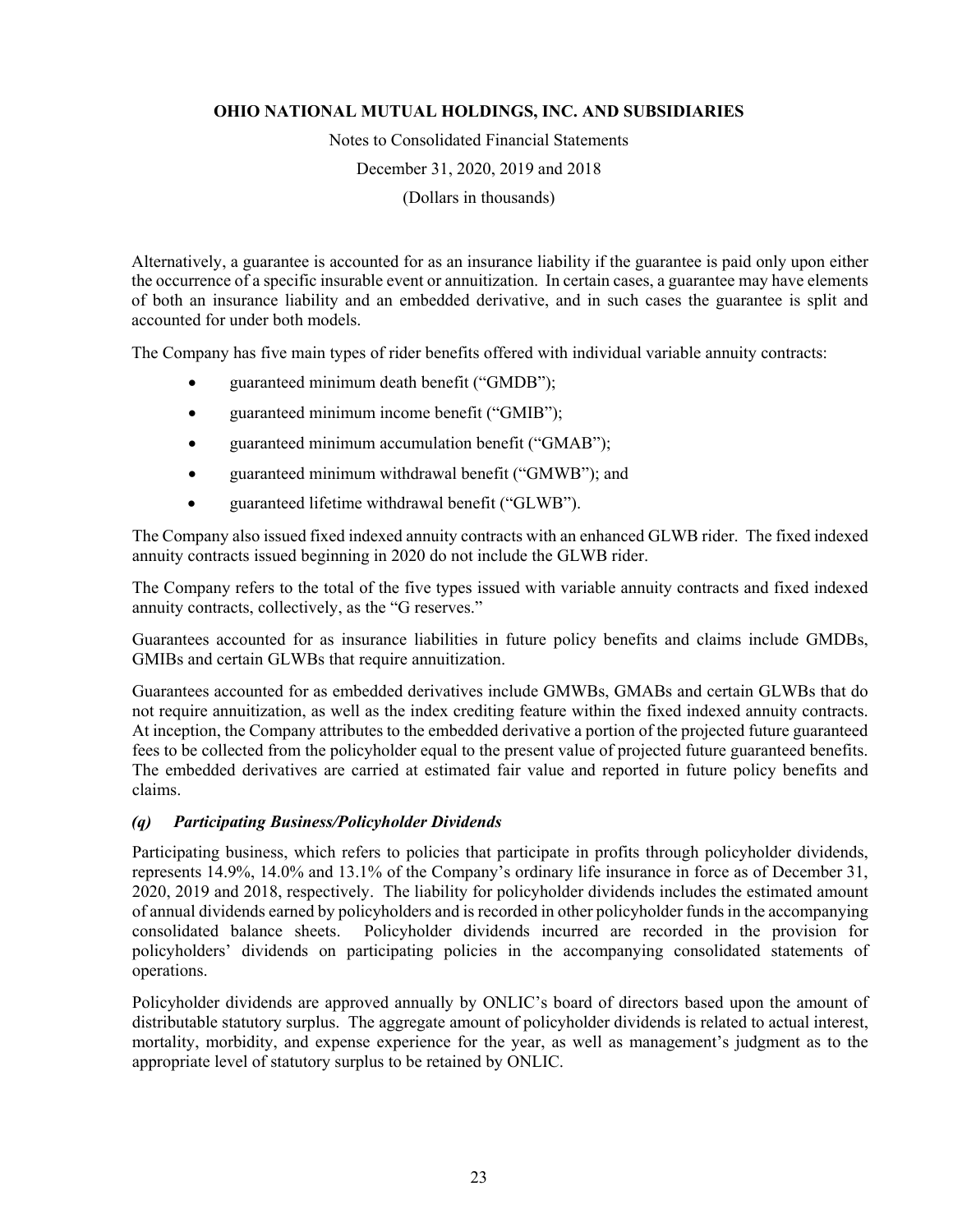Notes to Consolidated Financial Statements

December 31, 2020, 2019 and 2018

(Dollars in thousands)

#### *(r) Income Taxes*

The Company files a life/non-life consolidated federal income tax return, which includes its U.S. domestic subsidiaries. United States Department of the Treasury ("Treasury") regulations generally require a fiveyear waiting period as to when a life insurance company can be included in the consolidated federal income tax return. A subsidiary life insurance company may obtain approval sooner if the provisions of the Treasury regulations are met. SUNR met the Treasury regulations and received approval to join the consolidated return in 2019.

SYRE was formed in Bermuda in 2008 as a life insurance company and elected to be treated as a U.S. taxpayer. In 2013, SYRE was redomesticated to the United States. In 2015, SYRE was re-domiciled from the U.S. to the Cayman Islands and elected to be a U.S. taxpayer. SYRE joined the consolidated return on January 1, 2014.

The method of allocation between the companies is subject to written agreements, approved by the Board of Directors. Allocations are based upon separate return calculations with current credit for net losses. Intercompany tax balances are settled quarterly.

The Company's policy for recording interest and penalties associated with audits, claims and adjustments is to record such amounts as a component of current income tax (benefit) expense.

The foreign life insurance subsidiaries owned by the Company file tax returns in accordance with applicable foreign laws in their respective countries of domestication. U.S. taxation of foreign affiliates may differ in timing and amount from taxation under foreign laws. The impact of the returns filed subject to foreign tax law has been reflected in the provision for income tax expense and related liabilities.

The Company utilizes the asset and liability method of accounting for income taxes. Under this method, deferred tax assets and liabilities are recognized for the future tax consequences attributable to differences between the financial statement carrying amounts of existing assets and liabilities and their respective tax bases and operating loss and tax credit carryforwards. Deferred tax assets and liabilities are measured using enacted tax rates expected to apply to taxable income in the years in which those temporary differences are expected to be recovered or settled. The effect on deferred tax assets and liabilities of a change in tax rates is recognized in operations in the period that includes the enactment date. Valuation allowances are established when it is determined that it is more likely than not that the deferred tax asset will not be fully realized. Current income taxes are charged to operations based upon amounts estimated to be payable as a result of taxable operations for the current year.

In determining the need for a valuation allowance, the Company considers the carryback capacity to absorb capital losses, reversal of existing temporary differences, estimated future taxable income and prudent and feasible tax planning strategies. The determination of the valuation allowance for the Company's deferred tax assets requires management to make certain judgments and assumptions regarding future operations that are based on historical experience and expectations of future performance. Management's judgments are subject to change given the inherent uncertainty in predicting future performance, which is impacted by such factors as policyholder behavior, competitive pricing, and specific industry and market conditions.

Pursuant to Global intangible low-taxed income ("GILTI") tax rules, companies are allowed to make an accounting policy choice of either (1) treating taxes due on future U.S. inclusions in taxable income related to GILTI as a current-period expense when incurred (the 'period cost method') or (2) factoring such amounts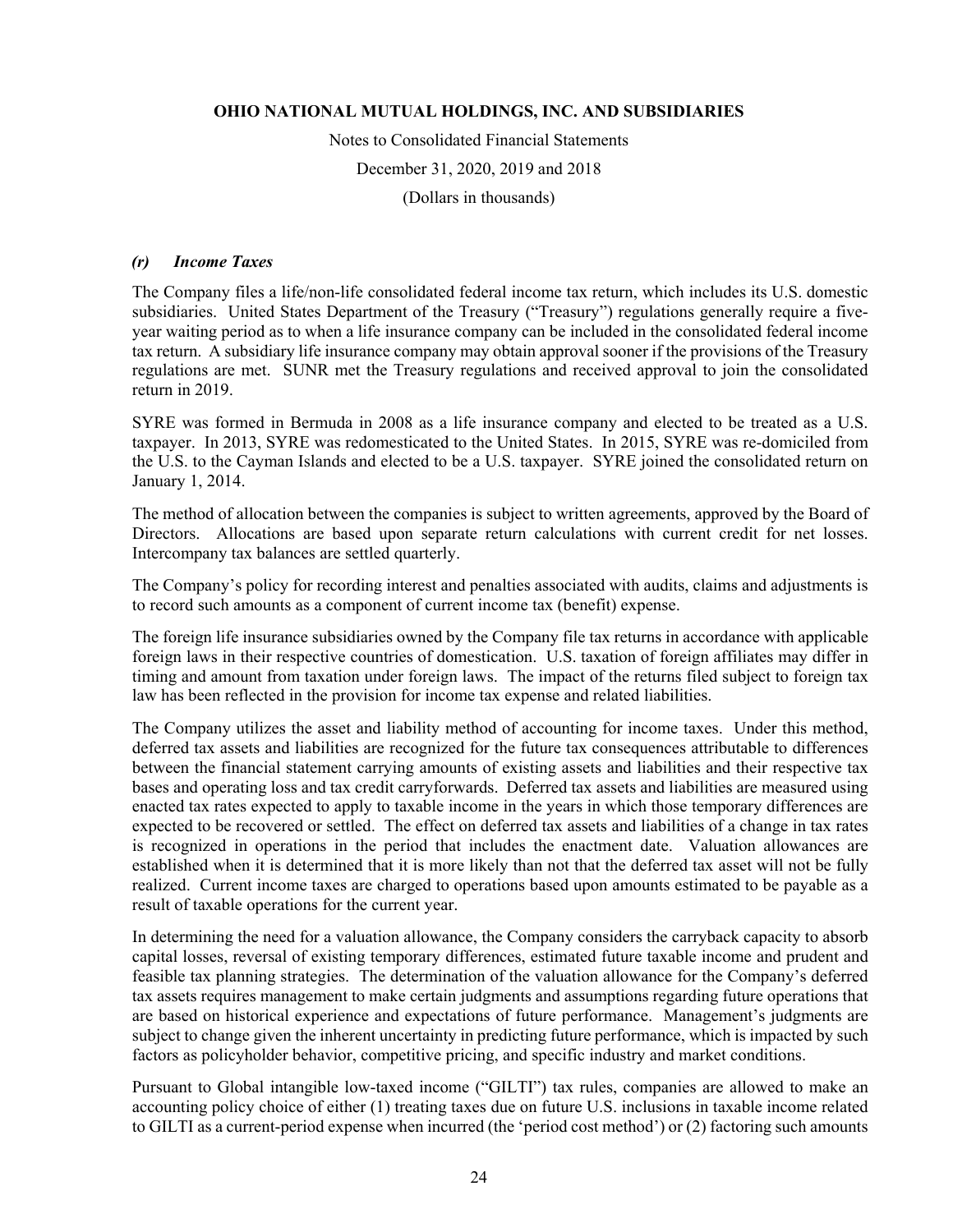Notes to Consolidated Financial Statements December 31, 2020, 2019 and 2018 (Dollars in thousands)

into a company's measurement of its deferred taxes (the 'deferred method'). The Company has elected the period cost method, which will be determined annually if the Company's GILTI inclusion rises to a material amount from a U.S. tax compliance perspective.

On March 27, 2020, the Coronavirus Aid, Relief and Economic Security ("CARES") Act was enacted and signed into law. The CARES Act includes, among other items, measures concerning income tax, payroll tax credits, and loan programs. The CARES Act permits net operating loss ("NOL") carryovers and carrybacks to offset 100% of taxable income for taxable years beginning before 2021. In addition, the CARES Act allows NOLs incurred in 2018, 2019, and 2020 to be carried back to generate a refund of previously paid income taxes. The Company does not anticipate the NOL changes to impact income taxes. The Company did not participate in any of the CARES payroll tax credits or loan programs.

### *(s) Litigation Contingencies*

The Company is a party in various legal actions arising in the normal course of business. Given the inherent unpredictability of these matters, it is difficult to estimate the impact on the Company's financial position. Liabilities are established when it is probable that a loss has been incurred, and the amount of loss can be reasonably estimated. Legal costs are recognized as incurred and for the estimated amount to be incurred.

On a quarterly and annual basis, the Company reviews relevant information with respect to liabilities for litigation, regulatory investigations and litigation-related contingencies to be reflected in the Company's consolidated financial statements. See Note 20 for further information.

### *(t) Foreign Currency*

Assets, liabilities and operations of foreign subsidiaries are recorded based on the functional currency of each entity. The determination of the functional currency is made based on the appropriate economic and management indicators. The local currencies of foreign operations are the functional currencies. Assets and liabilities of foreign subsidiaries are translated from the functional currency to U.S. dollars at the exchange rates in effect at each year end and income and expense accounts are translated at the average exchange rates during the year. The resulting translation adjustments are charged or credited directly to other comprehensive income, net of applicable taxes.

### *(u) Employee Benefit Plans*

The Company sponsors and/or administers various plans that provide defined benefit pension and other postretirement benefits covering eligible employees and sales representatives. Measurement dates used for all of the defined benefit pension and other postretirement benefit plans correspond with the year end of the Company. The Company recognizes the funded status of the projected benefit obligation ("PBO") less plan assets for pension benefits and the accumulated benefit obligation ("ABO") for other postretirement benefits for each of its plans. The Company recognizes an expense for differences between actual experience and estimates over the average future service period of participants. The actuarial gains (losses) and prior service costs (credit) not yet included in net periodic benefit costs are charged to accumulated other comprehensive income ("AOCI"), net of income tax.

The obligations and expenses associated with these plans require the use of assumptions such as discount rate, expected long-term return on plan assets, rate of compensation increases, healthcare cost trend rates, as well as participant demographics such as rate and age of retirements, withdrawal rates and mortality.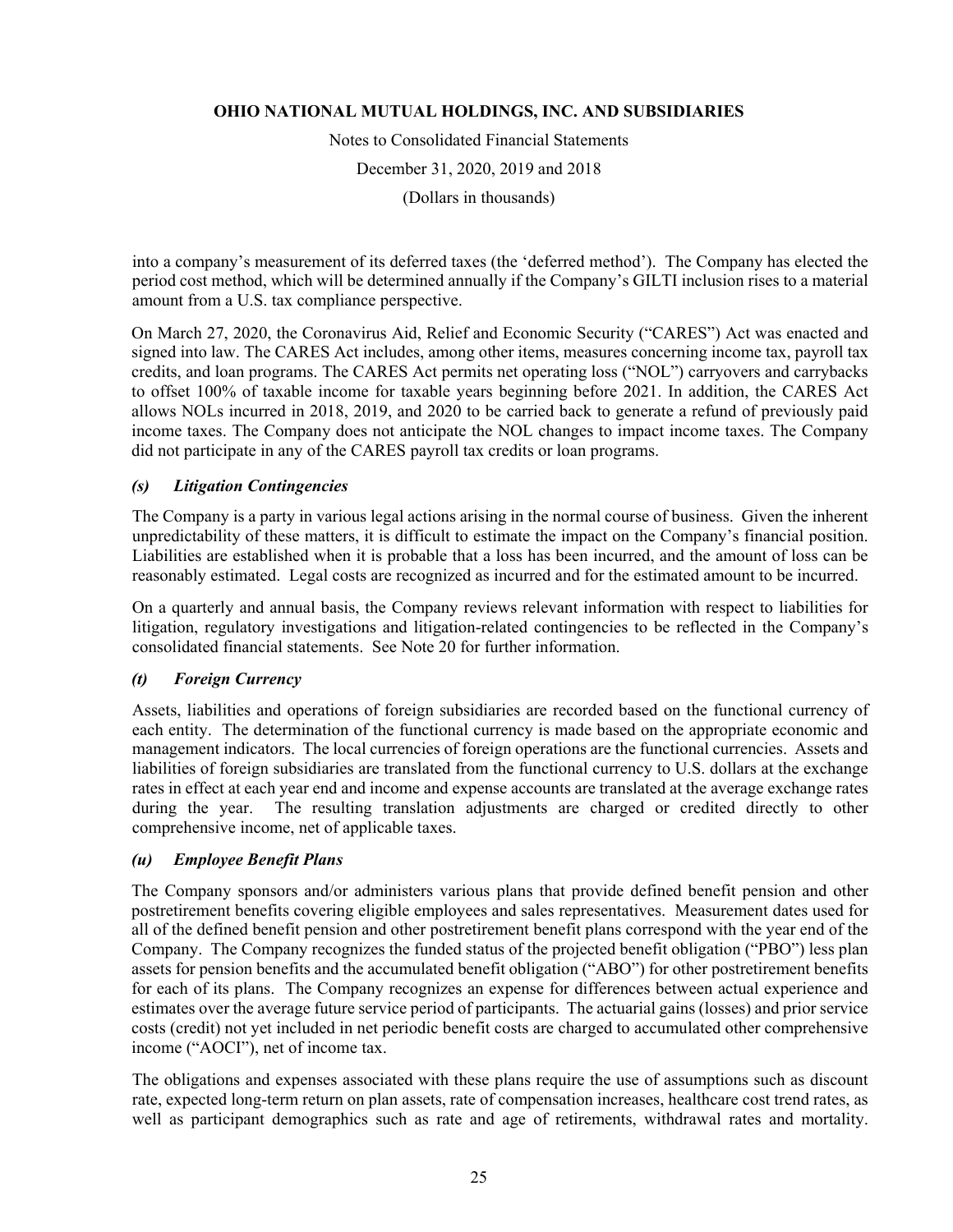Notes to Consolidated Financial Statements

December 31, 2020, 2019 and 2018

(Dollars in thousands)

Management determines these assumptions based upon a variety of factors such as historical performance of the plan and its assets, currently available market and industry data and mortality tables, and expected benefit payout streams. The assumptions used may differ materially from actual results due to, among other factors, changing market and economic conditions and changes in participant demographics. These differences may have an effect on the Company's consolidated financial statements.

The Company sponsors a defined contribution plan for substantially all employees. The Company also sponsors a qualified contributory defined contribution profit-sharing plan for substantially all employees. Discretionary Company contributions are based on the net earnings of the Company. Accordingly, the Company recognizes compensation cost for current contributions.

#### *(v) Correction of Immaterial Error*

During the year ended December 31, 2020, the Company identified out of period errors related to its calculation of variable annuity reserves under ASC 815; and Statement of Position 03-1 ("SOP03-1") and DAC balances. The majority of these errors involve certain riders that are covered by an external reinsurance agreement impacting the Company's reinsurance recoverable. The Company has concluded that the misstatements are not material to the consolidated financial statements. The following presents the effect of recording the immaterial correction in the consolidated financial statement as of and for the years ended December 31, 2019 and 2018 within this report to reflect the corrected numbers as follows:

|                                           | As reported | <b>Adjustment</b> | As adjusted |
|-------------------------------------------|-------------|-------------------|-------------|
| <b>Consolidated Balance Sheets:</b>       |             |                   |             |
| December 31, 2019:                        |             |                   |             |
| \$<br>Deferred policy acquisition costs   | 1,679,421   | 851               | 1,680,272   |
| Reinsurance recoverable                   | 3,946,180   | 46,867            | 3,993,047   |
| Total assets                              | 40,366,801  | 47,718            | 40,414,519  |
| Future policy benefits and claims         | 15,724,764  | 747               | 15,725,511  |
| Other policyholder funds                  | 170,779     | 7                 | 170,786     |
| Deferred federal and foreign income taxes | 139,253     | 9,863             | 149,116     |
| Total liabilities                         | 37,747,718  | 10,617            | 37,758,335  |
| Retained earnings                         | 2,384,161   | 37,101            | 2,421,262   |
| Total equity                              | 2,619,083   | 37,101            | 2,656,184   |
| Total liabilities and equity              | 40,366,801  | 47,718            | 40,414,519  |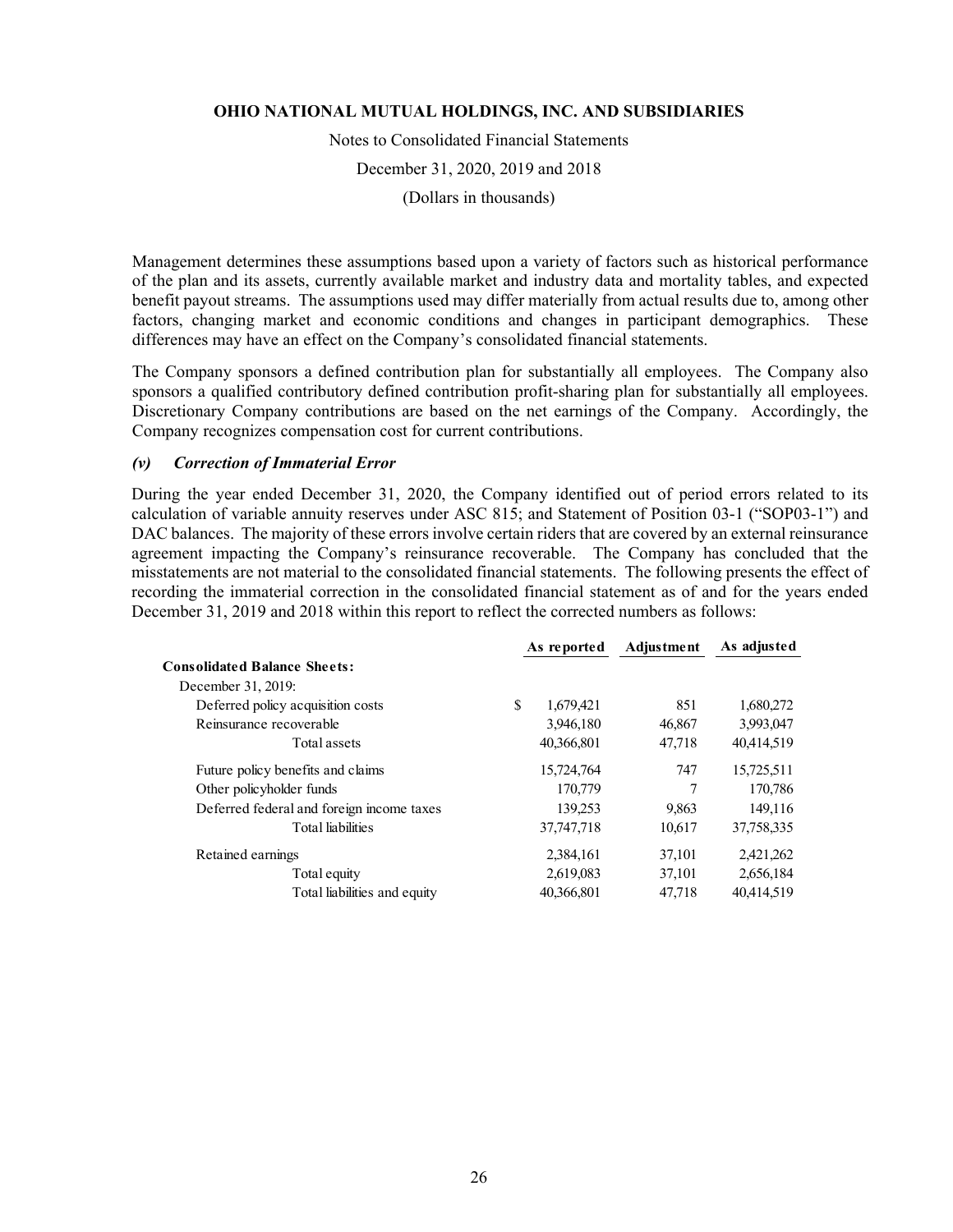Notes to Consolidated Financial Statements

December 31, 2020, 2019 and 2018

(Dollars in thousands)

|                                                     | As reported     | <b>Adjustment</b> | As adjusted |
|-----------------------------------------------------|-----------------|-------------------|-------------|
| <b>Consolidated Statements of Operations:</b>       |                 |                   |             |
| December 31, 2019:                                  |                 |                   |             |
| Benefits and claims                                 | \$<br>1,578,810 | (12,742)          | 1,566,068   |
| Amortization of deferred policy acquisition costs   | 265,038         | (70)              | 264,968     |
| (Loss) income before income taxes                   | (101, 538)      | 12,812            | (88, 726)   |
| Income taxes: Deferred expense (benefit)            | (34,830)        | 2,691             | (32, 139)   |
| Net income (loss)                                   | (67, 603)       | 10,121            | (57, 482)   |
| December 31, 2018:                                  |                 |                   |             |
| Benefits and claims                                 | \$<br>1,491,281 | 13,142            | 1,504,423   |
| Amortization of deferred policy acquisition costs   | 154,419         | 39                | 154,458     |
| (Loss) income before income taxes                   | 66,621          | (13, 181)         | 53,440      |
| Income taxes: Deferred expense (benefit)            | (5,056)         | (2,768)           | (7,824)     |
| Net income (loss)                                   | 72,649          | (10, 413)         | 62,236      |
|                                                     | As reported     | Adjustment        | As adjusted |
| <b>Consolidated Statements of</b>                   |                 |                   |             |
| <b>Comprehensive Income (Loss)</b>                  |                 |                   |             |
| December 31, 2019:                                  |                 |                   |             |
| Net loss                                            | \$<br>(67, 603) | 10,121            | (57, 482)   |
| Total comprehensive income                          | 153,796         | 10,121            | 163,917     |
| December 31, 2018:                                  |                 |                   |             |
| Net income                                          | \$<br>72,649    | (10, 413)         | 62,236      |
| Total comprehensive loss                            | (92, 545)       | (10, 413)         | (102,958)   |
|                                                     | As reported     | Adjustment        | As adjusted |
| <b>Consolidated Statements of Changes in Equity</b> |                 |                   |             |
| Balance, December 31, 2017                          | \$<br>2,557,832 | 37,393            | 2,595,225   |
| Comprehensive loss: Net income                      | 72,649          | (10, 413)         | 62,236      |
| Total comprehensive loss                            | (92, 545)       | (10, 413)         | (102,958)   |
| Balance, December 31, 2018                          | \$<br>2,465,287 | 26,980            | 2,492,267   |
| Comprehensive income: Net loss                      | (67, 603)       | 10,121            | (57, 482)   |
| Total comprehensive income                          | 153,796         | 10,121            | 163,917     |
| Balance, December 31, 2019                          | \$<br>2,619,083 | 37,101            | 2,656,184   |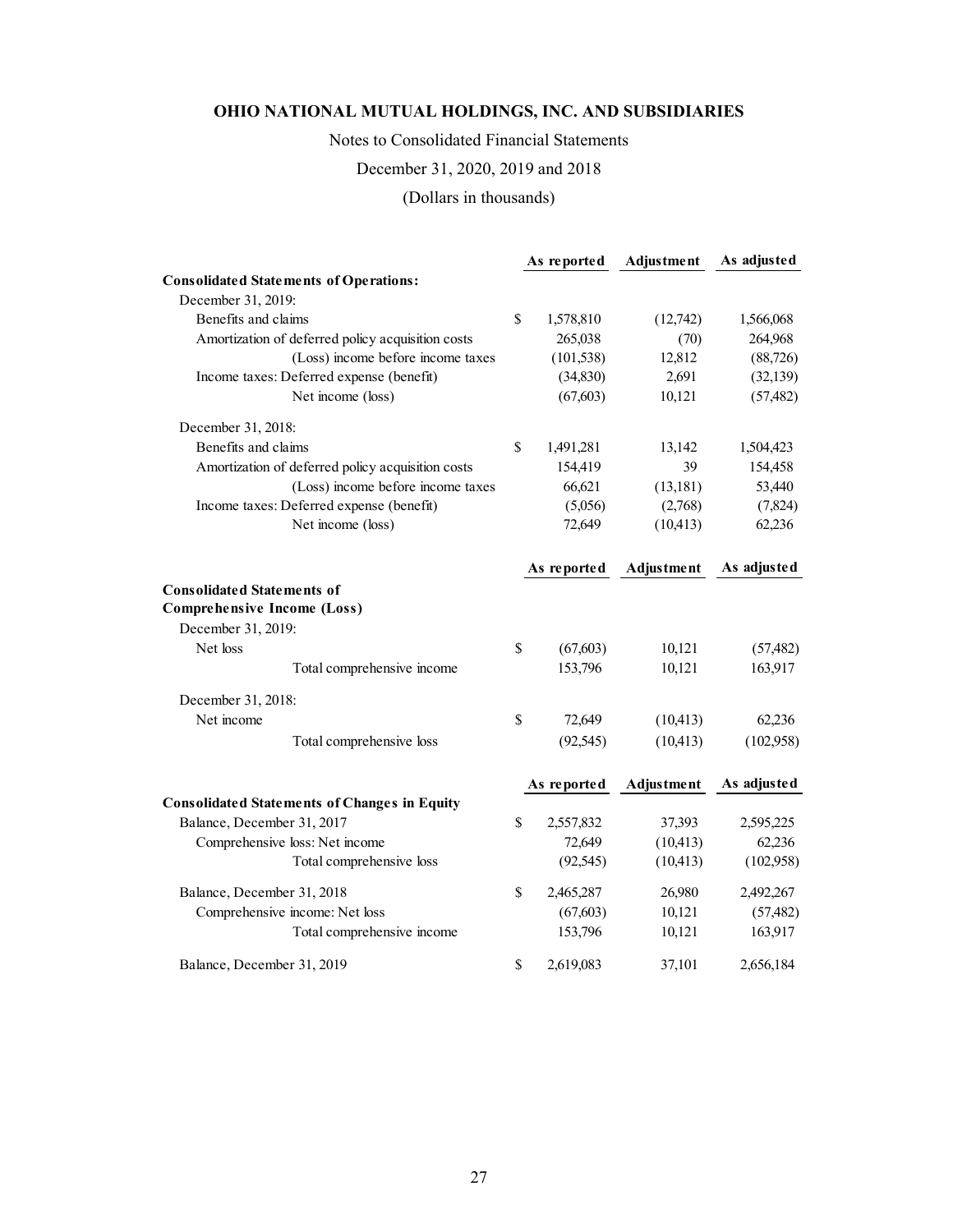Notes to Consolidated Financial Statements

December 31, 2020, 2019 and 2018

(Dollars in thousands)

|                                                   |              | As reported | <b>Adjustment</b> | As adjusted |
|---------------------------------------------------|--------------|-------------|-------------------|-------------|
| <b>Consolidated Statements of Cash Flows:</b>     |              |             |                   |             |
| December 31, 2019:                                |              |             |                   |             |
| Net income (loss)                                 | $\mathbb{S}$ | (67,603)    | 10,121            | (57, 482)   |
| Amortization of deferred policy acquisition costs |              | 265,038     | (70)              | 264,968     |
| Deferred income tax expense (benefit)             |              | (34,830)    | 2,691             | (32, 139)   |
| Decrease (increase) in other assets and           |              |             |                   |             |
| reinsurance recoverable                           |              | (106, 501)  | (10,950)          | (117,451)   |
| Increase in policyholder liabilities              |              | 602,004     | (1,792)           | 600,212     |
| December 31, 2018:                                |              |             |                   |             |
| Net income (loss)                                 | $\mathbb{S}$ | 72,649      | (10, 413)         | 62,236      |
| Amortization of deferred policy acquisition costs |              | 154,419     | 39                | 154,458     |
| Deferred income tax expense (benefit)             |              | (5,056)     | (2,768)           | (7,824)     |
| Decrease (increase) in other assets and           |              |             |                   |             |
| reinsurance recoverable                           |              | (67,377)    | 17,144            | (50,233)    |
| Increase in policyholder liabilities              |              | 787,915     | (4,002)           | 783,913     |

#### *(w) Adoption and Future Adoption of New Accounting Pronouncements*

The Company generally applies the "other public entity" requirements when adopting new accounting standards. Where the standard adoption timeframes differentiate between U.S. Securities and Exchange Commission ("SEC") filers and other public business entities, the Company follows the adoption timelines for other public business entities as the Company does not meet the requirements of an SEC filer.

#### *Adoption of New Accounting Pronouncements*

Effective January 1, 2020, the Company adopted ASU 2018-17, *Consolidation (Topic 810): Targeted Improvements to Related Party Guidance of Variable Interest Entities ("VIE")*. The guidance amends previously issued guidance for determining whether an indirect interest held through a related party is a VIE. The adoption of this guidance did not impact the Company's consolidated financial statements or disclosures.

Effective January 1, 2020, the Company adopted ASU 2018-15, *Intangibles-Goodwill and Other-Internal-Use Software (Subtopic 350-40): Customer's Accounting for Implementation Costs Incurred in a Cloud Computing Arrangement That Is a Service Contract.* This guidance aligns the requirements for capitalizing implementation costs incurred in a hosting arrangement that is a service contract with the requirements for capitalizing implementation costs incurred to develop or obtain internal-use software (and hosting arrangements that include an internal-use software license). This guidance requires a customer in a hosting arrangement that is a service contract to follow the guidance in Subtopic 350-40 to determine which implementation costs to capitalize as an asset related to the service contract and which costs to expense. The guidance also requires the customer to expense the capitalized implementation costs of a hosting arrangement that is a service contract over the term of the hosting arrangement. The adoption of this guidance did not significantly impact the Company's consolidated financial statements or disclosures.

Effective January 1, 2020, the Company adopted ASU 2018-14, *Compensation – Retirement Benefits – Defined Benefit Plans – General (Subtopic 715-20): Disclosure Framework-Changes to the Disclosure Requirements for Defined Benefit Plans*. This guidance removes disclosures that are no longer considered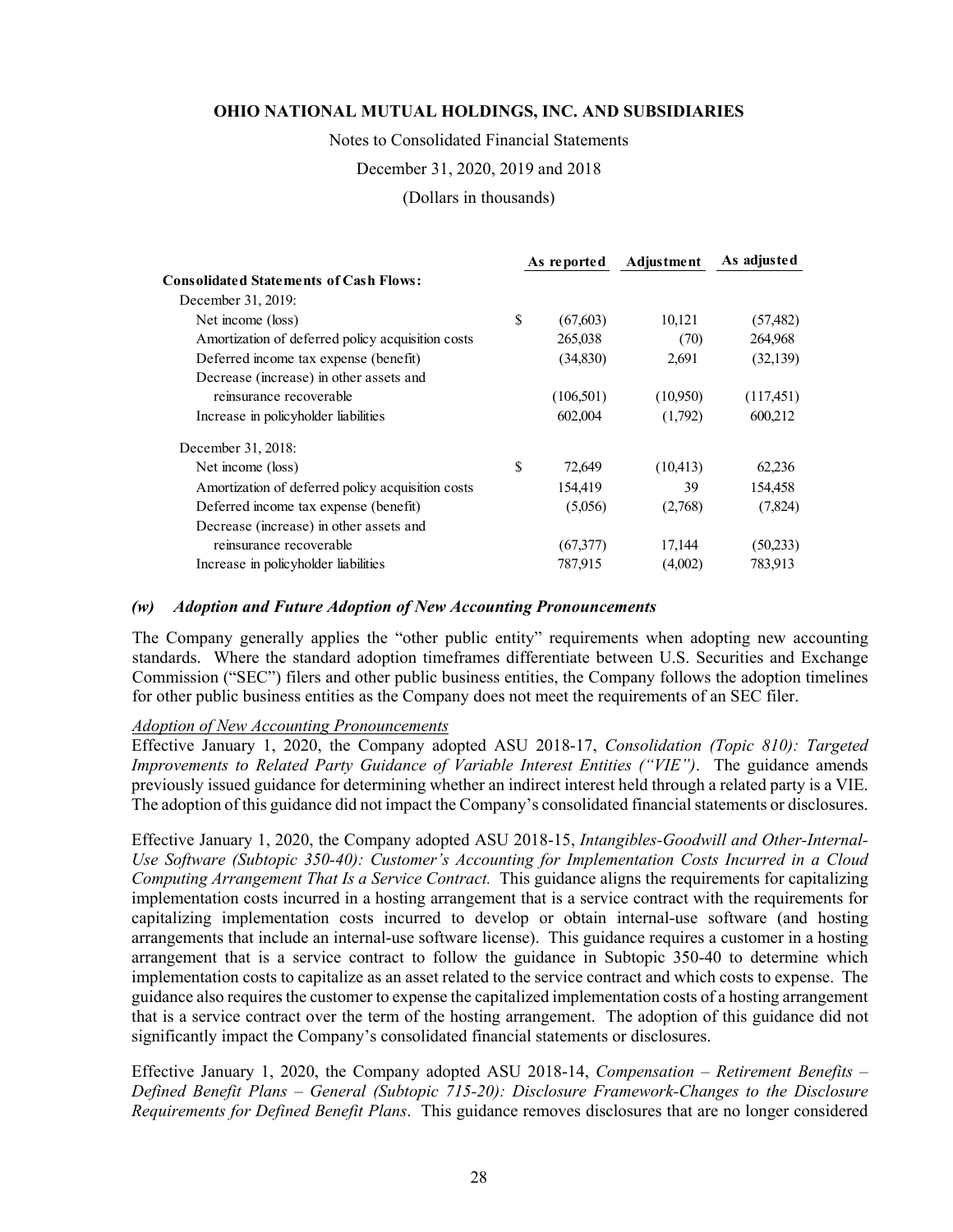Notes to Consolidated Financial Statements December 31, 2020, 2019 and 2018 (Dollars in thousands)

cost beneficial, clarifies the specific requirements of disclosures, and adds disclosure requirements identified as relevant. The adoption of this guidance did not impact the Company's consolidated financial statements.

Effective January 1, 2020, the Company adopted ASU 2018-13, *Fair Value Measurement (Topic 820): Disclosure Framework – Changes to the Disclosure Requirements for Fair Value Measurement*. This guidance modifies the disclosure requirements on fair value measurements in Topic 820, *Fair Value Measurement*, by removing, modifying and adding certain disclosures associated with fair value measurements. The adoption of this guidance did not significantly impact the Company's consolidated financial statements or disclosures.

Effective January 1, 2019, the Company adopted ASU 2019-10, Financial Instruments – *Derivatives and Hedging (Topic 815): Effective Dates,* ASU 2019-04, *Codification Improvements to Topic 815, Derivatives and Hedging*, ASU 2017-12, *Derivatives and Hedging (Topic 815): Targeted Improvements to Accounting for Hedging Activities*. The guidance refines, expands and simplifies hedge accounting for financial and nonfinancial risk. The adoption of this guidance did not significantly impact the Company's consolidated financial statements or financial statement disclosures.

Effective January 1, 2019, the Company adopted ASU 2019-10, *Leases (Topic 842): Effective Dates*, ASU 2019-01, *Leases (Topic 842): Codification Improvements* (March 2019), ASU 2018-20, *Leases (Topic 842): Narrow Scope Improvements for* Lessors (December 2018), ASU 2018-11, *Leases (Topic 842): Targeted*  Improvements (July 2018), and ASU 2016-02, *Leases (Topic 842)* using the prospective application of the guidance, and prior periods continue to be presented in accordance with Topic 840. This new guidance requires lessees to recognize a lease liability measured on a discounted basis and a right-of-use asset for the lease term for those leases classified as operating leases under previous guidance. Under this guidance, lessor accounting is largely unchanged except to align lessor accounting with the lease accounting model and ASC Topic 606, *Revenue from Contracts with Customers*, and thus the accounting for sale and leaseback transactions has been simplified. Additionally, the Company elected the package of practical expedients and recognized on the Consolidated Statement of Financial Position \$9,189 of operating lease liabilities and \$9,151 of operating lease right-of-use assets at adoption. The adoption of this guidance did not have a material impact on the statement of operations, stockholders' equity, or statement of cash flows. See Note 19 for additional disclosures.

Effective January 1, 2019, the Company adopted ASU 2017-08, *Receivables – Nonrefundable Fees and Other Costs (Subtopic 310-20), Premium Amortization on Purchased Callable Debt Securities*. This guidance requires premiums on callable debt securities to be amortized to the earliest call date. The adoption of this guidance did not significantly impact the Company's consolidated financial statements or financial statement disclosures.

Effective January 1, 2018, the Company adopted ASU 2016-18, *Statement of Cash Flows, (Topic 230): Restricted Cash*. This guidance requires that a statement of cash flows explain the change during the period in the total of cash, cash equivalents, and amounts generally described as restricted cash or restricted cash equivalents. As a result, amounts generally described as restricted cash and restricted cash equivalents should be included with cash and cash equivalents when reconciling the beginning-of-period and end-ofperiod total amounts shown on the statement of cash flows. The adoption of this guidance did not impact the Company's consolidated financial statements, except for expanded disclosures.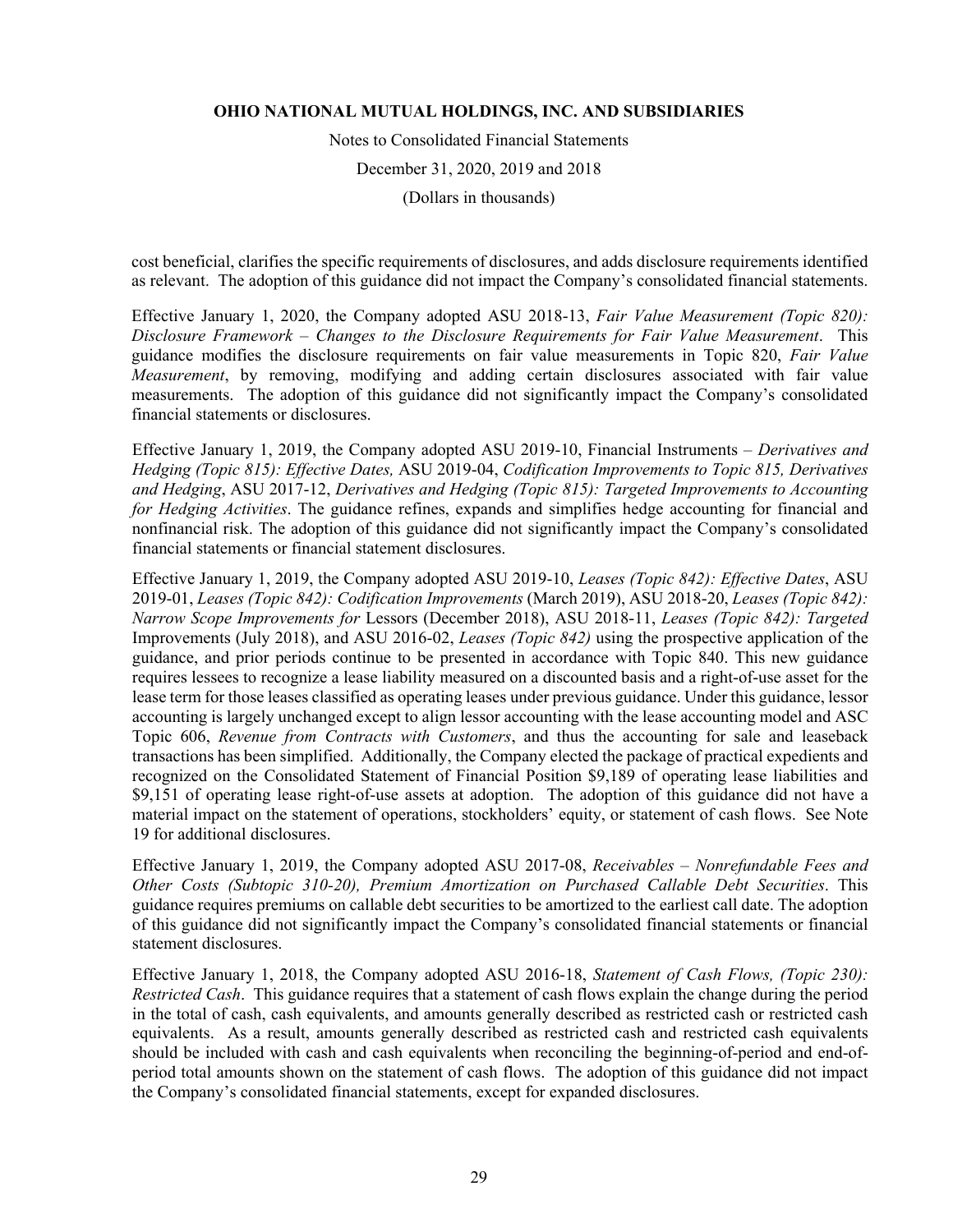Notes to Consolidated Financial Statements December 31, 2020, 2019 and 2018

(Dollars in thousands)

Effective January 1, 2018, the Company adopted ASU 2016-16, *Income Taxes (Topic 740): Intra-Entity Transfers of Assets Other Than Inventory*. This guidance requires entities to immediately recognize the income tax consequences of intercompany asset transfers. The adoption of this guidance did not have a material impact on the Company's consolidated financial statements.

Effective January 1, 2018, the Company adopted guidance on cash flow statement presentation, ASU 2016- 15, *Statement of Cash Flows (Topic 230): Classification of Certain Cash Receipts and Cash Payments*. The guidance addresses how certain specific cash receipts and cash payments are presented and classified in the statement of cash flows. The adoption of this guidance did not impact the Company's consolidated financial statements.

Effective January 1, 2018, the Company adopted ASU 2016-01, *Financial Instruments - Overall (Subtopic 825-10): Recognition and Measurement of Financial Assets and Financial Liabilities*. This guidance requires equity investments (except those accounted for under the equity method of accounting or those that result in consolidation of the investee) to be measured at fair value with changes in fair value recognized in net income. This guidance requires public business entities to use the exit price notion when measuring the fair value of financial instruments for disclosure purposes. This guidance requires separate presentation of financial assets and financial liabilities by measurement category and form of financial asset (i.e., securities or loans and receivables). This guidance eliminates the requirement for public business entities to disclose the method(s) and significant assumptions used to estimate the fair value that is required to be disclosed for financial instruments measured at amortized cost. The Company adopted the standard using a modified retrospective approach. The adoption of the standard resulted in a reclassification of approximately \$6,783, pre-tax and \$5,359, net of tax as of December 31, 2018, from accumulated other comprehensive income to retained earnings.

Effective January 1, 2018, the Company adopted ASU 2014-09, *Revenue from Contracts with Customers (Topic 606)*. This guidance outlines a single, comprehensive model for accounting for revenue from contracts with customers and applies primarily to commissions, advisory fees and sales loads earned by the Company's broker dealer operations, as Topic 606 specifically excludes insurance contracts from its scope. The adoption of this guidance did not have a material impact on the Company's consolidated financial statements. In adopting the standard, the Company recognized approximately \$17,000 in sub-advisory fees as a portion of other operating costs and expenses for the year ended December 31, 2018 (gross basis), where in previous years they were reported as part of investment management fees (net basis).

### *Future Adoption of New Accounting Pronouncements*

In October 2020, the FASB issued ASU 2020-08, *Codification Improvements to Subtopic 310-20, Receivables-Nonrefundable Fees and Other Costs*. The new guidance is effective for fiscal years beginning after December 15, 2020. This ASU clarifies that an entity should reevaluate whether a callable debt security is within the scope of paragraph 310-20-35-33 for each reporting period. Management has not yet assessed the impact that the guidance may have on the Company's consolidated financial statements.

In August 2020, the FASB issued ASU 2020-06, *Debt-Debt with Conversion and Other Options (Subtopic 470-20) and Derivatives and Hedging-Contracts in Entity's Own Equity (Subtopic 815-40): Accounting for Convertible Instruments and Contracts in an Entity's Own Equity*. The new guidance is effective for other public business entities for fiscal years beginning after December 15, 2023, including interim periods within those fiscal years. Early adoption is permitted. This ASU simplifies accounting for convertible instruments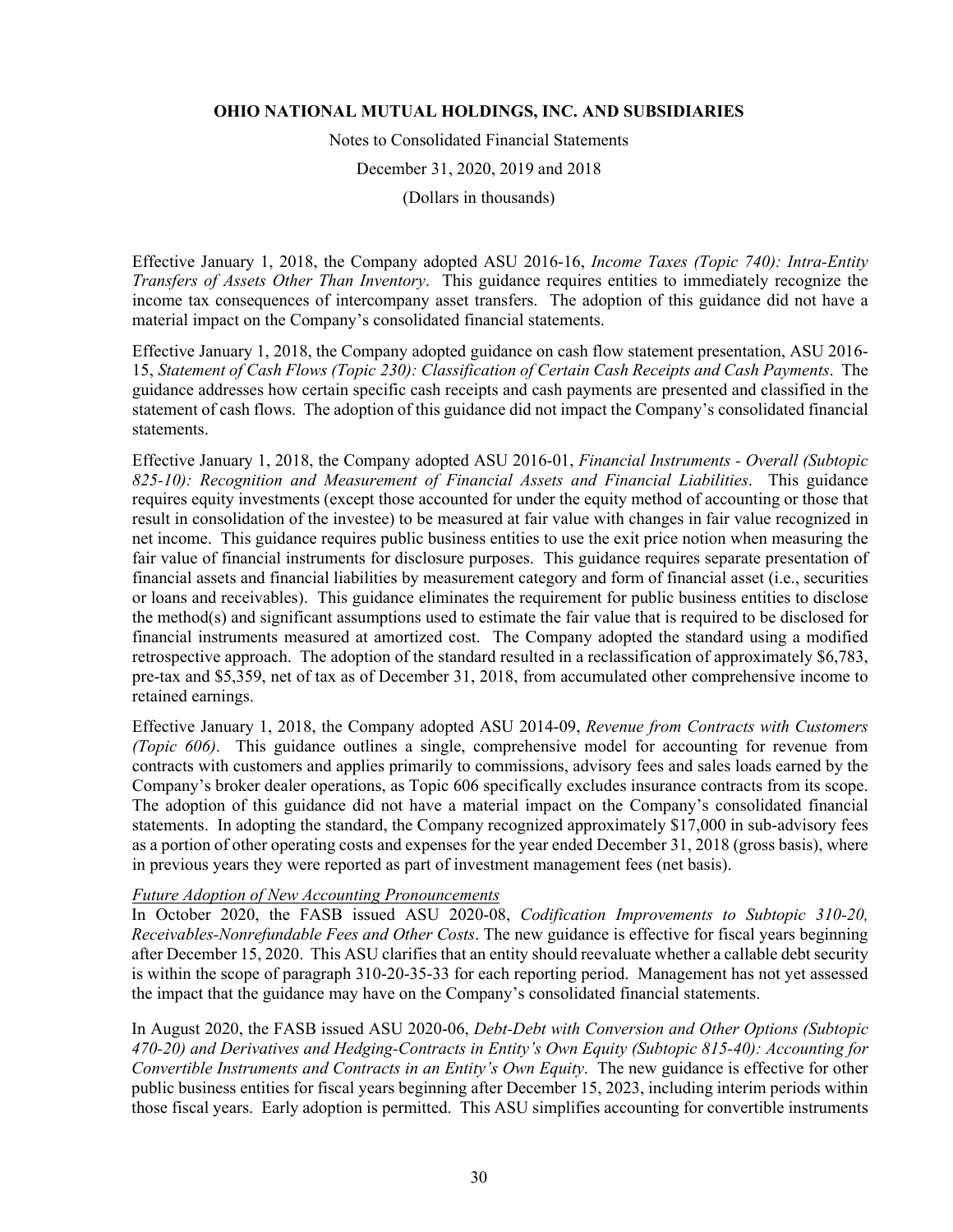Notes to Consolidated Financial Statements December 31, 2020, 2019 and 2018 (Dollars in thousands)

by removing major separation models required under current U.S. GAAP. Management has not yet assessed the impact that the guidance may have on the Company's consolidated financial statements.

In March 2020, the FASB issued ASU 2020-04, *Reference Rate Reform (Topic 848): Facilitation of the Effects of Reference Rate Reform on Financial Reporting*. The new guidance is effective for all entities as of March 12, 2020 through December 31, 2022. The ASU provides temporary optional guidance to ease the potential burden in accounting for reference rate reform. The guidance also provides optional expedients and exceptions for applying generally accepted accounting principles to contract modifications and hedging relationships, subject to meeting certain criteria, that reference the London Inter-bank Offered Rate ("LIBOR") or another reference rate expected to be discontinued. Management is in the process of assessing the impact that the guidance may have on the Company's consolidated financial statements.

In January 2020, the FASB issued ASU 2020-01, *Investments-Equity Securities (Topic 321), Investments-Equity Method and Joint Ventures (Topic 323), and Derivatives and Hedging (Topic 815)*. The new guidance is effective for public business entities for fiscal years beginning after December 15, 2020. Early adoption is permitted. The ASU clarifies that a company should consider observable transactions that require a company to either apply or discontinue the equity method of accounting under Topic 323, Investments-Equity Method and Joint Ventures, for the purposes of applying the measurement alternative in accordance with Topic 321 immediately before applying or upon discontinuing the equity method. The ASU also clarifies that, when determining the accounting for certain forward contracts and purchased options, a company should not consider, whether upon settlement or exercise, if the underlying securities would be accounted for under the equity method or fair value option. Management has not yet assessed the impact that the guidance may have on the Company's consolidated financial statements.

In December 2019, the FASB issued ASU 2019-12, *Income Taxes (Topic 740): Simplifying the Accounting for Income Taxes*. The new guidance is effective for public business entities for fiscal years beginning after December 15, 2020. Early adoption is permitted. This ASU removes specific exceptions to the general principles in Topic 740 in GAAP. Management is assessing the impact that the guidance may have on the Company's consolidated financial statements.

In August 2018, the FASB issued ASU 2018-12, *Financial Services – Insurance (Topic 944): Targeted Improvements to the Accounting for Long-Duration Contracts*, in November 2019, the FASB issued ASU 2019-09, *Financial Services – Insurance (Topic 944): Effective Date*, and in October 2020, the FASB issued ASU 2020-11, *Financial Services – Insurance (Topic 944): Effective Date and Early Application*.The new guidance is effective for fiscal years beginning after December 15, 2024 for public business entities that are non-SEC filers. Early adoption is permitted. This new guidance impacts existing recognition, measurement, presentation, and disclosure requirements for long-duration insurance contracts issued by an insurance entity. Management is in the process of assessing the impact that this guidance may have on the consolidated financial statements, but expects it to be material.

In January 2017, the FASB issued ASU 2017-04, *Intangibles-Goodwill and Other (Topic 350): Simplifying the Test for Goodwill Impairment*. The new guidance is effective for public business entities that are non-SEC filers for fiscal years beginning after December 15, 2020. The guidance eliminates some portions of the goodwill impairment test to simplify the test. The guidance also eliminates the requirement for any reporting unit with a zero or negative carrying amount to perform a qualitative assessment. Management does not expect that this guidance will have a material impact on the consolidated financial statements.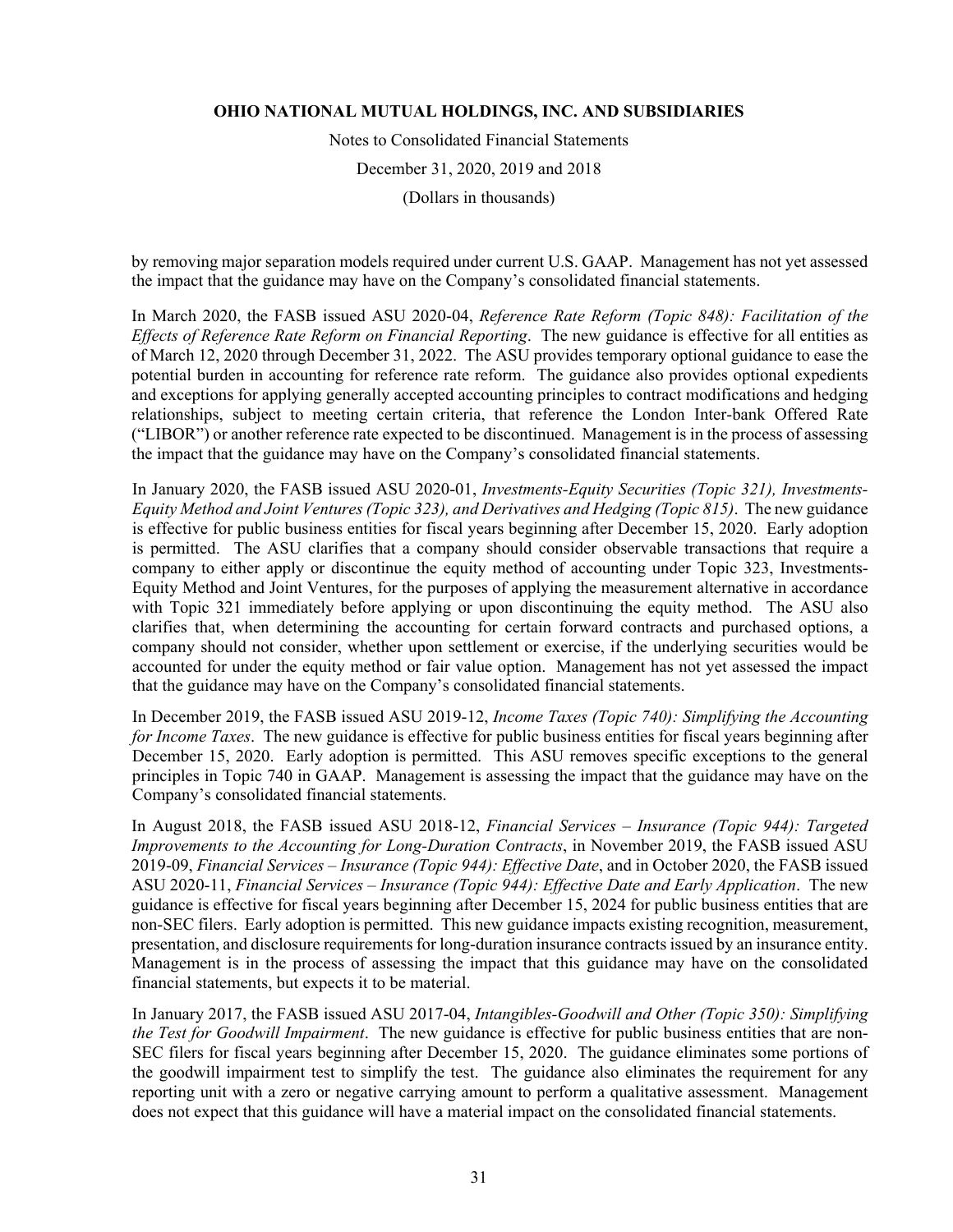Notes to Consolidated Financial Statements

December 31, 2020, 2019 and 2018

(Dollars in thousands)

The FASB has issued the following guidance on measurement of credit losses on financial instruments: ASU 2020-03, *Codification Improvements to Financial Instruments*, ASU 2020-02, *Financial Instruments – Credit Losses (Topic 326)*, ASU 2019-11, *Codification Improvements to Topic 326, Financial Instruments – Credit Losses,* ASU 2019-10*, Financial Instruments – Credit Losses (Topic 326): Effective Dates*, ASU 2019-05, *Financial Instruments – Credit Losses (Topic 326): Targeted Transition Relief*, ASU 2019-04, *Codification Improvements to Topic 326, Financial Instruments – Credit Losses*, ASU 2018-19, *Codification Improvements to Topic 326, Financial Instruments – Credit Losses* (November 2018) and ASU 2016-13, *Financial Instruments - Credit Losses (Topic 326): Measurement of Credit Losses on Financial Instruments* (June 2016). The new guidance is effective for fiscal years beginning after December 15, 2022 for public business entities that are non-SEC filers. Early adoption is permitted. ASU 2016-13 replaces the incurred loss impairment methodology with one that reflects expected credit losses. The measurement of expected credit losses will be based on historical loss information, current conditions, and reasonable and supportable forecasts after implementation of this guidance. The guidance also requires enhanced disclosures. Management is in the process of assessing the impact that this guidance may have on the consolidated financial statements.

#### *(x) Subsequent Events*

The Company has evaluated subsequent events through March 26, 2021, the date that the consolidated financial statements were available to be issued.

ONLIC has paid approximately \$24,000 related to the buy-back program mentioned in Note 1 for the year 2021 through March 26, 2021.

On March 22, 2021, the Board of ONMH unanimously approved an agreement to enter into a strategic transaction with Constellation Insurance Holdings, Inc. ("Constellation") whereby Constellation will acquire ONMH. The agreement was signed on March 22, 2021.

The Company entered into the transaction to strengthen its financial position, enhance its market position, and enable it to become a stronger, more responsive and innovative financial services company. Constellation will build off the Company's strengths and infrastructure to grow its insurance business going forward.

The transaction will be structured as a sponsored demutualization, which means ONMH will convert to a stock company and will be indirectly owned by Constellation upon closing of the transaction. The conversion requires a vote by eligible members as well as regulatory review and approval. Eligible members will be compensated for the extinguishment of their membership interests with additional policy benefits, or cash, as applicable. In addition to member compensation, Constellation has committed a \$500 million capital infusion into the Company over a four-year period following the closing of the transaction.

The transaction is subject to regulatory and member approval. Upon completion of the transaction, ONMH will be a private stock company owned by Constellation.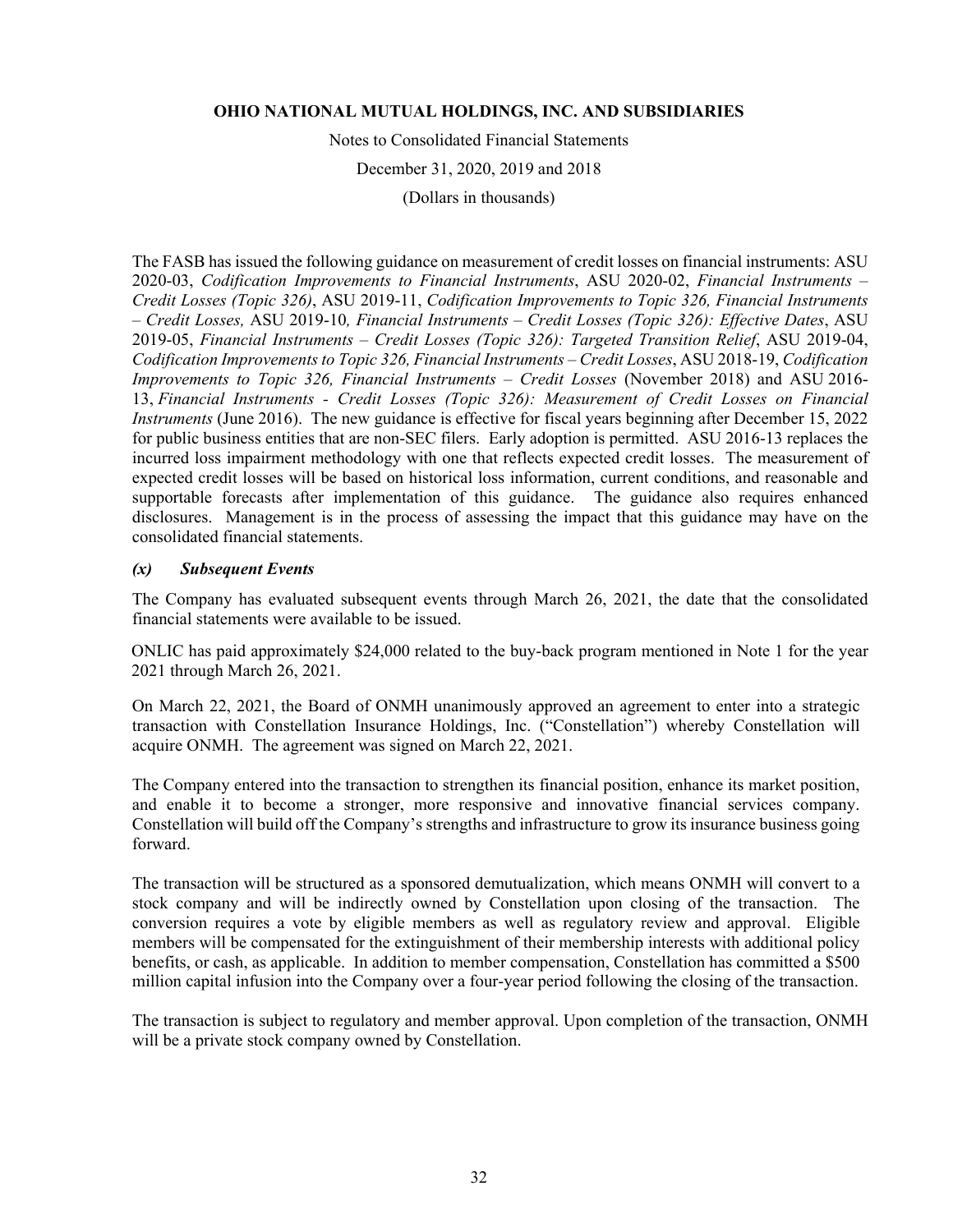Notes to Consolidated Financial Statements December 31, 2020, 2019 and 2018 (Dollars in thousands)

#### **(4) Risks**

The Company participates in an industry where there are risk factors that could have material adverse effects on the business and operating results. The following is a description of the various risk factors:

*Legal/Regulatory Risk* is the risk that changes in the legal or regulatory environment in which the Company operates could result in increased competition, reduced demand for the Company's products, or additional unanticipated expenses in the pricing of its products.

State insurance regulators and the NAIC regularly re-examine existing laws and regulations applicable to insurance companies, their products, and how those products may be sold. Changes in these laws and regulations may affect the Company's operating results.

Increased assessments from guaranty associations may occur if there is an increase of impaired, insolvent or failed insurers in the jurisdictions in which the Company operates.

Changes in the regulatory environment and changes in laws in the countries of the Company's international insurance operations could have a material adverse effect on its results of operations. The Company's international insurance operations are principally regulated by insurance regulatory authorities in the jurisdictions in which they are located or operate.

*Concentration Risk* is the risk that arises from the Company's reliance upon certain key business relationships. Based on policyholder account balances, the Company's largest distributor of individual (fixed and variable) annuity products accounted for approximately 14% and 13% of total individual annuity reserves as of December 31, 2020 and 2019, respectively. It is possible that a change in the Company's relationship with this distributor could result in the loss of existing business and a large outflow of the Company's general account assets along with the subsequent loss of the investment spread earned on those assets.

*Mortality Risk* is the risk that overall life expectancy assumptions used by the Company in the pricing of its life insurance and annuity products prove to be too aggressive. This situation may occur, for example, as a result of pandemics, terrorism, natural disasters, or acts of war. The Company attempts to reduce this risk through geographical diversification and the purchase of reinsurance.

*Reinsurance Risk* is the risk that the reinsurance companies, where the Company has ceded a portion of its underwriting risk, may default on their obligation. The Company has entered into reinsurance agreements to cede a portion of its general account life, annuity and health business. The Company attempts to mitigate this risk by monitoring the ratings of reinsurance companies to which it chooses to cede risk, requiring collateral to support ceded reserves and / or following up on any outstanding balances with reinsurance companies.

*Ratings Risk* is the risk that rating agencies change their outlook or rating of the Company or a subsidiary of the Company. If such ratings were lowered significantly relative to its competitors, the Company's ability to market products to new customers could be harmed, and the Company could potentially lose existing customers. The Company monitors its Risk-Based Capital ("RBC") and other ratios for adequacy and maintains regular communications with the rating agencies in its effort to minimize the adverse impact of this risk.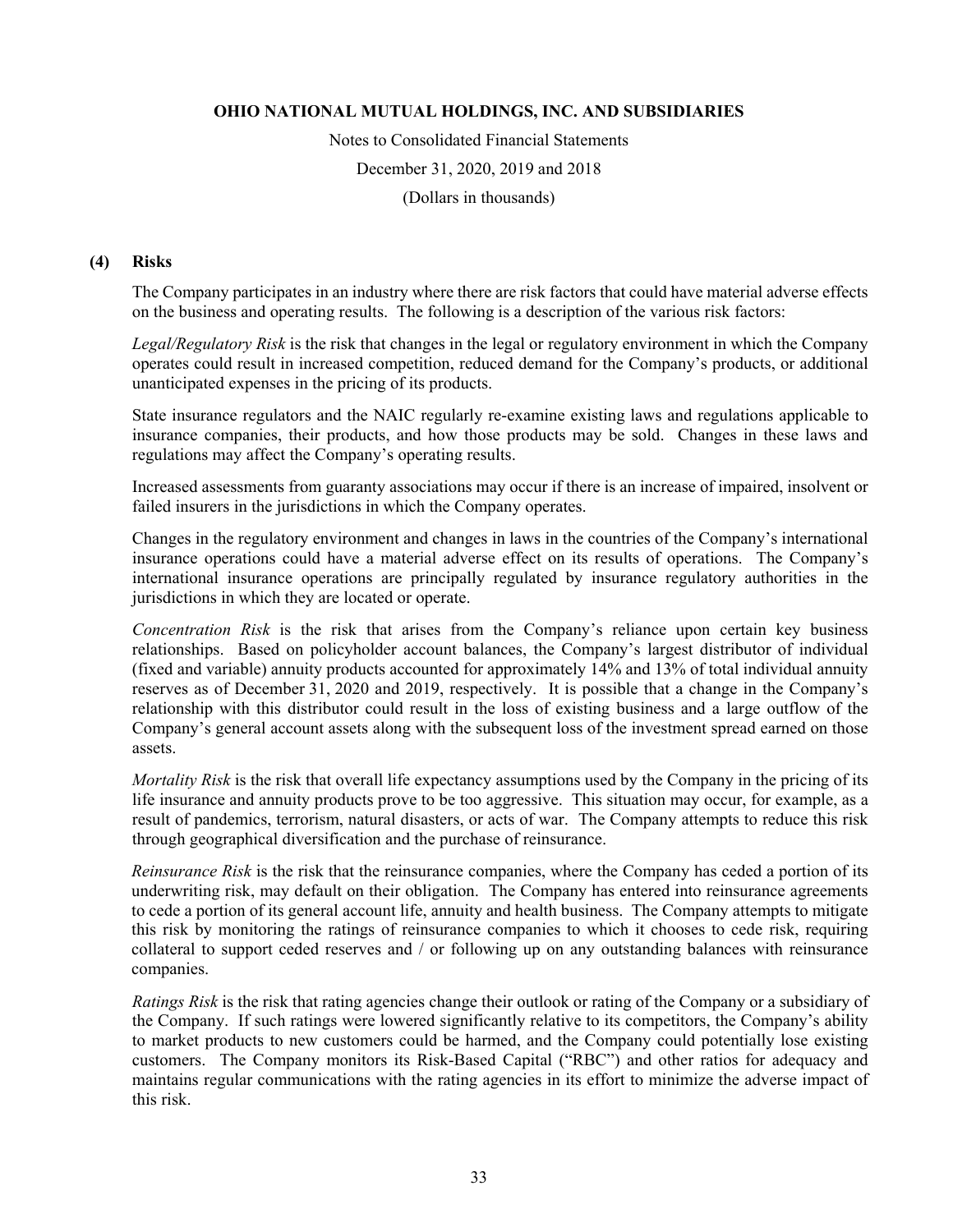Notes to Consolidated Financial Statements

December 31, 2020, 2019 and 2018

(Dollars in thousands)

*Cyber Risk* is the potential for information and systems to be vulnerable to adverse events, such as breaches, thefts, compromised integrity, damage, fraud, or business disruption, caused by internal, external or third parties. The loss of confidentiality, integrity or availability for information and systems could disrupt operations, result in the loss of business, materially affect profitability and negatively impact the Company's reputation. The Company utilizes a defense in depth approach to physically, administratively and technically mitigate cyber risk. Multiple layers of security controls provide redundancy in the event a security control fails or a vulnerability is exploited. Despite these efforts, there is still a risk a cyber incident could happen.

*Credit Risk* is the risk that issuers of investment securities, mortgagees on mortgage loans or other parties, including reinsurers and derivative counterparties, default on their contractual obligations or experience adverse changes that would affect the Company. The Company attempts to minimize the adverse impact of this risk by monitoring the portfolio diversification, the Company's exposure to impairment, collectability of the loans and the credit quality of reinsurers and derivative counterparties as well as, in many cases, requiring collateral, lines of credit or assets in trust to manage credit exposure.

*Interest Rate Risk* is the risk that interest rates will change and impact the valuation of the fixed maturity securities. A change in rates may cause certain interest-sensitive products to become uncompetitive or may cause disintermediation. To the extent that liabilities come due more quickly than assets mature, an insurer would have to borrow funds or sell assets prior to maturity and potentially recognize a gain or loss.

*Equity Market Risk* is the risk of loss due to declines in the equity markets in which the Company participates. A decline in the stock market will affect the value of equity securities and the contract value of the Company's individual variable annuity contracts, which offer guaranteed benefit riders, as well as fixed indexed annuity and indexed universal life contracts. Losses in the equity market could result in declines in separate account assets and assets under management, which would affect investment management fees revenue and potentially require the Company to accelerate the amortization of DAC.

The Company attempts to minimize the adverse impact of equity market risk by monitoring the diversification of the Company's investment portfolio and through reinsurance arrangements with third parties. The Company uses equity index put options, equity index call options, equity swaps and interest rate swaptions to minimize exposure to the market risk associated with guarantees on certain underlying policyholder liabilities.

*Liquidity Risk* is the risk that the Company may not have the ability to sell certain investments to meet obligations of the Company.

If the tax treatment of existing BOLI policies is changed, there is the potential that a portion of the issued policies may be surrendered or allowed to lapse in a short period of time creating a liquidity strain. The Company has applied risk mitigation through diversifying BOLI sales to community banks and credit unions. Credit unions are tax exempt entities, thus eliminating the surrender risk due to any pending tax law changes. In addition, effective July 1, 2019, the Company has reinsured the majority of the block of business with a third party under a coinsurance agreement.

*Foreign Currency Risk* is the risk that the Company's consolidated financial statements could be adversely impacted by fluctuations in exchange rates as the Company's financial statements are presented in U.S. dollars and the financial statements of its subsidiaries outside of the U.S. are translated into U.S. dollars. Additionally, the Company could be impacted by significant changes in global economic conditions.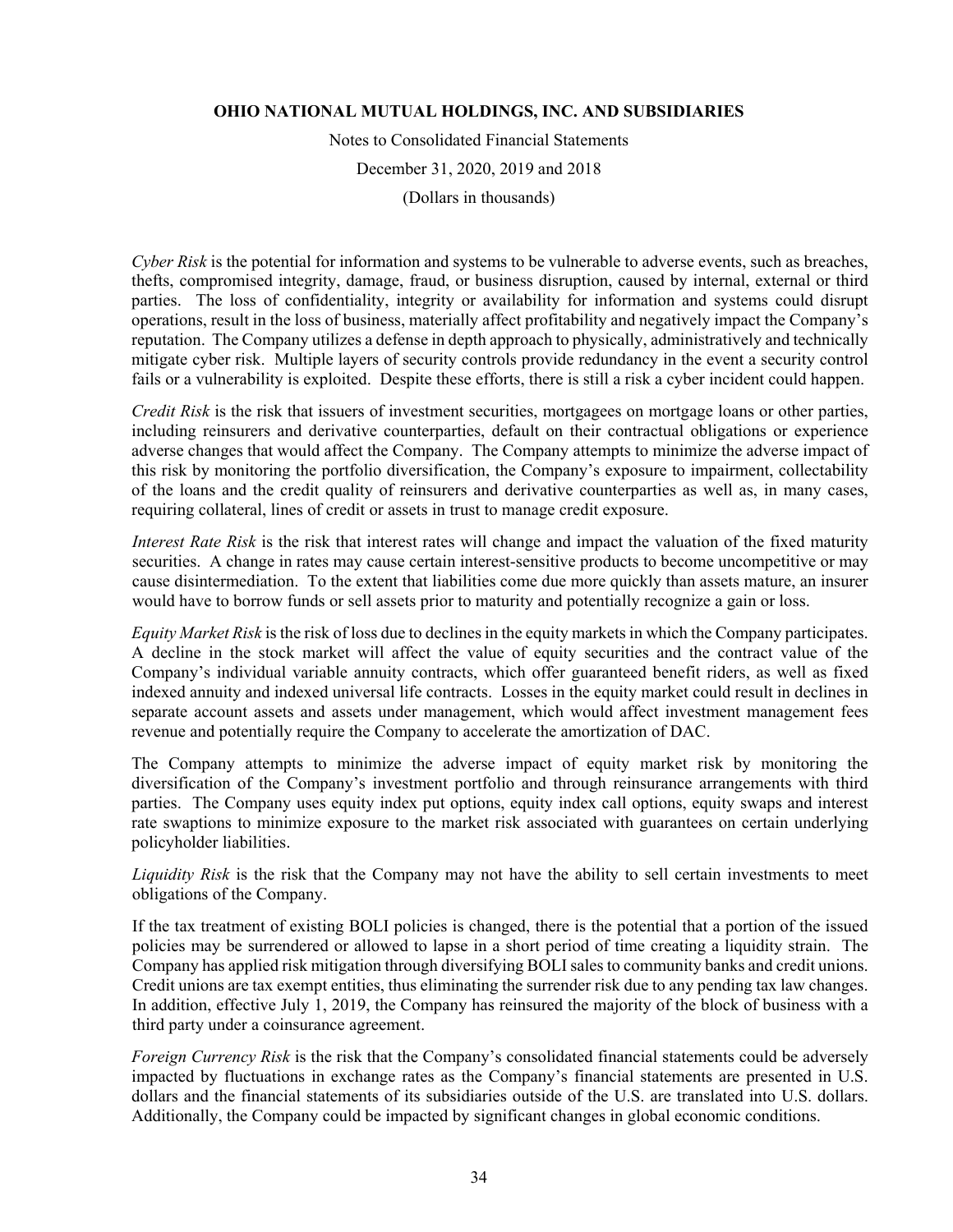Notes to Consolidated Financial Statements December 31, 2020, 2019 and 2018 (Dollars in thousands)

*Investment Risk* – see Note 7 for additional risks specific to the investment portfolio.

*Civil Unrest Risk* is the risk that continued civil unrest may cause significant volatility, declines in the value of investments, loss of life, property damage, additional disruption to commerce and reduce economic activity. Any such civil unrest could result in the decrease of the Company´s net income, revenue and assets under management and may adversely affect the Company´s investment portfolio.

*Coronavirus ("COVID-19") Risk* is the potential risk the Company is exposed to associated with the ongoing COVID-19 pandemic. Depending on the scope, severity and duration of the crisis, the Company could experience potential disruptions to business operations resulting from quarantines of employees, policyholders, or its distribution. Further, new and potentially unforeseen risks beyond those described above may arise as a result of the COVID-19 pandemic and the actions taken by governmental and regulatory authorities to mitigate its impact. Even after the crisis subsides, it is possible that the U.S. and other major economies will experience a prolonged recession or a prolonged economic recovery, in which event the Company's businesses, results of operations and financial condition could be materially and adversely affected. Deterioration of economic conditions, geopolitical tensions or weakening in global capital markets may materially affect the Company's businesses, results of operations, financial condition and liquidity.

The Company has business continuity plans in place to attempt to mitigate the risk posed to business operations by disruptive incidents such as these. The Company is continuing to evaluate the potential longterm impact of the crisis to its operations and financial condition.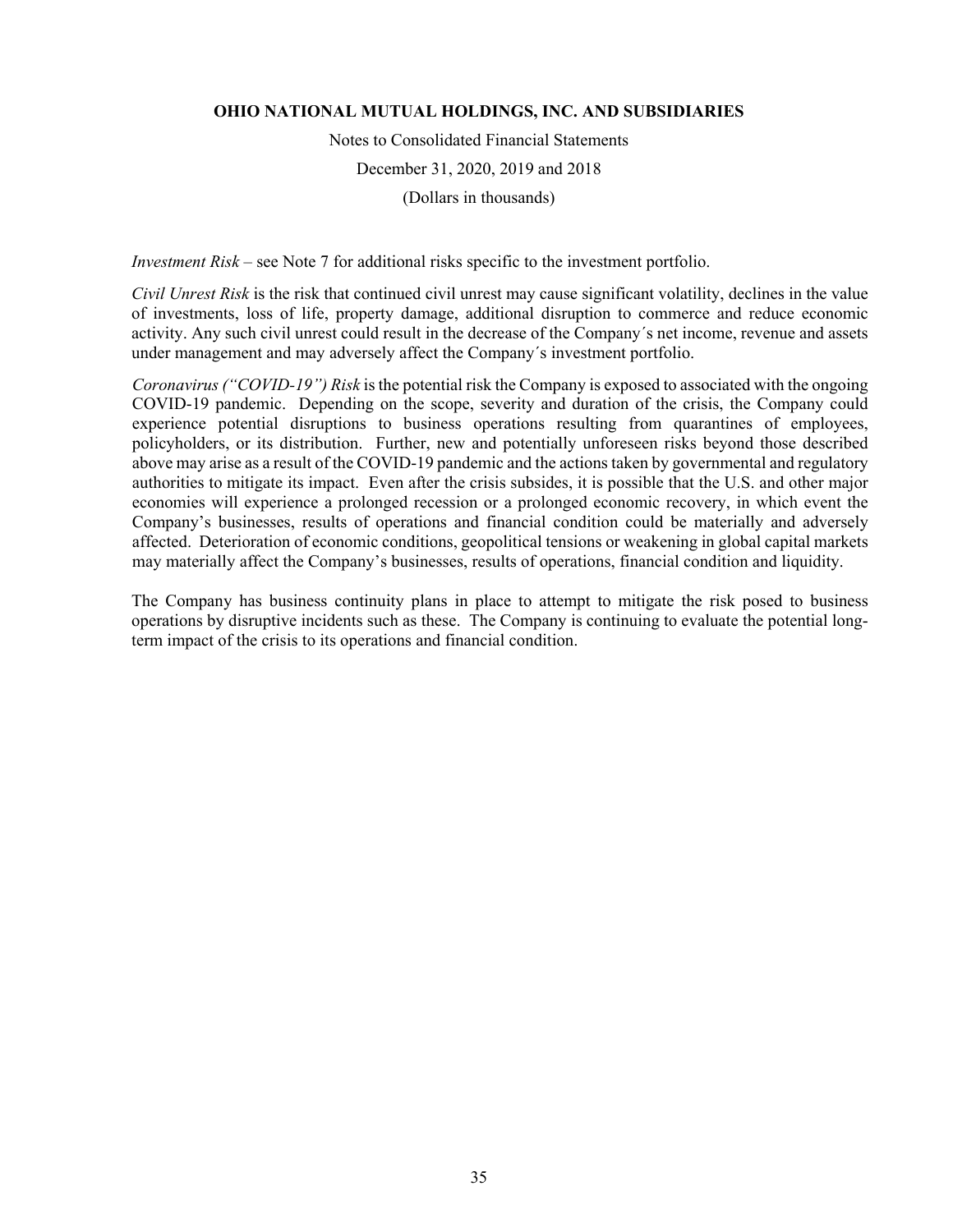Notes to Consolidated Financial Statements December 31, 2020, 2019 and 2018 (Dollars in thousands)

## **(5) Changes in Accumulated Other Comprehensive Income**

The following table shows the changes in accumulated other comprehensive income, net of taxes, by component for the years ended December 31:

|                                                |    | Pensions and              | Foreign                 |                                      | Adjustment to:        |                                |                             |              |
|------------------------------------------------|----|---------------------------|-------------------------|--------------------------------------|-----------------------|--------------------------------|-----------------------------|--------------|
|                                                |    | other post-<br>retirement | currency<br>translation | <b>Future policy</b><br>benefits and | Other<br>policyholder | <b>Deferred</b><br>acquisition | <b>Unrealized</b>           |              |
|                                                |    | be ne fits                | adjustment              | claims                               | funds                 | costs                          | gains (losses) <sup>1</sup> | <b>Total</b> |
| December 31, 2018                              | \$ | (26,258)                  | (39, 409)               | (5,793)                              | (191)                 | (7,561)                        | 92,735                      | 13,523       |
| Other comprehensive income                     |    |                           |                         |                                      |                       |                                |                             |              |
| (loss) before reclassifications                |    | (977)                     | (10,027)                | (46,930)                             | 20,279                | (90,259)                       | 511,115                     | 383,201      |
| Amounts reclassified from<br>accumulated other |    |                           |                         |                                      |                       |                                |                             |              |
| comprehensive income                           |    | 2,498                     |                         |                                      |                       |                                | (164,300)                   | (161, 802)   |
| Change                                         |    | 1,521                     | (10,027)                | (46,930)                             | 20,279                | (90,259)                       | 346,815                     | 221,399      |
| December 31, 2019                              | \$ | (24, 737)                 | (49, 436)               | (52, 723)                            | 20,088                | (97, 820)                      | 439,550                     | 234,922      |
| Other comprehensive income                     |    |                           |                         |                                      |                       |                                |                             |              |
| (loss) before reclassifications                |    | (8,037)                   | 6,047                   | (24,095)                             | 28,313                | (88,794)                       | 281,290                     | 194,724      |
| Amounts reclassified from<br>accumulated other |    |                           |                         |                                      |                       |                                |                             |              |
| comprehensive income                           |    | 2,403                     |                         |                                      |                       |                                | (14, 923)                   | (12,520)     |
| Change                                         |    | (5,634)                   | 6,047                   | (24,095)                             | 28,313                | (88, 794)                      | 266,367                     | 182,204      |
| December 31, 2020                              | S  | (30,371)                  | (43,389)                | (76, 818)                            | 48,401                | (186, 614)                     | 705,917                     | 417,126      |

1. Unrealized gains (losses) include unrealized impact of derivative instruments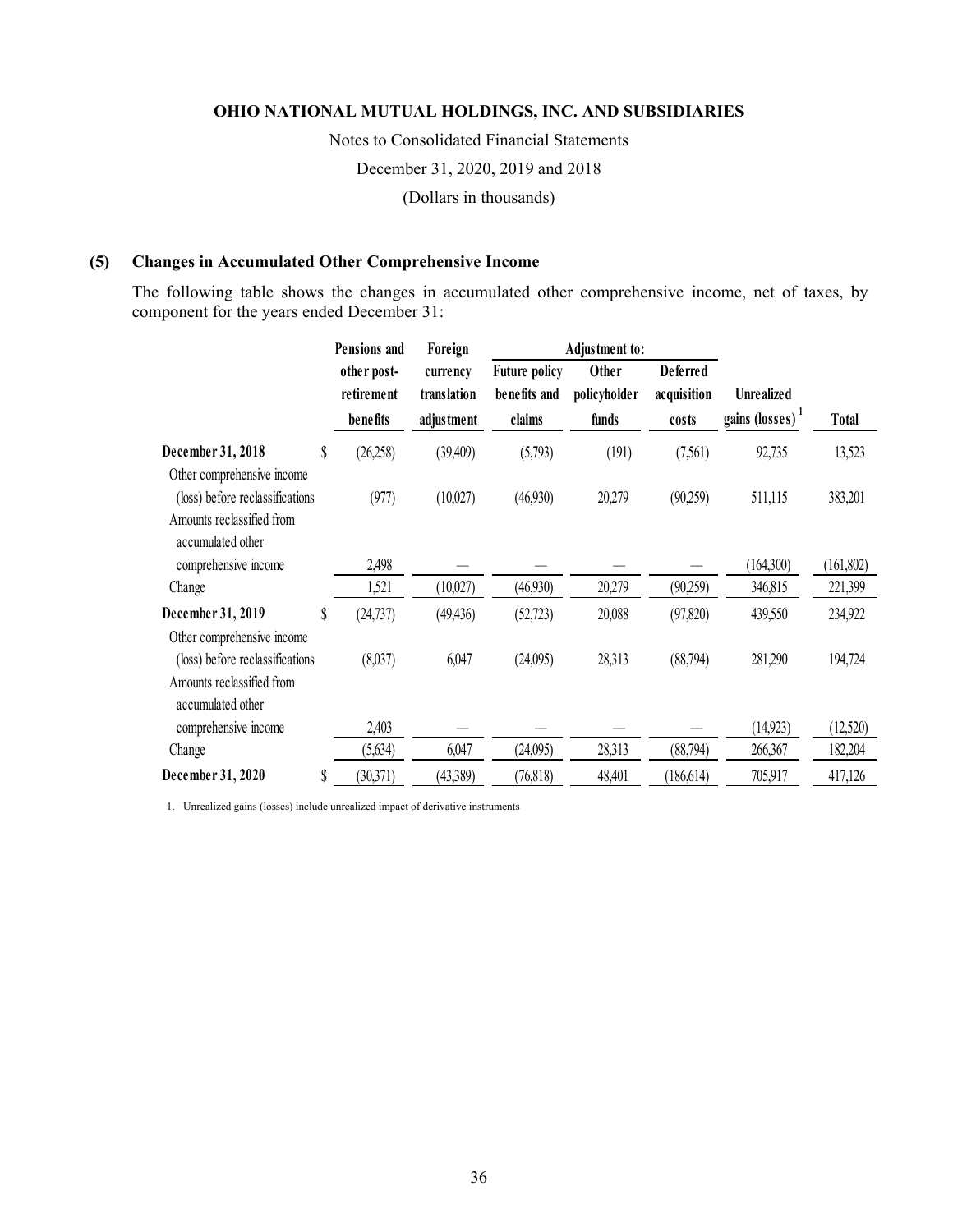Notes to Consolidated Financial Statements

December 31, 2020, 2019 and 2018

(Dollars in thousands)

The following table shows the reclassifications out of accumulated other comprehensive (loss) income, net of taxes, for the years ended December 31:

| Details about accumulated other<br>comprehensive income (loss)<br>components |     | 2019<br>2020 |          | Consolidated statements of<br>income location  |
|------------------------------------------------------------------------------|-----|--------------|----------|------------------------------------------------|
| Amortization of pensions and other<br>post-retirement benefits:              |     |              |          |                                                |
| Prior service costs                                                          | \$  |              | 127      | Other operating costs and expenses             |
| Actuarial losses                                                             |     | (3,042)      | (3,289)  | Other operating costs and expenses             |
|                                                                              |     | (3,042)      | (3,162)  | Loss before income taxes                       |
|                                                                              |     | 639          | 664      | Income tax current benefit                     |
|                                                                              |     | (2,403)      | (2,498)  | Net loss                                       |
| Unrealized gains/(losses) on<br>securities available-for-sale:               |     |              |          |                                                |
|                                                                              |     |              |          | Realized gains, excluding other-than-temporary |
|                                                                              |     | 19,289       | 207,982  | impairment losses on securities                |
|                                                                              |     | (4,366)      | (43,682) | Income tax current expense                     |
|                                                                              |     | 14,923       | 164,300  | Net gain                                       |
| Total reclassification for the year                                          | \$. | 12,520       | 161,802  | Total net gain                                 |

#### **(6) Fair Value Measurements**

#### *Fair Value Hierarchy*

Fair value is defined as the price that would be received to sell an asset or paid to transfer a liability (exit price) in an orderly transaction between market participants at the measurement date. In determining fair value, the Company uses various methods including market, income and cost approaches. The market approach utilizes prices and other relevant information generated by market transactions involving identical or comparable assets and liabilities. The income approach uses discounted cash flows to determine fair value. When applying either approach, the Company maximizes the use of observable inputs and minimizes the use of unobservable inputs. Observable inputs reflect the assumptions market participants would use in valuing a financial instrument based on market data obtained from sources independent of the Company. Unobservable inputs reflect the Company's estimates about the assumptions market participants would use in valuing financial assets and financial liabilities based on the best information available in circumstances.

The Company is required to categorize its assets and liabilities that are carried at estimated fair value on the consolidated balance sheets into a three level hierarchy based on the priority of the inputs to the valuation technique. The fair value hierarchy gives the highest priority to quoted prices in active markets for identical assets or liabilities (Level 1) and the lowest priority to unobservable inputs (Level 3). If the inputs used to measure estimated fair value fall within different levels of the hierarchy, the category level is based on the lowest priority level input that is significant to the fair value measurement.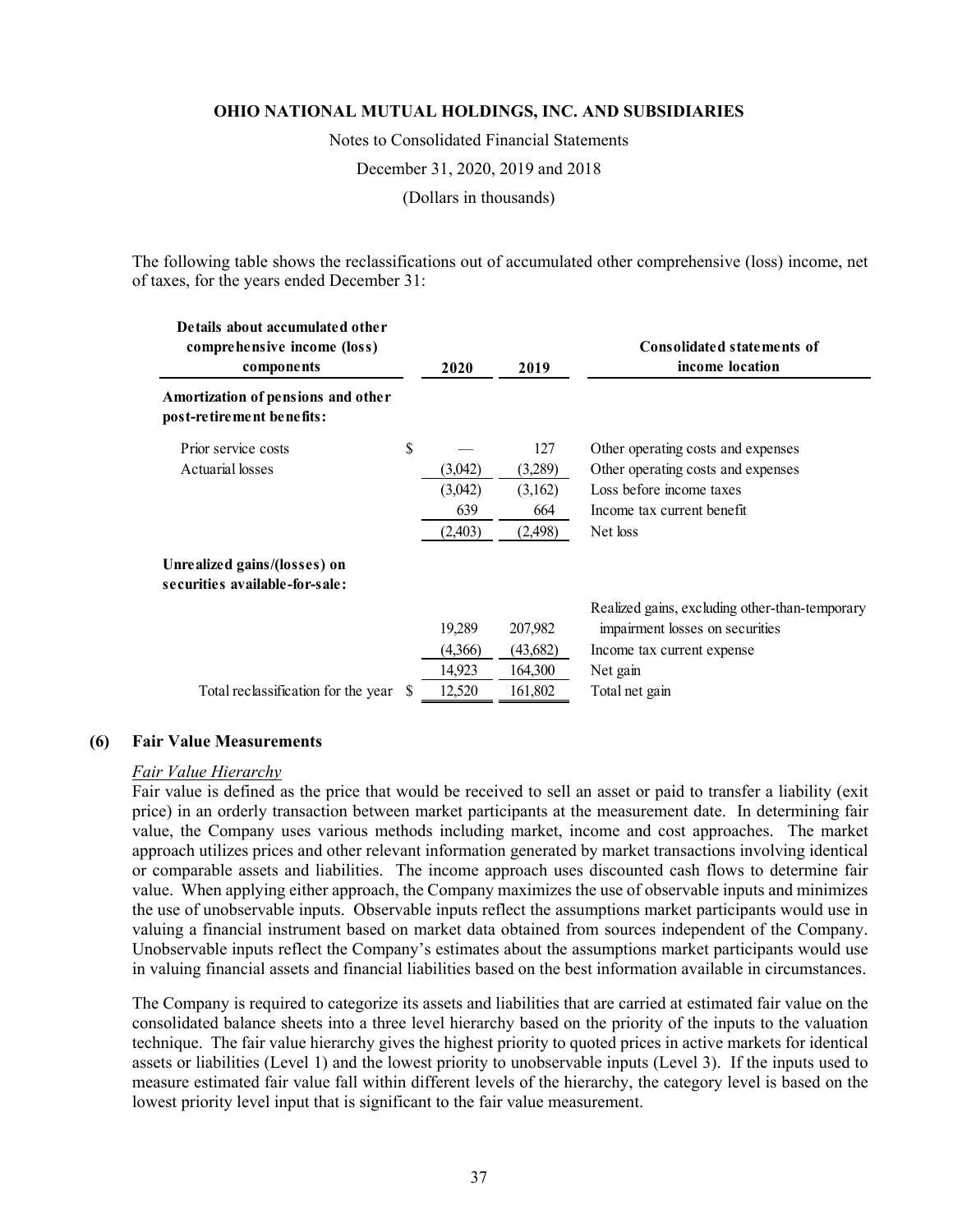Notes to Consolidated Financial Statements December 31, 2020, 2019 and 2018 (Dollars in thousands)

The levels of the fair value hierarchy are as follows:

- Level 1 Fair value is based on unadjusted quoted prices for identical assets or liabilities in an active market at the measurement date. The types of assets and liabilities utilizing Level 1 valuations generally include U.S. government securities, actively traded equity securities, cash and cash equivalents, short-term investments, separate account assets, and exchange traded derivatives.
- Level 2 Fair value is based on significant inputs, other than quoted prices included in Level 1, that are observable in active markets or that are derived principally from, or corroborated by, observable market data through correlation or other means for identical or similar assets and liabilities. The types of assets and liabilities utilizing Level 2 valuations generally include U.S. government agency securities, municipal bonds, foreign government debt, certain corporate debt, asset-backed, mortgagebacked, private placement, equity securities, derivatives, securities lending collateral, cash equivalent securities, and short-term investments.
- **Level 3** Fair value is based on unobservable inputs for the asset or liability for which there is little or no market activity at the measurement date. Unobservable inputs used in the valuation reflect management's best estimate about the assumptions market participants would use to price the asset or liability. The types of assets and liabilities utilizing Level 3 valuations generally include certain U.S. treasury securities and other government obligations (including certain investments in debt instruments issued by the U.S. military which are supported by lease payments), corporate debt, asset-backed or mortgage-backed securities, embedded derivatives associated with fixed indexed annuity contracts, and reinsurance contracts and embedded derivatives associated with living benefit contracts.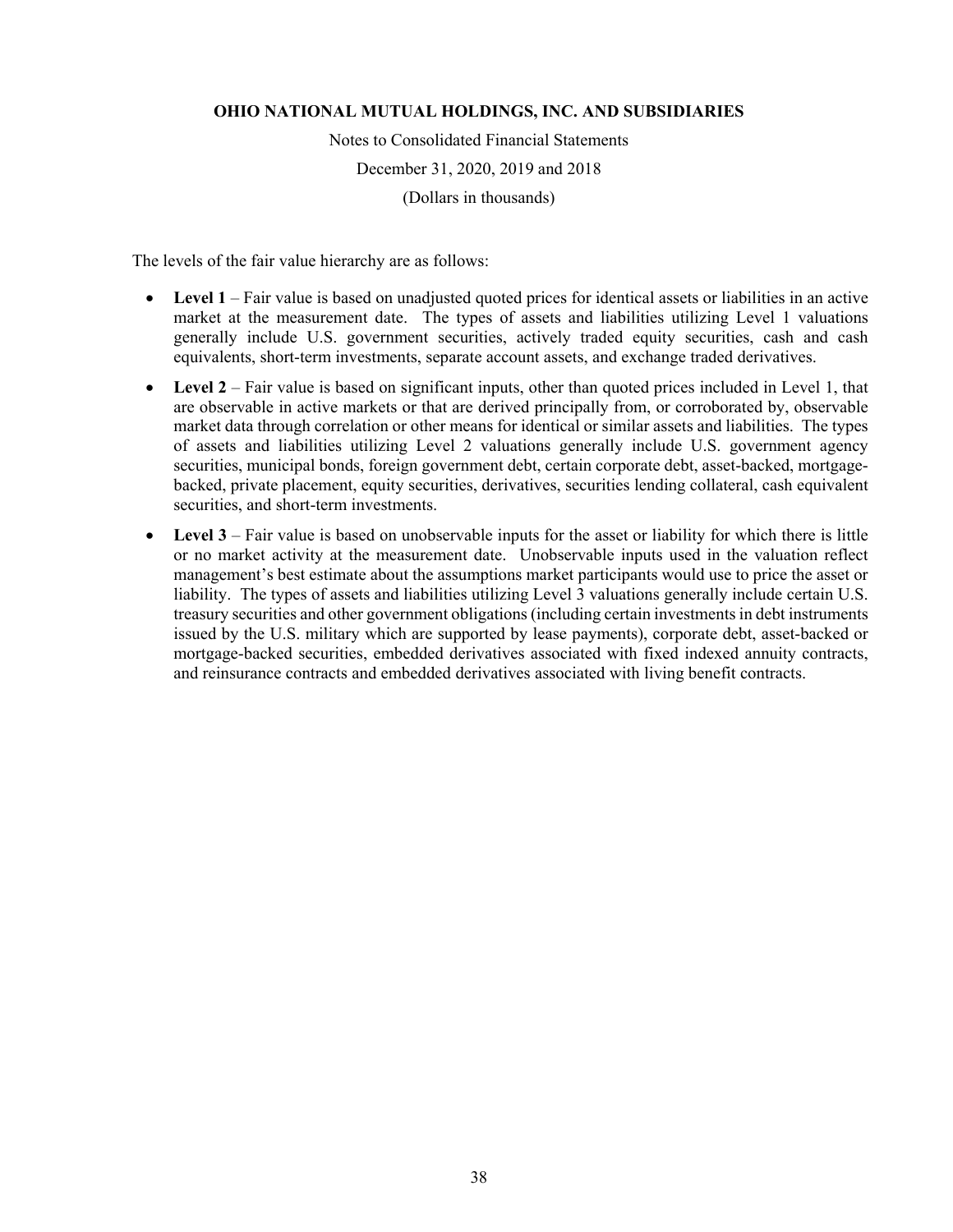Notes to Consolidated Financial Statements

December 31, 2020, 2019 and 2018

(Dollars in thousands)

The following table presents the Company's hierarchy for its financial assets and liabilities measured at estimated fair value on a recurring basis at December 31, 2020:

| Assets                                                                             | Level 1          | Level 2    | Level 3   | <b>Total</b> |
|------------------------------------------------------------------------------------|------------------|------------|-----------|--------------|
| Investments:                                                                       |                  |            |           |              |
| Securities available-for-sale:                                                     |                  |            |           |              |
| Fixed maturity securities:                                                         |                  |            |           |              |
| U.S. Treasury securities and                                                       |                  |            |           |              |
| obligations of U.S. government <sup>1</sup>                                        | \$<br>16,822     | 46,352     | 4,086     | 67,260       |
| Obligations of states and                                                          |                  |            |           |              |
| political subdivisions                                                             |                  | 1,303,291  |           | 1,303,291    |
| Debt securities issued by                                                          |                  |            |           |              |
| foreign governments                                                                |                  | 5,557      |           | 5,557        |
| Corporate                                                                          |                  | 6,914,397  | 248,248   | 7,162,645    |
| Asset-backed                                                                       |                  | 1,205,116  | 45,103    | 1,250,219    |
| Mortgage-backed                                                                    |                  | 890,736    | 3,704     | 894,440      |
| Trading securities:                                                                |                  |            |           |              |
| Fixed maturity securities:                                                         |                  |            |           |              |
| Corporate                                                                          |                  | 128        |           | 128          |
| <b>Equity</b> securities                                                           | 41,028           | 10,214     | 2,491     | 53,733       |
| Other long-term investments:                                                       |                  |            |           |              |
| Derivative assets:                                                                 |                  |            |           |              |
| Equity put options                                                                 |                  | 40,813     |           | 40,813       |
| Equity index call options                                                          |                  | 51,506     |           | 51,506       |
| Swap                                                                               |                  | 803        |           | 803          |
| Swaptions                                                                          |                  | 26,506     |           | 26,506       |
| Short-term investments securities                                                  |                  |            |           |              |
| lending collateral                                                                 |                  | 368,897    |           | 368,897      |
| Short-term investments                                                             | 142,890          | 64,880     |           | 207,770      |
| Cash and cash equivalents                                                          | 687,657          |            |           | 687,657      |
| Reinsurance recoverable:                                                           |                  |            |           |              |
| GMIB reinsurance contracts                                                         |                  |            | 1,357,034 | 1,357,034    |
| Assets held in separate accounts                                                   | 19,486,193       |            |           | 19,486,193   |
| Total assets                                                                       | \$<br>20,374,590 | 10,929,196 | 1,660,666 | 32,964,452   |
| <b>Liabilities</b>                                                                 |                  |            |           |              |
| Future policy benefits and claims:                                                 |                  |            |           |              |
| GMAB/GMWB embedded derivatives                                                     | \$               |            | 25,510    | 25,510       |
| GLWB embedded derivatives                                                          |                  |            | 17,382    | 17,382       |
|                                                                                    |                  |            |           |              |
| Fixed indexed annuity embedded derivatives <sup>2</sup><br>Derivative liabilities: |                  |            | 154,678   | 154,678      |
|                                                                                    |                  |            |           |              |
| Currency futures                                                                   | 3,866            |            |           | 3,866        |
| Equity put options                                                                 |                  | 33,416     |           | 33,416       |
| <b>Total liabilities</b>                                                           | \$<br>3,866      | 33,416     | 197,570   | 234,852      |

 $1$  Level 3 is comprised of debt instruments by U.S. military which are supported by lease payments.

<sup>2</sup> Represents embedded derivative portion of fixed indexed annuity base contracts only. There are no embedded derivatives in fixed indexed GLWB riders.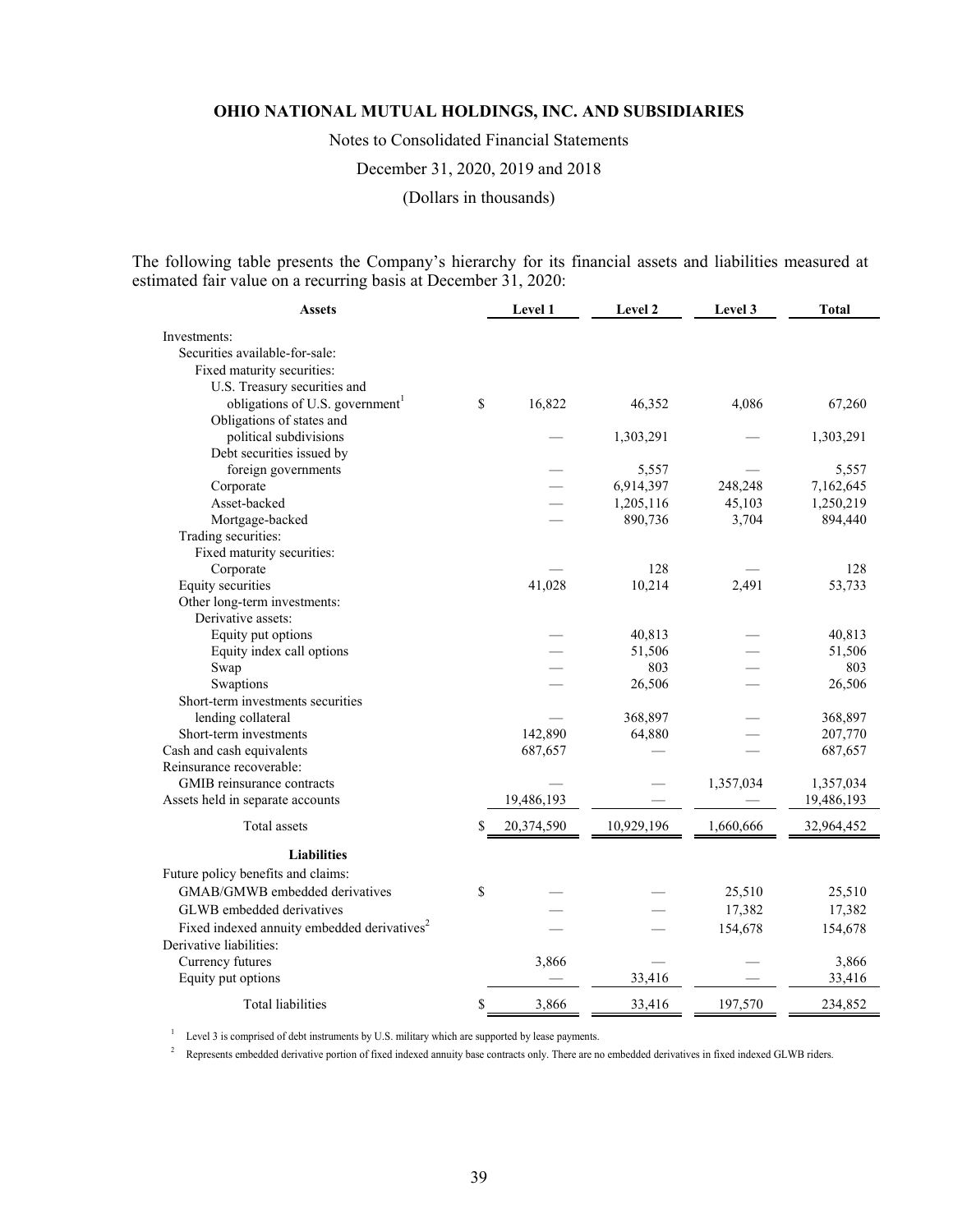Notes to Consolidated Financial Statements

December 31, 2020, 2019 and 2018

(Dollars in thousands)

The following table presents the Company's hierarchy for its financial assets and liabilities measured at estimated fair value on a recurring basis at December 31, 2019:

| <b>Assets</b>                                           | Level 1          | Level 2    | Level 3   | <b>Total</b> |
|---------------------------------------------------------|------------------|------------|-----------|--------------|
| Investments:                                            |                  |            |           |              |
| Securities available-for-sale:                          |                  |            |           |              |
| Fixed maturity securities:                              |                  |            |           |              |
| U.S. Treasury securities and                            |                  |            |           |              |
| obligations of U.S. government                          | \$<br>26,801     | 60,222     | 4,403     | 91,426       |
| Obligations of states and                               |                  |            |           |              |
| political subdivisions                                  |                  | 960,817    |           | 960,817      |
| Debt securities issued by                               |                  |            |           |              |
| foreign governments                                     |                  | 5,373      |           | 5,373        |
| Corporate                                               |                  | 6,483,347  | 22,023    | 6,505,370    |
| Asset-backed                                            |                  | 1,287,120  | 75,839    | 1,362,959    |
| Mortgage-backed                                         |                  | 1,053,978  | 4,688     | 1,058,666    |
| Trading securities:                                     |                  |            |           |              |
| Fixed maturity securities:                              |                  |            |           |              |
| Corporate                                               |                  | 154        |           | 154          |
| Asset-backed                                            |                  | 6          |           | 6            |
| Equity securities                                       | 34,709           | 5,759      |           | 40,468       |
| Other long-term investments:                            |                  |            |           |              |
| Derivative assets:                                      |                  |            |           |              |
| Currency futures                                        | 98               |            |           | 98           |
| Equity put options                                      |                  | 9          |           | 9            |
| Equity index call options                               |                  | 52,554     |           | 52,554       |
| Swap                                                    |                  | 1,192      |           | 1,192        |
| Swaptions                                               |                  | 60,212     |           | 60,212       |
| Short-term investments securities                       |                  |            |           |              |
| lending collateral                                      |                  | 246,578    |           | 246,578      |
| Short-term investments                                  | 121,787          | 91,742     |           | 213,529      |
| Cash and cash equivalents                               | 287,223          |            |           | 287,223      |
| Reinsurance recoverable:                                |                  |            |           |              |
| GMIB reinsurance contracts                              |                  |            | 1,290,896 | 1,290,896    |
| Other assets:                                           |                  |            |           |              |
| GMAB/GMWB embedded derivatives <sup>2</sup>             |                  |            | 17,298    | 17,298       |
| Assets held in separate accounts                        | 19,926,103       |            |           | 19,926,103   |
| Total assets                                            | \$<br>20,396,721 | 10,309,063 | 1,415,147 | 32,120,931   |
| <b>Liabilities</b>                                      |                  |            |           |              |
| Future policy benefits and claims:                      |                  |            |           |              |
| GLWB embedded derivatives                               | \$               |            | 19,706    | 19,706       |
|                                                         |                  |            |           |              |
| Fixed indexed annuity embedded derivatives <sup>3</sup> |                  |            | 166,353   | 166,353      |
| Derivative liabilities:                                 |                  |            |           |              |
| Currency futures                                        | 2,143            |            |           | 2,143        |
| Equity put options                                      |                  | 56,756     |           | 56,756       |
| <b>Total liabilities</b>                                | \$<br>2,143      | 56,756     | 186,059   | 244,958      |

<sup>1</sup> Level 3 is comprised of debt instruments by U.S. military which are supported by lease payments.

<sup>2</sup> All GMAB riders. The reserve balance for the GMAB riders was negative and thus reclassifed as an asset.

<sup>3</sup> Represents embedded derivative portion of fixed indexed annuity base contracts only. There are no embedded derivatives in fixed indexed GLWB riders.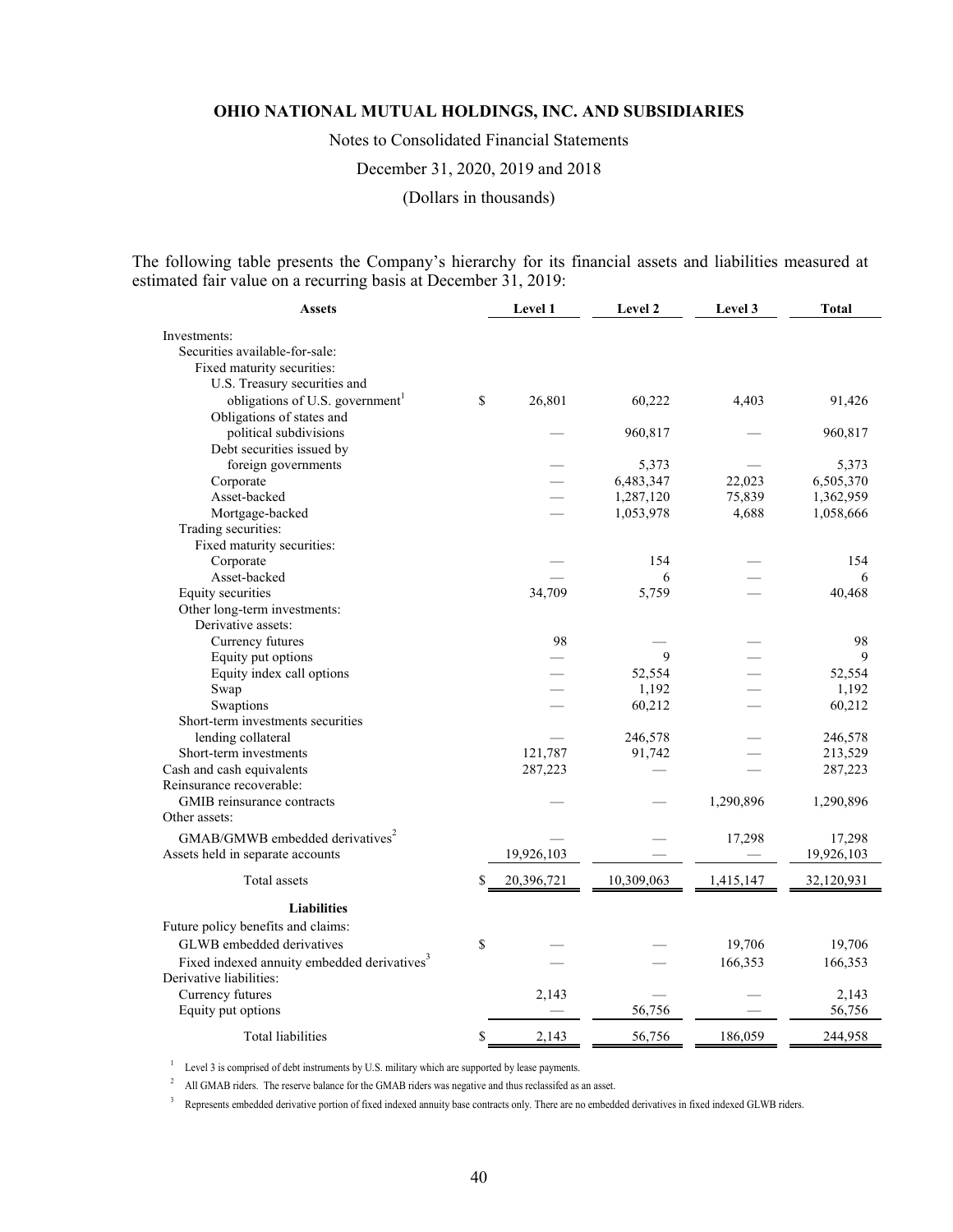Notes to Consolidated Financial Statements

December 31, 2020, 2019 and 2018

(Dollars in thousands)

#### *Determination of Fair Values*

The valuation methodologies used to determine the estimated fair values of assets and liabilities under the exit price notion of FASB ASC Topic 820, *Fair Value Measurements and Disclosures*, reflect market participant objectives and are based on the application of the fair value hierarchy that prioritizes observable market inputs over unobservable inputs. The Company determines the estimated fair values of certain financial assets and financial liabilities based on quoted market prices, where available. The Company also determines estimated fair value based on future cash flows discounted at the appropriate current market rate. Estimated fair values include adjustments for credit-related and liquidity issues of the underlying issuer of the investment.

The Company has policies and guidelines that establish valuation methodologies and consistent application of such methodologies. These policies and guidelines provide controls around the valuation process. These controls include appropriate review and analysis of investment prices against market activity or price variances, review of secondary pricing sources, review of price source changes, and review of methodology changes.

The following is a discussion of the methodologies used to determine estimated fair values for the financial instruments listed in the above tables:

*Fixed maturity and equity securities –* The estimated fair value of fixed maturity and equity securities is generally obtained from independent pricing services based on market quotations of reported trades for identical or similar securities.

When there are no recent reported trades, the Company uses third party pricing services that use matrix or model processes to develop a security price using future cash flow expectations and collateral performance discounted at an estimated market rate. For the pricing of asset-backed and mortgage-backed securities, the models include estimates for future principal prepayments based on the characteristics of the underlying structure and prepayment speeds previously experienced at the interest rate levels projected for the underlying collateral. Since these securities have been priced using market observable inputs that are obtained by the independent pricing services, the Company has classified these fixed maturity securities as Level 2 assets.

Fixed maturity securities not priced by independent services are generally priced using an internal pricing matrix. The internal pricing matrix is developed by obtaining spreads for corporate securities with varying weighted average lives and bond ratings. The weighted average life and bond rating of a particular fixed maturity security to be priced using the internal matrix are important inputs into the model and are used to determine a corresponding spread that is added to the appropriate U.S. Treasury yield to create an estimated market yield for that bond. The estimated market yield is then used to estimate the fair value of the particular fixed maturity security. Since the inputs used for the internal pricing matrix are based on observable market data, the Company has classified these fair values within Level 2.

In some instances the independent pricing service will price securities using independent broker quotations from market makers and other broker/dealers recognized to be market participants, which utilize inputs that may be difficult to corroborate with observable market data. These fixed maturity securities are classified as Level 3 assets.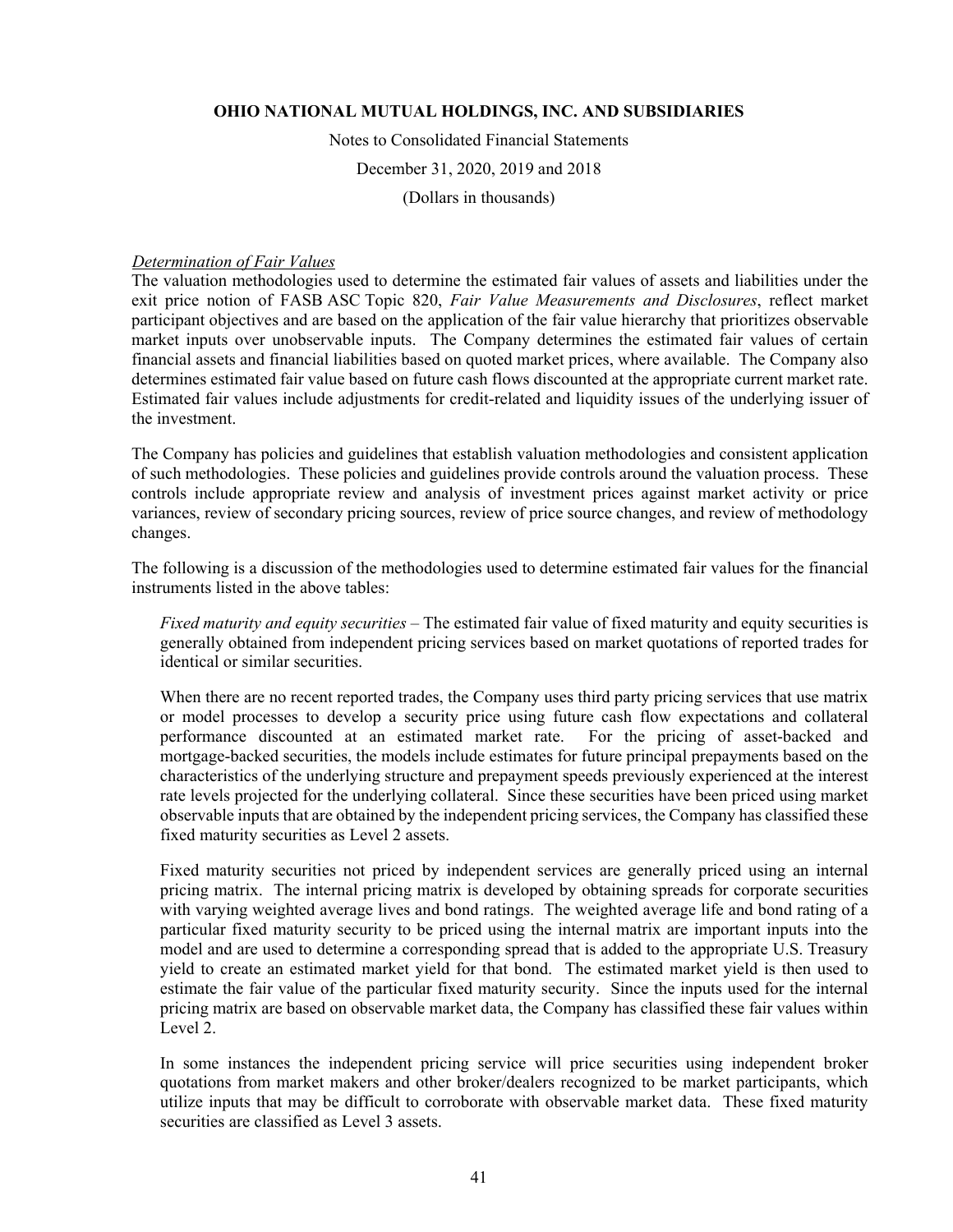Notes to Consolidated Financial Statements

December 31, 2020, 2019 and 2018

(Dollars in thousands)

For certain asset-backed and mortgage-backed fixed maturity securities with complex cash flows that are not priced by independent pricing services, management determines the fair value using other modeling techniques, primarily commercial software applications utilized for valuing securitized investments with variable cash flows. These fixed maturity securities are classified as Level 3 assets.

In some instances, equity securities are being carried based on valuation metrics obtained from a third party valuation report. These common stocks are classified as Level 3 assets.

At December 31, 2020, 82.0% of the estimated fair values of fixed maturity securities were obtained from independent pricing services, 14.9% from the Company's internal pricing matrices and 3.1 % from other sources. At December 31, 2019, 83.0% of the estimated fair values of fixed maturity securities were obtained from independent pricing services, 15.7% from the Company's internal pricing matrices and 1.3% from other sources.

*Derivative instruments -* The Company enters into derivative transactions comprised of equity index put options, equity futures, currency futures, equity swaps and interest rate swaptions as hedges for certain riders that were sold with variable annuity products. The Company similarly purchases equity index call options as hedges for the fixed indexed annuity and indexed universal life products. The equity and currency futures are exchange traded derivatives, and the estimated fair value is based on an active market quotation. The Company has classified the estimated fair values of the exchange traded derivatives as Level 1 assets and liabilities. The equity index put options, equity index call options, equity swaps and interest rate swaptions are valued using pricing models with inputs that are observable in the market or can be derived principally from, or corroborated by, observable market data. These derivative assets are classified as Level 2 assets.

*Short-term investments -* Short-term investments include fixed maturity securities that mature in less than one year and are valued in the same manner as the fixed maturity securities. These fixed maturity securities are classified as Level 2 assets. A portion of short-term investments are bank deposits that are classified as Level 1 assets since these investments are very liquid and not subject to valuation fluctuations.

*Cash and cash equivalents* - Cash is considered a Level 1 asset as it is the functional currency in the U.S. and is the most liquid form of an asset and not subject to valuation fluctuations. Cash equivalents are comprised of publicly traded money market accounts. The publicly traded money market accounts are considered to be Level 1 assets.

*Assets held in separate accounts -* Separate account assets are recorded at estimated fair value based primarily on market quotations of the underlying securities and reported as a summarized total on the consolidated balance sheets. The underlying securities are mutual funds that are valued using the reported net asset value which is published daily. The Company has classified the estimated separate account assets as Level 1 assets.

GMIB reinsurance contracts and GMAB/GMWB/GLWB embedded derivatives – Certain of the Company's individual variable annuity contracts that include guaranteed benefit riders accounted for as embedded derivatives are measured at estimated fair value separately from the host variable annuity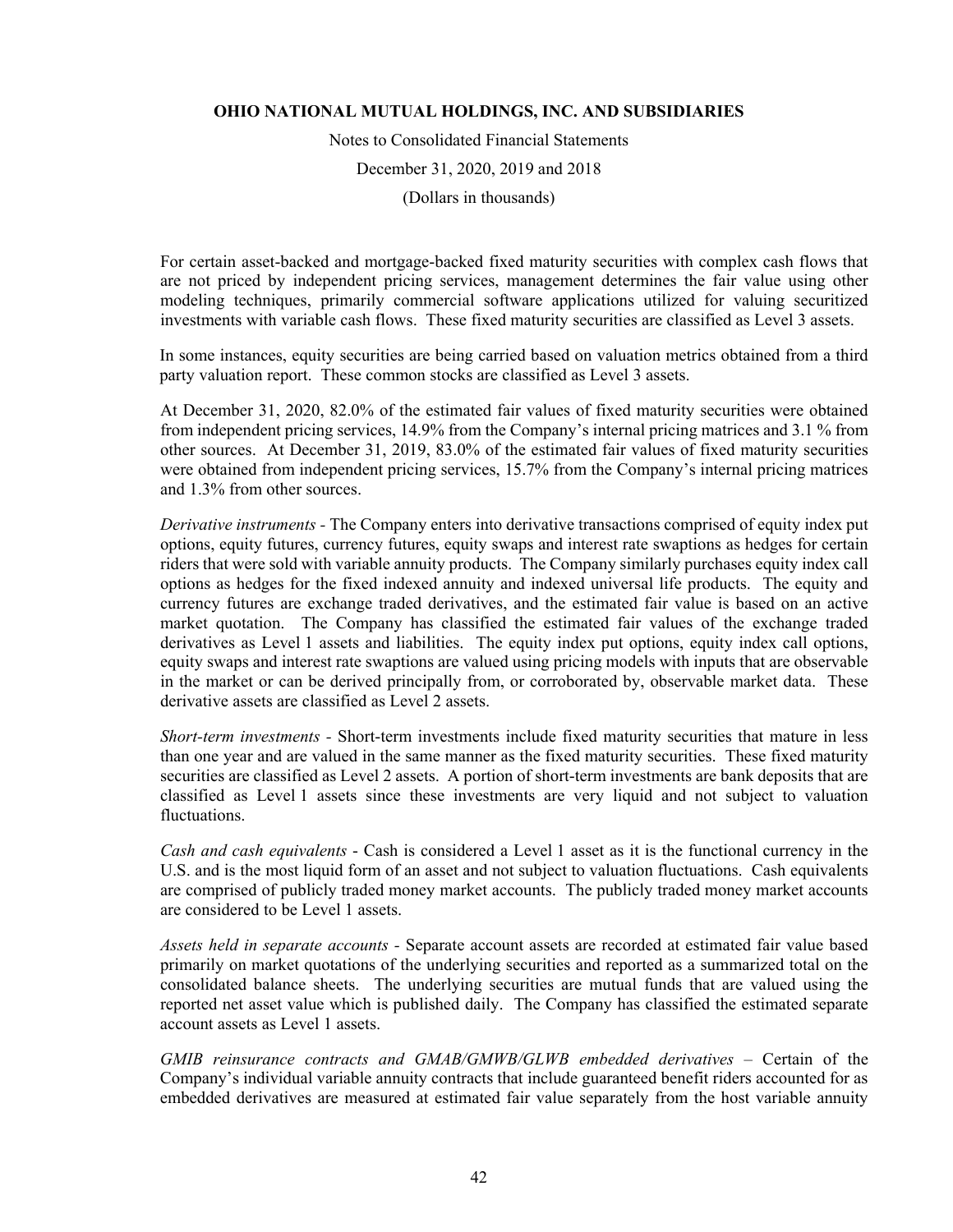Notes to Consolidated Financial Statements December 31, 2020, 2019 and 2018 (Dollars in thousands)

contract. These guarantees take the form of guaranteed withdrawal and income benefits on variable annuity products.

The fair value of these assets and liabilities is estimated using the present value of future benefits minus the present value of future premiums over the expected lives of the contracts using various capital market and actuarial assumptions. The Company uses a risk neutral valuation methodology in which cash flows are projected under multiple capital market scenarios using observable risk free rates.

The valuation of the embedded derivatives also includes a credit adjustment using the Company's nonperformance risk to the present value of the future cash flows.

Other significant inputs to the valuation models for the derivatives associated with the guaranteed benefit riders include capital market assumptions, such as interest rates, equity indices, foreign currency rates, counterparty credit, and implied volatility assumptions, as well as various policyholder behavior assumptions that are actuarially determined, including lapse rates, benefit utilization rates, mortality rates, and withdrawal rates.

Since many of the assumptions utilized in the valuation of the reinsurance contracts and embedded derivatives are unobservable and are considered to be significant inputs to the valuations, these are classified as Level 3 assets and liabilities.

*Fixed indexed annuity embedded derivatives* - The Company's fixed indexed annuity contracts include embedded derivatives, which are measured at estimated fair value separate from the host fixed indexed annuity contract. These embedded derivatives are estimated using the option budget method. The option budget method is used as the best estimate of the future values of the index credits. The embedded derivative incorporates the excess cash flows, or those cash flows that represent the value of the indexes in excess of guarantee values. These cash flows are then discounted using the risk free rates plus a nonperformance risk spread, adjusted for margins.

Nonperformance risk is based on the counterparty's debt and cash flows obtained from publicly available information. Risk margins capture the non-capital market risk of the instrument which represents the additional risks assumed due to the uncertainties of the actuarial assumptions.

Other significant inputs to the valuation model for these derivatives include capital market assumptions, such as interest rates, equity indices, and volatility surface values, as well as various policyholder behavior assumptions that are actuarially determined, including lapse rates, benefit utilization rates, mortality rates, and withdrawal rates.

Since many of the assumptions utilized in the valuation of these reserves are unobservable and are considered to be significant inputs to the valuations, these are classified as Level 3 liabilities.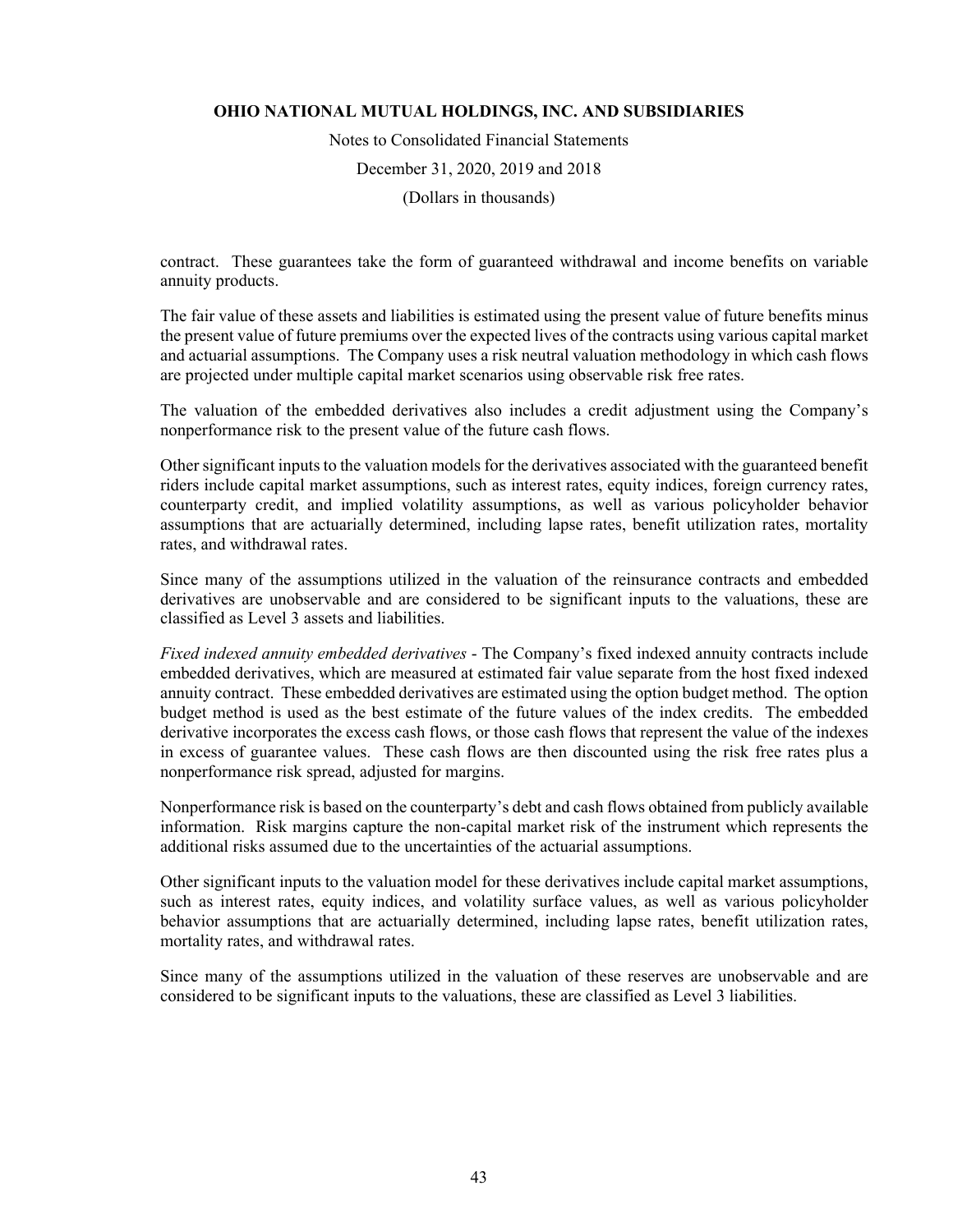Notes to Consolidated Financial Statements December 31, 2020, 2019 and 2018

(Dollars in thousands)

# *Assets and Liabilities Measured at Fair Value on a Recurring Basis Using Significant Unobservable Inputs (Level 3)*

The following tables summarize the reconciliation of the beginning and ending balances and related changes in fair value measurements for which significant unobservable inputs were used in determining the estimated fair value for the years ended December 31:

|                                                                                |                                                                                |                |                              | <b>Investments</b>                        |                      |                                    | Reinsurance<br>Recoverable | Other<br><b>Assets</b>                          |                                              |
|--------------------------------------------------------------------------------|--------------------------------------------------------------------------------|----------------|------------------------------|-------------------------------------------|----------------------|------------------------------------|----------------------------|-------------------------------------------------|----------------------------------------------|
| <b>Assets</b>                                                                  | <b>U.S. treasury</b><br>securities and<br>obligations<br>of U.S.<br>government |                | Corporate                    | Asset-<br>backed                          | Mortgage -<br>backed | <b>Equity</b><br><b>Securities</b> | <b>GMIB</b><br>reinsurance | GMAB/<br><b>GMWB</b><br>embedded<br>derivatives | <b>Total</b><br>assets                       |
| December 31, 2018                                                              | \$                                                                             |                | 16,295                       | 54,634                                    | 13,063               |                                    | 1,316,822                  |                                                 | 1,400,814                                    |
| Net investment gains/(losses):<br>In earnings                                  |                                                                                |                |                              |                                           |                      |                                    |                            |                                                 |                                              |
| (realized and unrealized) <sup>1</sup>                                         |                                                                                |                | 897                          | 8,203                                     | (29)                 |                                    | (25,926)                   | 17,298                                          | 443                                          |
| Unrealized in $OCI2$                                                           |                                                                                | 137            | 227                          | (70)                                      | 308                  |                                    |                            |                                                 | 602                                          |
| Purchases<br>Settlements<br>Transfers into Level 3                             |                                                                                | (160)<br>4,426 | 852<br>(9,981)<br>13,733     | 17,999<br>(1, 134)<br>8,288               | (1,007)<br>5,416     |                                    |                            |                                                 | 18,851<br>(12, 282)<br>31,863                |
| Transfers out of Level 3                                                       |                                                                                |                |                              | (12,081)                                  | (13,063)             |                                    |                            |                                                 | (25, 144)                                    |
| December 31, 2019                                                              |                                                                                | 4,403          | 22,023                       | 75,839                                    | 4,688                |                                    | 1,290,896                  | 17,298                                          | 1,415,147                                    |
| Net investment gains/(losses):<br>In earnings                                  |                                                                                |                |                              |                                           |                      |                                    |                            |                                                 |                                              |
| (realized and unrealized) <sup>1</sup>                                         |                                                                                |                | (8)                          | (12,319)                                  | (24)                 |                                    | 66,138                     | (17,298)                                        | 36,489                                       |
| Unrealized in OCI <sup>2</sup>                                                 |                                                                                | (145)          | (9,325)                      | (150)                                     | 9                    | 405                                |                            |                                                 | (9,206)                                      |
| Purchases<br>Settlements<br>Transfers into Level 3<br>Transfers out of Level 3 |                                                                                | (172)          | 88,988<br>(8,108)<br>154,678 | 23,375<br>(35,218)<br>13,698<br>(20, 122) | (969)                | 2,086                              |                            |                                                 | 114,449<br>(44, 467)<br>168,376<br>(20, 122) |
| December 31, 2020                                                              | S                                                                              | 4,086          | 248,248                      | 45,103                                    | 3,704                | 2,491                              | 1,357,034                  |                                                 | 1,660,666                                    |
| Change in unrealized<br>gains (losses):<br>Still held at December 31:          |                                                                                |                |                              |                                           |                      |                                    |                            |                                                 |                                              |
| 2019                                                                           | Ŝ                                                                              |                | (4)                          | 142                                       | (28)                 |                                    | (25, 926)                  | 29.543                                          | 3,727                                        |
| 2020                                                                           | \$                                                                             |                | (4)                          | (80)                                      | (23)                 |                                    | 66,138                     |                                                 | 66,031                                       |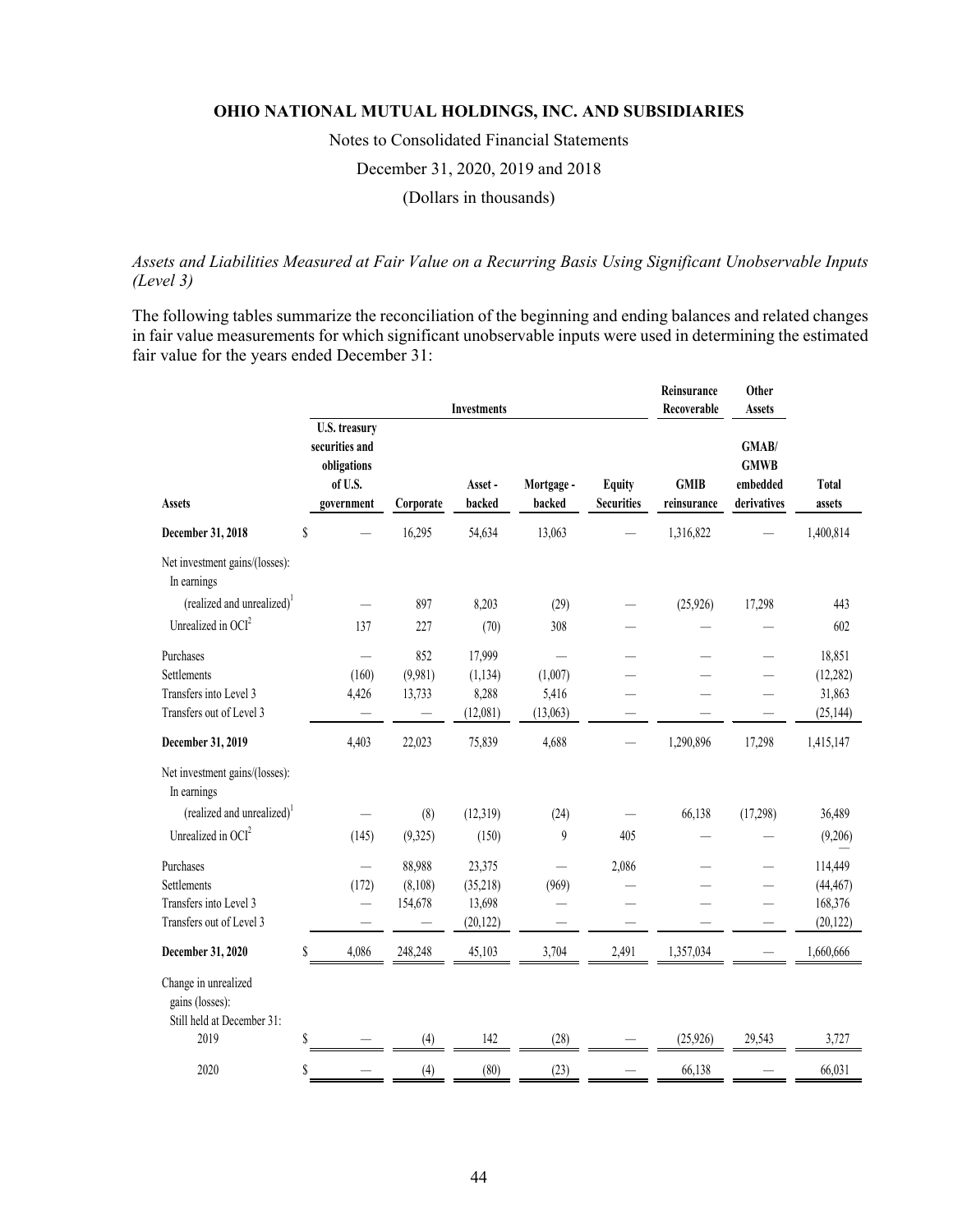Notes to Consolidated Financial Statements

December 31, 2020, 2019 and 2018

(Dollars in thousands)

|                                                                                                                  |    |                                                                    | <b>Future policy</b><br>benefits and claims |                                                            |                             |  |
|------------------------------------------------------------------------------------------------------------------|----|--------------------------------------------------------------------|---------------------------------------------|------------------------------------------------------------|-----------------------------|--|
| <b>Liabilities</b>                                                                                               |    | <b>GMAB</b><br><b>GMWB</b><br>embedded<br>derivatives <sup>3</sup> | <b>GLWB</b><br>embedded<br>derivatives      | <b>Fixed indexed</b><br>annuity<br>embedded<br>derivatives | <b>Total</b><br>liabilities |  |
| <b>December 31, 2018</b>                                                                                         | \$ | (12,245)                                                           | (19,360)                                    | (124, 953)                                                 | (156, 558)                  |  |
| Net investment gains/(losses):<br>In earnings (realized and unrealized) <sup>1</sup><br><b>December 31, 2019</b> |    | 12,245                                                             | (346)<br>(19,706)                           | (41, 400)<br>(166, 353)                                    | (29, 501)<br>(186, 059)     |  |
| Net investment gains/(losses):<br>In earnings (realized and unrealized) <sup>1</sup>                             |    | (25,510)                                                           | 2,324                                       | 11,675                                                     | (11,511)                    |  |
| <b>December 31, 2020</b>                                                                                         | \$ | (25,510)                                                           | (17, 382)                                   | (154, 678)                                                 | (197,570)                   |  |
| Change in unrealized gains/(losses):<br>Still held at December 31:                                               |    |                                                                    |                                             |                                                            |                             |  |
| 2019                                                                                                             | \$ |                                                                    | (346)                                       | (41, 400)                                                  | (41, 746)                   |  |
| 2020                                                                                                             | S  | (42, 808)                                                          | 2,324                                       | 11,675                                                     | (28, 809)                   |  |

<sup>1</sup> Net realized investment gains and losses included in earnings reflect gains/(losses) on sales of financial instruments, changes in fair value of other assets and liabilities, other-than-temporary impairments, amortization and accretion of premiums or discounts and derivative settlements activity. 2 Unrealized investment gains and losses recorded in other comprehensive (loss) income include changes in market value of certain instruments.

<sup>3</sup> In 2019, the GMAB reserve balance was negative and reclassified as an asset.

The following tables present certain quantitative information about the significant unobservable inputs used in the fair value measurement for asset and liability classes measured at fair value on a recurring basis using significant unobservable inputs (Level 3) as of December 31. Certain securities classified as Level 3 excluded from the table below are obtained from non-binding broker quotes where observable inputs are not reasonably obtainable by the Company.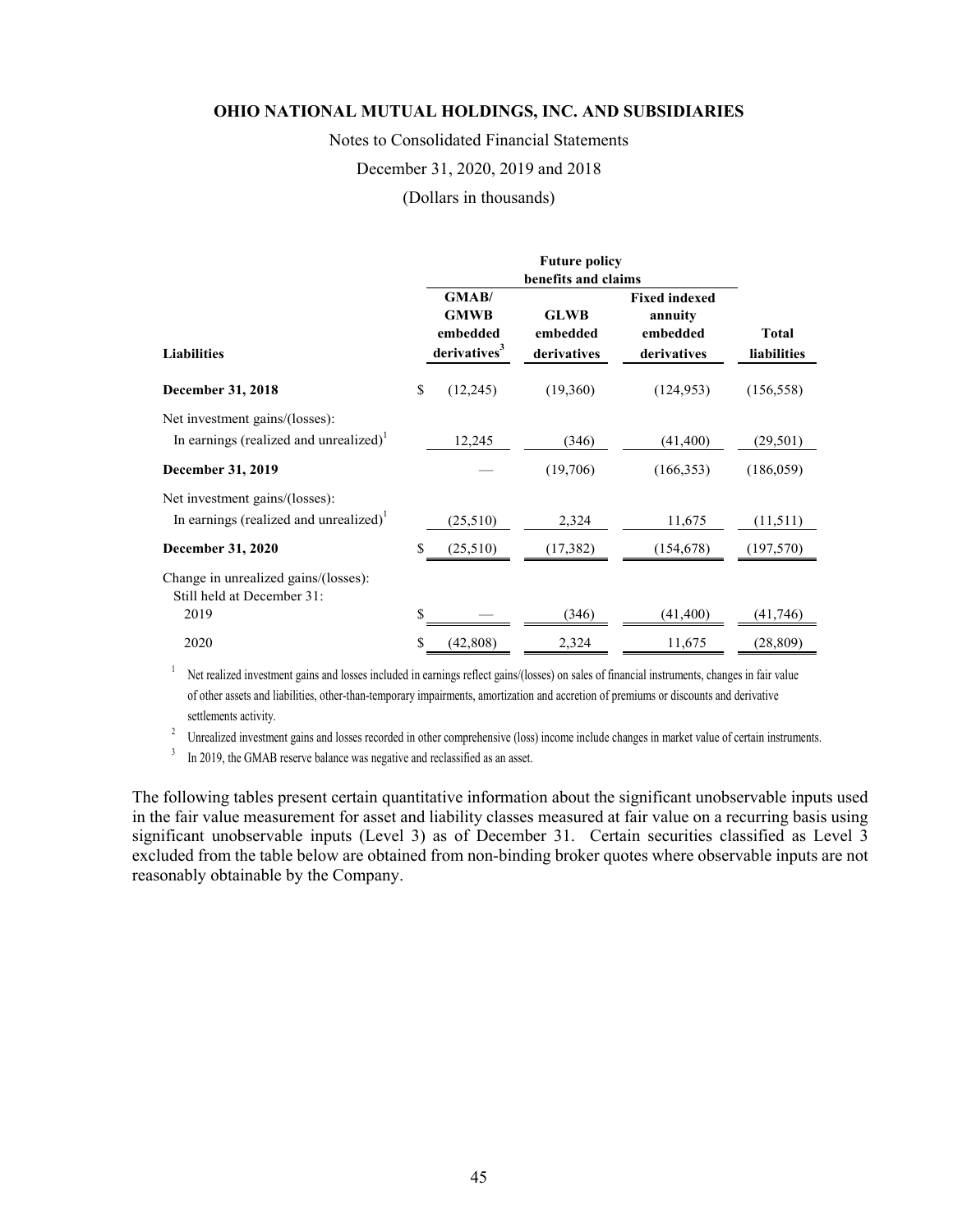# Notes to Consolidated Financial Statements

# December 31, 2020, 2019 and 2018

# (Dollars in thousands)

|                                                                                       | Assets/<br>liabilities<br>measured at<br>fair value | Valuation<br>techniques(s)    | Unobservable<br>input description <sup>2</sup>                                                                                                                                                                                                               | Input/range of<br>inputs                                                                                                                                         | Weighted<br>average                       | Impact of<br>increase in<br>input on<br>fair value                                                       |
|---------------------------------------------------------------------------------------|-----------------------------------------------------|-------------------------------|--------------------------------------------------------------------------------------------------------------------------------------------------------------------------------------------------------------------------------------------------------------|------------------------------------------------------------------------------------------------------------------------------------------------------------------|-------------------------------------------|----------------------------------------------------------------------------------------------------------|
| 2020<br><b>Assets</b><br>Securities available-for-sale:<br>Fixed maturity securities: |                                                     |                               |                                                                                                                                                                                                                                                              |                                                                                                                                                                  |                                           |                                                                                                          |
| U.S. Treasury securities and<br>obligations of U.S. government                        | \$<br>4.086                                         | Market pricing                | Market prices                                                                                                                                                                                                                                                | 127 - 128%                                                                                                                                                       | 127                                       | Increase                                                                                                 |
| Corporate                                                                             | 248,248                                             | Market pricing                | Market prices                                                                                                                                                                                                                                                | $86 - 141%$                                                                                                                                                      | 102                                       | Increase                                                                                                 |
| Asset-backed                                                                          | 45,103                                              | Market pricing                | Market prices                                                                                                                                                                                                                                                | $2 - 112%$                                                                                                                                                       | 91                                        | Increase                                                                                                 |
| Mortgage-backed                                                                       | 3,704                                               | Market pricing                | Market prices                                                                                                                                                                                                                                                | $102 - 105%$                                                                                                                                                     | 104                                       | Increase                                                                                                 |
| Equity securities                                                                     | 2,491                                               | Market pricing                | Market prices                                                                                                                                                                                                                                                | $0 - 322%$                                                                                                                                                       | 322                                       | Increase                                                                                                 |
| Reinsurance recoverable:<br>GMIB reinsurance contracts                                | 1,357,034                                           | Stochastic actuarial<br>model | Mortality rates<br>ages 0-59<br>ages $60+$<br><b>Base Lapse Rates</b><br>duration 1-10<br>duration $11+$<br>Non-Sys with rates (%AV)<br>Sys with rates (%Rollup)<br>Sys with utilization<br><b>IB</b> Utilization<br>Non-performance risk (Credit<br>Spread) | $0 - 0.5\%$<br>$0.4\% - 100\%$<br>$0.3\% - 7.6\%$<br>$3.6\% - 6.6\%$<br>$1.0\% - 4.5\%$<br>$95\% - 100\%$<br>$0\% - 13\%$<br>$0.3\% - 60\%$<br>$0.38\% - 1.94\%$ | *<br>*<br>*<br>*<br>*<br>*<br>*<br>*<br>* | Decrease<br>Decrease<br>Decrease<br>Decrease<br>Increase<br>Increase<br>Increase<br>Increase<br>Decrease |
|                                                                                       |                                                     |                               | Equity market volatility                                                                                                                                                                                                                                     | $17.6\% - 29.6\%$                                                                                                                                                | *                                         | Increase                                                                                                 |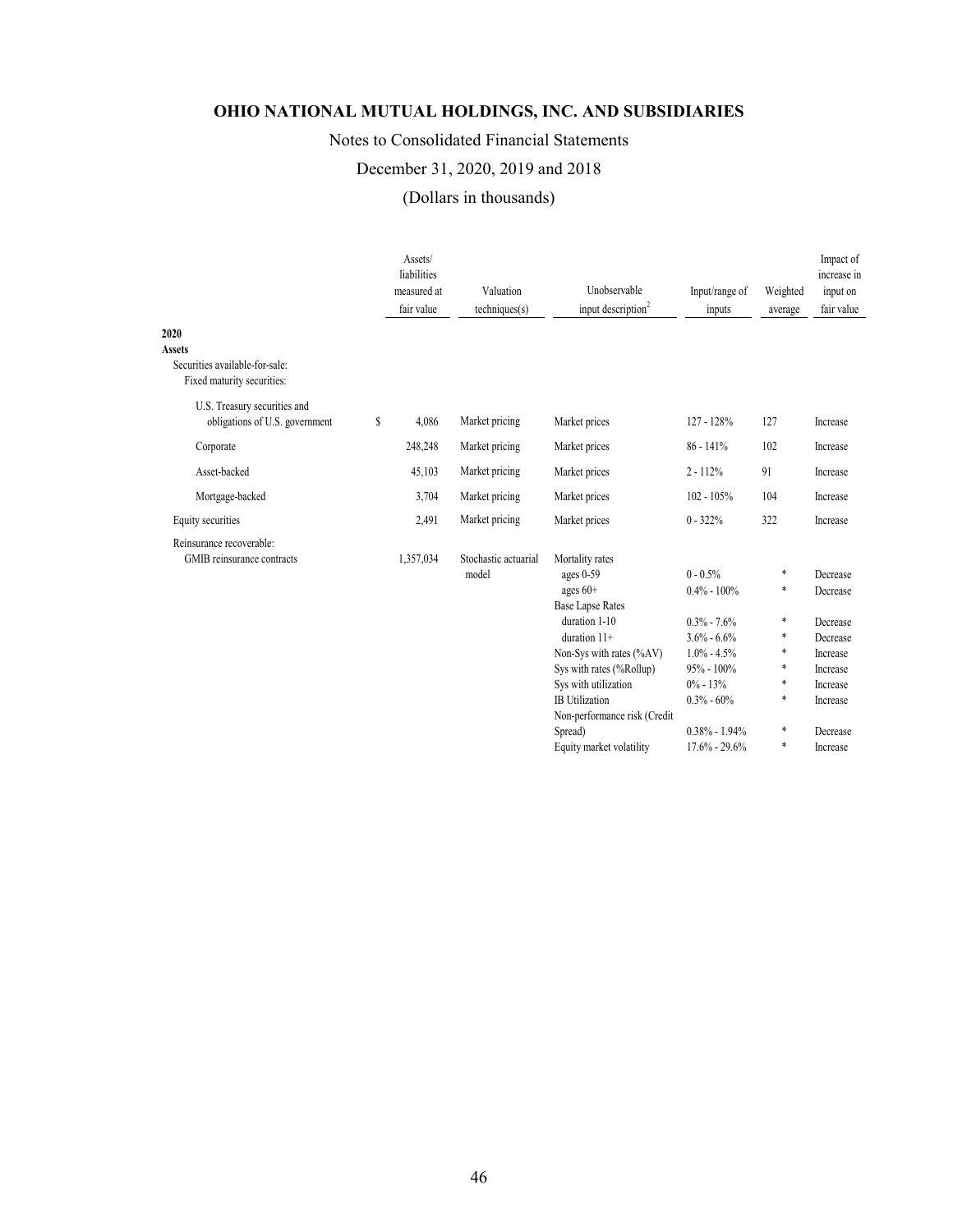# Notes to Consolidated Financial Statements

# December 31, 2020, 2019 and 2018

(Dollars in thousands)

|                                             | Assets/<br>liabilities<br>measured at<br>fair value | Valuation<br>techniques(s)    | Unobservable<br>input description <sup>2</sup> | Input/range of<br>inputs            | Weighted<br>average | Impact of<br>increase in<br>input on<br>fair value |
|---------------------------------------------|-----------------------------------------------------|-------------------------------|------------------------------------------------|-------------------------------------|---------------------|----------------------------------------------------|
| 2020                                        |                                                     |                               |                                                |                                     |                     |                                                    |
| <b>Liabilities</b>                          |                                                     |                               |                                                |                                     |                     |                                                    |
| GMAB/GMWB embedded derivatives <sup>1</sup> | 25,510                                              | Stochastic actuarial<br>model | Mortality rates<br>ages 0-59                   | $0 - 0.5%$                          | *                   | Decrease                                           |
|                                             |                                                     |                               | ages 60+                                       | $0.3\% - 100\%$                     | *                   | Decrease                                           |
|                                             |                                                     |                               | <b>Base Lapse Rates</b>                        |                                     |                     |                                                    |
|                                             |                                                     |                               | duration 1-10                                  | $0.7\% - 18.6\%$                    | *                   | Decrease                                           |
|                                             |                                                     |                               | duration $11+$                                 | $6.2\% - 11.0\%$                    | *                   | Decrease                                           |
|                                             |                                                     |                               | Non-Sys with rates (%AV)                       | $1.0\% - 4.5\%$                     | *                   | Decrease                                           |
|                                             |                                                     |                               | Sys with rates (%Rollup)                       | N/A                                 | *                   | N/A                                                |
|                                             |                                                     |                               | Sys with utilization                           | 0%                                  | *                   | Decrease                                           |
|                                             |                                                     |                               | Non-performance risk (Credit                   |                                     |                     |                                                    |
|                                             |                                                     |                               | Spread)                                        | $3.07\% - 4.74\%$                   | $\ast$              | Decrease                                           |
|                                             |                                                     |                               | Equity market volatility                       | $17.6\% - 29.6\%$                   | $\ast$              | Increase                                           |
|                                             |                                                     |                               |                                                |                                     |                     |                                                    |
| GLWB embedded derivatives                   | 17,382                                              | Stochastic actuarial          | Mortality rates                                |                                     | *                   |                                                    |
|                                             |                                                     | model                         | ages 0-59                                      | $0 - 0.5%$<br>$0.3\% - 100\%$       | *                   | Decrease<br>Decrease                               |
|                                             |                                                     |                               | ages 60+<br><b>Base Lapse Rates</b>            |                                     |                     |                                                    |
|                                             |                                                     |                               | duration 1-10                                  |                                     | *                   |                                                    |
|                                             |                                                     |                               | duration $11+$                                 | $0.2\% - 16.8\%$<br>$7.0\% - 8.6\%$ | *                   | Decrease<br>Decrease                               |
|                                             |                                                     |                               | Non-Sys with rates (%AV)                       | 0%                                  | $\ast$              | Decrease                                           |
|                                             |                                                     |                               |                                                | $90\% - 100\%$                      | *                   | Increase                                           |
|                                             |                                                     |                               | Sys with rates (%MAW)                          |                                     | *                   |                                                    |
|                                             |                                                     |                               | Sys with utilization                           | $0\% - 29\%$                        |                     | Increase                                           |
|                                             |                                                     |                               | Non-performance risk (Credit                   |                                     | *                   |                                                    |
|                                             |                                                     |                               | Spread)<br>Equity market volatility            | 2.07% - 4.74%                       | *                   | Decrease                                           |
|                                             |                                                     |                               |                                                | $17.6\% - 29.6\%$                   |                     | Increase                                           |
| Fixed indexed annuity embedded derivatives  | 154,678                                             | Option budget                 | Mortality rates                                |                                     |                     |                                                    |
|                                             |                                                     | method                        | ages 0-59                                      | $0 - 0.5%$                          | *                   | Decrease                                           |
|                                             |                                                     |                               | ages 60+                                       | $0.3\% - 100\%$                     | *                   | Decrease                                           |
|                                             |                                                     |                               | <b>Base Lapse Rates</b>                        |                                     |                     |                                                    |
|                                             |                                                     |                               | duration 1-10                                  | $0.5\% - 25.0\%$                    | *                   | Decrease                                           |
|                                             |                                                     |                               | duration 11+                                   | $4.0\% - 25.0\%$                    | *                   | Decrease                                           |
|                                             |                                                     |                               | Non-Sys with rates (%AV)                       | $0\%$                               | *                   | Decrease                                           |
|                                             |                                                     |                               | Sys with rates (%MAW)                          | $90\% - 100\%$                      | *                   | N/A                                                |
|                                             |                                                     |                               | Sys with utilization                           | $0\% - 30\%$                        | *                   | Decrease                                           |
|                                             |                                                     |                               | Non-performance risk (Credit                   |                                     |                     |                                                    |
|                                             |                                                     |                               | Spread)                                        | $2.75\% - 4.56\%$                   | *                   | Decrease                                           |
|                                             |                                                     |                               | Equity market volatility surface               |                                     |                     |                                                    |
|                                             |                                                     |                               | rates                                          | $5.0\% - 20.2\%$                    | *                   | Increase                                           |
|                                             |                                                     |                               |                                                |                                     |                     |                                                    |

<sup>1</sup> All GMAB riders.

 $2$  Sys = Systematic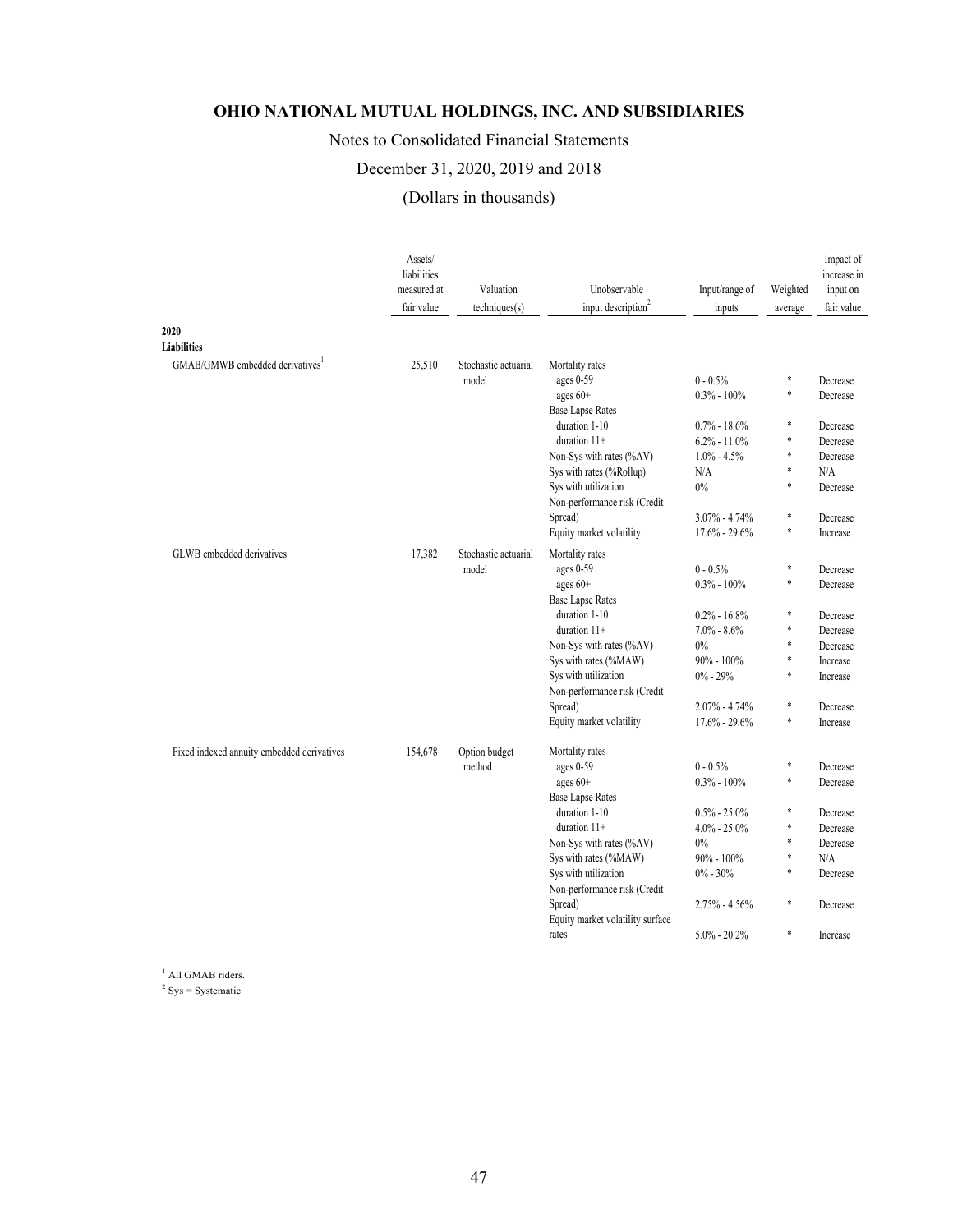# Notes to Consolidated Financial Statements

# December 31, 2020, 2019 and 2018

# (Dollars in thousands)

|                                             | Assets/<br>liabilities<br>measured at<br>fair value | Valuation<br>techniques(s)    | Unobservable<br>input description <sup>2</sup> | Input/range of<br>inputs | Weighted<br>average | Impact of<br>increase in<br>input on<br>fair value |
|---------------------------------------------|-----------------------------------------------------|-------------------------------|------------------------------------------------|--------------------------|---------------------|----------------------------------------------------|
| 2019                                        |                                                     |                               |                                                |                          |                     |                                                    |
| <b>Assets</b>                               |                                                     |                               |                                                |                          |                     |                                                    |
| Reinsurance recoverable:                    |                                                     |                               |                                                |                          |                     |                                                    |
| GMIB reinsurance contracts                  | 1,290,896                                           | Stochastic actuarial<br>model | Mortality rates<br>ages 0-59                   | $0 - 0.5%$               | $\ast$              | Decrease                                           |
|                                             |                                                     |                               | ages $60+$                                     | $0.4\% - 100\%$          | *                   | Decrease                                           |
|                                             |                                                     |                               | <b>Base Lapse Rates</b>                        |                          |                     |                                                    |
|                                             |                                                     |                               | duration 1-10                                  | $0.3\% - 7.6\%$          | $\ast$              | Decrease                                           |
|                                             |                                                     |                               | duration $11+$                                 | $3.6\% - 6.6\%$          | *                   | Decrease                                           |
|                                             |                                                     |                               | Non-Sys with rates (%AV)                       | $1.0\% - 4.5\%$          | $\ast$              | Increase                                           |
|                                             |                                                     |                               | Sys with rates (%Rollup)                       | $95\% - 100\%$           | *                   | Increase                                           |
|                                             |                                                     |                               | Sys with utilization                           | $0\% - 13\%$             | *                   | Increase                                           |
|                                             |                                                     |                               | <b>IB</b> Utilization                          | $0.3\% - 60\%$           | *                   | Increase                                           |
|                                             |                                                     |                               | Non-performance risk (Credit                   |                          |                     |                                                    |
|                                             |                                                     |                               | Spread)                                        | $0.58\% - 0.85\%$        | $\ast$              | Decrease                                           |
|                                             |                                                     |                               | Equity market volatility                       | $15.4\% - 20.7\%$        | *                   | Increase                                           |
| GMAB/GMWB embedded derivatives <sup>1</sup> | 17,298                                              | Stochastic actuarial          | Mortality rates                                |                          |                     |                                                    |
|                                             |                                                     | model                         | ages $0-59$                                    | $0 - 0.5%$               | *                   | Decrease                                           |
|                                             |                                                     |                               | ages $60+$                                     | $0.3\% - 100\%$          | *                   | Decrease                                           |
|                                             |                                                     |                               | <b>Base Lapse Rates</b>                        |                          |                     |                                                    |
|                                             |                                                     |                               | dur $1-10$                                     | $0.7\% - 18.6\%$         | $\ast$              | Decrease                                           |
|                                             |                                                     |                               | dur $11+$                                      | $6.2\% - 11.0\%$         | *                   | Decrease                                           |
|                                             |                                                     |                               | Non-Sys with rates (%AV)                       | $1.0\% - 1.5\%$          | $\ast$              | Decrease                                           |
|                                             |                                                     |                               | Sys with rates (%Rollup)                       | N/A                      | *                   | N/A                                                |
|                                             |                                                     |                               | Sys with utilization                           | 0%                       | $\ast$              | Decrease                                           |
|                                             |                                                     |                               | Non-performance risk (Credit                   |                          |                     |                                                    |
|                                             |                                                     |                               | Spread)                                        | $2.68\% - 3.32\%$        | *                   | Decrease                                           |
|                                             |                                                     |                               | Equity market volatility                       | 15.4% - 20.7%            | *                   | Increase                                           |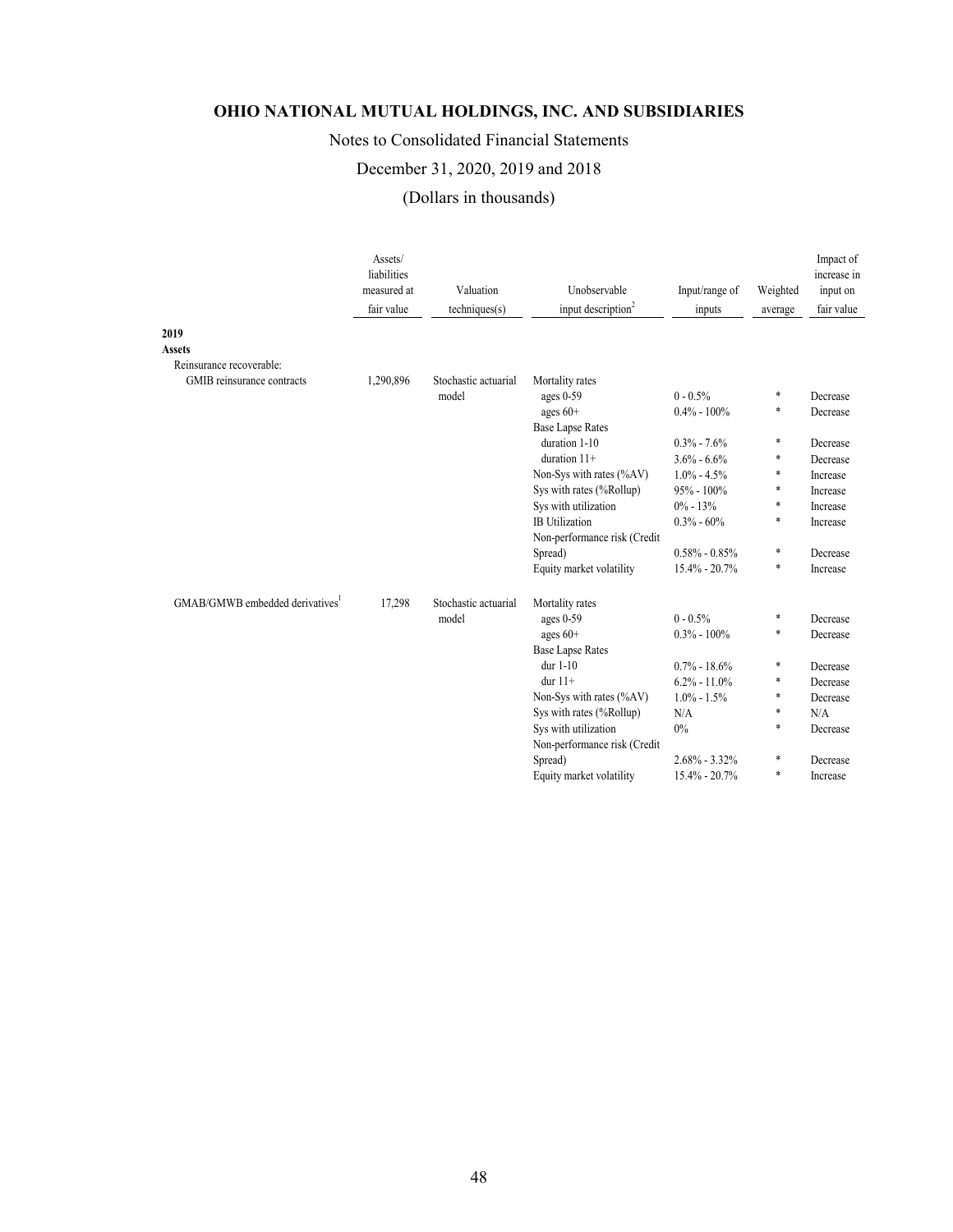# Notes to Consolidated Financial Statements

## December 31, 2020, 2019 and 2018

(Dollars in thousands)

|                                            | Assets/<br>liabilities<br>measured at<br>fair value | Valuation<br>techniques(s) | Unobservable<br>input description <sup>2</sup> | Input/range of<br>inputs | Weighted<br>average | Impact of<br>increase in<br>input on<br>fair value |
|--------------------------------------------|-----------------------------------------------------|----------------------------|------------------------------------------------|--------------------------|---------------------|----------------------------------------------------|
| 2019                                       |                                                     |                            |                                                |                          |                     |                                                    |
| <b>Liabilities</b>                         |                                                     |                            |                                                |                          |                     |                                                    |
| GLWB embedded derivatives                  | 19,706                                              | Stochastic actuarial       | Mortality rates                                |                          |                     |                                                    |
|                                            |                                                     | model                      | ages $0-59$                                    | $0 - 0.5\%$              | $\ast$              | Decrease                                           |
|                                            |                                                     |                            | ages $60+$                                     | $0.3\% - 100\%$          | *                   | Decrease                                           |
|                                            |                                                     |                            | <b>Base Lapse Rates</b>                        |                          |                     |                                                    |
|                                            |                                                     |                            | duration 1-10                                  | $0.2\% - 16.8\%$         | *                   | Decrease                                           |
|                                            |                                                     |                            | duration 11+                                   | $7.0\% - 8.6\%$          | *                   | Decrease                                           |
|                                            |                                                     |                            | Non-Sys with rates (%AV)                       | $0\%$                    | *                   | Decrease                                           |
|                                            |                                                     |                            | Sys with rates (%MAW)                          | $95\% - 100\%$           | *                   | Increase                                           |
|                                            |                                                     |                            | Sys with utilization                           | $0\% - 29\%$             | *                   | Increase                                           |
|                                            |                                                     |                            | Non-performance risk (Credit                   |                          |                     |                                                    |
|                                            |                                                     |                            | Spread)                                        | $2.68\% - 3.32\%$        | *                   | Decrease                                           |
|                                            |                                                     |                            | Equity market volatility                       | $15.4\% - 20.7\%$        | $\ast$              | Increase                                           |
| Fixed indexed annuity embedded derivatives | 166,353                                             | Option budget              | Mortality rates                                |                          |                     |                                                    |
|                                            |                                                     | method                     | ages $0-59$                                    | $0 - 0.5%$               | $\ast$              | Decrease                                           |
|                                            |                                                     |                            | ages $60+$                                     | $0.3\% - 100\%$          | *                   | Decrease                                           |
|                                            |                                                     |                            | <b>Base Lapse Rates</b>                        |                          |                     |                                                    |
|                                            |                                                     |                            | duration 1-10                                  | $0.5\% - 25.0\%$         | *                   | Decrease                                           |
|                                            |                                                     |                            | duration 11+                                   | $4.0\% - 25.0\%$         | *                   | Decrease                                           |
|                                            |                                                     |                            | Non-Sys with rates (%AV)                       | $0\%$                    | *                   | Decrease                                           |
|                                            |                                                     |                            | Sys with rates (%MAW)                          | 90%                      | *                   | N/A                                                |
|                                            |                                                     |                            | Sys with utilization                           | $0\% - 30\%$             | *                   | Decrease                                           |
|                                            |                                                     |                            | Non-performance risk (Credit                   |                          |                     |                                                    |
|                                            |                                                     |                            | Spread)                                        | $2.37\% - 2.95\%$        | *                   | Decrease                                           |
|                                            |                                                     |                            | Equity market volatility surface               |                          |                     |                                                    |
|                                            |                                                     |                            | rates                                          | $5.0\% - 20.2\%$         | *                   | Increase                                           |

<sup>1</sup> All GMAB riders. The reserve balance for these GMAB riders was negative and thus reclassified as an asset.

 $2$  Sys = Systematic

\* The stochastic actuarial models are generated using one thousand scenarios. Weighted average values are not meaningful for these valuations.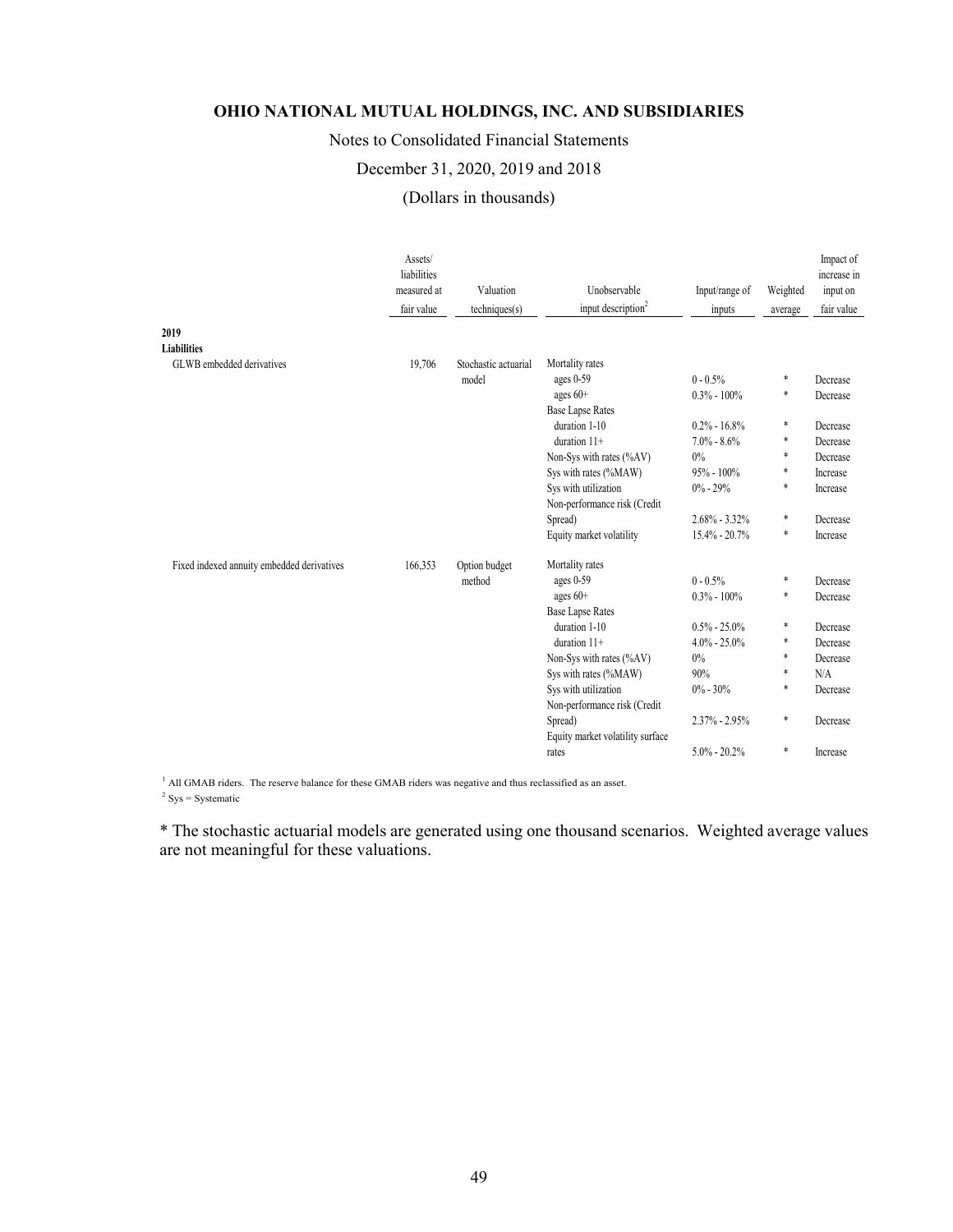Notes to Consolidated Financial Statements

December 31, 2020, 2019 and 2018

(Dollars in thousands)

#### *Asset Transfers Between Levels*

The Company reviews its fair value hierarchy classifications annually. Transfers into or out of Level 3 are primarily due to the availability of quoted market prices or changes in the Company's conclusion that pricing information received from a third party pricing service is not reflective of market activity.

|                                |     | <b>Transfers out</b><br>of Level 2 into | <b>Transfers out</b><br>of Level 3 into |
|--------------------------------|-----|-----------------------------------------|-----------------------------------------|
|                                |     | Level 3                                 | <b>Level 2</b>                          |
| 2020                           |     |                                         |                                         |
| Assets                         |     |                                         |                                         |
| Securities available-for-sale: |     |                                         |                                         |
| Fixed maturity securities:     |     |                                         |                                         |
| Corporate                      | \$  | 154,678                                 |                                         |
| Asset-backed                   |     | 13,698                                  | 20,122                                  |
| 2019                           |     |                                         |                                         |
| Assets                         |     |                                         |                                         |
| Securities available-for-sale: |     |                                         |                                         |
| Fixed maturity securities:     |     |                                         |                                         |
| US Treasury securities         | \$. | 4,426                                   |                                         |
| Corporate                      |     | 13,733                                  |                                         |
| Asset-backed                   |     | 8,288                                   | 12,081                                  |
| Mortgage-backed                |     | 5,416                                   | 13,063                                  |

During the years ended December 31, 2020 and 2019, the Company transferred investments totaling \$168,376 and \$31,863, respectively, into Level 3 from Level 2 as a result of lack of visibility to observe significant inputs to price. During the years ended December 31, 2020 and 2019, the Company transferred investments totaling \$20,122 and \$25,144, respectively, out of Level 3 into Level 2 as a result of the availability of observable pricing inputs for these securities. There were no transfers from Level 2 or Level 3 into Level 1 in 2020 or 2019.

#### *Fair Value Measurement on a Nonrecurring Basis*

For mortgage loans, the valuation techniques were primarily based on the estimated fair value of the underlying collateral. These values were determined using third-party appraisals.

There were no assets measured at fair value on a nonrecurring basis for the years ended December 31, 2020 and 2019.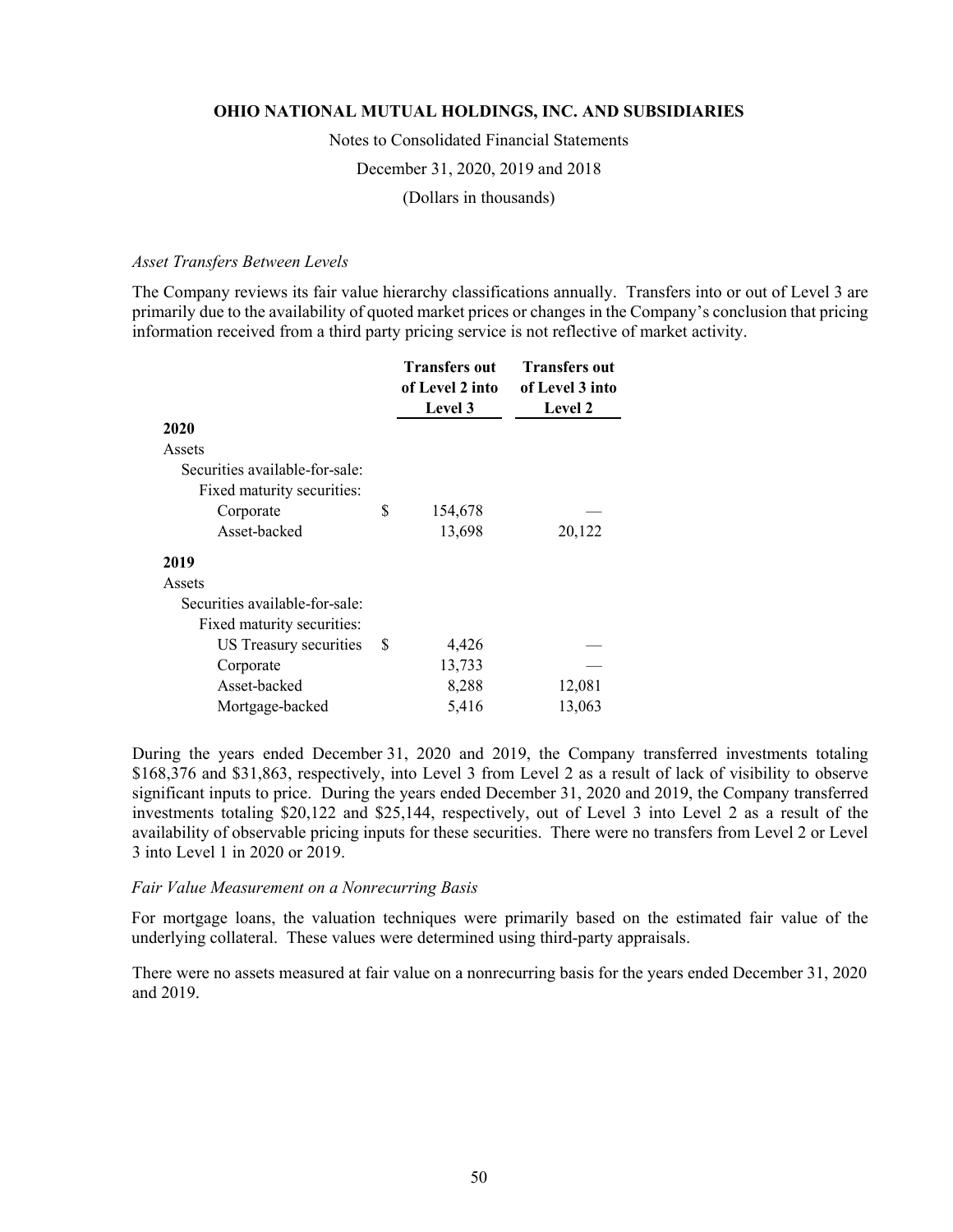Notes to Consolidated Financial Statements

December 31, 2020, 2019 and 2018

(Dollars in thousands)

### *Financial Instruments Not Carried at Fair Value*

FASB ASC Topic 825, *Financial Instruments,* requires additional disclosure of the fair value information about existing on and off balance sheet financial instruments. ASC Topic 825 excludes certain assets and liabilities, including insurance contracts, other than policies such as annuities that are classified as investment contracts, from its disclosure requirements. The Company's assets and liabilities subject to ASC Topic 825 disclosure that have not been presented at fair value in the ASC Topic 820 tables above are presented in the table below:

|                               |    | Carrying  | <b>Estimated</b> | Fair value hierarchy |           |           |
|-------------------------------|----|-----------|------------------|----------------------|-----------|-----------|
|                               |    | value     | fair value       | Level 1              | Level 2   | Level 3   |
| 2020                          |    |           |                  |                      |           |           |
| Assets:                       |    |           |                  |                      |           |           |
| Mortgage loans on real estate | S. | 1,474,388 | 1,549,286        |                      | 97,527    | 1,451,759 |
| Policy loans                  |    | 964,343   | 1,138,647        |                      |           | 1,138,647 |
| Liabilities:                  |    |           |                  |                      |           |           |
| Investment contracts          |    | 3,513,987 | 3,152,258        |                      | 3,152,258 |           |
| Policyholders' dividend       |    |           |                  |                      |           |           |
| accumulations and other       |    |           |                  |                      |           |           |
| policyholder funds            |    | 177,566   | 177,566          | 177,566              |           |           |
| Short-term debt               |    | 1,792     | 1,792            |                      | 1,792     |           |
| Long-term debt obligations    |    | 975,910   | 1,036,907        |                      | 1,036,907 |           |
| 2019                          |    |           |                  |                      |           |           |
| Assets:                       |    |           |                  |                      |           |           |
| Mortgage loans on real estate | S. | 1,446,093 | 1,487,044        |                      | 92,738    | 1,394,306 |
| Policy loans                  |    | 875,097   | 987,296          |                      |           | 987,296   |
| Liabilities:                  |    |           |                  |                      |           |           |
| Investment contracts          |    | 3,573,055 | 3,362,956        |                      | 3,362,956 |           |
| Policyholders' dividend       |    |           |                  |                      |           |           |
| accumulations and other       |    |           |                  |                      |           |           |
| policyholder funds            |    | 203,750   | 203,750          | 203,750              |           |           |
| Short-term debt               |    | 1,675     | 1,675            |                      | 1,675     |           |
| Long-term debt obligations    |    | 953,878   | 1,014,148        |                      | 614,148   | 400,000   |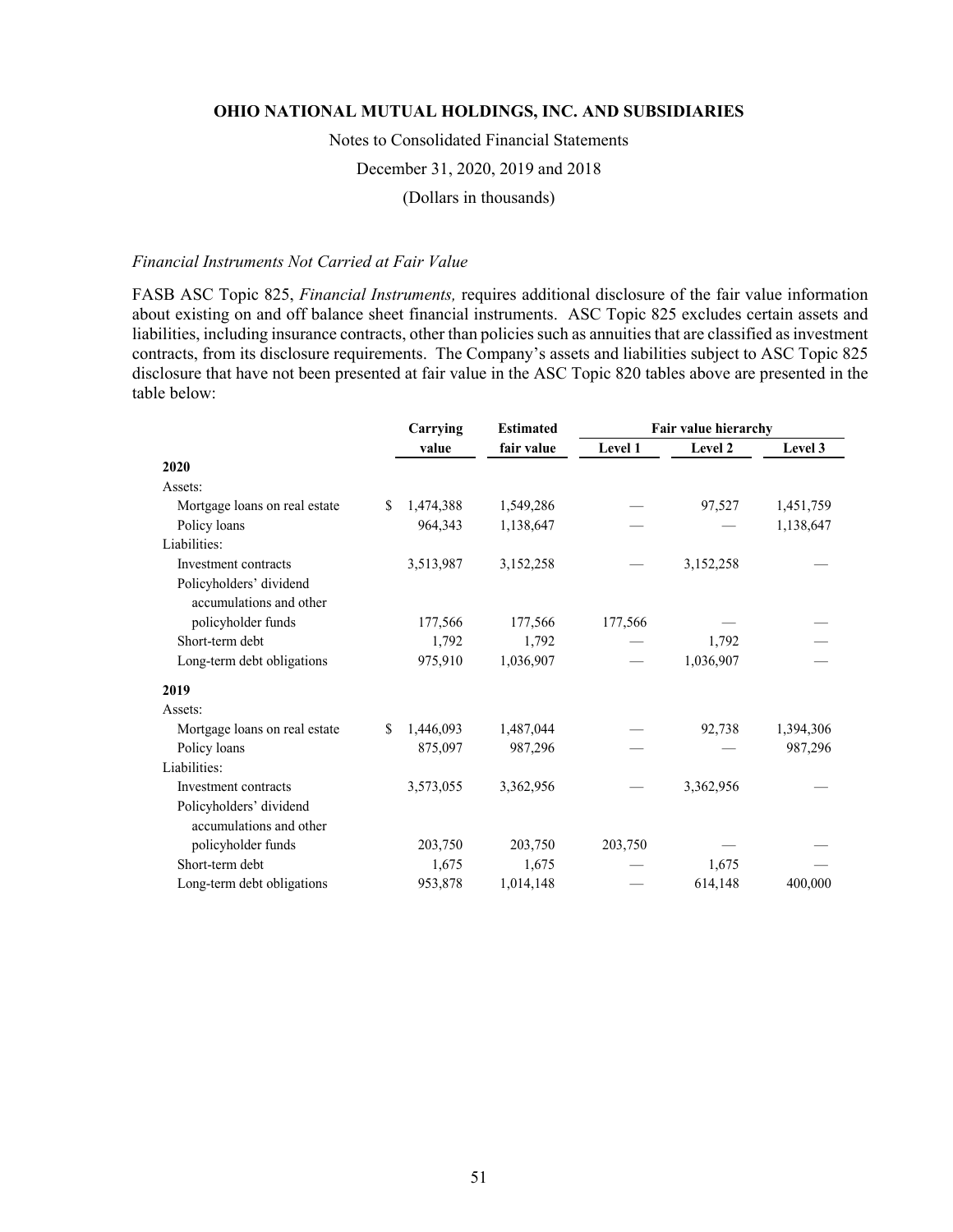Notes to Consolidated Financial Statements

December 31, 2020, 2019 and 2018

(Dollars in thousands)

FASB ASC Topic 825, *Financial Instruments*, requires separate presentation of financial assets and financial liabilities by measurement category and form of financial asset (i.e., securities or loans and receivables). The following table presents the Company's financial assets and liabilities contained in other assets, other invested assets, and other liabilities on the consolidated balance sheet:

|                                                   |    | <b>Carrying amount</b> |         |                                        |
|---------------------------------------------------|----|------------------------|---------|----------------------------------------|
| Financial assets identified in other assets       |    | 2020                   | 2019    |                                        |
| Accounts receivable due from external parties \$  |    | 9,280                  | 8,358   | Carrying value approximates fair value |
| Other $1$                                         |    | 348,400                | 377,965 |                                        |
| Total other assets                                | S  | 357,680                | 386,323 |                                        |
|                                                   |    | <b>Carrying amount</b> |         |                                        |
| Financial assets identified in other              |    |                        |         |                                        |
| long-term investments                             |    | 2020                   | 2019    |                                        |
| Derivative instruments                            | \$ | 119,628                | 114,065 | Carrying value approximates fair value |
| Receivable for securities                         |    | 514                    | 1,824   | Carrying value approximates fair value |
| Joint venture                                     |    | 21,727                 | 22,239  | Carrying value approximates fair value |
| Other invested assets                             |    | 1,570                  | 1,570   | Carrying value approximates fair value |
| Other $1$                                         |    | 138,329                | 132,506 |                                        |
| Total other long-term investments                 | S  | 281,768                | 272,204 |                                        |
|                                                   |    | <b>Carrying amount</b> |         |                                        |
| Financial liabilities identified in other         |    |                        |         |                                        |
| <b>liabilities</b>                                |    | 2020                   | 2019    |                                        |
| Interest payable                                  | \$ | 14,087                 | 7,724   | Carrying value approximates fair value |
| Derivative liabilities                            |    | 37,282                 | 58,899  | Carrying value approximates fair value |
| Collateral liabilities                            |    | 77,920                 | 78,280  | Carrying value approximates fair value |
| Investments in transit and payable for securities |    | 24,125                 | 7,648   | Carrying value approximates fair value |
| Other $1$                                         |    | 428,364                | 391,066 |                                        |
| Total other liabilities                           | \$ | 581,778                | 543,617 |                                        |

1 Items included in "Other" are not in the scope of ASU 2016-01, but are presented for reconciliation purposes to agree to the balance sheet caption. Included in this category are goodwill and property and fixed assets, which are measured in accordance with the methodology described in Note 3, and FHLB common stock, which is carried at amortized cost. For all remaining items in this classification, carrying value approximates fair value.

In estimating the fair value of financial instruments, the Company used the following methods and assumptions:

*Mortgage loans on real estate* – The fair value of mortgage loans on real estate is estimated using discounted cash flow analyses, using interest rates currently being offered for similar loans to borrowers with similar credit ratings. Loans with similar characteristics are aggregated for purposes of the calculations. The Company has mortgage loans that are valued based on market observable quotes and are classified as Level 2. The Company has mortgage loans that are valued using internally obtained credit ratings and are classified as Level 3.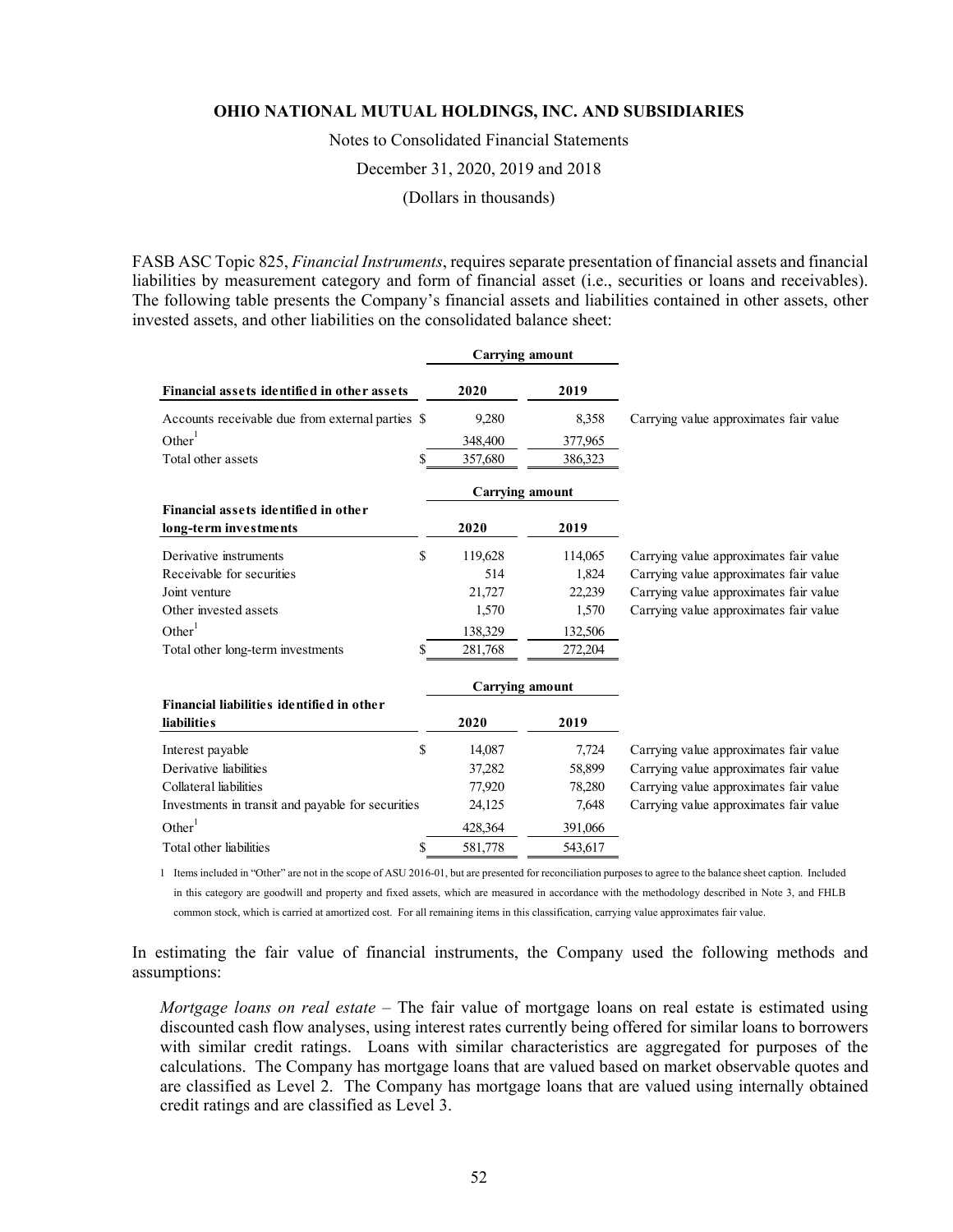Notes to Consolidated Financial Statements

December 31, 2020, 2019 and 2018

(Dollars in thousands)

*Policy loans* – The fair value of policy loans is estimated using discounted cash flow calculations. The expected life of the loan is based on internal assumptions; therefore, the Company classifies these as Level 3 assets.

*Investment contracts* – The fair value of the Company's liabilities under investment contracts is estimated using one of two methods. For investment contracts without defined maturities, fair value is the estimated amount payable on demand, net of certain surrender charges. For investment contracts with known or determined maturities, fair value is estimated using discounted cash flow analyses. Cash flows are discounted at a rate that reflects the nonperformance risk of the Company. The amounts shown in the above table are net of reinsurance. The inputs are market observable; therefore, the Company classifies these as Level 2 liabilities.

*Policyholders' dividend accumulations and other policyholder funds* – The carrying amount reported in the consolidated balance sheets for these instruments approximates their estimated fair value. The amounts can be converted to cash by the policyholder; therefore, the Company classifies these amounts as Level 1.

*Short-term borrowings* – The carrying amount of short-term borrowings related to revolving credit facilities is a reasonable estimate of its fair value because the interest rates are variable and based on current market rates.

*Long-term debt obligations –* The fair value of senior and surplus notes is estimated by discounting the scheduled cash flows of the notes using a market rate applicable to the yield, credit quality and maturity of similar debt instruments. The valuation inputs are based on market observable information; therefore, the Company classifies these as Level 2 liabilities. The fair value of the term loan is determined by the bank to be the carrying value of the loan as it is not traded on the open market. The Company classifies this as a Level 3 liability.

# **(7) Investments**

## *Investment Risks and Uncertainties*

Investments are exposed to various risks and uncertainties that affect the determination of estimated fair values, the ability to sell certain investments during strained market conditions, the recognition of impairments, and the recognition of income on certain investments. These risks and uncertainties include:

- the risk that the Company's assessment of an issuer's ability to meet all of its contractual obligations will change based on changes in the credit characteristics of that issuer;
- the risk that the economic outlook will be worse than expected or have a greater impact on the issuer than anticipated;
- the risk that foreign currency exchange rates could negatively impact the valuation of certain investments that are not denominated in U.S. dollars;
- the risk that the Company obtains inaccurate information for the determination of the estimated fair value estimates and other-than-temporary impairments; and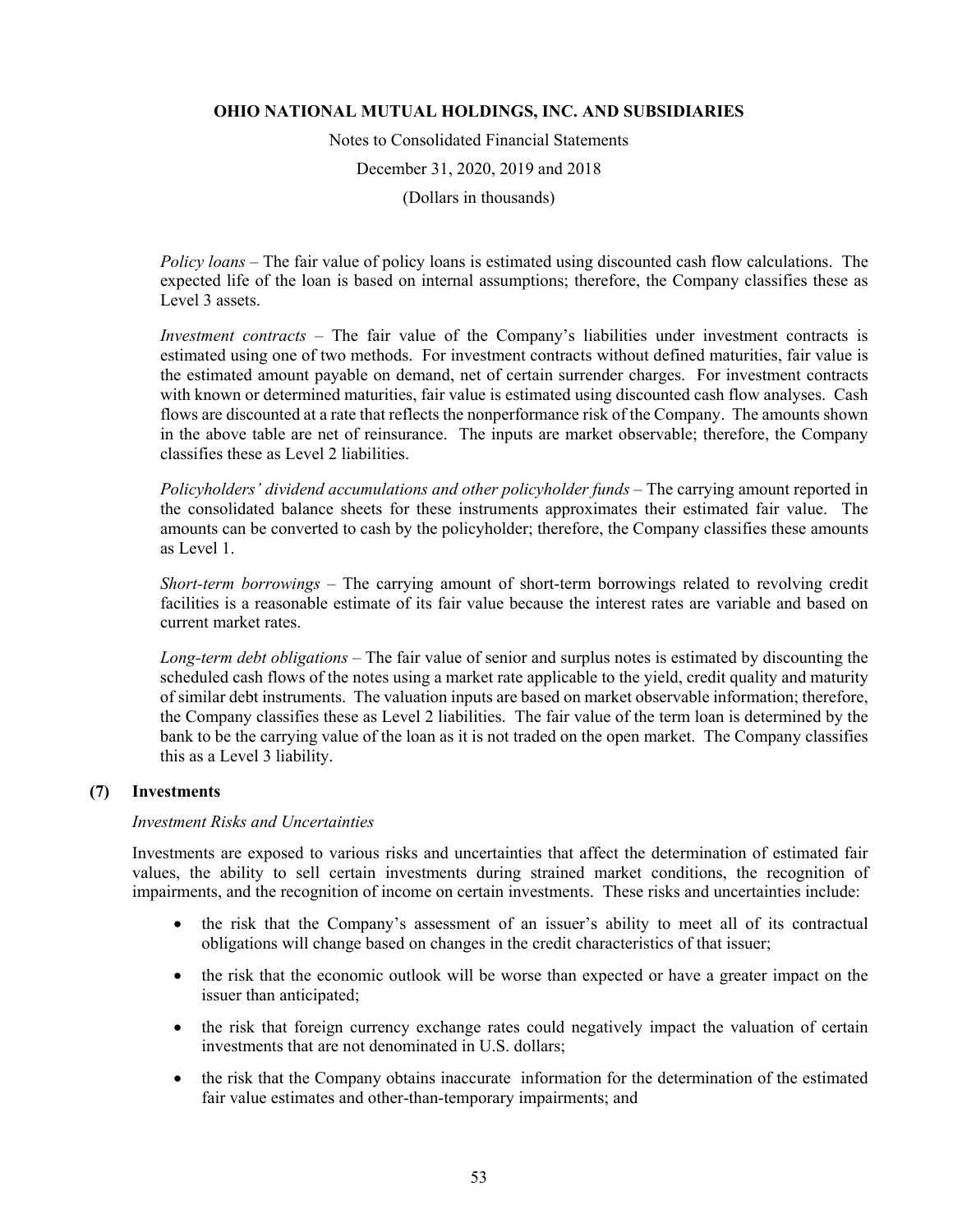Notes to Consolidated Financial Statements

December 31, 2020, 2019 and 2018

(Dollars in thousands)

 the risk that new information or changes in other facts and circumstances lead the Company to change its intent to hold the security to maturity or until it recovers in value.

Any of these situations are reasonably possible and could result in a charge to income in a future period.

The determination of impairments is highly subjective and is based upon periodic evaluations and assessments of known and inherent risks associated with each asset class. Such evaluations and assessments are revised as conditions change and new information becomes available.

The recognition of income on certain investments, including asset-backed and mortgage-backed securities, is dependent upon certain factors such as prepayments and defaults, and changes in factors could result in changes in amounts to be earned.

## *Fixed Maturity and Equity Securities*

# *Fixed Maturity and Equity Securities by Sector*

The amortized cost and estimated fair value of available-for-sale and trading securities for fixed maturity securities by sector as of December 31 is as follows:

|                 |                     | 2020                |                  |                |
|-----------------|---------------------|---------------------|------------------|----------------|
| Amortized       | Gross<br>unrealized | Gross<br>unrealized | <b>Estimated</b> | Non-<br>credit |
| cost            | gains               | losses              | fair value       | <b>OTTI</b>    |
|                 |                     |                     |                  |                |
|                 |                     |                     |                  |                |
|                 |                     |                     |                  |                |
|                 |                     |                     |                  |                |
| \$<br>60,548    | 6,712               |                     | 67,260           |                |
|                 |                     |                     |                  |                |
| 1,219,537       | 84,604              | (850)               | 1,303,291        |                |
|                 |                     |                     |                  |                |
| 4,976           | 581                 |                     | 5,557            |                |
| 6,367,696       | 808,985             | (14,036)            | 7,162,645        |                |
| 1,221,533       | 34,565              | (5,879)             | 1,250,219        | (2,169)        |
| 852,367         | 43,408              | (1, 335)            | 894,440          | (12,763)       |
|                 |                     |                     |                  |                |
| \$<br>9,726,657 | 978,855             | (22,100)            | 10,683,412       | (14,932)       |
|                 |                     |                     |                  |                |
|                 |                     |                     |                  |                |
| \$<br>125       | 3                   |                     | 128              |                |
|                 |                     |                     |                  |                |
| \$<br>125       | 3                   |                     | 128              |                |
|                 |                     |                     |                  |                |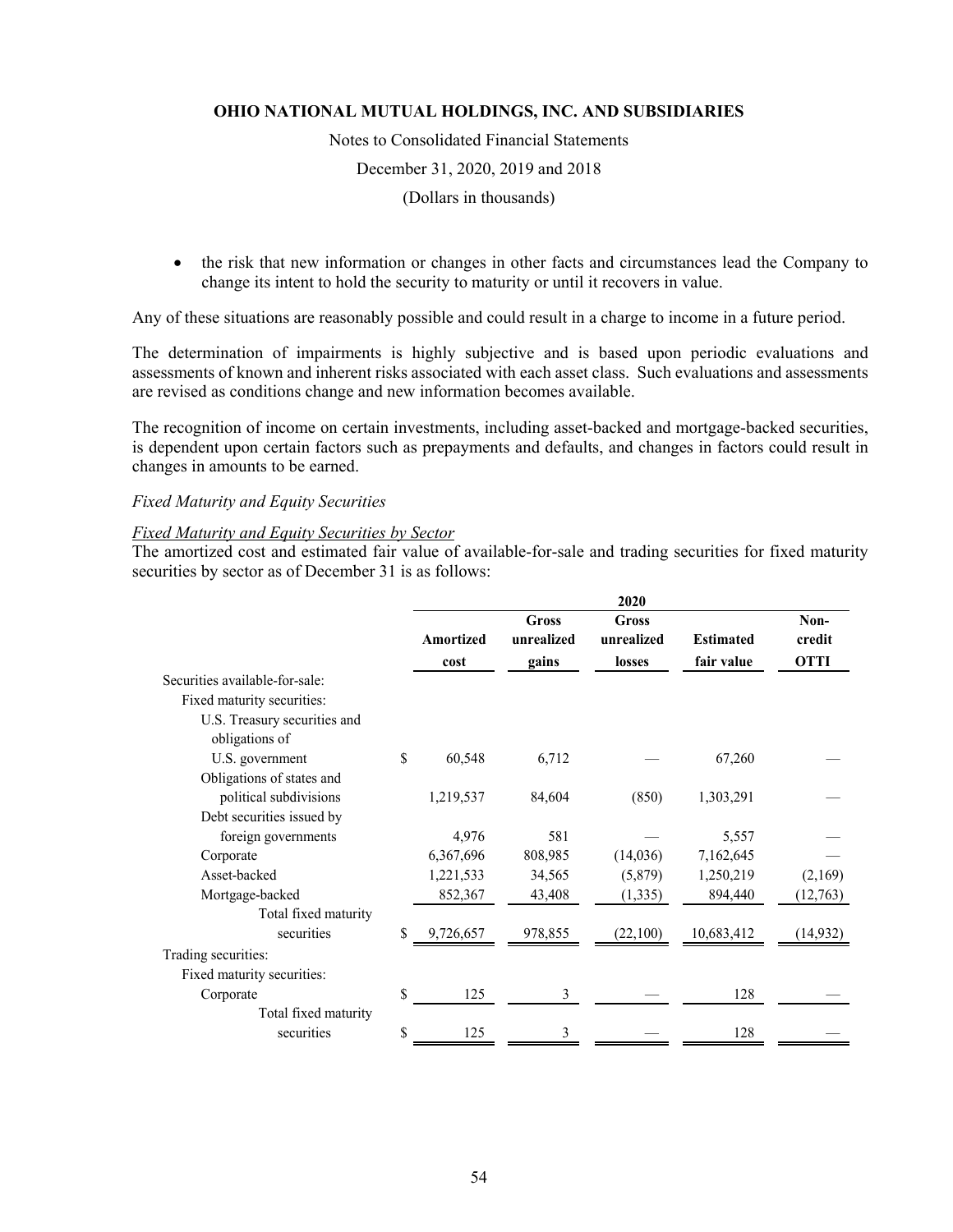Notes to Consolidated Financial Statements

#### December 31, 2020, 2019 and 2018

(Dollars in thousands)

|                                                |    |                          |                                     | 2019                          |                                |                               |
|------------------------------------------------|----|--------------------------|-------------------------------------|-------------------------------|--------------------------------|-------------------------------|
|                                                |    | <b>Amortized</b><br>cost | <b>Gross</b><br>unrealized<br>gains | Gross<br>unrealized<br>losses | <b>Estimated</b><br>fair value | Non-<br>credit<br><b>OTTI</b> |
| Securities available-for-sale:                 |    |                          |                                     |                               |                                |                               |
| Fixed maturity securities:                     |    |                          |                                     |                               |                                |                               |
| U.S. Treasury securities and<br>obligations of |    |                          |                                     |                               |                                |                               |
| U.S. government                                | \$ | 85,161                   | 6,265                               |                               | 91,426                         |                               |
| Obligations of states and                      |    |                          |                                     |                               |                                |                               |
| political subdivisions                         |    | 921,056                  | 42,634                              | (2,873)                       | 960,817                        |                               |
| Debt securities issued by                      |    |                          |                                     |                               |                                |                               |
| foreign governments                            |    | 4,971                    | 402                                 |                               | 5,373                          |                               |
| Corporate                                      |    | 6,014,219                | 500,317                             | (9,166)                       | 6,505,370                      |                               |
| Asset-backed                                   |    | 1,329,751                | 35,545                              | (2,337)                       | 1,362,959                      | (2,377)                       |
| Mortgage-backed                                |    | 1,030,526                | 29,763                              | (1,623)                       | 1,058,666                      | (14, 408)                     |
| Total fixed maturity                           |    |                          |                                     |                               |                                |                               |
| securities                                     | S  | 9,385,684                | 614,926                             | (15,999)                      | 9,984,611                      | (16,785)                      |
| Trading securities:                            |    |                          |                                     |                               |                                |                               |
| Fixed maturity securities:                     |    |                          |                                     |                               |                                |                               |
| Corporate                                      | \$ | 149                      | 5                                   |                               | 154                            |                               |
| Asset-backed                                   |    | 6                        |                                     |                               | 6                              |                               |
| Total fixed maturity                           |    |                          |                                     |                               |                                |                               |
| securities                                     | \$ | 155                      | 5                                   |                               | 160                            |                               |

Non-credit other-than-temporary impairment ("OTTI") represents the amount of cumulative non-credit OTTI losses recognized in other comprehensive income on securities as of the date of OTTI that also had credit impairments.

The Company's fixed maturities portfolio is comprised primarily of investment grade securities. Based upon designations by the NAIC, investment grade securities comprised 95.8% and 97.3% of the Company's total available-for-sale and trading securities portfolio as of December 31, 2020 and 2019, respectively.

Investments with a fair value of \$14,277 and \$14,427 as of December 31, 2020 and 2019, respectively, were on deposit with various regulatory agencies as required by law and are included in securities available-forsale.

#### *Maturities of Fixed Maturity Securities*

The amortized cost and estimated fair value of fixed maturity securities available-for-sale and trading as of December 31, 2020, by contractual maturity, are shown below. Expected maturities may differ from contractual maturities because borrowers may have the right to call or prepay obligations with or without call or prepayment penalties. Mortgage-backed securities are classified based on the last payment date of the underlying mortgage loans with the longest contractual duration as of December 31, 2020.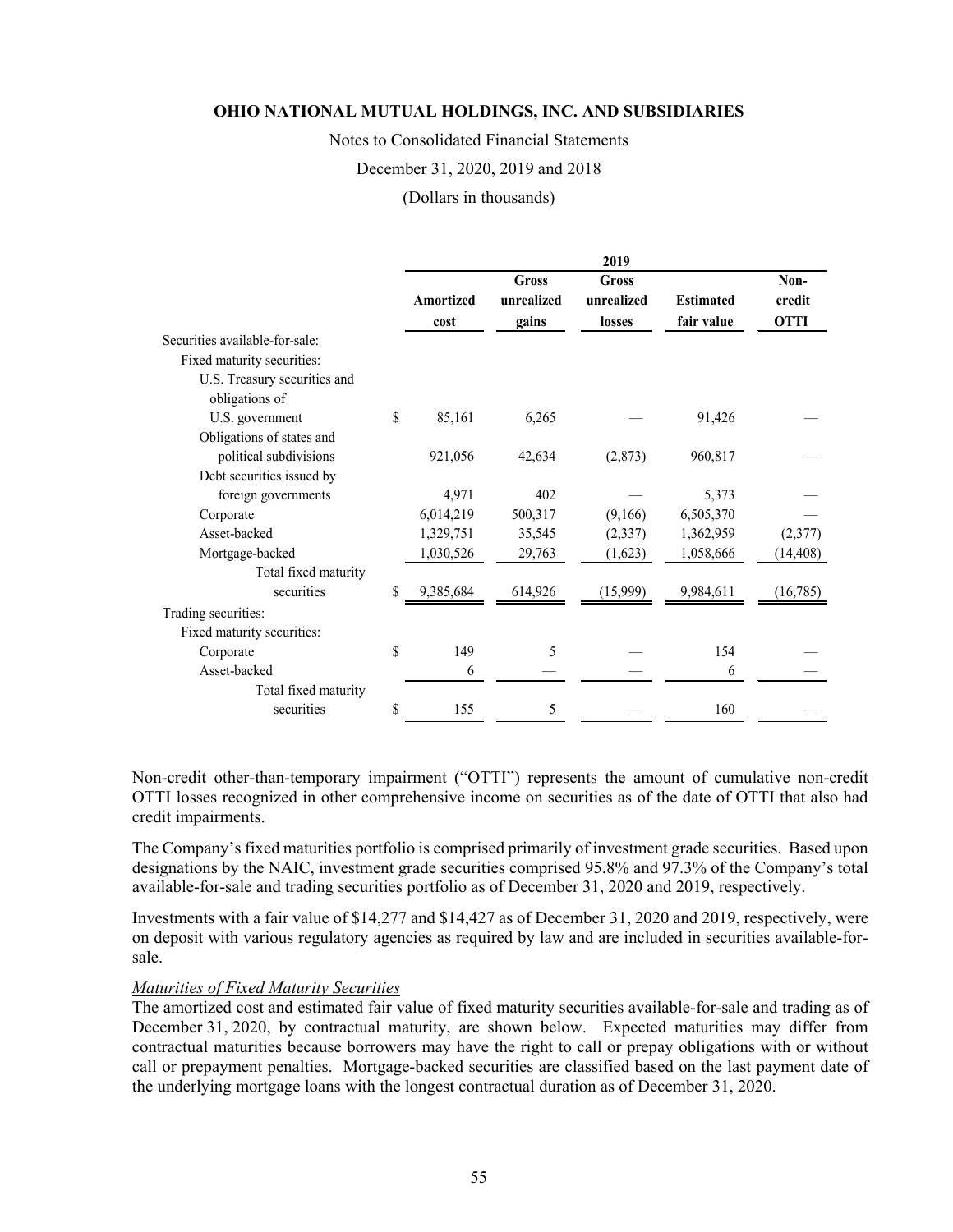Notes to Consolidated Financial Statements

December 31, 2020, 2019 and 2018

## (Dollars in thousands)

|                                                       |   | <b>Fixed maturity securities</b> |                                |                   |                                |  |  |
|-------------------------------------------------------|---|----------------------------------|--------------------------------|-------------------|--------------------------------|--|--|
|                                                       |   | Available-for-sale               |                                |                   | Trading                        |  |  |
|                                                       |   | Amortized<br>cost                | <b>Estimated</b><br>fair value | Amortized<br>cost | <b>Estimated</b><br>fair value |  |  |
| Due in one year or less<br>Due after one year through | S | 343,955                          | 351,049                        | 125               | 128                            |  |  |
| five years<br>Due after five years through            |   | 1,849,348                        | 1,983,319                      |                   |                                |  |  |
| ten years                                             |   | 2,759,221                        | 3,064,053                      |                   |                                |  |  |
| Due after ten years                                   |   | 4,774,133                        | 5,284,991                      |                   |                                |  |  |
| Total                                                 | S | 9,726,657                        | 10,683,412                     | 125               | 128                            |  |  |

# *Continuous Gross Unrealized Losses for Fixed Maturity and Equity Securities*

The following tables present the estimated fair value and gross unrealized losses of the Company's fixed maturity (aggregated by sector) and equity securities in an unrealized loss position, aggregated by length of time the securities have been in a continuous unrealized loss position at December 31:

|                                    |                                | Less than 12 months         |                                | 12 months or longer         | <b>Total</b>                   |                             |
|------------------------------------|--------------------------------|-----------------------------|--------------------------------|-----------------------------|--------------------------------|-----------------------------|
|                                    | <b>Estimated</b><br>fair value | <b>Unrealized</b><br>losses | <b>Estimated</b><br>fair value | <b>Unrealized</b><br>losses | <b>Estimated</b><br>fair value | <b>Unrealized</b><br>losses |
| 2020                               |                                |                             |                                |                             |                                |                             |
| Obligations of states and          |                                |                             |                                |                             |                                |                             |
| \$<br>political subdivisions       | 40,903                         | (240)                       | 4,755                          | (610)                       | 45,658                         | (850)                       |
| Corporate                          | 300,802                        | (9,500)                     | 38,845                         | (4,536)                     | 339,647                        | (14,036)                    |
| Asset-backed                       | 184,472                        | (4, 823)                    | 33,717                         | (1,056)                     | 218,189                        | (5, 879)                    |
| Mortgage-backed                    | 31,449                         | (1,273)                     | 2,141                          | (62)                        | 33,590                         | (1, 335)                    |
| Total fixed maturity securities \$ | 557,626                        | (15, 836)                   | 79,458                         | (6,264)                     | 637,084                        | (22,100)                    |
| 2019                               |                                |                             |                                |                             |                                |                             |
| Obligations of states and          |                                |                             |                                |                             |                                |                             |
| \$<br>political subdivisions       | 156,152                        | (2,340)                     | 5,747                          | (533)                       | 161,899                        | (2, 873)                    |
| Corporate                          | 191,232                        | (1,896)                     | 131,390                        | (7,270)                     | 322,622                        | (9,166)                     |
| Asset-backed                       | 232,682                        | (2,138)                     | 21,388                         | (199)                       | 254,070                        | (2, 337)                    |
| Mortgage-backed                    | 124.749                        | (872)                       | 45,125                         | (751)                       | 169,874                        | (1,623)                     |
| Total fixed maturity securities \$ | 704,815                        | (7, 246)                    | 203,650                        | (8,753)                     | 908,465                        | (15,999)                    |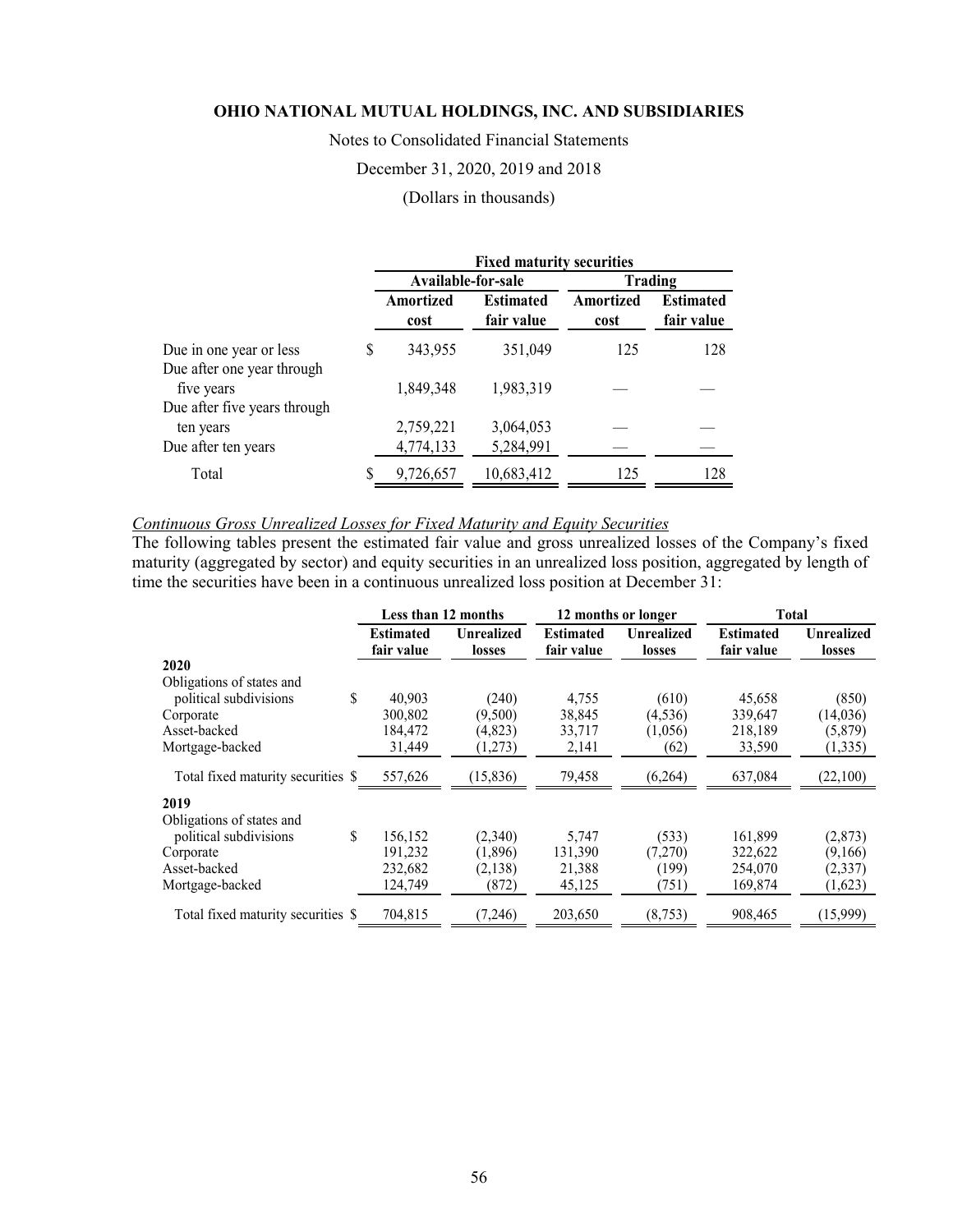Notes to Consolidated Financial Statements

December 31, 2020, 2019 and 2018

(Dollars in thousands)

Concentrations related to fixed maturity securities in an unrealized loss position are included in the tables below. The tables summarize the fixed maturity securities by sector in an unrealized loss position for less than and greater than twelve months as of December 31:

| <b>Unrealized losses</b>            | Less than<br>12 months | 12 months<br>or longer | Total    | Number of<br><b>Securities</b> |
|-------------------------------------|------------------------|------------------------|----------|--------------------------------|
| 2020                                |                        |                        |          |                                |
| 99.9%-80%                           |                        |                        |          |                                |
| Obligations of states and political |                        |                        |          |                                |
| subdivisions                        | \$<br>(240)            | (610)                  | (850)    | 15                             |
| Corporate                           | (9,500)                | (2,502)                | (12,002) | 182                            |
| Asset-backed                        | (4, 823)               | (1,056)                | (5,879)  | 83                             |
| Mortgage-backed                     | (1,273)                | (62)                   | (1, 335) | 24                             |
| Below 80%                           |                        |                        |          |                                |
| Corporate                           |                        | (2,034)                | (2,034)  | 2                              |
| Total                               | \$<br>(15, 836)        | (6,264)                | (22,100) | 306                            |
| 2019                                |                        |                        |          |                                |
| 99.9%-80%                           |                        |                        |          |                                |
| Obligations of states and political |                        |                        |          |                                |
| subdivisions                        | \$<br>(2,340)          | (533)                  | (2,873)  | 50                             |
| Corporate                           | (1,833)                | (5,620)                | (7, 453) | 147                            |
| Asset-backed                        | (2,138)                | (199)                  | (2, 337) | 131                            |
| Mortgage-backed                     | (872)                  | (751)                  | (1,623)  | 74                             |
| Below 80%                           |                        |                        |          |                                |
| Corporate                           | (63)                   | (1,650)                | (1,713)  | 6                              |
| Total                               | \$<br>(7,246)          | (8,753)                | (15,999) | 408                            |

### *Evaluation of Other-Than-Temporarily Impaired Investments*

Management regularly reviews its fixed maturity and equity securities portfolios to evaluate the necessity of recording impairment losses for other-than-temporary declines in fair value of investments.

An analysis is prepared, which focuses on the issuer's ability to service its debts and the extent and length of time the security has been valued below cost. This review process includes an assessment of the credit quality and an assessment of the present value of future cash flows of the identified investment in the securities portfolio and for equity securities, an assessment of near-term recovery and whether the security will recover its amortized cost basis in a reasonable period of time.

For corporate securities, the Company evaluates the present value of cash flows using the financial performance of the issuer based upon credit performance and investment ratings. Residential mortgagebacked securities and asset-backed securities are assessed for impairment using default estimates based on the underlying collateral performance including default rates, recovery rates and prepayment speeds. Cash flows generated by the collateral are then utilized, along with consideration for the issue's position in the overall structure, to determine cash flows associated with the security.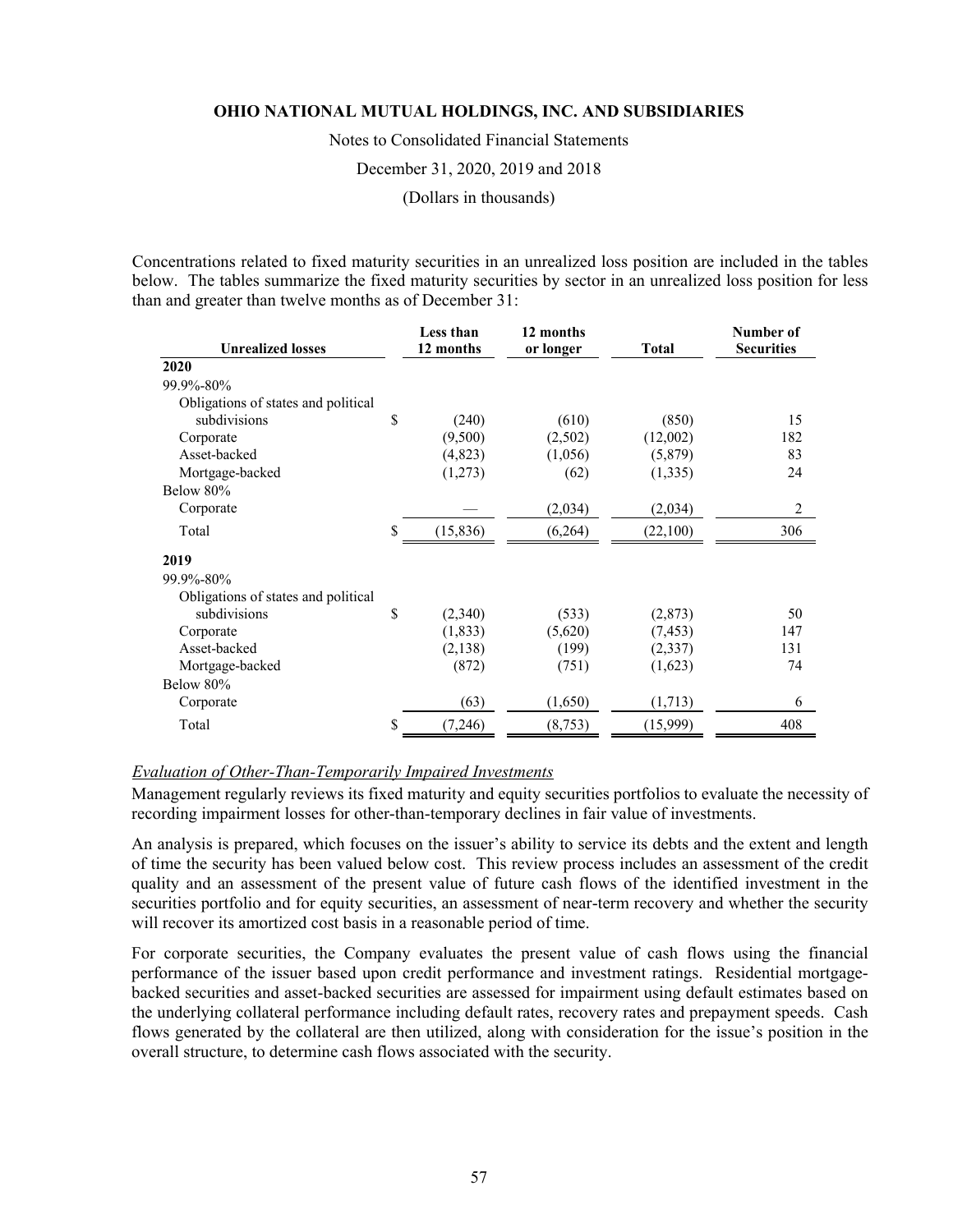Notes to Consolidated Financial Statements

December 31, 2020, 2019 and 2018

(Dollars in thousands)

For any securities identified in the review of the portfolio, the Company considers additional relevant facts and circumstances in evaluating whether the security is other-than-temporarily impaired. Relevant facts and circumstances that may be considered include:

- comparison of current estimated fair value of the security to cost;
- length of time the estimated fair value has been below cost;
- financial position of the issuer, including the current and future impact of any specific events, including changes in management;
- analysis of issuer's key financial ratios based upon the issuer's financial statements;
- any items specifically pledged to support the credit along with any other security interests or collateral;
- the Company's intent to sell the security or if it is more likely than not that it will be required to sell the security before it can recover the amortized cost or, for equity securities, the forecasted recovery of estimated fair value in a reasonable period of time;
- overall business climate including litigation and government actions;
- rating agency downgrades;
- analysis of late payments, revenue forecasts and cash flow projections for use as indicators of credit issues; and
- other circumstances particular to an individual security.

For each security deemed by management to meet the criteria for additional analysis, the Company prepares an analysis of the present value of the expected cash flows, using the interest rate implicit in the investment at the date of acquisition. To the extent that the present value of cash flows generated by a debt security is less than the amortized cost, an OTTI is recognized in the consolidated statements of operations.

For those debt securities for which the Company has the intent to sell the security, or if it is more likely than not that it will be required to sell the security before recovery of the amortized cost, the entire unrealized loss (the amount that the amortized cost basis exceeds the estimated fair value) is recognized in the consolidated statements of operations. For those debt securities for which the Company does not intend to sell the security and it is not more likely than not that the Company will be required to sell the security, but the security has suffered a credit loss (the amortized cost basis exceeds the present value of the expected cash flows), the impairment charge (excess of amortized cost over estimated fair value) is bifurcated with the credit loss portion recorded in the consolidated statements of operations, and the remainder, or non-credit loss portion, recorded in other comprehensive income (loss). The Company prospectively accretes the value of the investment through interest income to the extent the future cash flows of the security are expected to be in excess of the new cost basis.

The Company discloses as part of the separate component of AOCI the non-credit portion of any OTTI. Subsequent changes in estimated fair value that are not considered OTTI are not included in the separate component of AOCI.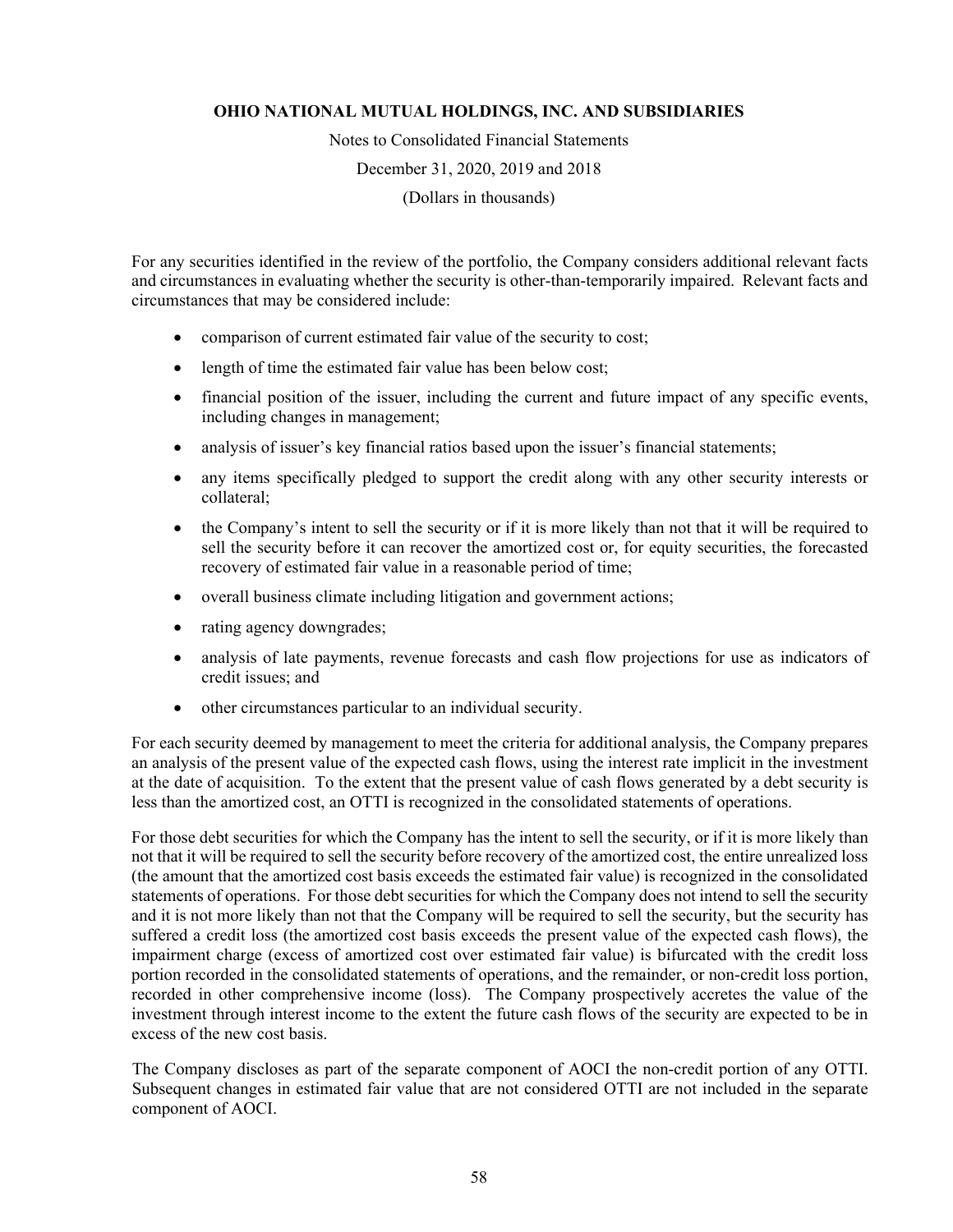#### Notes to Consolidated Financial Statements

December 31, 2020, 2019 and 2018

(Dollars in thousands)

#### *Current Year Evaluation*

The Company has concluded that securities in an unrealized loss position as of December 31, 2020 and 2019 reflect temporary fluctuations in economic factors that are not indicative of OTTI due to the Company's ability and intent to hold the fixed maturity security investments until recovery of estimated fair value or amortized cost and for equity securities, anticipate a forecasted recovery in a reasonable period of time.

Total unrealized losses increased from December 31, 2019 to December 31, 2020 due to wider credit spreads on certain bond holdings in the energy and airline industries that were negatively affected by the recession caused by the COVID-19 pandemic. No write-downs were deemed necessary for these securities as prices are expected to increase as the economy continues its recovery. Accordingly no write-downs were deemed necessary for the securities reflected in the tables above.

# *Mortgage Loans*

#### *Mortgage Loans by Portfolio Segment*

Mortgage loans consist of both commercial mortgage loans originated in the United States and Chile and residential mortgage loans originated in Chile. Mortgage loans are collateralized by the underlying properties. Collateral on mortgage loans must meet or exceed 125% of the loan at the time the loan is made. The carrying amounts of the mortgage loan portfolio as of December 31 were as follows:

|                            |   | 2020      | 2019      |
|----------------------------|---|-----------|-----------|
| Mortgage loans             |   |           |           |
| Commercial mortgage loans  | S | 1,379,838 | 1,356,976 |
| Residential mortgage loans |   | 98,468    | 93,353    |
| Total amortized cost       |   | 1,478,306 | 1,450,329 |
| Valuation allowance        |   | 3,918     | 4,236     |
| Net carrying value         | S | 1,474,388 | 1,446,093 |

#### *Concentration of Credit Risk*

The Company diversifies its mortgage loan portfolio by both geographic region and property type to reduce concentration risk. 93.4% of the Company's portfolio is collateralized by properties located in the United States, with the remaining 6.6% located in Chile. Total loans in any state did not exceed 15.2% of the total loan portfolio as of December 31, 2020 and 2019.

As of December 31, 2020, loans in the states of Texas, Ohio and California exceeded 10.0% of the total loan portfolio and had carrying values of \$208,760, \$153,253 and \$140,983, respectively. As of December 31, 2019, loans in the states of Texas and Ohio exceeded 10.0% of the total loan portfolio and had carrying values of \$177,018 and \$147,536, respectively.

Furthermore, the Company manages risk by underwriting relatively nominal individual commercial loans. The average loan, at origination, was approximately \$2,767 and \$2,638 in 2020 and 2019, respectively.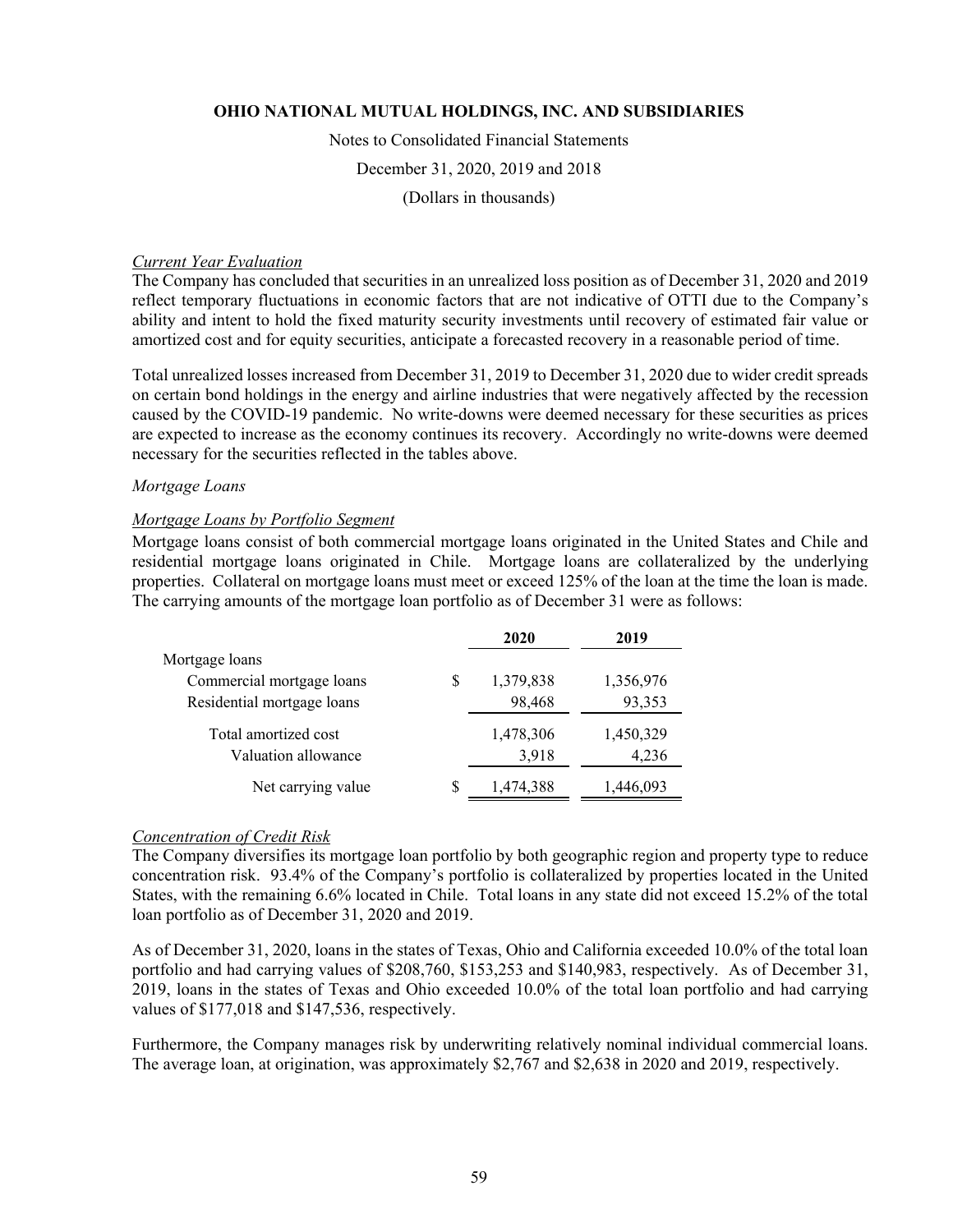Notes to Consolidated Financial Statements

December 31, 2020, 2019 and 2018

(Dollars in thousands)

#### *Commercial Mortgage Loans*

The Company performs an annual performance review of the commercial mortgage loan portfolio and assigns a rating based on the property's LTV, age, mortgage debt service coverage ("DSC") and occupancy. This analysis helps identify loans that may experience difficulty. If a loan is not paying in accordance with contractual terms, it is placed on a watch list and monitored through inspections and contact with the property's local representative. In addition, as part of portfolio monitoring, the Company physically inspected nearly 100% of the properties in the portfolio. The LTV and DSC ratios are applied consistently across the entire commercial mortgage loan portfolio.

The following table summarizes the commercial mortgage loan portfolio, net of allowance, LTV ratios and DSC ratios using available data as of December 31. The ratios are updated as information becomes available.

|                 |    |                     |           |           | <b>DSC</b> |           |           |              |
|-----------------|----|---------------------|-----------|-----------|------------|-----------|-----------|--------------|
|                 |    | <b>Greater than</b> | $1.8x$ to | $1.5x$ to | $1.2x$ to  | $1.0x$ to | Less than |              |
| <b>LTV</b>      |    | 2.0x                | 2.0x      | 1.8x      | 1.5x       | 1.2x      | 1.0x      | <b>Total</b> |
| 2020            |    |                     |           |           |            |           |           |              |
| $0\% - 50\%$    | \$ | 293,944             | 128,880   | 136,564   | 126,242    | 57,626    | 9,952     | 753,208      |
| $50\% - 60\%$   |    | 30,863              | 18,138    | 60,867    | 73,790     | 31,896    | 1,750     | 217,304      |
| $60\% - 70\%$   |    | 6,190               |           | 72,304    | 96,564     | 44,895    |           | 219,953      |
| 70% - 80%       |    |                     |           | 3,032     | 47,147     | 28,391    | 12,596    | 91,166       |
| 80% and greater |    |                     |           | 7,129     | 35,628     | 33,105    | 19,023    | 94,885       |
| Total           | \$ | 330,997             | 147,018   | 279,896   | 379,371    | 195,913   | 43,321    | 1,376,516    |
| 2019            |    |                     |           |           |            |           |           |              |
| $0\% - 50\%$    | \$ | 284,557             | 73,016    | 144,925   | 138,914    | 55,935    | 7,892     | 705,239      |
| $50\% - 60\%$   |    | 33,628              | 22,091    | 99,932    | 91,486     | 41,843    | 4,133     | 293,113      |
| $60\% - 70\%$   |    |                     | 7,395     | 35,513    | 125,792    | 21,459    | 6,470     | 196,629      |
| $70\% - 80\%$   |    |                     |           | 3,891     | 35,079     | 28,989    | 4,703     | 72,662       |
| 80% and greater |    |                     |           |           | 8,213      | 35,330    | 42,078    | 85,621       |
| Total           | S  | 318,185             | 102,502   | 284,261   | 399,484    | 183,556   | 65,276    | 1,353,264    |

LTV and DSC ratios are measures frequently used in commercial real estate to determine the quality of a mortgage loan. The LTV ratio is a comparison between the current loan balance and the value assigned to the property and is expressed as a percentage. If the LTV is greater than 100%, this would indicate that the loan amount exceeds the value of the property. It is preferred that the LTV be less than 100%. The Company's corporate policy directs that the LTV on new mortgages not exceed 75% for standard mortgages.

The DSC ratio compares the property's net operating income to its mortgage debt service payments. If the debt service coverage ratio is less than 1.0x, this would indicate that the property is not generating enough income after expenses to cover the mortgage payment. Therefore, a higher debt service coverage ratio could indicate a better quality loan.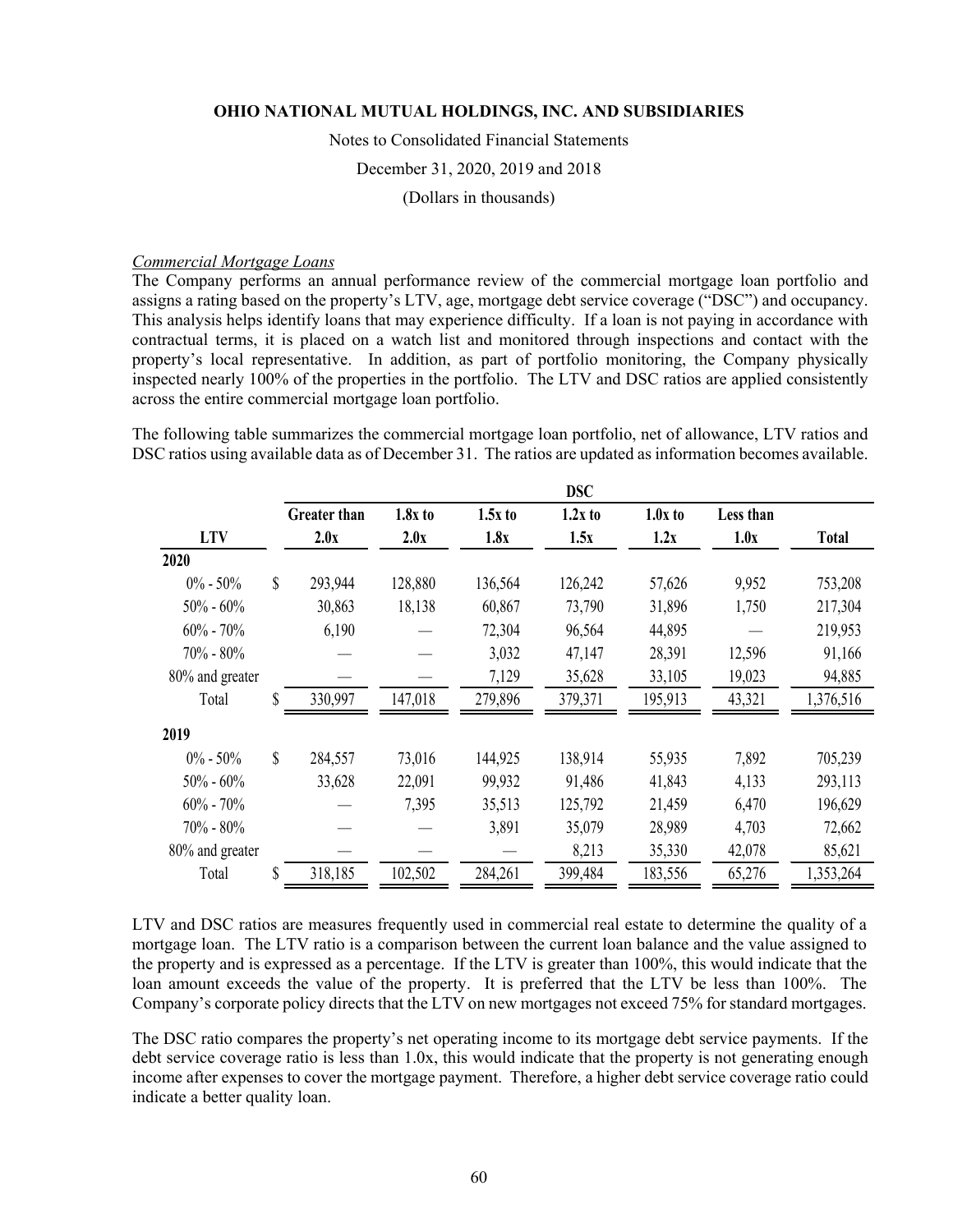#### Notes to Consolidated Financial Statements

#### December 31, 2020, 2019 and 2018

(Dollars in thousands)

#### *Residential Mortgage Loans*

The Company considers performing mortgages to be those loans that are either current on payments or delinquent by four payments or less. Upon missing the fifth payment, the Company considers these loans nonperforming. In accordance with the mortgage agreement, performing mortgages continue to record principal, interest and monetary correction. Monetary correction is defined as an economic adjustment to functional currency amounts arising from changes in inflation. The principal, interest and monetary correction values of those missed payments are 100% provisioned for. All loans classified as nonperforming are considered to be impaired.

Management continually monitors residential mortgages to determine their status. Residential mortgages that are nonperforming are required to have an appraisal every two years. Based on the appraised value, management determines if an adjustment to the carrying value is necessary. All loans classified as nonperforming have been placed on nonaccrual status.

The following table summarizes the residential mortgage loan portfolio, net of allowance, performing and nonperforming positions which was last updated as of December 31:

|                            | 2020   | 2019   |
|----------------------------|--------|--------|
| Residential mortgage loans |        |        |
| Performing                 | 93,335 | 92,800 |
| Nonperforming              | 4,537  | 29     |
| Total                      | 97.872 | 92,829 |

#### *Allowance for Loan Losses*

The allowance for loan losses is comprised of two components, specific and general, based on amounts collectively and individually evaluated for impairment. The Company's commercial mortgage loan portfolio has experienced minimal historical losses throughout the years, including the last three years. The residential mortgage loans are individually evaluated for impairment once a residential mortgage goes past due. The Company did not have any TDRs in 2020 or 2019.

The general component of the allowance for loan losses is maintained at a level believed adequate by management and reflects management's best estimate of probable credit losses, including losses incurred at the balance sheet date but not yet identified by specific loan.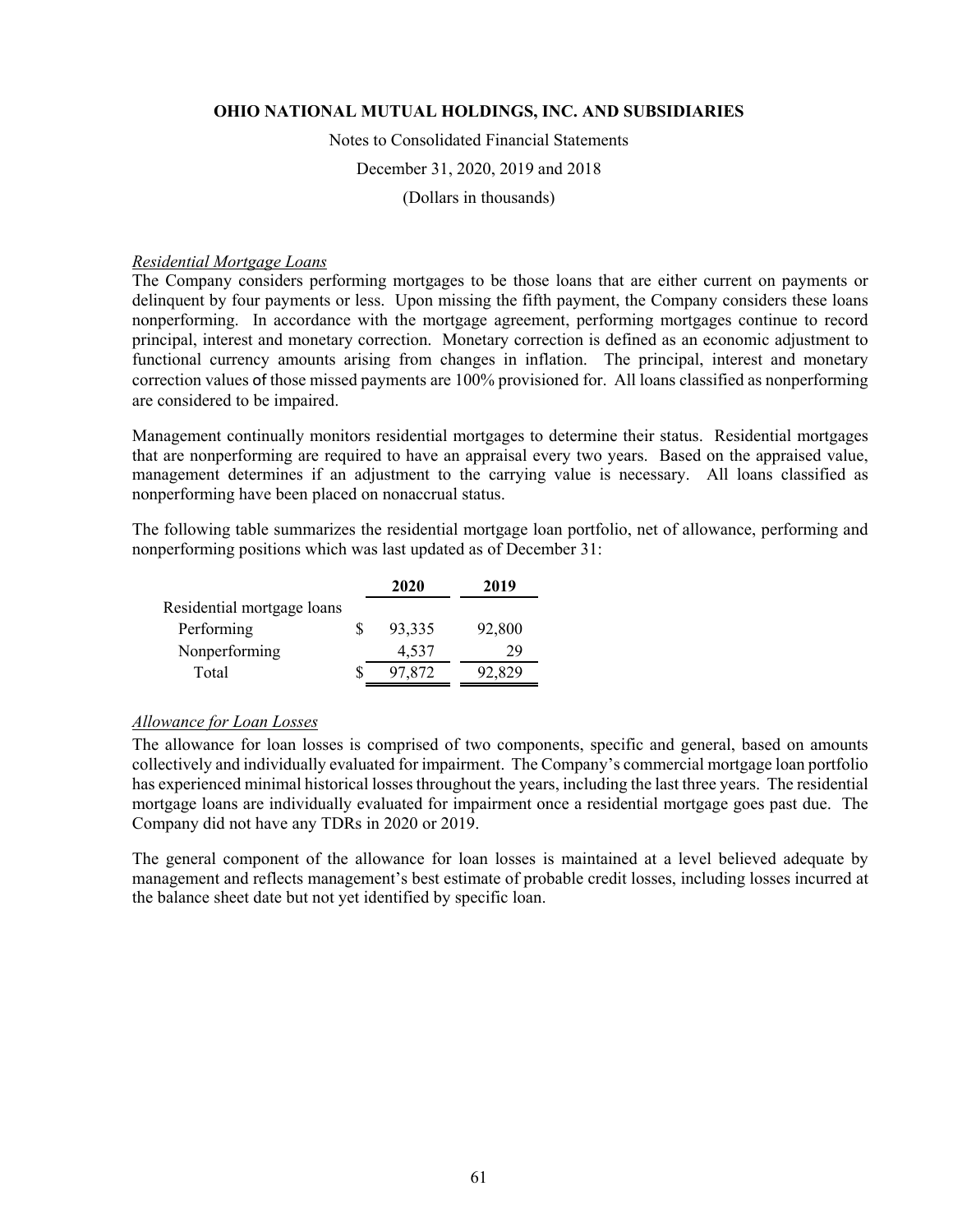Notes to Consolidated Financial Statements December 31, 2020, 2019 and 2018 (Dollars in thousands)

A rollforward of the allowance for loan losses is as follows:

|                            |   | <b>Commercial</b> | <b>Residential</b> | <b>Total</b> |
|----------------------------|---|-------------------|--------------------|--------------|
| Balance, December 31, 2018 | S | 3,480             | 525                | 4,005        |
| Provision                  |   | 288               | 65                 | 353          |
| Charge-offs                |   |                   | (13)               | (13)         |
| Recoveries                 |   | (56)              | (62)               | (118)        |
| Effect of exchange rates   |   |                   | 9                  | 9            |
| Balance, December 31, 2019 |   | 3,712             | 524                | 4,236        |
| Provision                  |   | 55                | 242                | 297          |
| Charge-offs                |   | (396)             |                    | (396)        |
| Recoveries                 |   | (49)              | (212)              | (261)        |
| Effect of exchange rates   |   |                   | 42                 | 42           |
| Balance, December 31, 2020 |   | 3,322             | 596                | 3,918        |

The Company has other financing receivables with contractual maturities of one year or less such as reinsurance recoverables and premiums receivables. The Company does not record an allowance for these items since the Company has not had any significant collection issues related to these types of receivables. The Company writes off the receivable if it is deemed to be uncollectible.

#### *Mortgage Loan Aging*

The table below depicts the loan portfolio exposure, net of allowance, of the remaining principal balances (which equal the Company's recorded investment), by type, as of December 31:

|                            |    | 30-59 days<br>past due | 60-89 days<br>past due | 90 days<br>or more<br>past due | Total<br>past due | Current   | <b>Total</b> | Recorded<br>investment<br>90 days and<br>accruing |
|----------------------------|----|------------------------|------------------------|--------------------------------|-------------------|-----------|--------------|---------------------------------------------------|
| 2020                       |    |                        |                        |                                |                   |           |              |                                                   |
| Commercial mortgage loans  | S  | 727                    |                        |                                | 727               | 1,375,789 | 1,376,516    |                                                   |
| Residential mortgage loans |    | 4,948                  | 1,322                  | 3,942                          | 10,212            | 87,660    | 97,872       | 62                                                |
| Total                      |    | 5,675                  | 1,322                  | 3,942                          | 10,939            | 1,463,449 | 1,474,388    | 62                                                |
| 2019                       |    |                        |                        |                                |                   |           |              |                                                   |
| Commercial mortgage loans  | \$ |                        |                        |                                |                   | 1.353.264 | 1,353,264    |                                                   |
| Residential mortgage loans |    | 5,199                  | 1,096                  | 10,323                         | 16,618            | 76,211    | 92,829       | 60                                                |
| Total                      |    | 5,199                  | 1,096                  | 10,323                         | 16,618            | 1,429,475 | 1,446,093    | 60                                                |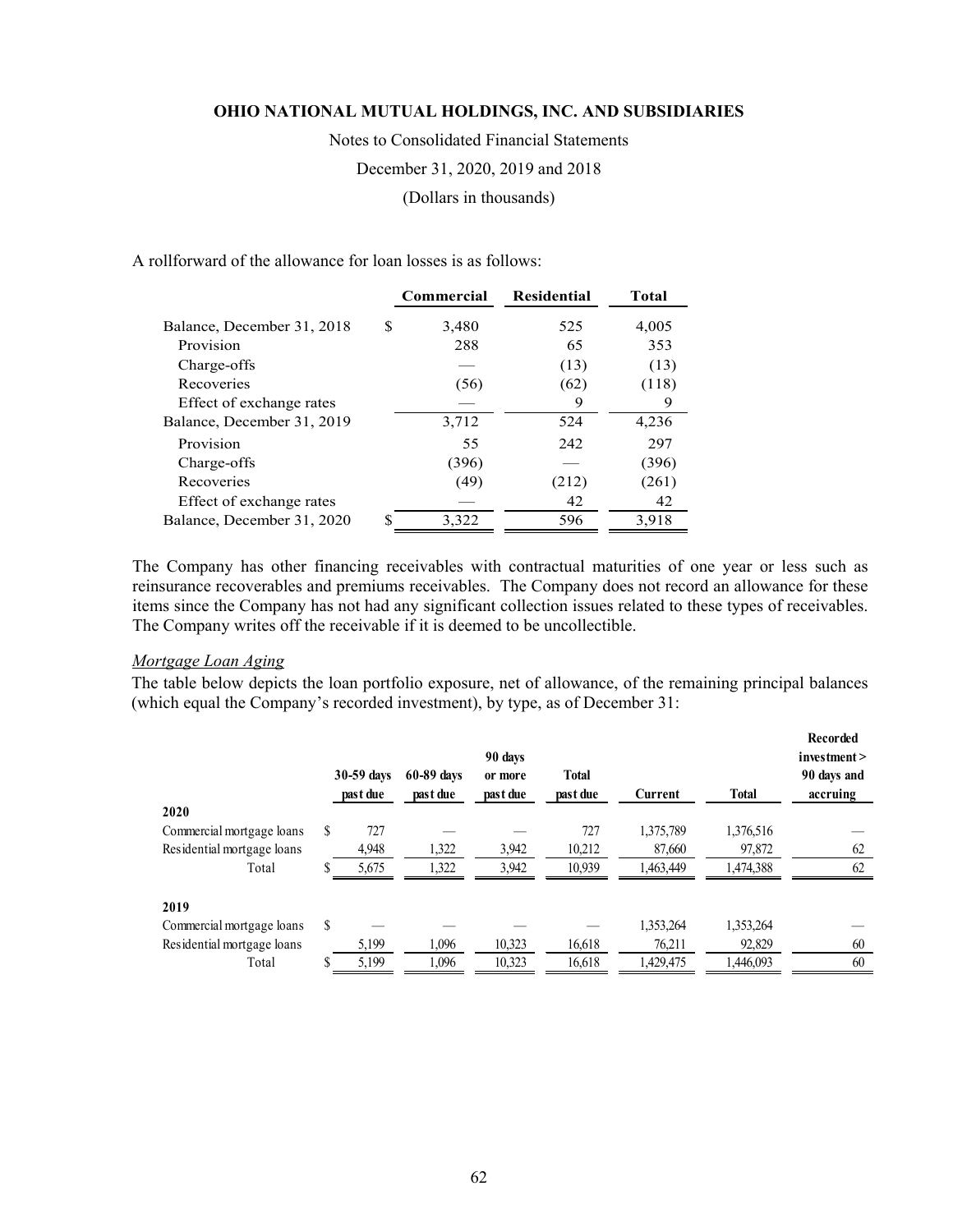#### Notes to Consolidated Financial Statements

#### December 31, 2020, 2019 and 2018

(Dollars in thousands)

#### *Performance, Impairment and Foreclosures*

At December 31, 2020 and 2019, the Company had no mortgage loans in the process of foreclosure. There were no mortgage loan write-downs in 2020, 2019 or 2018. There were three and four foreclosures of residential mortgage loans during 2020 and 2019, respectively.

Commercial mortgage loans in foreclosure and mortgage loans considered to be impaired as of the balance sheet date are placed on a nonaccrual status if the payments are not current. Interest received on nonaccrual status mortgage loans is included in net investment income in the period received.

Residential mortgages are placed on nonaccrual status once management believes the collection of accrued interest is doubtful. Once residential mortgages are classified as nonaccrual loans, interest income is recognized under the cash basis.

The carrying value of mortgage loans on nonaccrual status as of December 31:

|                            | 2020    | 2019  |
|----------------------------|---------|-------|
| Mortgage loans             |         |       |
| Residential mortgage loans | 4,537   | 2,117 |
| Total                      | $-.537$ | 2.117 |

The recorded investment in and unpaid principal balance of impaired loans along with the related specific allowance for loan losses, if any, and the average recorded investment and interest income recognized during the time the loans were impaired as of December 31 were as follows:

|                             | <b>Recorded</b><br>investment | <b>Unpaid</b><br>principal<br>balance | Related<br>allowance | Average<br>recorded<br>investment | <b>Interest</b><br>income<br>recognized |
|-----------------------------|-------------------------------|---------------------------------------|----------------------|-----------------------------------|-----------------------------------------|
| 2020                        |                               |                                       |                      |                                   |                                         |
| With an allowance recorded: |                               |                                       |                      |                                   |                                         |
| Commercial mortgages        | \$<br>743                     | 1,032                                 | (289)                | 1,166                             | 80                                      |
| Residential mortgages       | 4,418                         | 5,014                                 | (596)                | 2,283                             |                                         |
| Total                       | \$<br>5,161                   | 6,046                                 | (885)                | 3,449                             | 80                                      |
| 2019                        |                               |                                       |                      |                                   |                                         |
| With an allowance recorded: |                               |                                       |                      |                                   |                                         |
| Commercial mortgages        | \$<br>1,589                   | 1,926                                 | (337)                | 1,628                             | 125                                     |
| Residential mortgages       | 2,281                         | 2,805                                 | (524)                | 1,169                             |                                         |
| Total                       | \$<br>3,870                   | 4,731                                 | (861)                | 2,797                             | 125                                     |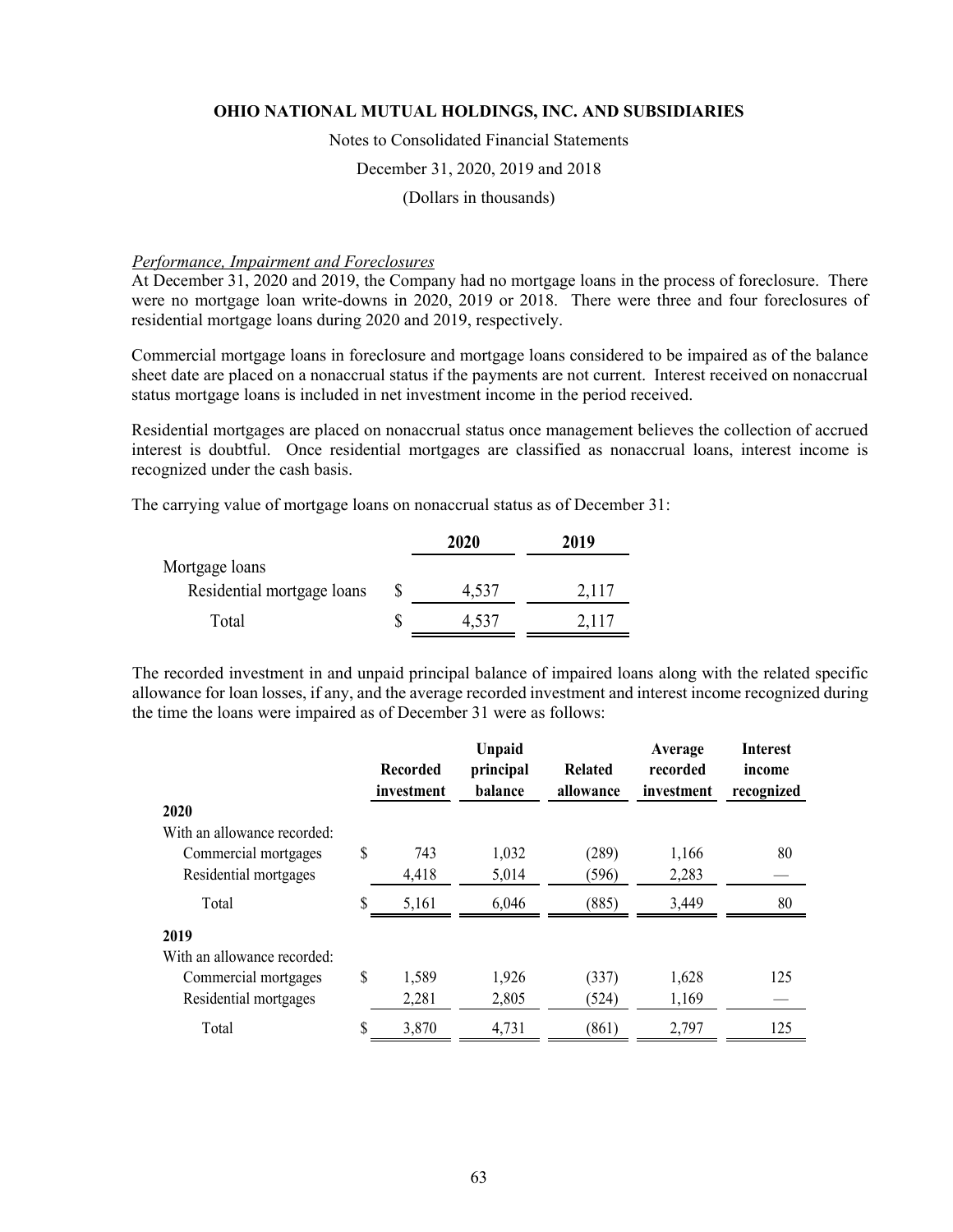Notes to Consolidated Financial Statements

December 31, 2020, 2019 and 2018

(Dollars in thousands)

# *Other Long Term Investments*

The components of other long-term investments were as follows as of December 31:

|                               |   | 2020    | 2019    |
|-------------------------------|---|---------|---------|
| Direct financing leases       | S | 63,796  | 57,533  |
| FHLB common stock             |   | 52,039  | 50,039  |
| Derivative instruments        |   | 119,628 | 114,065 |
| Receivable for securities     |   | 514     | 1,823   |
| Joint venture                 |   | 21,727  | 22,239  |
| Chilean financing receivables |   | 18,507  | 21,147  |
| Other invested assets         |   | 5,557   | 5,358   |
| Total                         | S | 281,768 | 272,204 |

The Company is a member of the Federal Home Loan Bank ("FHLB") of Cincinnati. Through its membership, and by purchasing FHLB stock, the Company can enter into deposit contracts.

Effective January 1, 2019, contracts that previously qualified for direct financing lease classification under FASB ASC Topic 840 no longer qualify for lease accounting under Topic 842 and will be accounted for as financing receivables under Topic 310.

The following table lists the components of the net investment in direct financing leases as of December 31:

|                                             | 2020     | 2019      |
|---------------------------------------------|----------|-----------|
| Total minimum lease payments to be received | 98.863   | 84,182    |
| Less unearned income                        | (35,067) | (26, 649) |
| Net investment in direct financing leases   | 63.796   | 57,533    |

The minimum lease payments did not include executory costs, allowance for uncollectibles, or unguaranteed residual values of leased property for 2020 and 2019. Past favorable payment experience, a minimum required LTV ratio of 75% - 80% at lease inception as well as the Company's right to repossess the property after two missed payments have resulted in not holding an allowance for uncollectibles by the Company, and no leases are on nonaccrual status. Credit quality is monitored based on past payment history.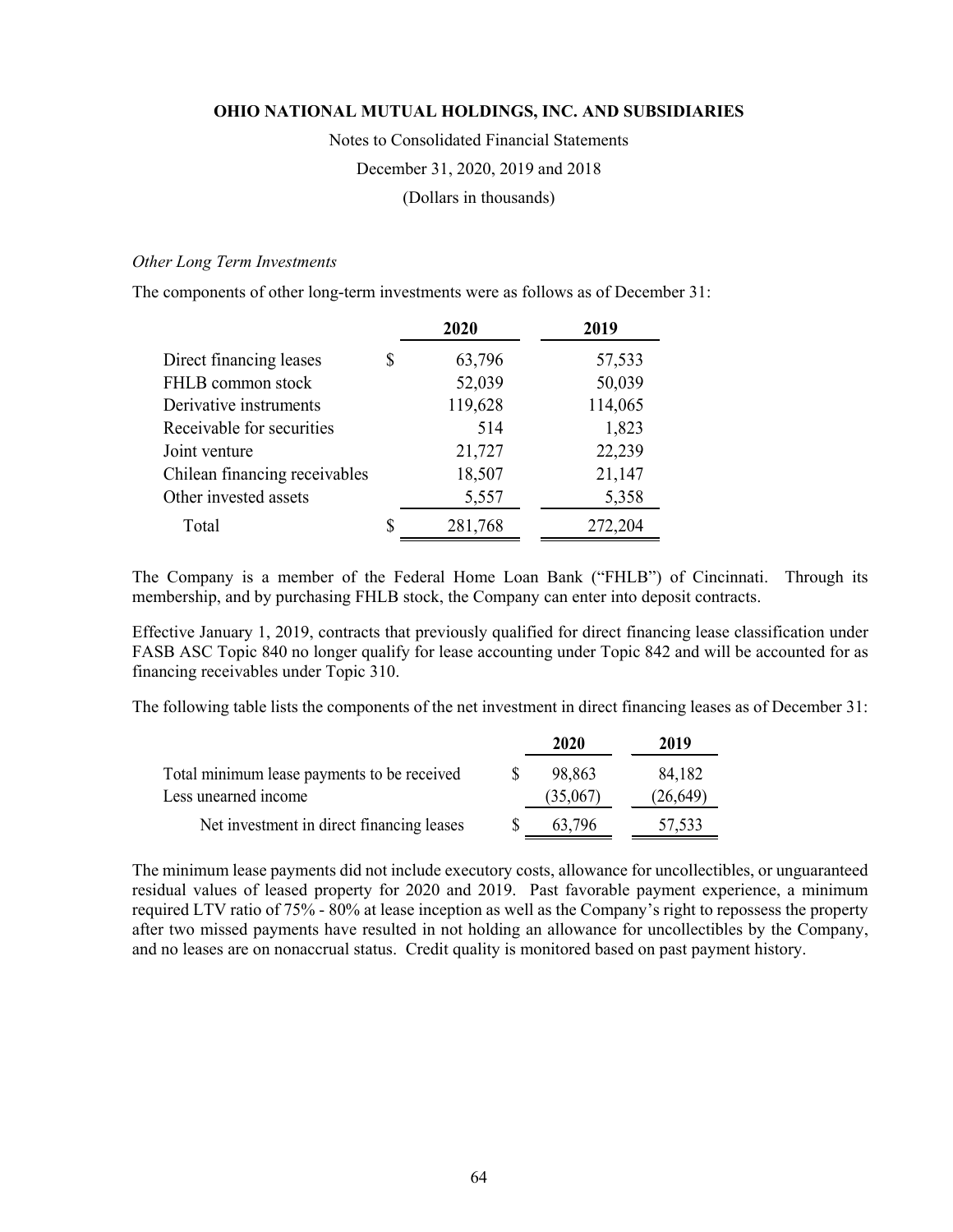Notes to Consolidated Financial Statements

December 31, 2020, 2019 and 2018

(Dollars in thousands)

The table below depicts the direct financing leasing exposure of remaining principal balances (which equal the Company's recorded investment) by type as of December 31:

|         | 30-59 days<br>past due | 60-89 days<br>past due | 90 days<br>or more<br>past due | <b>Total</b><br>past due | Current | Total  | Recorded<br>investment ><br>90 days and<br>accruing |
|---------|------------------------|------------------------|--------------------------------|--------------------------|---------|--------|-----------------------------------------------------|
| 2020S   | 2.321                  |                        |                                | 2.321                    | 61.475  | 63.796 |                                                     |
| 2019 \$ | 965                    |                        |                                | 965                      | 56,568  | 57,533 |                                                     |

Future undiscounted cash flows from direct financing leases as of December 31, 2020 are as follows:

| 2021                              | \$ | 6,826     |
|-----------------------------------|----|-----------|
| 2022                              |    | 6,708     |
| 2023                              |    | 8,493     |
| 2024                              |    | 6,241     |
| 2025                              |    | 5,529     |
| Thereafter                        |    | 58,134    |
| Total undiscounted lease payments |    | 91,931    |
| Less imputed interest             |    | (28, 135) |
| Lease receivable                  | S  | 63,796    |

#### *Securities Lending*

As of December 31, 2020 and 2019, the Company received \$368,897 and \$246,578, respectively, of cash collateral on securities lending. The cash collateral is invested in short-term investments, which are recorded in the consolidated balance sheets in short-term investments securities lending collateral with a corresponding liability recorded in payables for securities lending collateral to account for the Company's obligation to return the collateral. The Company had not received any non-cash collateral on securities lending as of December 31, 2020 and 2019. As of December 31, 2020 and 2019, the Company had loaned securities with a fair value of \$358,808 and \$238,652, respectively, which are recognized in the consolidated balance sheets in securities available-for-sale and equity securities.

#### *Variable Interest Entities*

In the normal course of business, the Company invests in fixed maturity securities structured through trusts, joint ventures, limited partnerships, or limited liability companies that could qualify as VIE. A VIE is a legal entity that lacks sufficient equity to finance their activities, or the equity investors of the entities as a group lack any of the characteristics of a controlling interest. The primary beneficiary of a VIE is generally the enterprise that has both the power to direct the activities most significant to the VIE and is the enterprise that will absorb a majority of the fund's expected losses or receive a majority of the fund's expected residual returns. The Company evaluates its interest in certain fixed maturity securities, joint ventures, limited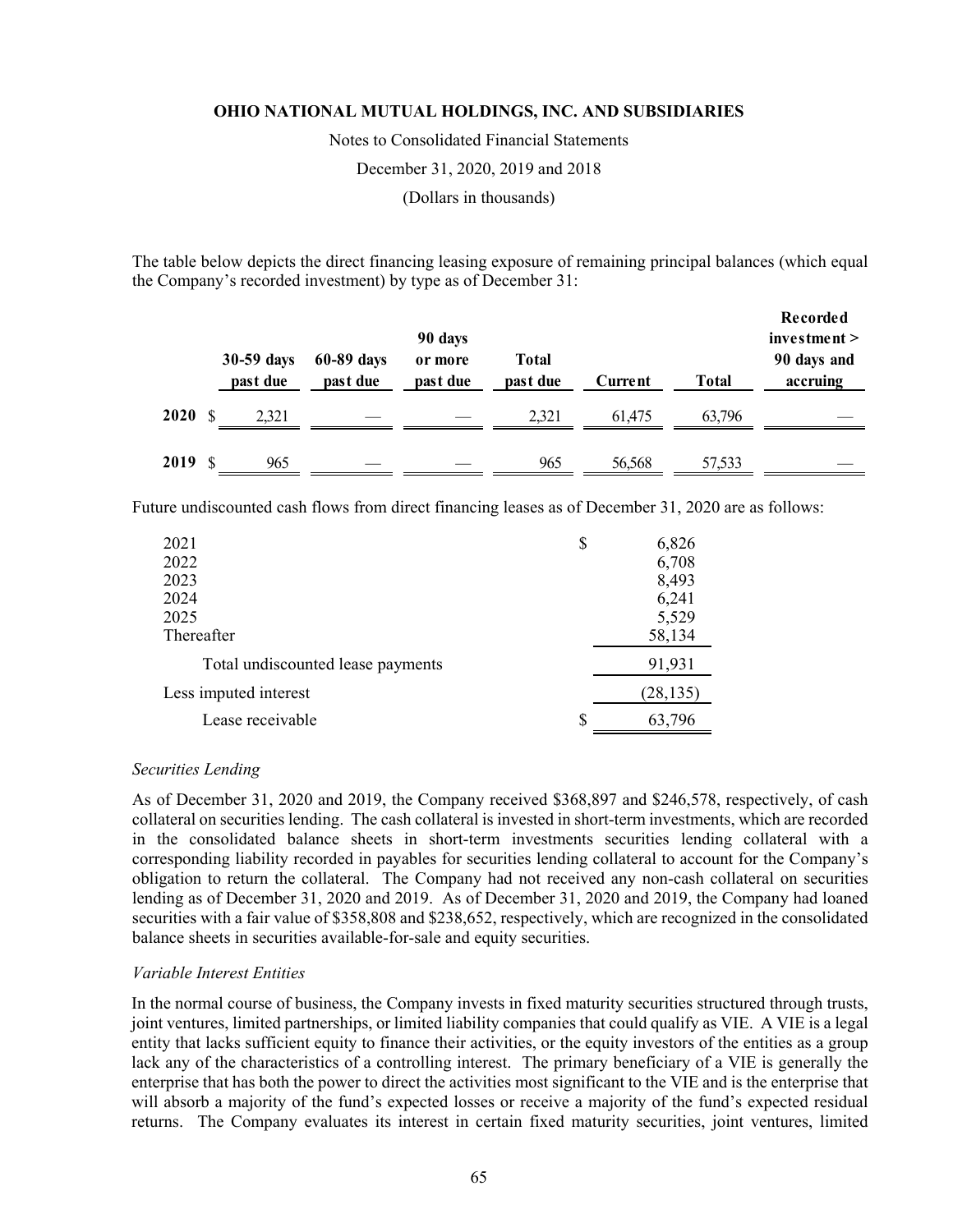Notes to Consolidated Financial Statements

December 31, 2020, 2019 and 2018

(Dollars in thousands)

partnerships, and limited liability companies to determine if the entities meet the definition of a VIE and whether the Company is the primary beneficiary and should consolidate the entity based upon the variable interests it held both at inception and where there is a change in circumstances that requires a reconsideration.

The Company has determined that it is not the primary beneficiary of these investments as the Company does not have the power to direct the activities that most significantly impact the entities' performance. The Company's maximum exposure to loss is limited to the carrying values of these securities. There are no liquidity arrangements, guarantees or other commitments by third parties that affect the fair value of the Company's interest in these assets.

### *Net Investment Income*

Analysis of investment income by investment type follows for the years ended December 31:

|                                            | <b>Investment</b> income |           |           |  |
|--------------------------------------------|--------------------------|-----------|-----------|--|
|                                            | 2020                     | 2019      | 2018      |  |
| Gross investment income:                   |                          |           |           |  |
| Securities available-for-sale:             |                          |           |           |  |
| Fixed maturity securities                  | \$<br>409,252            | 478,703   | 507,723   |  |
| Fixed maturity trading securities          |                          | 23        | 68        |  |
| Fixed maturity held-to-maturity securities |                          |           | 3,080     |  |
| Equity securities                          | 410                      | 923       | 4,173     |  |
| Mortgage loans on real estate              | 73,523                   | 71,298    | 67,643    |  |
| Real estate                                | 5,791                    | 5,804     | 5,865     |  |
| Policy loans                               | 42,513                   | 39,156    | 35,166    |  |
| Short-term investments                     | 4,481                    | 12,931    | 11,304    |  |
| Other long-term investments                | 5,489                    | 7,145     | 7,941     |  |
| Total gross investment income              | 541,466                  | 615,983   | 642,963   |  |
| Interest expense                           | (62, 777)                | (58, 582) | (63,196)  |  |
| Other investment expenses                  | (37, 522)                | (32,607)  | (26, 489) |  |
| Net investment income                      | \$<br>441,167            | 524,794   | 553,278   |  |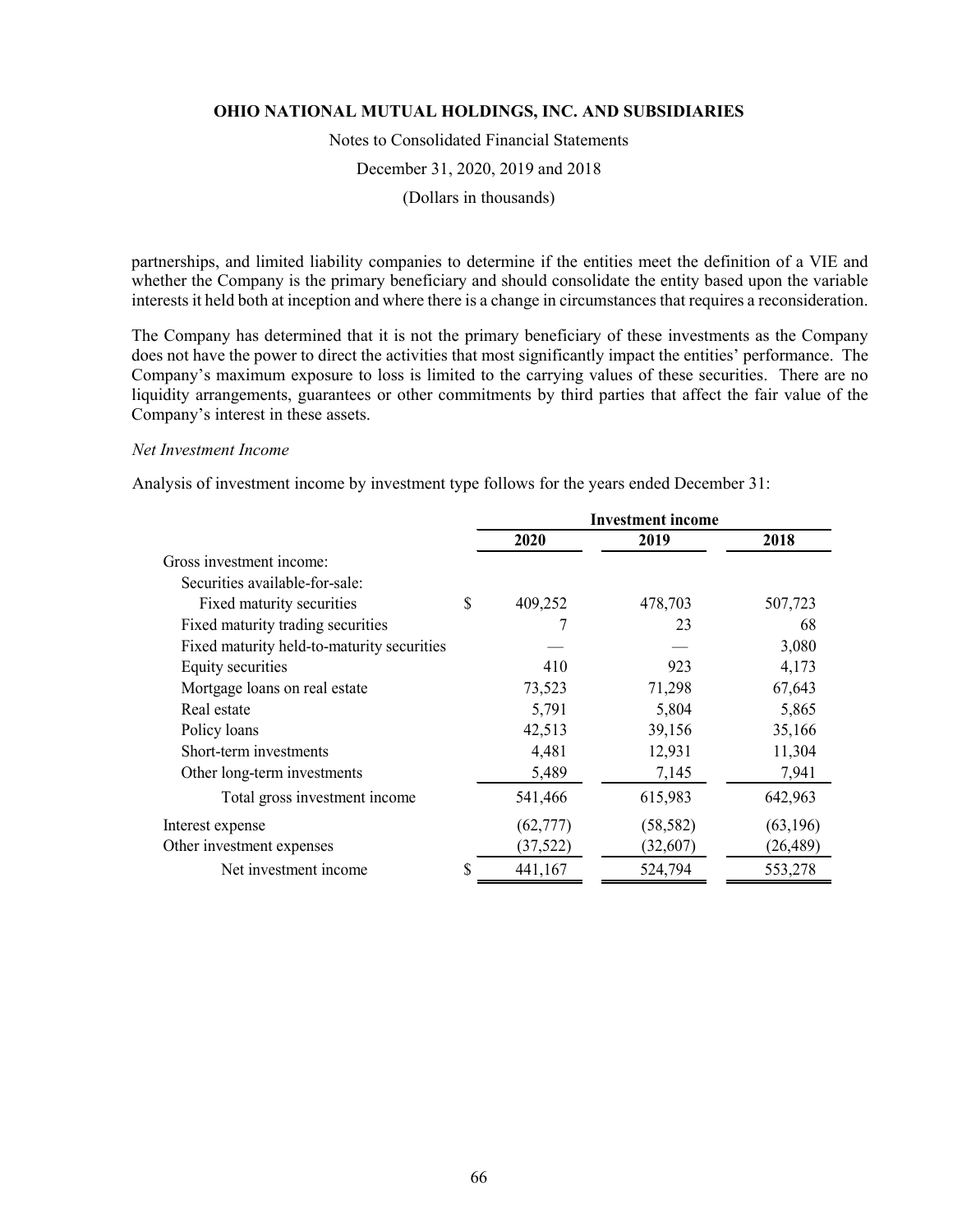Notes to Consolidated Financial Statements

December 31, 2020, 2019 and 2018

(Dollars in thousands)

## *Net Realized Gains (Losses)*

Analysis of net realized gains (losses) by investment type follows for the years ended December 31:

|                                            | <b>Realized (losses) gains on investments</b> |         |       |  |
|--------------------------------------------|-----------------------------------------------|---------|-------|--|
|                                            | 2020                                          | 2019    | 2018  |  |
| Securities available-for-sale:             |                                               |         |       |  |
| Fixed maturity securities <sup>1</sup>     | \$<br>19,289                                  | 207,982 | 2,356 |  |
| Trading securities:                        |                                               |         |       |  |
| Fixed maturity securities                  |                                               |         |       |  |
| Equity securities, at fair value           | 22                                            | 920     | 783   |  |
| Mortgage loans on real estate**            | (502)                                         | (126)   | (92)  |  |
| Real estate                                | 22                                            | 1,896   | (72)  |  |
| Other long-term investments                | 510                                           | (66)    | 157   |  |
| Total realized losses on investments       | 19,341                                        | 210,606 | 3,133 |  |
| Change in allowances for mortgage loans    |                                               |         |       |  |
| on real estate*                            | 390                                           | (232)   | (67)  |  |
| Net realized gains (losses) on investments | 19,731                                        | 210,374 | 3,066 |  |

\* Commercial mortgage loans

\*\* Includes the changes in the allowance for residential mortgage loans

<sup>1</sup> \$197,876 is attributable to the BOLI SPDA reinsurance treaty implemented in 2019. See Note 11 for further detail.

Realized gains (losses) on investments, as shown in the table above, include write-downs for OTTI of \$9,259, \$4,960 and \$2,227 for the years ended December 31, 2020, 2019 and 2018, respectively. As of December 31, 2020, fixed maturity securities with a carrying value of \$40,411, which had a cumulative write-down of \$14,445 due to OTTI, remained in the Company's investment portfolio.

The following tables summarize total OTTI losses on securities by asset type for the years ended December 31:

|                                                 | <b>Total</b><br><b>OTTI</b> | Recognized in<br>OCI | Recognized in<br>earnings |
|-------------------------------------------------|-----------------------------|----------------------|---------------------------|
| 2020                                            |                             |                      |                           |
| Fixed maturity securities:                      |                             |                      |                           |
| Corporate                                       | 8,615                       |                      | 8,615                     |
| Asset-backed                                    | 725                         | 336                  | 389                       |
| Mortgage-backed                                 | 2,007                       | 1,752                | 255                       |
| Total other-than-temporary<br>impairment losses | 11,347                      | 2,088                | 9,259                     |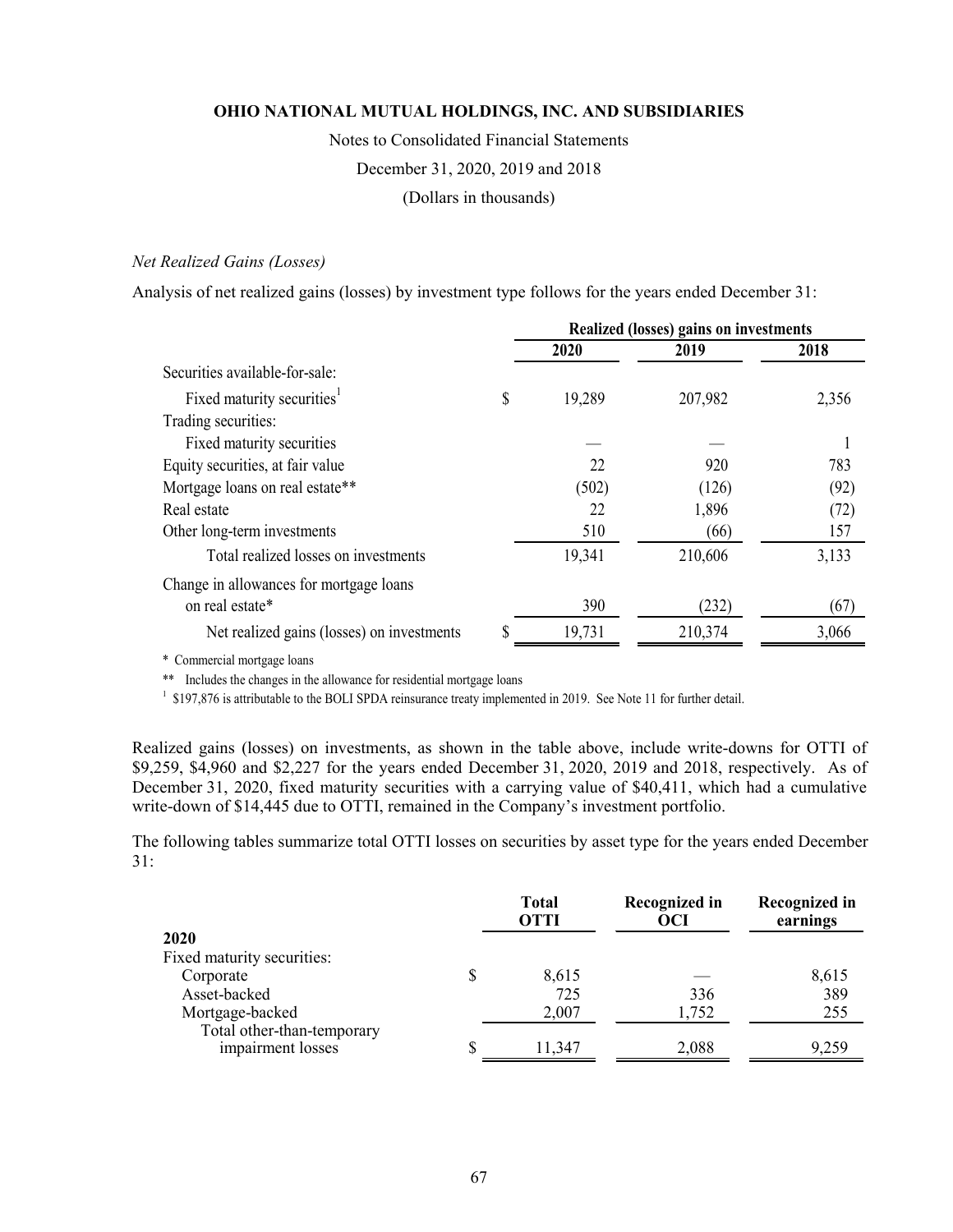Notes to Consolidated Financial Statements

December 31, 2020, 2019 and 2018

(Dollars in thousands)

|                                    |    | <b>Total</b><br><b>OTTI</b> | <b>Recognized in</b><br><b>OCI</b> | <b>Recognized in</b><br>earnings |
|------------------------------------|----|-----------------------------|------------------------------------|----------------------------------|
| 2019                               |    |                             |                                    |                                  |
| Fixed maturity securities:         |    |                             |                                    |                                  |
| Corporate                          | \$ | 4,703                       |                                    | 4,703                            |
| Asset-backed                       |    | (451)                       | (643)                              | 192                              |
| Mortgage-backed                    |    | (6,678)                     | (6,743)                            | 65                               |
| Total other-than-temporary         |    |                             |                                    |                                  |
| impairment losses                  | S  | (2, 426)                    | (7,386)                            | 4,960                            |
| 2018                               |    |                             |                                    |                                  |
| Fixed maturity securities:         |    |                             |                                    |                                  |
| Obligation of states and political |    |                             |                                    |                                  |
| subdivisions                       | \$ | 878                         | 878                                |                                  |
| Corporate                          |    | 1,722                       |                                    | 1,722                            |
| Asset-backed                       |    | (1,703)                     | (1,835)                            | 132                              |
| Mortgage-backed                    |    | (3,209)                     | (3, 582)                           | 373                              |
| Total other-than-temporary         |    |                             |                                    |                                  |
| impairment losses                  | \$ | (2,312)                     | (4, 539)                           | 2,227                            |

#### *Credit Loss Rollforward*

The following table summarizes the cumulative amounts related to the Company's credit loss portion of the OTTI losses on fixed maturity securities held as of December 31, that the Company does not intend to sell, and it is not more likely than not that the Company will be required to sell the security prior to recovery of the amortized cost basis and for which the non-credit portion of the loss is included in other comprehensive income:

|                                              | 2020         | 2019   | 2018   |
|----------------------------------------------|--------------|--------|--------|
| Cumulative credit loss, beginning of year    | \$<br>16,336 | 22,288 | 32,069 |
| New credit losses                            | 6,301        | 3,058  | 1,172  |
| Change in credit losses on securities        |              |        |        |
| included in the beginning balance            | 2,958        | 1,902  | 1,055  |
| Subtotal                                     | 25,595       | 27,248 | 34,296 |
| Less:                                        |              |        |        |
| Losses related to securities included in the |              |        |        |
| current year beginning balance               |              |        |        |
| sold or paid down during the period          | 11,150       | 10,912 | 12,008 |
| Cumulative credit loss, end of year          | \$<br>14,445 | 16,336 | 22,288 |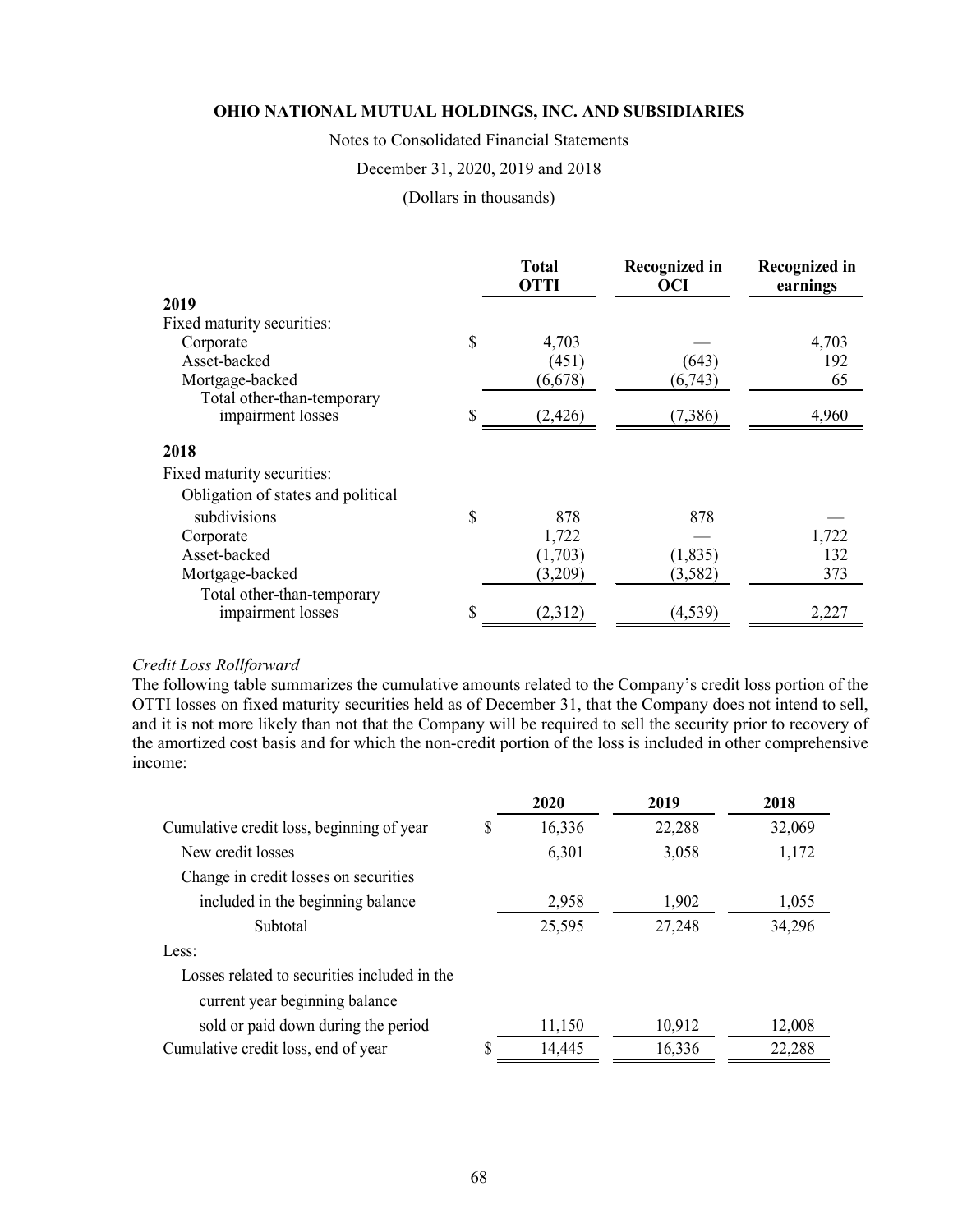Notes to Consolidated Financial Statements

December 31, 2020, 2019 and 2018

(Dollars in thousands)

## *Sales of Fixed Maturity Securities, Available-for-Sale*

The following table summarizes fixed maturity securities available-for-sale activity:

|                       | 2020          | 2019      | 2018      |
|-----------------------|---------------|-----------|-----------|
| Proceeds              | 1,437,306     | 1,146,781 | 1,013,556 |
| Gross realized gains  | 38,840        | 226,532   | 7,657     |
| Gross realized losses | \$<br>(9,503) | (7,223)   | 4,640'    |

The Company had no securities classified as held-to-maturity securities in 2020, 2019 or 2018.

## *Net Unrealized Gains (Losses) on Available-for-Sale Securities*

An analysis by investment type of the change in unrealized gains (losses), before taxes, on securities available-for-sale is as follows for the years ended December 31:

|                                | 2020    | 2019    | 2018      |
|--------------------------------|---------|---------|-----------|
| Securities available-for-sale: |         |         |           |
| Fixed maturity securities      | 357,827 | 466,678 | (316,985) |
| Change in net unrealized gains | 357.827 | 466,678 | (316,985) |

The following table summarizes the unrealized gains and losses recognized during the year ended December 31, on equity securities still held at December 31:

|                                                                        | 2020  | 2019  |
|------------------------------------------------------------------------|-------|-------|
| Net gains and losses recognized during the period on equity securities | 1,506 | 4,353 |
| Less: Net gains and losses recognized during the period on equity      |       |       |
| securities sold during the period                                      |       | 466   |
| Unrealized gains and losses recognized during the reporting            |       |       |
| period on equity securities still held at the reporting date           | 1,506 | 4,819 |

The components of net unrealized gains (losses) on securities available-for-sale in AOCI arising during the period were as follows as of December 31:

|                                           |   | 2020       | 2019       | Change    |
|-------------------------------------------|---|------------|------------|-----------|
| Securities available-for-sale             | S | 956,755    | 598,928    | 357,827   |
| Unrealized losses related to closed block |   | (50,604)   | (33,020)   | (17,584)  |
| Future policy benefits and claims         |   | (97, 484)  | (69, 621)  | (27, 863) |
| Deferred policy acquisition costs         |   | (236, 221) | (123, 824) | (112,397) |
| Other policyholder funds                  |   | 61,267     | 25,428     | 35,839    |
| Deferred federal income tax provision     |   | (146, 213) | (91, 907)  | (54,306)  |
| Net unrealized gains                      |   | 487,500    | 305,984    | 181,516   |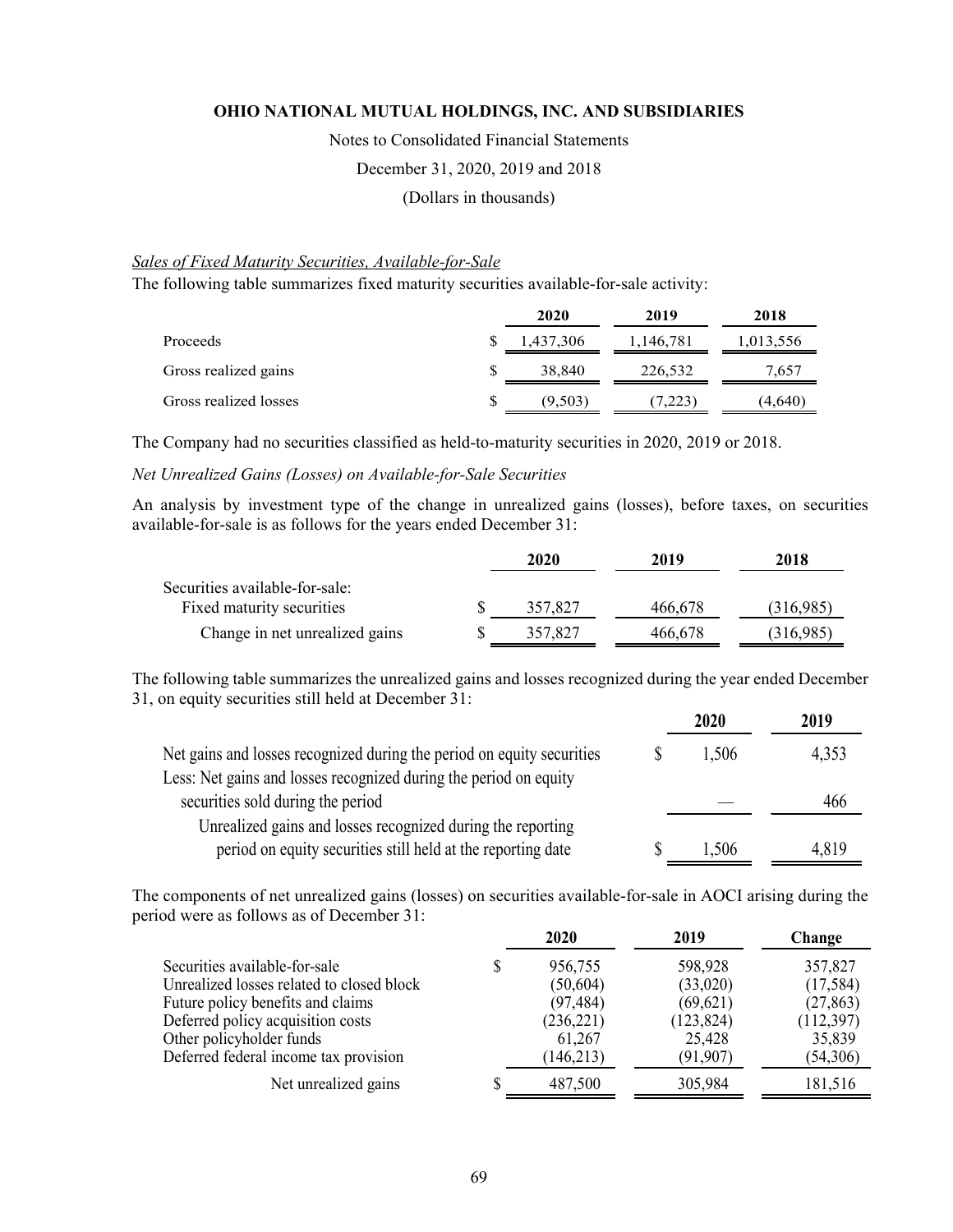#### Notes to Consolidated Financial Statements

#### December 31, 2020, 2019 and 2018

(Dollars in thousands)

|                                                    |   | 2019       | 2018      | Change     |
|----------------------------------------------------|---|------------|-----------|------------|
| Securities available-for-sale                      |   | 598,928    | 132,250   | 466,678    |
| Unrealized losses related to closed block          |   | (33,020)   | (8,124)   | (24, 896)  |
| Future policy benefits and claims                  |   | (69, 621)  | (8, 194)  | (61, 427)  |
| Deferred policy acquisition costs                  |   | (123, 824) | (9,572)   | (114, 252) |
| Other policyholder funds                           |   | 25,428     | (242)     | 25,670     |
| Deferred federal income tax provision              |   | (91, 907)  | (29, 803) | (62, 104)  |
| Net unrealized gains                               | S | 305,984    | 76,315    | 229,669    |
|                                                    |   | 2018       | 2017      | Change     |
| Securities available-for-sale                      |   | 132,250    | 449,235   | (316,985)  |
| Impact of adoption of ASU 2016-01                  |   |            | 4,548     | (4,548)    |
| Unrealized losses related to closed block          |   | (8, 124)   | (26,086)  | 17,962     |
| Unrealized (losses)/gains on other invested assets |   |            | 2,236     | (2,236)    |
| Future policy benefits and claims                  |   | (8,194)    | (46, 728) | 38,534     |
| Deferred policy acquisition costs                  |   |            |           |            |
|                                                    |   | (9,572)    | (90, 841) | 81,269     |
| Other policyholder funds                           |   | (242)      | 17,748    | (17,990)   |
| Deferred federal income tax provision              |   | (29, 803)  | (68,760)  | 38,957     |

#### **(8) Derivative Financial Instruments**

The Company enters into derivative contracts to economically hedge guarantees on riders for certain insurance contracts. Although these contracts do not qualify for hedge accounting or have not been designated in hedging relationships by the Company pursuant to ASC Topic 815, *Derivatives and Hedging*, they provide the Company with an economic hedge, which is used as part of its overall risk management strategy. The Company enters into equity futures, currency futures, equity index put options, equity index call options, interest rate swaptions and equity swaps to economically hedge liabilities embedded in certain variable annuity products such as the GMAB, GMWB, GMIB and GLWB and in fixed indexed annuity and indexed universal life products.

In December 2018, the Company replaced the interest rate swaptions used in its interest rate hedging program. Each swaption consists of a five-year option to enter into an interest rate swap on the ten-year swap rate. Since this does not meet the definition of a hedge, it is treated as a derivative with no hedging designation under ASC 815, with the gain or loss on the derivative instrument recognized in earnings.

In October 2018, the Company purchased equity index put options to replace existing futures used to hedge the equity risk embedded in the variable annuity guarantees. One year S&P 500, Russell 2000, and NASDAQ 100 options were purchased. The Company continues to hold futures to hedge the foreign indices and currency exposure in the variable annuity guarantees. Since this does not meet the definition of a hedge, it is treated as a derivative with no hedging designation under ASC 815, with the gain or loss on the derivative instrument recognized in earnings.

In April 2018, the Company entered into S&P 500, Russell 2000, and Nasdaq 100 total return swap agreements. The swap was terminated in July 2018 and resulted in a loss of \$32,000. In July of 2018, the Company entered into S&P 500, Russell 2000, and NASDAQ 100 total return swap agreements that were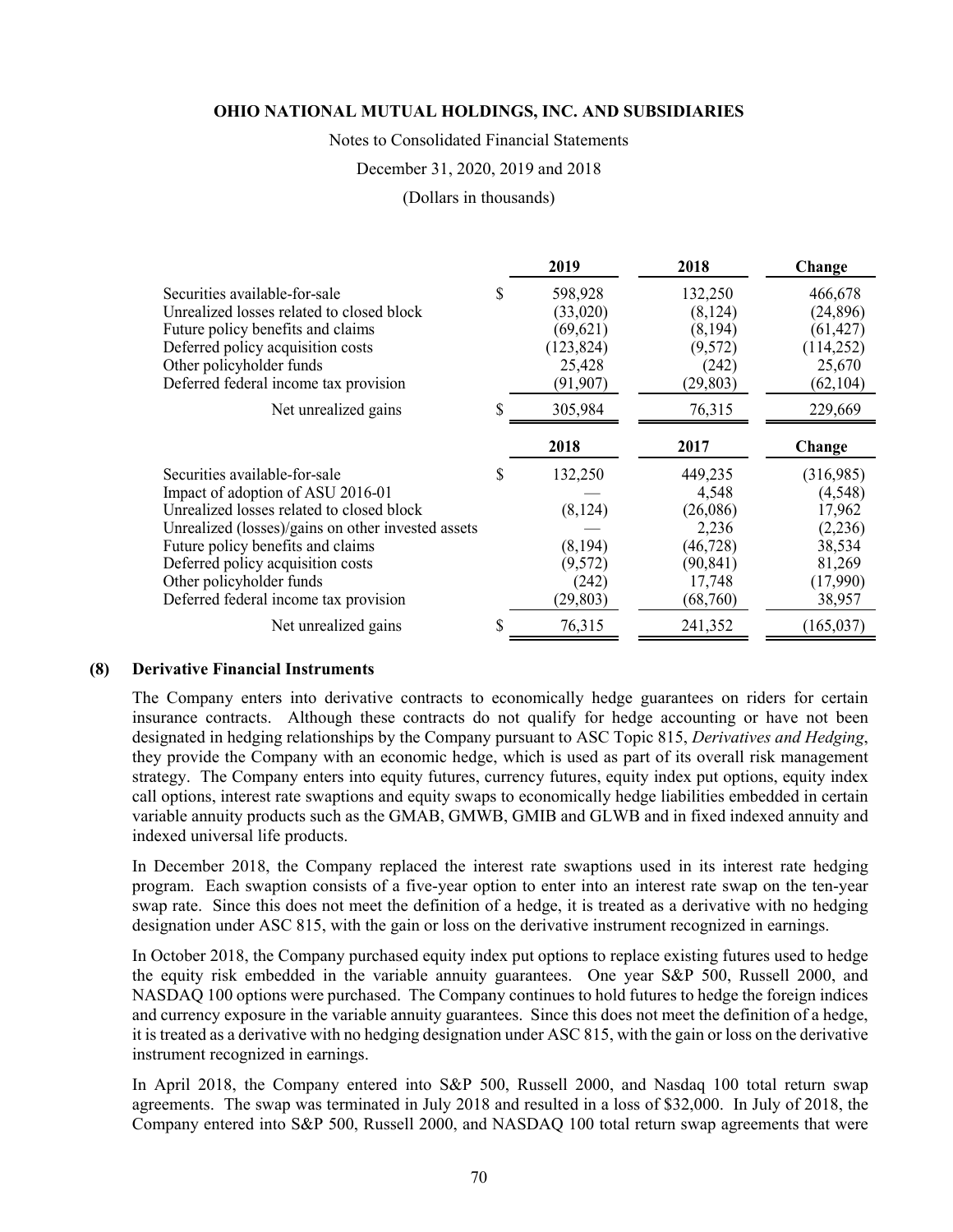Notes to Consolidated Financial Statements

December 31, 2020, 2019 and 2018

(Dollars in thousands)

terminated in October 2018 and resulted in a gain of \$19,600. Since the transactions above do not meet the definition of a hedge, it is treated as a derivative with no hedging designation under ASC 815, with the gain or loss on the derivative instrument recognized in earnings.

In October 2016, the Company entered into an equity index call option agreement. Under this agreement, three equity index call options will be purchased monthly. The S&P 500 and Russell 2000 options are oneyear call spread options. The custom Barclays instrument is a three-year call. Starting in May 2018, the Company began purchasing one-year calls for the custom Barclay instrument as well. Since this does not meet the definition of a hedge, it is treated as a derivative with no hedging designation under ASC 815, with the gain or loss on the derivative instrument recognized in earnings.

In November 2014, the Company entered into a cross currency swap agreement which qualified for hedge accounting as a cash flow hedge. The Company purchased a ten-year bond in the amount of  $\epsilon$ 7 million with an annual foreign currency coupon of 1.93%. The Company concurrently entered into a matching cross currency swap effectively converting the cash flows of the Euro denominated bond into U.S. denominated cash flows. The investment receives a fixed rate of 3.78% on the converted U.S. investment of \$9,038. Interest on the bond is paid annually. During the years ended December 31, 2020 and 2019, the Company had foreign currency swap gains of \$348 and \$299, respectively, recorded in AOCI. There were no amounts reclassified to income and no amounts deemed ineffective for the years ended December 31, 2020 or 2019. As of December 31, 2020, no amounts are expected to be reclassified to income within the next twelve months.

The Company has entered into a reinsurance arrangement with a nonaffiliated reinsurer to offset a portion of its risk exposure to the GMIB rider in certain variable annuity contracts. This reinsurance contract is accounted for as a freestanding derivative.

### *Embedded Derivatives*

The Company has certain embedded derivatives that are required to be separated from their host contracts and accounted for as derivatives. These host contracts include variable annuities with GMAB, GMWB and GLWB riders, and fixed indexed annuities which include index features in excess of their guaranteed minimum values.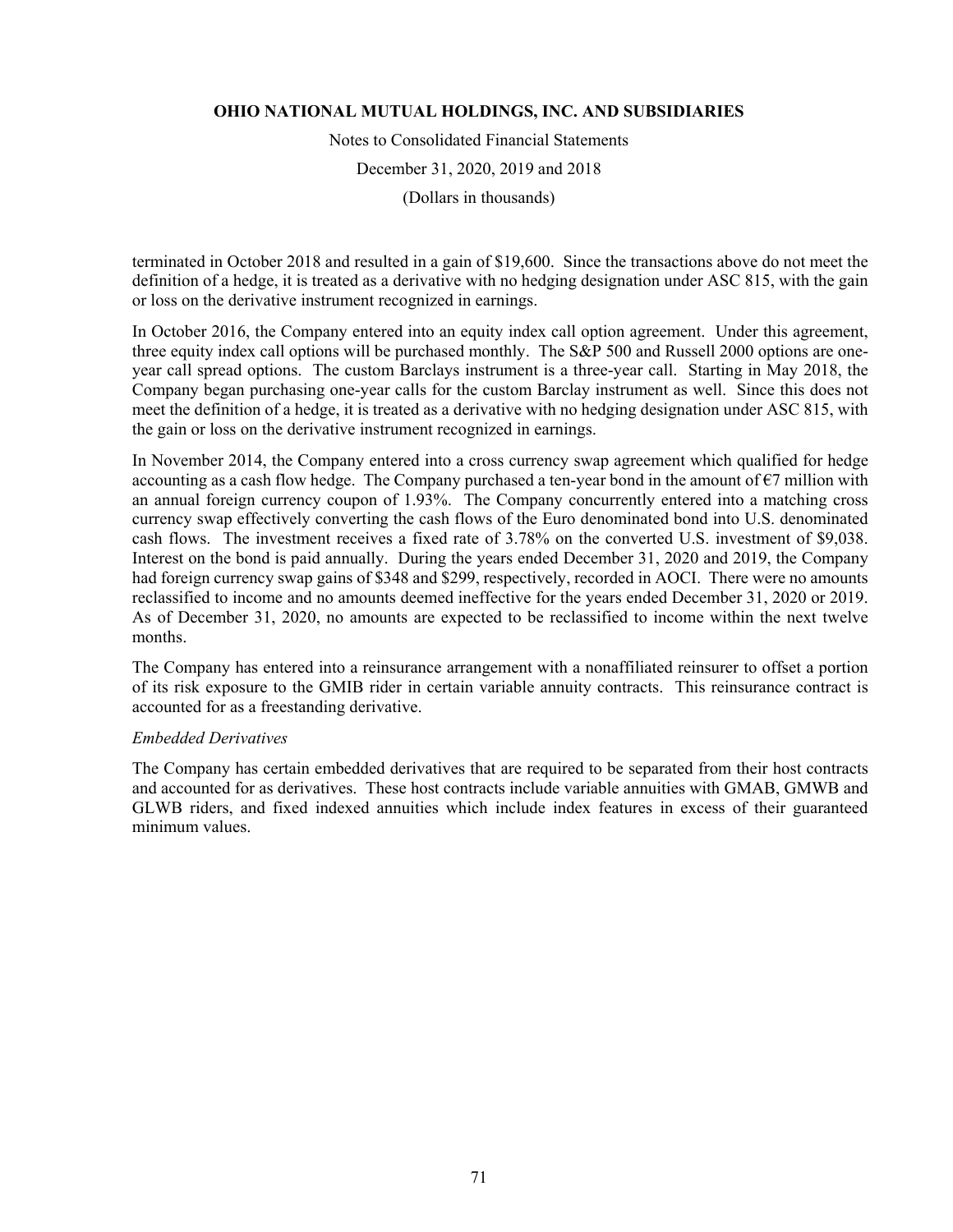Notes to Consolidated Financial Statements

December 31, 2020, 2019 and 2018

(Dollars in thousands)

The following tables present a summary of the estimated fair value of derivatives held by the Company along with the amounts recognized in the consolidated balance sheets:

| 2020<br>2019<br>2020<br>2019<br><b>Notional</b><br><b>Notional</b><br>Derivatives not designated as<br>hedging instruments under ASC 815<br><b>Balance sheet location</b><br><b>Fair value</b><br>Fair value<br>Amount<br>Amount<br><b>Asset derivatives:</b><br>Other long-term<br>\$<br>98<br>53,739<br>Currency futures<br>investments<br>Other long-term<br>9<br>investments<br>5,312<br>Equity put options<br>40,813<br>1,901,467<br>Other long-term<br>investments<br>1,883,342<br>52,554<br>1,888,182<br>Equity index call options<br>51,506<br>Other long-term<br>803<br>9,038<br>investments<br>1,192<br>9,038<br>Cross currency swaps<br>Other long-term<br>investments<br>26,506<br>3,600,000<br>60,212<br>2,600,000<br>Swaptions<br>1,357,034<br>GMIB reinsurance contracts<br>Reinsurance<br>1,290,896<br>n/a<br>n/a<br>GMAB/GMWB embedded derivatives<br>Other assets<br>17,298<br>n/a<br>n/a<br>\$1,476,662<br>Total<br>7,393,847<br>1,422,259<br>4,556,271<br><b>Liability derivatives:</b> |  |
|-------------------------------------------------------------------------------------------------------------------------------------------------------------------------------------------------------------------------------------------------------------------------------------------------------------------------------------------------------------------------------------------------------------------------------------------------------------------------------------------------------------------------------------------------------------------------------------------------------------------------------------------------------------------------------------------------------------------------------------------------------------------------------------------------------------------------------------------------------------------------------------------------------------------------------------------------------------------------------------------------------------|--|
|                                                                                                                                                                                                                                                                                                                                                                                                                                                                                                                                                                                                                                                                                                                                                                                                                                                                                                                                                                                                             |  |
|                                                                                                                                                                                                                                                                                                                                                                                                                                                                                                                                                                                                                                                                                                                                                                                                                                                                                                                                                                                                             |  |
|                                                                                                                                                                                                                                                                                                                                                                                                                                                                                                                                                                                                                                                                                                                                                                                                                                                                                                                                                                                                             |  |
|                                                                                                                                                                                                                                                                                                                                                                                                                                                                                                                                                                                                                                                                                                                                                                                                                                                                                                                                                                                                             |  |
|                                                                                                                                                                                                                                                                                                                                                                                                                                                                                                                                                                                                                                                                                                                                                                                                                                                                                                                                                                                                             |  |
|                                                                                                                                                                                                                                                                                                                                                                                                                                                                                                                                                                                                                                                                                                                                                                                                                                                                                                                                                                                                             |  |
|                                                                                                                                                                                                                                                                                                                                                                                                                                                                                                                                                                                                                                                                                                                                                                                                                                                                                                                                                                                                             |  |
|                                                                                                                                                                                                                                                                                                                                                                                                                                                                                                                                                                                                                                                                                                                                                                                                                                                                                                                                                                                                             |  |
|                                                                                                                                                                                                                                                                                                                                                                                                                                                                                                                                                                                                                                                                                                                                                                                                                                                                                                                                                                                                             |  |
|                                                                                                                                                                                                                                                                                                                                                                                                                                                                                                                                                                                                                                                                                                                                                                                                                                                                                                                                                                                                             |  |
|                                                                                                                                                                                                                                                                                                                                                                                                                                                                                                                                                                                                                                                                                                                                                                                                                                                                                                                                                                                                             |  |
|                                                                                                                                                                                                                                                                                                                                                                                                                                                                                                                                                                                                                                                                                                                                                                                                                                                                                                                                                                                                             |  |
|                                                                                                                                                                                                                                                                                                                                                                                                                                                                                                                                                                                                                                                                                                                                                                                                                                                                                                                                                                                                             |  |
|                                                                                                                                                                                                                                                                                                                                                                                                                                                                                                                                                                                                                                                                                                                                                                                                                                                                                                                                                                                                             |  |
|                                                                                                                                                                                                                                                                                                                                                                                                                                                                                                                                                                                                                                                                                                                                                                                                                                                                                                                                                                                                             |  |
|                                                                                                                                                                                                                                                                                                                                                                                                                                                                                                                                                                                                                                                                                                                                                                                                                                                                                                                                                                                                             |  |
|                                                                                                                                                                                                                                                                                                                                                                                                                                                                                                                                                                                                                                                                                                                                                                                                                                                                                                                                                                                                             |  |
|                                                                                                                                                                                                                                                                                                                                                                                                                                                                                                                                                                                                                                                                                                                                                                                                                                                                                                                                                                                                             |  |
| Future policy benefits                                                                                                                                                                                                                                                                                                                                                                                                                                                                                                                                                                                                                                                                                                                                                                                                                                                                                                                                                                                      |  |
| and claims<br>S<br>GLWB embedded derivatives (variable annuity)<br>17,382<br>19,706<br>n/a<br>n/a                                                                                                                                                                                                                                                                                                                                                                                                                                                                                                                                                                                                                                                                                                                                                                                                                                                                                                           |  |
| Future policy benefits                                                                                                                                                                                                                                                                                                                                                                                                                                                                                                                                                                                                                                                                                                                                                                                                                                                                                                                                                                                      |  |
| and claims<br>GMAB/GMWB embedded derivatives<br>25,510<br>n/a<br>n/a                                                                                                                                                                                                                                                                                                                                                                                                                                                                                                                                                                                                                                                                                                                                                                                                                                                                                                                                        |  |
| Future policy benefits                                                                                                                                                                                                                                                                                                                                                                                                                                                                                                                                                                                                                                                                                                                                                                                                                                                                                                                                                                                      |  |
| Fixed indexed annuity embedded derivatives <sup>2</sup><br>and claims<br>154,678<br>n/a<br>166,353<br>n/a                                                                                                                                                                                                                                                                                                                                                                                                                                                                                                                                                                                                                                                                                                                                                                                                                                                                                                   |  |
| Other liabilities<br>Currency futures<br>3,866<br>262,631<br>2,143<br>215,305                                                                                                                                                                                                                                                                                                                                                                                                                                                                                                                                                                                                                                                                                                                                                                                                                                                                                                                               |  |
| Other liabilities<br>Equity put options<br>33,416<br>578,983<br>56,756<br>1,587,313                                                                                                                                                                                                                                                                                                                                                                                                                                                                                                                                                                                                                                                                                                                                                                                                                                                                                                                         |  |
| Total<br>\$<br>234,852<br>1,802,618<br>841,614<br>244,958                                                                                                                                                                                                                                                                                                                                                                                                                                                                                                                                                                                                                                                                                                                                                                                                                                                                                                                                                   |  |

<sup>1</sup> GMAB "W" riders. The reserve balance for these GMAB riders was negative and thus reclassified as an asset.

<sup>2</sup> Represents embedded derivative portion of the fixed indexed annuity base contracts only. There are no embedded derivatives in fixed indexed GLWB riders.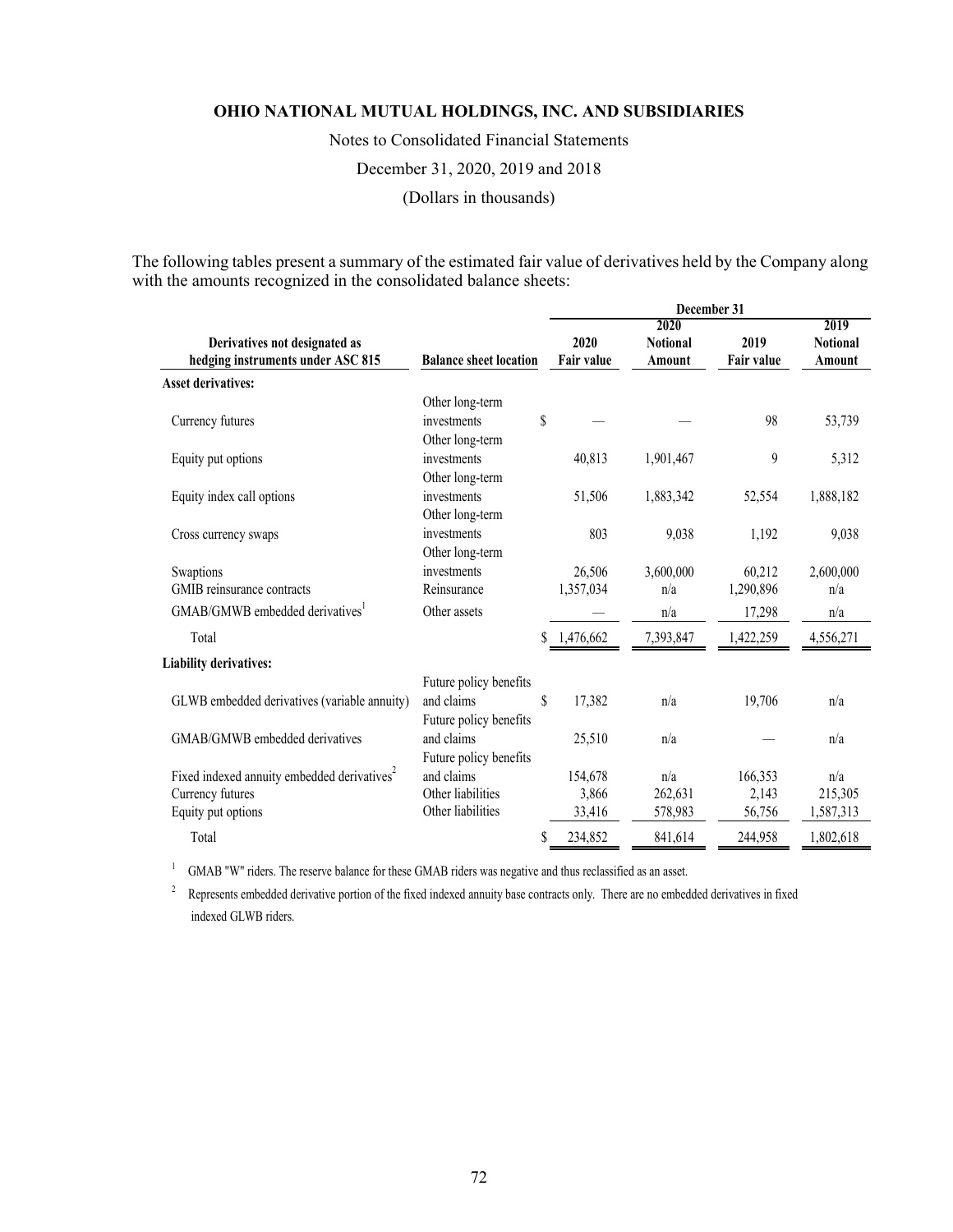Notes to Consolidated Financial Statements December 31, 2020, 2019 and 2018

(Dollars in thousands)

The following table presents the effect of derivative instruments on the consolidated statements of operations for the years ended December 31:

 $\overline{a}$ 

| Derivatives not designated as<br>Location of gain (loss) |                                                     |   | Amount of<br>(loss) gain recognized<br>in income on derivatives |            |            |  |
|----------------------------------------------------------|-----------------------------------------------------|---|-----------------------------------------------------------------|------------|------------|--|
| hedging instruments under ASC 815                        | recognized in income on derivatives                 |   | 2020                                                            | 2019       | 2018       |  |
| Equity futures                                           | Net realized gains (losses): derivative instruments | S |                                                                 | (33, 478)  | (24, 244)  |  |
| Currency futures                                         | Net realized gains (losses): derivative instruments |   | 10,354                                                          | (1,577)    | 16,163     |  |
| Equity put options                                       | Net realized gains (losses): derivative instruments |   | 87,671                                                          | (189, 561) | 55,955     |  |
| Equity index call options                                | Net realized gains (losses): derivative instruments |   | 999                                                             | 42,429     | (20, 742)  |  |
| Equity swaps                                             | Net realized gains (losses): derivative instruments |   | (191)                                                           | 173        | (18, 452)  |  |
| Swaptions                                                | Net realized gains (losses): derivative instruments |   | (48,391)                                                        | 27,774     | (14,661)   |  |
| External reinsurance embedded derivative                 | Net realized gains (losses): derivative instruments |   | 260                                                             | (203)      | (19)       |  |
| GMIB reinsurance contracts                               | Benefits and claims                                 |   | 66,138                                                          | (25, 926)  | 75,873     |  |
| GMAB/GMWB embedded derivatives                           | Benefits and claims                                 |   | (42,808)                                                        | 29,543     | (17, 942)  |  |
| GLWB embedded derivatives                                | Benefits and claims                                 |   | (2,324)                                                         | (346)      | (2,628)    |  |
| Fixed indexed annuity embedded derivatives <sup>1</sup>  | Benefits and claims                                 |   | 11,675                                                          | (41, 400)  | (124, 953) |  |
| Total                                                    |                                                     |   | 83,383                                                          | (192, 572) | (75,650)   |  |

 $1$  The amounts recorded in benefits and claims reflect the change in the excess of fair value over account value.

## *Credit Risk*

The Company may be exposed to credit-related losses in the event of nonperformance by counterparties to derivative financial instruments.

Because exchange traded futures are affected through regulated exchanges and positions are marked to market on a daily basis, the Company has minimal exposure to credit-related losses in the event of nonperformance by counterparties to such derivative instruments. The Company manages its credit risk related to over-the-counter derivatives by only entering into transactions with creditworthy counterparties with long-standing performance records and requiring collateral for all derivatives in accordance with the International Swaps and Derivatives Association and Credit Support Annex ("ISDA"/ "CSA") agreements in place with all of its counterparties. The Company manages its credit risk related to the freestanding reinsurance derivative by monitoring the credit ratings of the reinsurer and requiring either a certain level of assets to be held in a trust for the benefit of the Company or a letter of credit to be held by the reinsurer and assigned to the Company. As of December 31, 2020 and 2019, a non-affiliated reinsurer held assets in trust with an estimated fair value of \$751,651 and \$953,387, respectively, and a letter of credit of \$702,976 and \$178,888, respectively.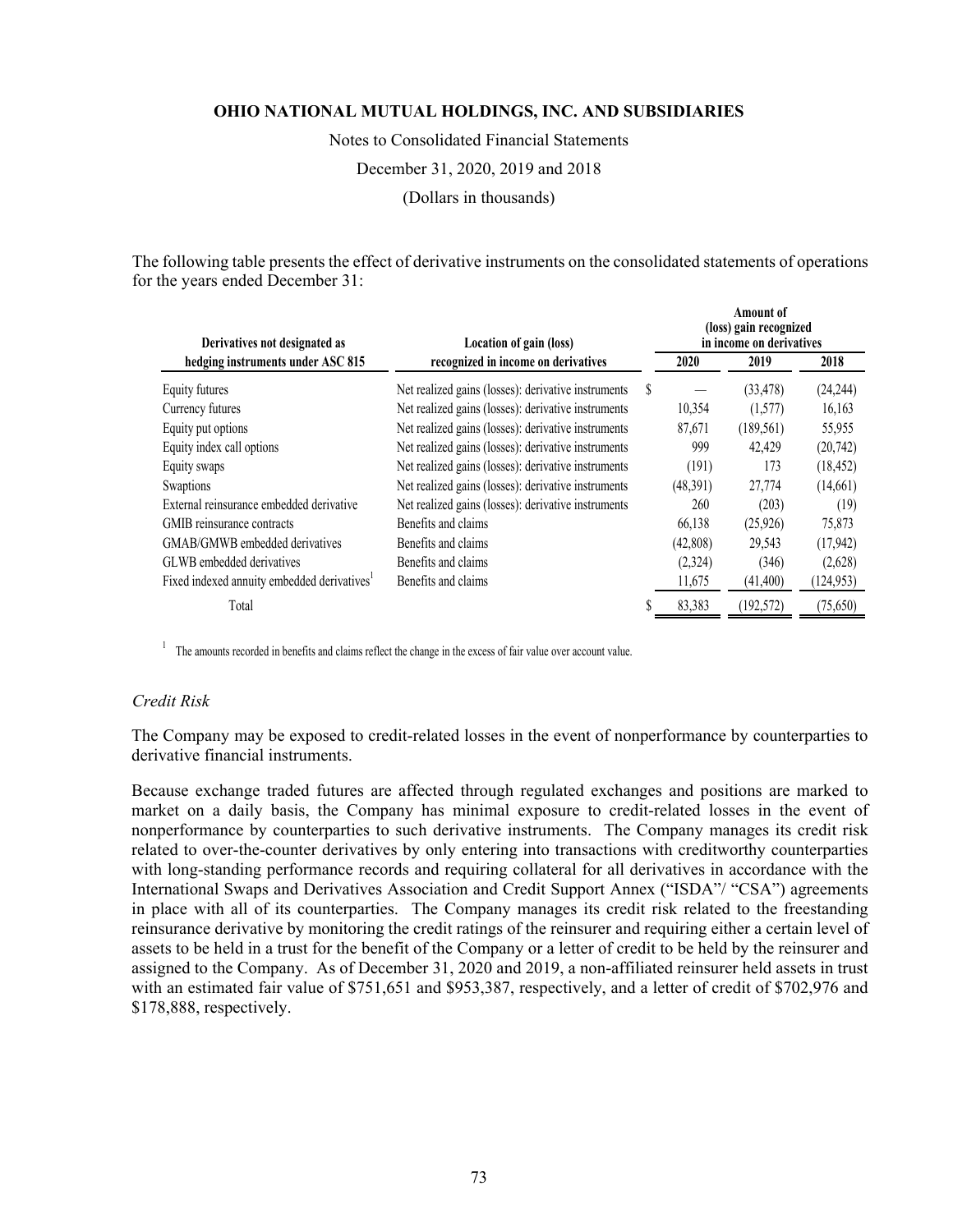Notes to Consolidated Financial Statements December 31, 2020, 2019 and 2018

(Dollars in thousands)

## **(9) Deferred Policy Acquisition Costs**

The deferred policy acquisition costs and changes thereto for the years ended December 31, 2020, 2019 and 2018 were as follows:

|                                                  | 2020      | 2019       | 2018       |
|--------------------------------------------------|-----------|------------|------------|
| Balance - beginning of year                      | 1,680,272 | 1,966,803  | 1,808,325  |
| Acquisition costs deferred                       | 134,685   | 156,827    | 231,828    |
| Amortization                                     | (154,277) | (269, 540) | (154, 045) |
| DAC recorded as benefits and claims              |           | (59,249)   |            |
| Unrealized investment (gains) losses             | (112,397) | (114,252)  | 81,269     |
| Effect of foreign currency translation and other | 517       | (317)      | (574)      |
| Balance - end of year                            | 1.548.800 | 1,680,272  | 1,966,803  |

1. During 2019, the unlocking of the whole life product line decreased DAC and earnings by \$96,900. The sustained lower interest rate environment necessitated lowering the earned rate, which lowers future margins, increases the k-factors used to amortize DAC and resulted in a lower DAC balance.

2. As part of the external BOLI and SPDA reinsurance agreement executed on July 1, 2019, the Company recorded the DAC transferred to the external reinsurer, which was part of the cost of reinsurance asset, to future policy benefits and claims. DAC amortization on the consolidated statements of income reflects the amount of DAC amortized, net of the transfer impact. The balance of the DAC asset, shown in the table above, includes adjustments for both the amortization and the transfer.

## **(10) Future Policy Benefits and Claims**

The liability for future policy benefits and claims is comprised of basic and benefit reserves for traditional life products, group life and health policies, universal life policies, and investment contracts, including riders.

The liability for future policy benefits for traditional life products has been established based upon the net level premium method using interest rates varying from 2.0% to 6.0%.

The liability for future policy benefits and claims for ONSP's group life and health insurance policies is comprised of claims and expense reserves and incurred but not reported ("IBNR"). The claims and expense reserves have been calculated using the present values of expected future cash flows of known claims using discount rates that vary by currency ranging from 1.70% to 5.25%. IBNR reserves have been estimated using historical claim reporting information.

The liability for future policy benefits for universal life policies and investment contracts represents approximately 67.3% and 69.3% of the total liability for future policy benefits as of December 31, 2020 and 2019, respectively. The liability has been established based on accumulated contract values without reduction for surrender penalty provisions. The average interest rate credited on investment product policies was 3.3% for the years ended December 31, 2020, 2019 and 2018. Approximately 27.4% and 29.5% of the universal life policies and investment contracts were at their guaranteed minimum interest rate as of December 31, 2020 and 2019, respectively.

The Company has established a reserve for three universal life plans with lifetime secondary guarantees, which the Company discontinued. At December 31, 2020 and 2019, this reserve balance was \$63,294 and \$58,841, respectively.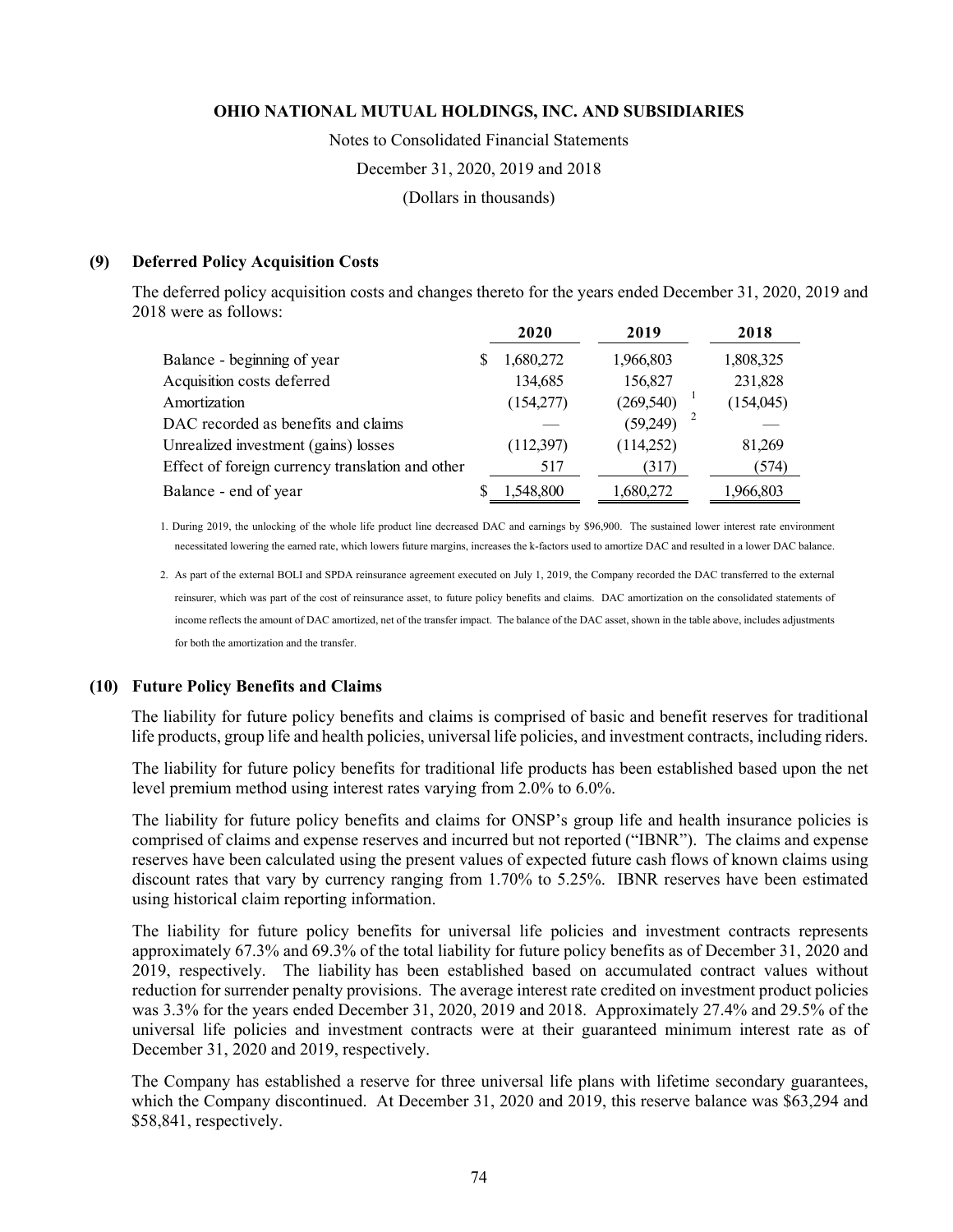Notes to Consolidated Financial Statements

December 31, 2020, 2019 and 2018

(Dollars in thousands)

The liability for future policy benefits for ONSV's universal life policies has been established based on accumulated account values without reduction for surrender penalty provisions. The five-year average return of the funds underlying variable universal life and voluntary pension savings (APV) were 2.70% and 3.12% for the years ended December 31, 2020 and 2019, respectively.

The liability for future policy benefits for ONSP's universal life policies has been established based on accumulated account values without reduction for surrender penalty provisions. The average interest rate on these policies was 3.5% for the years ended December 31, 2020 and 2019.

Reserves are calculated using withdrawal, mortality, and morbidity rates. Withdrawal rates vary by issue age, type of coverage and policy duration and are based on Company experience. Mortality and morbidity rates, which are guaranteed within insurance contracts, are based on published tables and Company experience.

As discussed in Note 3, the Company has five main types of rider benefits offered with individual variable annuity contracts: GMDBs, GMIBs, GLWBs, GMABs, and GMWBs.The Company also issued fixed indexed annuity contracts with an enhanced GLWB rider.

## *Variable Annuity Riders*

## *GMDB Riders*

Certain variable annuity contracts include GMDB riders with the base contract and offer additional death and income benefits through riders that can be added to the base contract. These GMDB riders typically provide that, upon the death of the annuitant, the beneficiaries could receive an amount in excess of the contract value. The GMDB rider benefit could be equal to the premiums paid into the contract, the highest contract value as of a particular time, e.g., every contract anniversary, or the premiums paid into the contract times an annual interest factor. The Company assesses a charge for the GMDB riders and prices the base contracts to allow the Company to recover a charge for any built-in death benefits.

The Company's GMDB claim reserves are determined by estimating the expected value of death benefits and recognizing the excess ratably over the accumulation period based on total expected assessments. The Company regularly evaluates estimates used and adjusts the additional liability balance as appropriate, with a related charge or credit to benefits and claims in the period of evaluation if actual experience or other evidence suggests that earlier assumptions should be revised. Additionally, a decline in the stock market causing the contract value to fall below the amount defined in each contract could result in additional claims.

## *GMIB Riders*

Certain variable annuity contracts include GMIB riders with the base contract. These riders allow the policyholder to annuitize the contract after ten years and to receive a guaranteed minimum monthly income for life. The amount of the payout is based upon a guaranteed income base that is typically equal to the greater of the premiums paid increased by 5% annually (6% for riders sold before May 2009) or the highest contract value on any contract anniversary. In some instances, based upon the age of the annuitant, the terms of this rider may be less favorable for the contract purchaser. The amount of the monthly income is tied to annuitization tables that are built into the GMIB rider. In the event that the policyholder could receive a higher monthly income by annuitization based upon the Company's current annuitization rates, the annuitant will automatically receive the higher monthly income. The Company discontinued offering the GMIB rider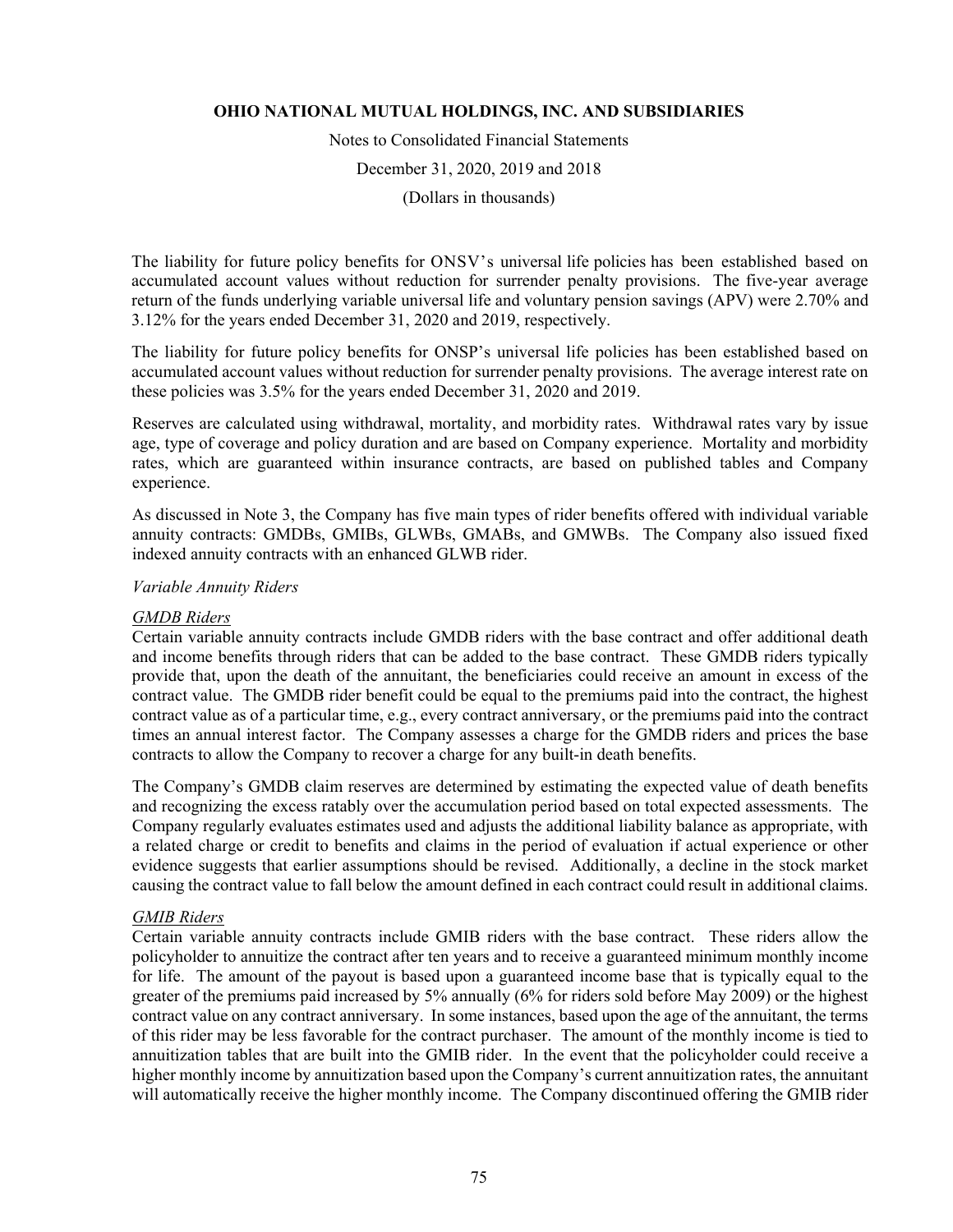Notes to Consolidated Financial Statements December 31, 2020, 2019 and 2018 (Dollars in thousands)

in virtually all states in May 2010. NSLAC continued to sell the GMIB rider in the state of New York until August 2012.

GMIB claim reserves are determined each period by estimating the expected value of annuitization benefits in excess of the projected account balance at the date of annuitization and recognizing the excess ratably over the accumulation period based on total assessments. The Company regularly evaluates estimates used and adjusts the additional liability balance as appropriate, with a related charge or credit to benefits and claims in the period of evaluation, if actual experience or other evidence suggests that earlier assumptions should be revised.

## *GLWB Riders*

The GLWB rider allows the owner to take withdrawals from the contract at a guaranteed percentage of the GLWB base every year even if the contract value goes to zero. Such guaranteed withdrawals may start any time after the annuitant reaches age 59 1∕2. The percentage withdrawal amount guaranteed increases if the annuitant attains a higher age band before the owner starts taking withdrawals. In some versions of GLWB riders sold in 2013 and later, there is a guaranteed minimum percentage withdrawal amount for the first fifteen years of the contract; if the policyholder's account value goes to zero subsequent to the fifteen-year guarantee period, the percentage withdrawal amount is then calculated per a specified formula based on the ten-year treasury rate from the preceding ninety calendar days, with the calculated treasury linked rate subject to a specified cap and floor.

At policy inception, the GLWB base is set at the amount of the purchase payments, and it is increased by the amount of future purchase payments. It increases (roll-up) by up to 8% simple interest every year for the first ten years, as long as no withdrawal is made. If a withdrawal is made in any year during the first ten years, there is no roll-up at all for that year. If the contract value exceeds the GLWB base on any contract anniversary prior to the first contract anniversary after the annuitant reaches age 95, the GLWB base resets to the contract value and a new ten-year roll-up period begins.

In addition to the roll-up feature, some versions of the GLWB rider also provide for a top-off of the GLWB base at the end of the tenth contract year, subject to attained age restrictions where applicable, if the owner has not made any withdrawals in the first ten years. The top-off is equal to 200% of the first-year purchase payments. Policyholders are eligible for only one top-off during the contractual term. A reset to the contract value does not start a new top-off period. A top-off will typically not occur if there is any reset in the first ten years.

The GLWB may also contain a step-up feature, which preserves potential market gain by ratcheting up to the contract value, if higher, on each anniversary. If the contract has both a roll-up and step-up feature, the GLWB base will be the greater of: 1) the GLWB base on the previous anniversary plus any additional purchase payments; 2) the step-up base; or 3) the roll-up base.

The initial GLWB riders (issued May 1, 2010 through December 31, 2010) had a built-in death benefit. This death benefit is reduced dollar for dollar for withdrawals. It differs from most of the other death benefits that decline pro rata for withdrawals. Thus, when the contract value is less than the death benefit, withdrawals will reduce the death benefit under the GLWB rider by a smaller amount than the reduction for other death benefits.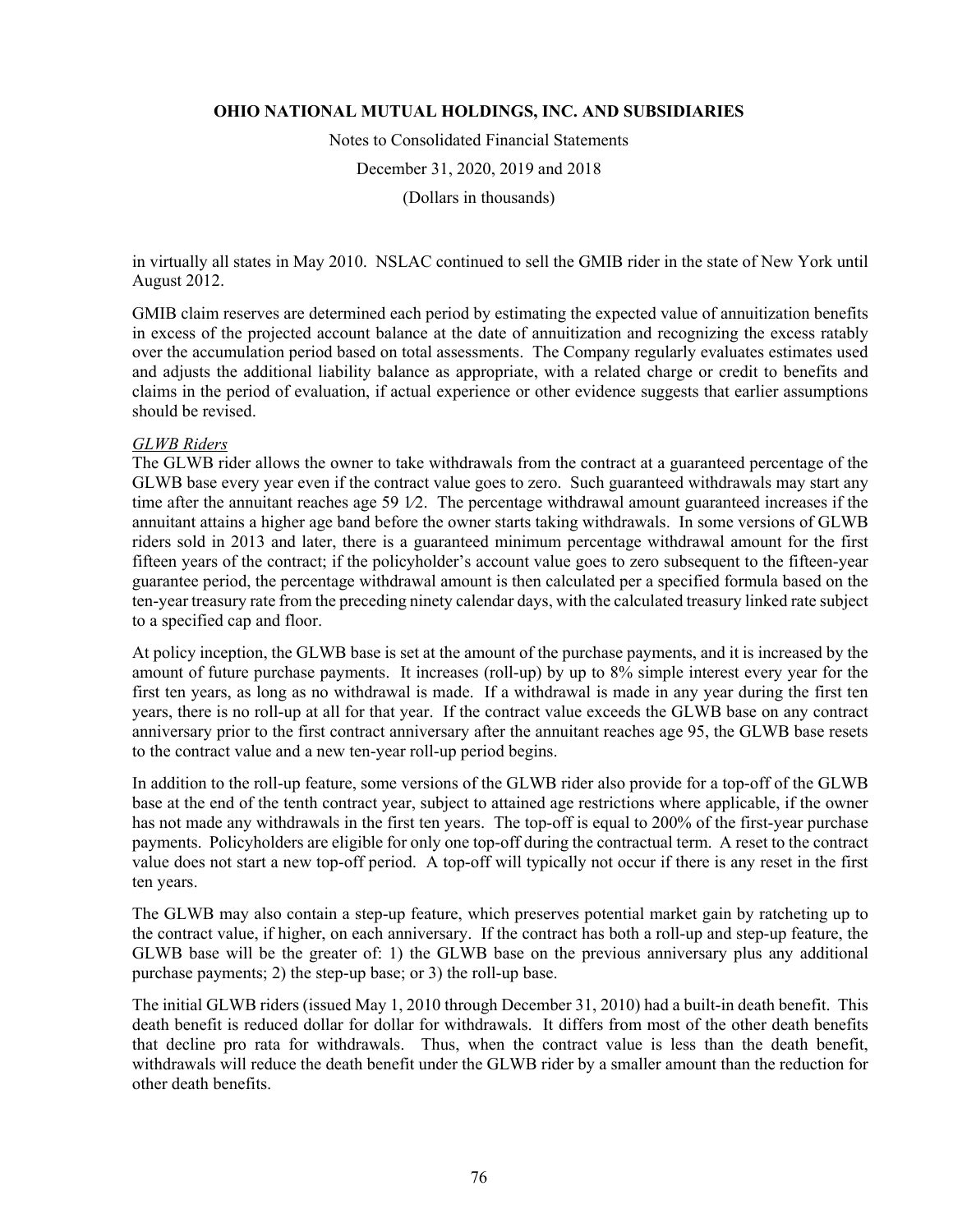Notes to Consolidated Financial Statements

December 31, 2020, 2019 and 2018

(Dollars in thousands)

The Company also offers single life and joint life versions of the GLWB rider. Under the joint life version, if the annuitant dies after the owner has started taking withdrawals, the surviving spouse may elect a spousal continuation under the rider and continue to receive the same payment. Under the single life version, the guaranteed amount that may be withdrawn could decline either because 1) the contract value is less than the GLWB base and under the single life GLWB rider the contract value then becomes the new GLWB base and/or 2) the surviving spouse is in a different age band.

The initial GLWB riders, which are a closed block, represent an embedded derivative in the variable annuity contract that is required to be separated from, and valued apart from, the host variable annuity contract. The embedded derivative is carried at estimated fair value and reported in future policy benefits and claims. The estimated fair value of the GLWB embedded derivative was calculated based on actuarial assumptions related to the projected benefit cash flows, incorporating numerous assumptions, including but not limited to, expectations of contract holder persistency, market returns, correlations of market returns and market return volatility.

For GLWB riders issued beginning January 1, 2011, claim reserves are determined each period by estimating the expected value of withdrawal benefits in excess of the projected account balance at the date of the rider entering the lifetime annuity period and recognizing the excess ratably over the accumulation period based on total assessments as the later generation riders do not meet the definition of a derivative. The Company regularly evaluates estimates used and adjusts the additional liability balance as appropriate, with a related charge or credit to benefits and claims in the period of evaluation, if actual experience or other evidence suggests that earlier assumptions should be revised.

## *GMAB Riders*

Certain variable annuity contracts include a GMAB rider. On the eighth or tenth anniversary, depending on the version of the rider, the policyholder's account value will increase to the amount of the initial deposit if the account value at that anniversary is less than the initial deposit. A GMAB rider represents an embedded derivative in the variable annuity contract that is required to be separated from, and valued apart from, the host variable annuity contract. The embedded derivative is carried at estimated fair value and reported in future policy benefits and claims.

The estimated fair value of the GMAB embedded derivative is calculated based on actuarial assumptions related to the projected benefit cash flows, incorporating numerous assumptions, including but not limited to, expectations of contract holder persistency, market returns, correlations of market returns and market return volatility.

## *GMWB Riders*

Certain variable annuity contracts include a GMWB rider, which is similar to the GMAB rider noted above, except the policyholder is allowed to make periodic withdrawals instead of waiting for the benefit in a lump sum at the end of the tenth year. A GMWB rider represents an embedded derivative in the variable annuity contract that is required to be separated from, and valued apart from, the host variable annuity contract. The embedded derivative is carried at estimated fair value and reported in future policy benefits and claims.

The estimated fair value of a GMWB embedded derivative is calculated based on actuarial assumptions related to projected benefit cash flows, incorporating numerous assumptions, including but not limited to, expectations of contract holder persistency, market returns, correlations of market returns and market return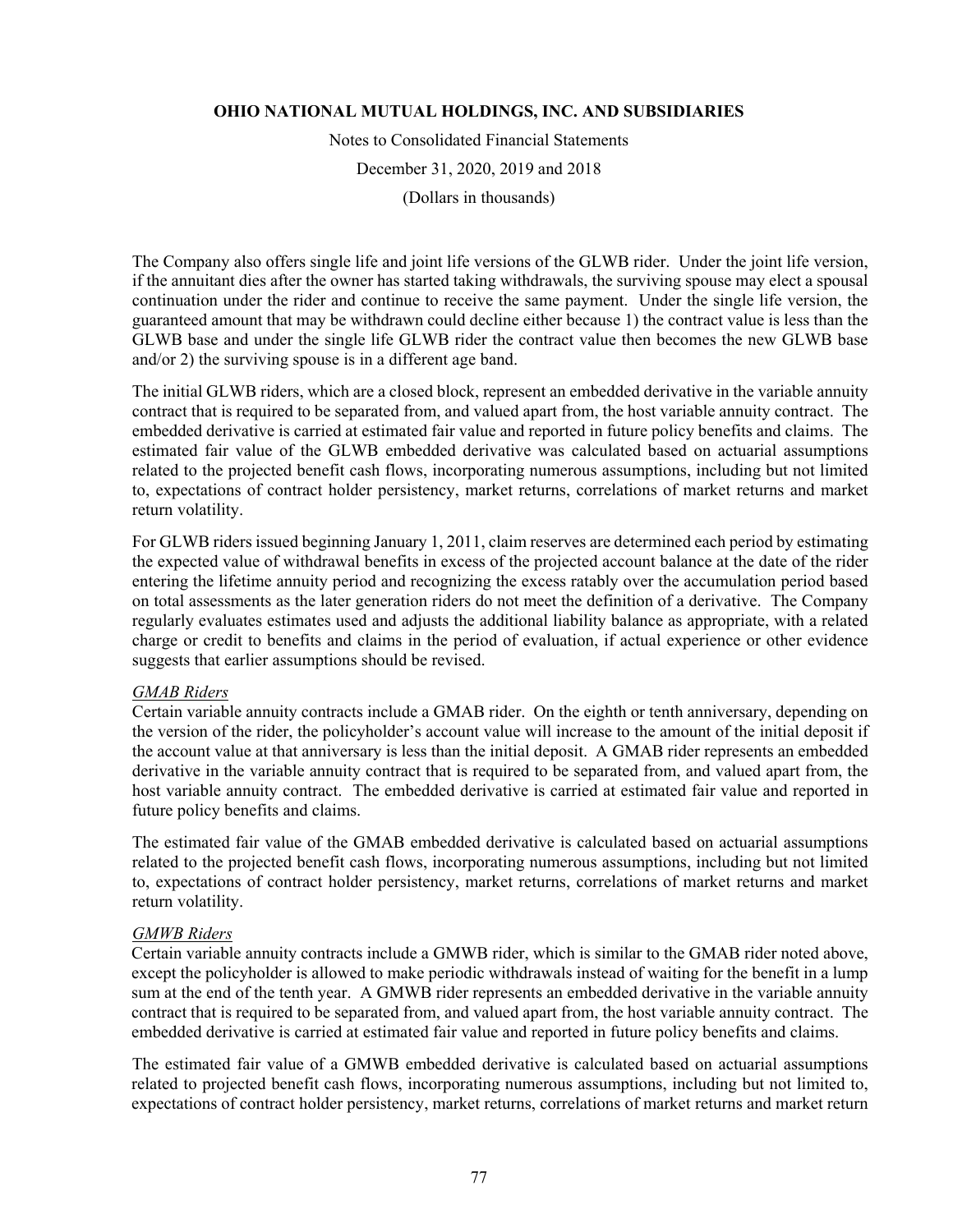Notes to Consolidated Financial Statements

December 31, 2020, 2019 and 2018

(Dollars in thousands)

volatility. The Company discontinued the sale of its GMWB rider in 2009. The activity associated with GMWB riders is included with GMAB riders and labeled "GMAB".

The following tables summarize the account values and net amount at risk, net of reinsurance, for variable annuity contracts with guarantees invested in both general and separate accounts as of December 31 (note that most contracts contain multiple guarantees):

|                                                                                                          |             |                             | 2020        |             |             |
|----------------------------------------------------------------------------------------------------------|-------------|-----------------------------|-------------|-------------|-------------|
|                                                                                                          |             | Death                       |             |             |             |
|                                                                                                          |             | benefits<br>Living benefits |             |             |             |
|                                                                                                          |             | <b>GMDB</b>                 | <b>GMIB</b> | <b>GLWB</b> | <b>GMAB</b> |
| Return of net deposit                                                                                    |             |                             |             |             |             |
| Total account value                                                                                      | \$          | 6,207,897                   |             |             | 1,176,908   |
| Separate account value                                                                                   | \$          | 5,922,337                   |             |             | 1,175,967   |
| Net amount at risk <sup>1</sup>                                                                          | \$          | 43,540                      |             |             | 233         |
| Weighted average attained age of contract holders                                                        |             | 70                          |             |             | 66          |
| Return of net deposits accrued at a stated rate                                                          |             |                             |             |             |             |
| Total account value                                                                                      | \$          | 848,281                     |             |             | 8,263       |
| Separate account value                                                                                   | \$          | 835,257                     |             |             | 7,130       |
| Net amount at risk $1$                                                                                   | \$          | 137,505                     |             |             |             |
| Weighted average attained age of contract holders                                                        |             | 74                          |             |             | 74          |
| Highest of return of net deposits accrued at a<br>stated rate and return of highest anniversary<br>value |             |                             |             |             |             |
| Total account value                                                                                      | \$          | 2,565,013                   | 6,927,822   | 8,550,906   |             |
| Separate account value                                                                                   | \$          | 2,552,209                   | 6,823,905   | 8,550,093   |             |
| Net amount at risk $1$                                                                                   | $\mathbf S$ | 485,445                     | 418,449     | 214,747     |             |
| Weighted average attained age of contract holders                                                        |             | 71                          | 69          | 69          |             |
| Return of highest anniversary value                                                                      |             |                             |             |             |             |
| Total account value                                                                                      | \$          | 9,408,493                   |             |             |             |
| Separate account value                                                                                   | \$          | 9,219,215                   |             |             |             |
| Net amount at risk $1$                                                                                   | \$          | 15,765                      |             |             |             |
| Weighted average attained age of contract holders                                                        |             | 68                          |             |             |             |
| <b>Total</b>                                                                                             |             |                             |             |             |             |
| Total account value                                                                                      | \$          | 19,029,684                  | 6,927,822   | 8,550,906   | 1,185,171   |
| Separate account value                                                                                   | \$          | 18,529,018                  | 6,823,905   | 8,550,093   | 1,183,097   |
| Net amount at risk $1$                                                                                   | \$          | 682,255                     | 418,449     | 214,747     | 233         |
| Weighted average attained age of contract holders                                                        |             | 69                          | 69          | 69          | 66          |

<sup>1</sup> Death benefit net amount at risk and living benefit net amount at risk are not additive at the contract level.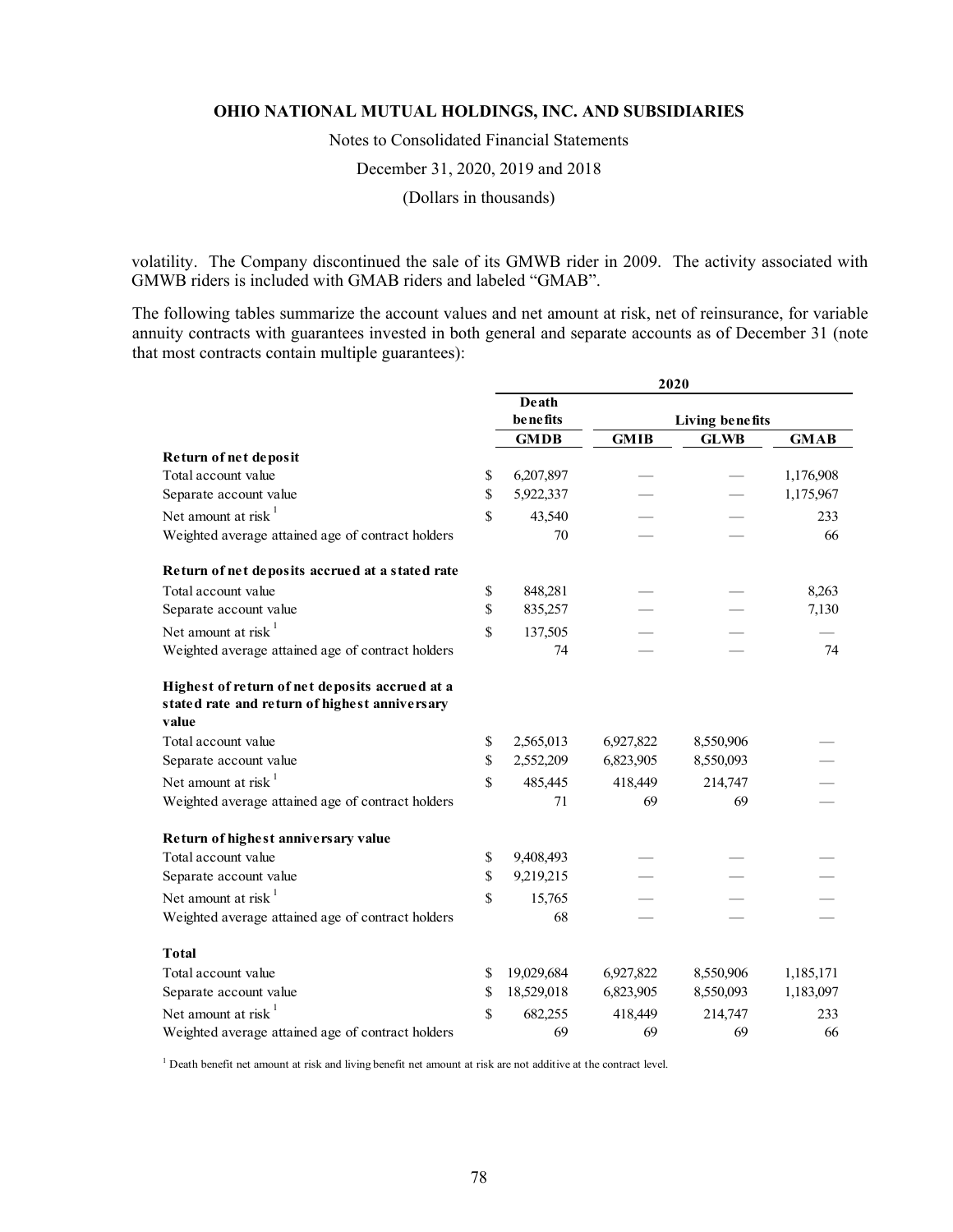Notes to Consolidated Financial Statements

#### December 31, 2020, 2019 and 2018

## (Dollars in thousands)

|                                                                                                          | 2019             |                             |             |             |  |  |  |
|----------------------------------------------------------------------------------------------------------|------------------|-----------------------------|-------------|-------------|--|--|--|
|                                                                                                          | <b>Death</b>     |                             |             |             |  |  |  |
|                                                                                                          |                  | benefits<br>Living benefits |             |             |  |  |  |
|                                                                                                          | <b>GMDB</b>      | <b>GMIB</b>                 | <b>GLWB</b> | <b>GMAB</b> |  |  |  |
| Return of net deposit                                                                                    |                  |                             |             |             |  |  |  |
| Total account value                                                                                      | \$<br>6,404,612  |                             |             | 3,207,226   |  |  |  |
| Separate account value                                                                                   | \$<br>6,080,923  |                             |             | 3,205,824   |  |  |  |
| Net amount at risk $1$                                                                                   | \$<br>32,880     |                             |             | 10          |  |  |  |
| Weighted average attained age of contract holders                                                        | 69               |                             |             | 67          |  |  |  |
| Return of net deposits accrued at a stated rate                                                          |                  |                             |             |             |  |  |  |
| Total account value                                                                                      | \$<br>892,336    |                             |             | 8,018       |  |  |  |
| Separate account value                                                                                   | \$<br>878,652    |                             |             | 6,872       |  |  |  |
| Net amount at risk $1$                                                                                   | \$<br>160,820    |                             |             |             |  |  |  |
| Weighted average attained age of contract holders                                                        | 74               |                             |             | 72          |  |  |  |
| Highest of return of net deposits accrued at a<br>stated rate and return of highest anniversary<br>value |                  |                             |             |             |  |  |  |
| Total account value                                                                                      | \$<br>2,511,305  | 6,790,521                   | 8,910,042   |             |  |  |  |
| Separate account value                                                                                   | \$<br>2,501,216  | 6,693,607                   | 8,909,500   |             |  |  |  |
| Net amount at risk $1$                                                                                   | \$<br>540,086    | 370,742                     | 103,342     |             |  |  |  |
| Weighted average attained age of contract holders                                                        | 70               | 69                          | 68          |             |  |  |  |
| Return of highest anniversary value                                                                      |                  |                             |             |             |  |  |  |
| Total account value                                                                                      | \$<br>9,537,277  |                             |             |             |  |  |  |
| Separate account value                                                                                   | \$<br>9,347,848  |                             |             |             |  |  |  |
| Net amount at risk $1$                                                                                   | \$<br>6,296      |                             |             |             |  |  |  |
| Weighted average attained age of contract holders                                                        | 68               |                             |             |             |  |  |  |
| <b>Total</b>                                                                                             |                  |                             |             |             |  |  |  |
| Total account value                                                                                      | \$<br>19,345,530 | 6,790,521                   | 8,910,042   | 3,215,244   |  |  |  |
| Separate account value                                                                                   | \$<br>18,808,639 | 6,693,607                   | 8,909,500   | 3,212,696   |  |  |  |
| Net amount at risk $1$                                                                                   | \$<br>740,082    | 370,742                     | 103,342     | 10          |  |  |  |
| Weighted average attained age of contract holders                                                        | 69               | 69                          | 68          | 67          |  |  |  |

<sup>1</sup> Death benefit net amount at risk and living benefit net amount at risk are not additive at the contract level.

For guarantees of benefits that are payable in the event of death (GMDB), the net amount at risk is generally defined as the current guaranteed minimum death benefit in excess of the account balance as of the balance sheet date.

For benefit guarantees that are payable at annuitization (GMIB), the net amount at risk is generally defined as the present value of the minimum guaranteed annuity payments available to the contract holder, determined in accordance with the terms of the contract and best estimate assumptions, where applicable, in excess of the account balance as of the balance sheet date.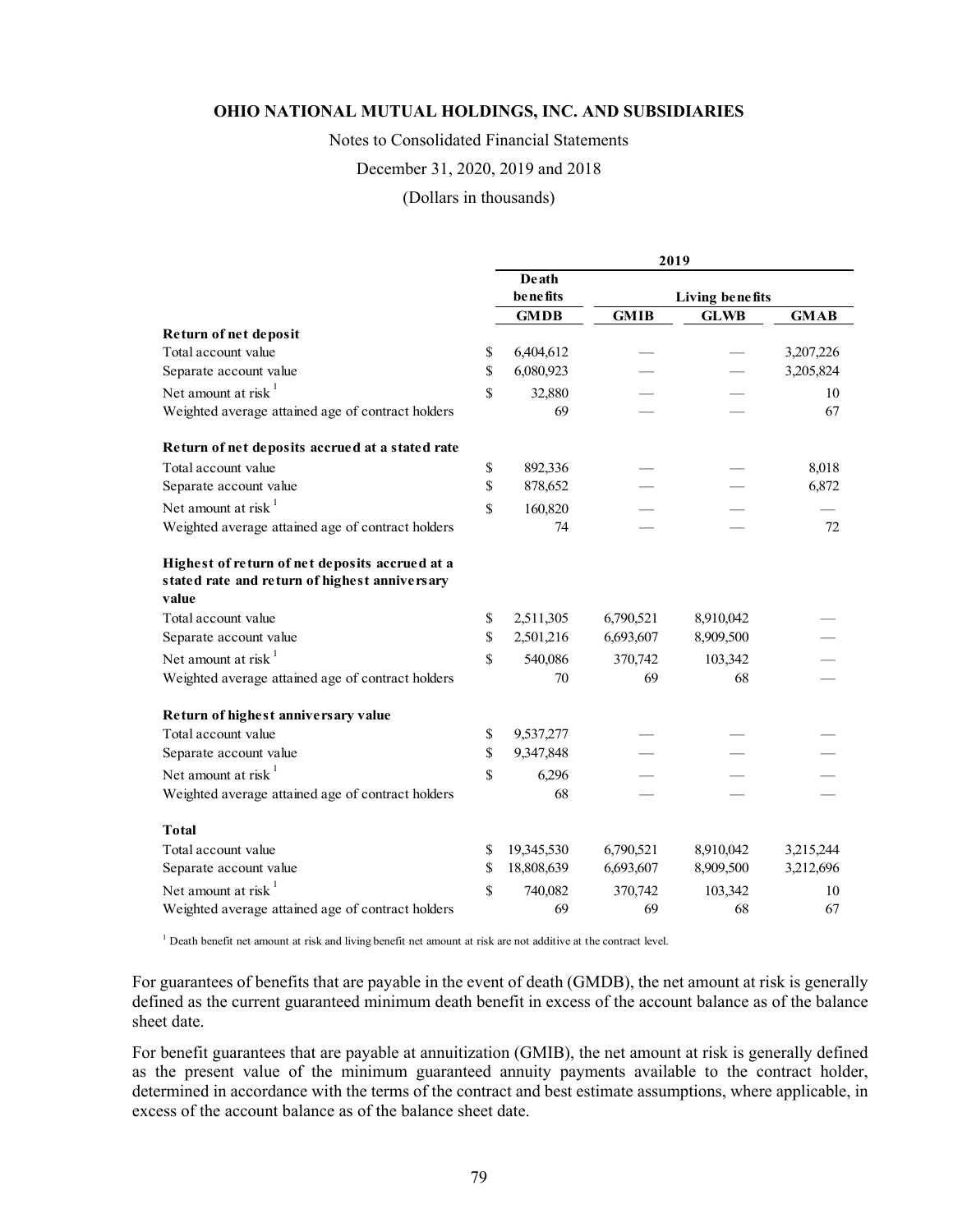Notes to Consolidated Financial Statements

December 31, 2020, 2019 and 2018

(Dollars in thousands)

For benefit guarantees that are payable upon withdrawal (GLWB), the net amount at risk is generally defined as the present value of the current maximum guaranteed withdrawal available to or taken by the contract holder, determined in accordance with the terms of the contract and best estimate assumptions, where applicable, in excess of the account balance as of the balance sheet date.

For accumulation guarantees (GMAB), the net amount at risk is generally defined as the guaranteed minimum accumulation balance in excess of the account balance as of the balance sheet date.

The assets supporting the variable portion of all variable annuities are carried at fair value and reported as assets held in separate accounts, with an equivalent amount reported as liabilities related to separate accounts. All separate account assets associated with these contracts are invested in shares of various mutual funds offered by the Company and its sub advisors. Some riders require that separate account funds be invested in asset allocation models, managed volatility models and/or have other investment restrictions. The Company did not transfer assets from the general account to the separate account for any of its variable annuity contracts during 2020 and 2019.

The following table summarizes account balances of variable annuity contracts with guarantees that were invested in separate accounts as of December 31:

|               | 2020        | 2019       |
|---------------|-------------|------------|
| Mutual funds: |             |            |
| Bond          | 5, 141, 249 | 5,250,098  |
| Equity        | 12,807,326  | 12,853,796 |
| Money market  | 580,443     | 704,745    |
| Total         | 18,529,018  | 18,808,639 |
|               |             |            |

The following table summarizes the reserve balances, net of reinsurance, for variable annuity contracts with guarantees as of December 31:

|                                    | GMDB      | <b>GMIB</b> | <b>GLWB</b> | <b>GMAB</b> |
|------------------------------------|-----------|-------------|-------------|-------------|
| Balance at December 31, 2018 \$    | 131,985   | (510, 470)  | 81,059      | 12,245      |
| Incurred claims                    | 18,776    | 12,172      | 1,022       |             |
| Paid claims                        | (18,776)  | (12,172)    | (1,022)     |             |
| Other $\frac{1}{1}$                | 10,387    | 87,145      | 33,596      | 29,543)     |
| Balance at December 31, 2019<br>-S | 142,372   | (423,325)   | 114,655     | 17,298)     |
| Incurred claims                    | 20,560    | 18,313      | 1,108       |             |
| Paid claims                        | (20, 560) | (18,313)    | (1,108)     |             |
| Other $\frac{1}{2}$                | 18,937    | 49,636      | 40,171      | 42,808      |
| Balance at December 31, 2020       | 161,309   | (373, 689)  | 154,826     | 25,510      |

1. The components that make up the Other line item above include items affecting reserve balances outside of paid and incurred claims. This includes, but is not limited to, interest, accrual, true-up, unlockings and market factors.

The reserve balances in the table above include reserves for both direct and reinsurance ceded balances. As of December 31, 2020, direct G reserves were \$1,375,615, ceded G reserves were \$1,407,659 and net G reserves were \$(32,044). As of December 31, 2019, direct G reserves were \$1,157,125, ceded G reserves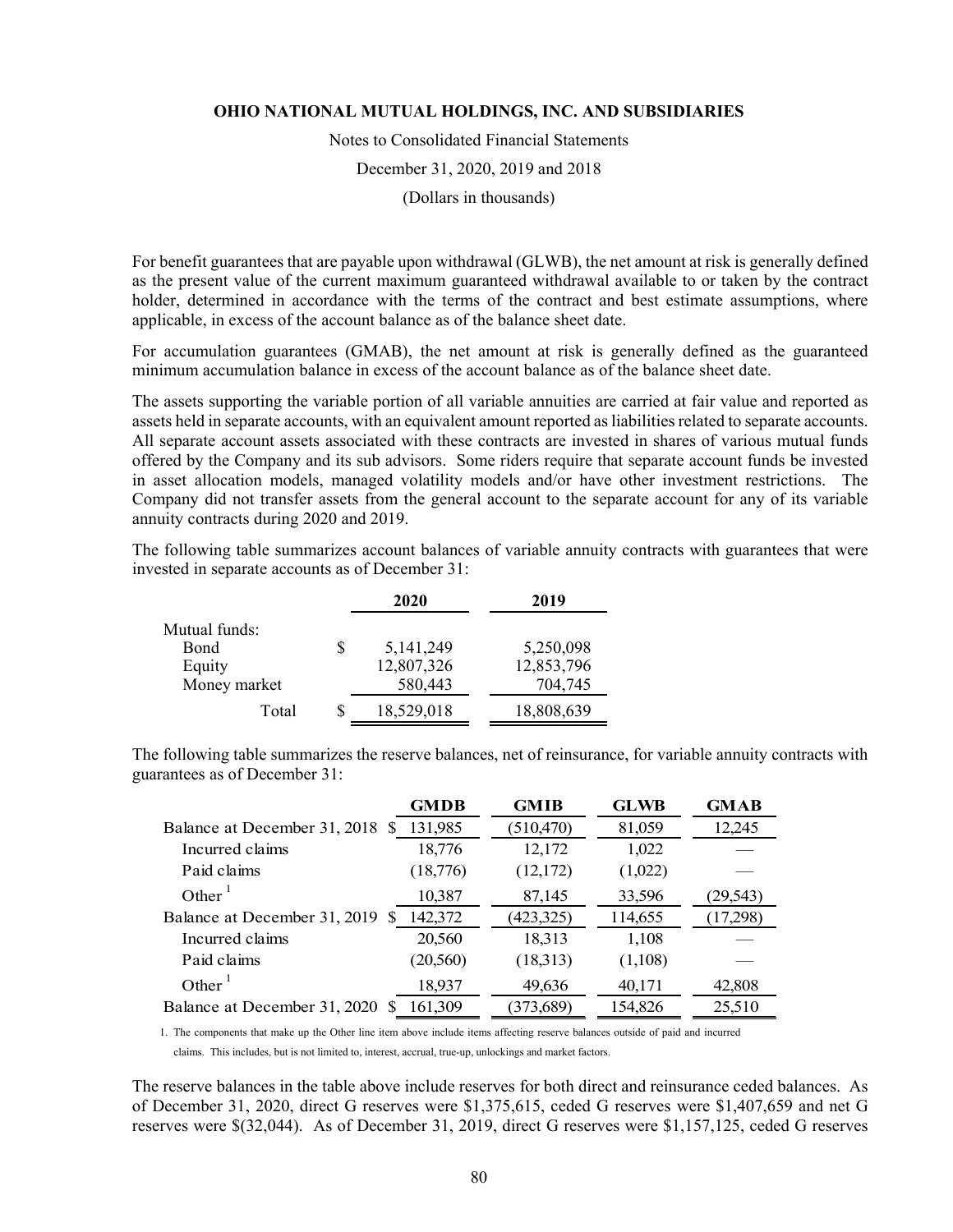Notes to Consolidated Financial Statements

December 31, 2020, 2019 and 2018

(Dollars in thousands)

were \$1,340,721 and net G reserves were \$(183,596). The direct reserves were calculated in accordance with FASB ASC Topic 944, *Financial Services,* and the reinsurance ceded reserves were calculated in accordance with FASB ASC Topic 815, *Derivatives*. See Note 6 for a reconciliation of the change in the reinsurance ceded reserve.

## *Fixed Indexed Annuity Riders*

## *GLWB Riders*

Certain fixed indexed annuity contracts include a GLWB rider. The GLWB rider allows the owner to take withdrawals from the contract at a guaranteed percentage of the GLWB base every year even if the contract value goes to zero. There are two versions of GLWB rider offered: a single life GLWB with the annuitant as the covered person, and a joint life GLWB with the annuitant and the annuitant's spouse as the covered persons.

The rider provides for a guaranteed payment of the maximum allowable withdrawal ("MAW") each index year during the lifetime withdrawal period. Such guaranteed withdrawals may start any time after the annuitant/youngest covered spouse reaches age 59 1∕2. The percentage withdrawal amount guaranteed increases if the annuitant/youngest covered spouse attains a higher age band before the guarantee is elected.

At the policy's initial sweep date, the GLWB base is set at the amount of the purchase payments. After the initial sweep date, the GLWB base will be the greater of the step-up GLWB base and the annual credit GLWB base. On each anniversary of the initial sweep date, except under excess withdrawal, the step-up GLWB base is equal to the greater of the GLWB base on the prior day, and the then current contract value, after deducting any applicable charges for the contract and credited interest. The annual credit base is the GLWB base just prior to the index year processing, plus the annual credit calculation base just prior to index processing, multiplied by an index or bonus credit rate. Upon a step-up, the annual credit calculation base will reset to the contract value at the time of step-up.

For the period from January 2, 2018 through April 6, 2018, and for the period from June 4, 2018 through September 7, 2018, in the state of California, the Company offered an exchange program, which provided certain variable annuity policyholders with a GMIB rider the opportunity to exchange the policy and associated rider for a fixed indexed annuity policy with an enhanced GLWB rider. The notable difference of the enhanced GLWB rider is the calculation of the initial GLWB benefit base. At the policy's initial sweep date, the GLWB base is set to equal the contract value on the sweep date multiplied by the GLWB enhancement percentage, which is set based on the ratio of GMIB benefit base to account value at the time of exchange. After the initial sweep date, the GLWB base will be the greatest of the step-up GLWB base and the annual credit GLWB base.

For these GLWB riders, claim reserves are determined each period by estimating the expected value of withdrawal benefits in excess of the projected account balance at the date of the rider entering the lifetime annuity period, and comparing this to the expected value of assessments for the contract, where assessments are contract fees and interest margins. Liabilities are accrued as a proportion to the accumulated assessments. The Company regularly evaluates estimates used and adjusts the additional liability balance as appropriate.

The base account reserve balances, net of reinsurance, for fixed indexed annuity contracts were \$154,678 of embedded derivative and \$915,942 of host and other liability as of December 31, 2020. The balances were \$166,353 of embedded derivative and \$931,394 of host and other liability as of December 31, 2019. The G reserve balances, net of reinsurance, for fixed indexed annuity contracts with guarantees were \$25,585 and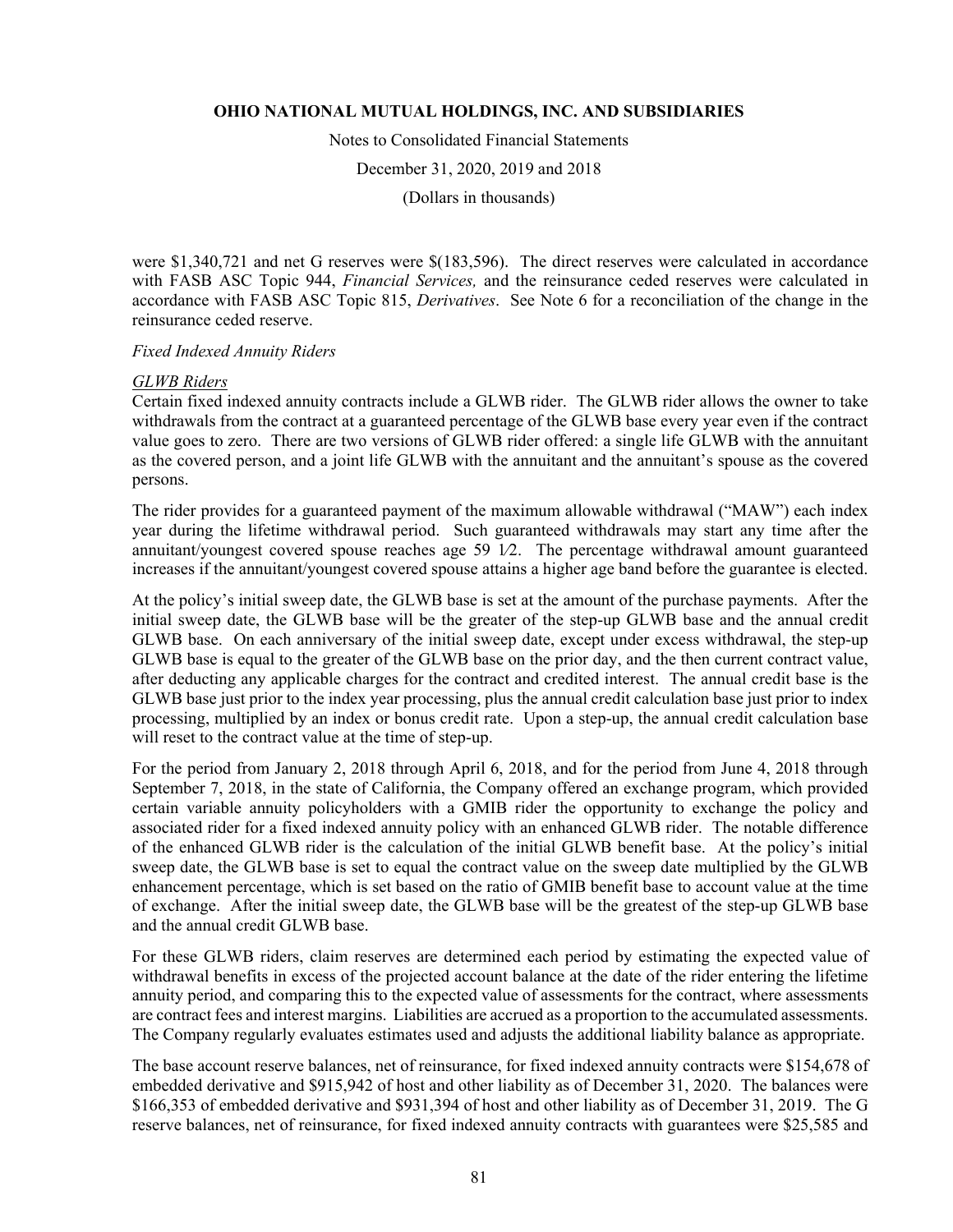Notes to Consolidated Financial Statements

December 31, 2020, 2019 and 2018

(Dollars in thousands)

\$12,990 as of December 31, 2020 and 2019, respectively. The components that make up the reserve include items affecting reserve balances outside of paid and incurred claims. This includes, but is not limited to, interest, accrual, true-up, unlockings, and market factors.

The total account value of the fixed indexed annuities was approximately \$1,068,000 and \$1,077,000 as of December 31, 2020 and 2019, respectively. The account value specific to the GLWB riders was approximately \$543,000 and \$567,000 as of December 31, 2020 and 2019, respectively.

Direct and net G reserves were \$25,585 and \$12,990 as of December 31, 2020 and 2019, respectively. No G reserves were ceded to external parties during 2020 and 2019.

## **(11) Reinsurance**

The Company participates in reinsurance activities in order to limit losses, minimize exposure to significant risks and provide additional capacity for future growth. The Company routinely enters into reinsurance transactions with other insurance companies, third parties and subsidiaries. This reinsurance involves either ceding certain risks to, or assuming risks from, other insurance companies. The Company's consolidated financial statements reflect the effects of assumed and ceded reinsurance transactions.

#### *External Reinsurance*

For the Company's life insurance products, the Company reinsures a percentage of the mortality or morbidity risk on a quota share basis or on an excess of retention basis. The Company also reinsures risk associated with their disability and health insurance policies. Ceded premiums approximated 16% of gross earned life and accident and health premiums during 2020, 2019 and 2018.

For the Company's individual variable annuity products, the Company reinsures the various living and death benefit riders, including GMDB, GMIB and GLWB. For the Company's fixed annuity products, the Company has coinsurance agreements in place to reinsure fixed annuity products sold between 2001 and 2006. Ceded amounts under these coinsurance agreements range from one-third to two-thirds of the business produced. The ceded reserves attributable to fixed annuity coinsurance agreements were \$181,280 and \$198,600 as of December 31, 2020 and 2019, respectively.

Reinsurance agreements that do not transfer significant insurance risk are recorded using deposit accounting. The Company enters into such agreements with unaffiliated reinsurers. Effective April 1, 2016, the Company entered into an agreement to cede certain whole life blocks of business written between January 1, 2016 and December 31, 2016. Effective January 1, 2017, the Company entered into an additional agreement to cede certain whole life blocks of business written between January 1, 2017 and December 31, 2017. Effective October 1, 2017, these agreements were amended and restated to combine the previous treaties from 2014 through 2016, and add 2017 and 2018 prospectively. This combined treaty is accounted for using deposit accounting. At the inception of each of these deposit accounting agreements, a risk charge liability was recorded in other liabilities on the consolidated balance sheets, with a corresponding risk charge expense recorded in other operating expenses on the consolidated statements of operations. The risk charge liabilities and expenses related to these agreements were \$2,568, \$2,395 and \$2,022 at and as of December 31, 2020, 2019 and 2018, respectively.

Effective December 31, 2018, the Company entered into an agreement to cede its quota share of the net liability on certain term life policies issued between June 4, 2007 through December 31, 2017, and in force as of the effective date. This treaty is accounted for using deposit accounting. The risk charge liabilities and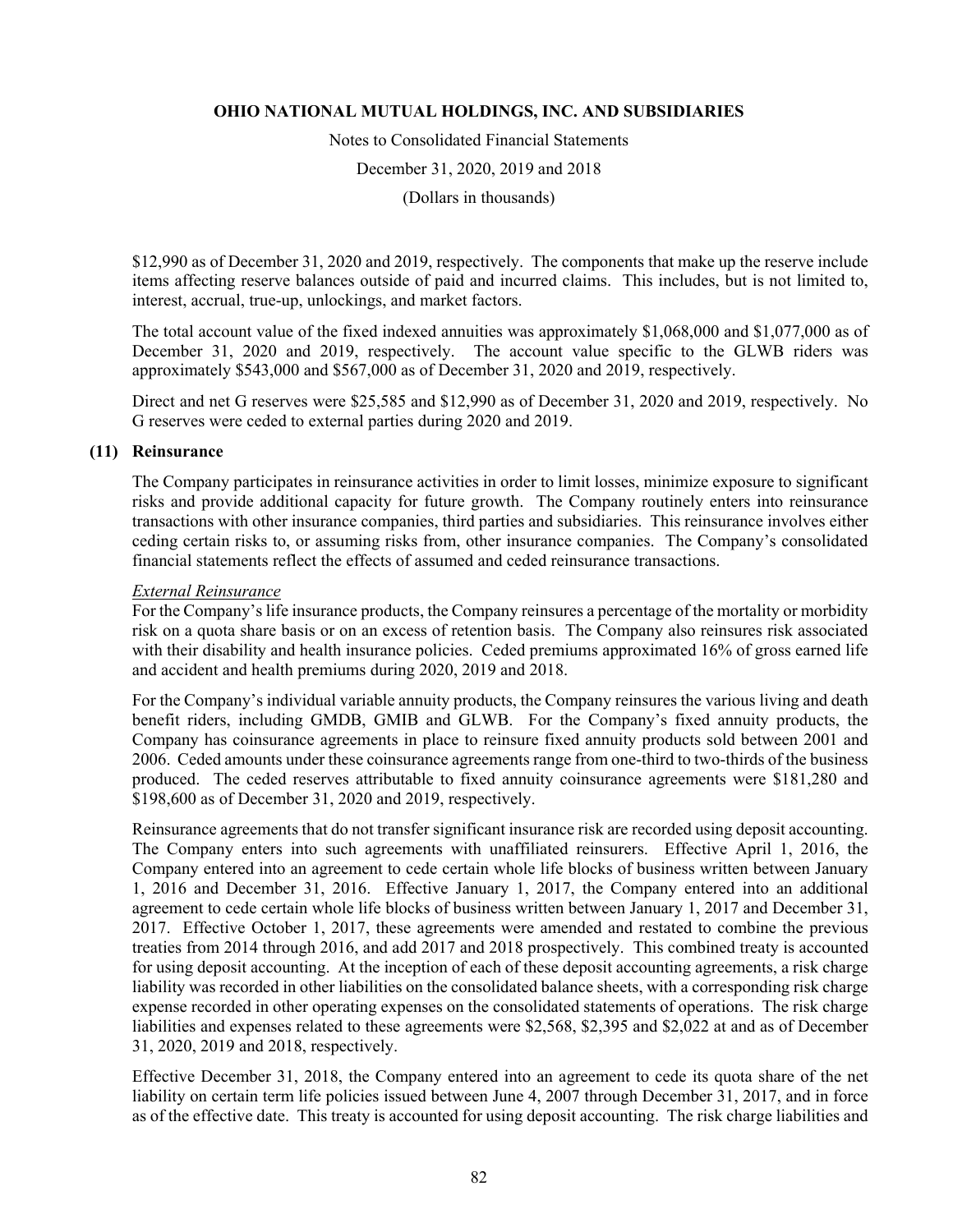Notes to Consolidated Financial Statements December 31, 2020, 2019 and 2018

(Dollars in thousands)

expenses related to this agreement settle quarterly, beginning March 31, 2019. The risk charge expense related to this agreement was \$407 and \$435 at and as of December 31, 2020 and 2019, respectively.

Effective July 1, 2019, the Company entered into a reinsurance agreement to coinsure 100% of its retained inforce BOLI and SPDA blocks of business with a third party reinsurer licensed as an authorized reinsurer in the State of Ohio. As a result of this transaction, available-for-sale securities and cash of \$2,797,281 were transferred to the reinsurer, resulting in a realized gain of \$197,876 for the year ended December 31, 2019. This transaction resulted in a \$1,929,233 increase included in reinsurance recoverable on the consolidated balance sheets as of December 31, 2019. The BOLI block of business met the requirements for reinsurance accounting; however, because the SPDA block qualifies as investment contracts, the SPDA portion of the agreement did not meet the criteria for reinsurance accounting and was accounted for under deposit accounting. As a result, a reinsurance deposit asset of \$935,792 was recorded in the consolidated balance sheets at the inception of the treaty. The asset is carried at a net amortized value of \$825,369 and \$905,770 on the consolidated balance sheets as of December 31, 2020 and 2019, respectively.

## *Affiliate Reinsurance*

As it relates to reinsurance among affiliates, to mitigate the volatility of statutory surplus for ONLIC, ONLIC ceded variable annuity-related risks, living and death benefits to SYRE for the GMIB, GMDB, and GLWB riders. Effective April 1, 2019, ONLIC recaptured its direct business previously ceded to SYRE. ONLIC now cedes these variable annuity-related risks and certain additional guarantee risks, which were previously retained, to SUNR, which retrocedes GMIB and associated risks and riders to SYRE. Additionally, to consolidate the management of such living benefit risks, ONLIC assumes GMIB and associated riders issued by NSLAC, which are correspondingly retroceded to SYRE as discussed above. Effective January 2018, ONLIC ceded 100% of the fixed indexed annuities exchange program business and associated GLWB riders to SYRE. ONLIC assumes BOLI policies issued by ONLAC, but ceased reinsuring new policies in October 2016.

ONLAC writes a significant amount of term and universal life insurance that requires statutory reserves in excess of the Company's best estimate economic reserves (i.e. redundant reserves). To efficiently manage the statutory surplus impact to ONLAC and improve capacity to write new business, the Company established two affiliated Vermont captive insurers, MONT and KENW, and an Ohio captive, CMGO. ONLAC cedes certain term life policies and certain death benefit guarantee universal life policies to MONT. ONLAC cedes certain term life policies to KENW and CMGO. MONT, KENW and CMGO entered into external reinsurance agreements covering certain of the assumed blocks of business. Additionally, MONT, KENW and CMGO retrocede term life policies on a yearly renewable term basis to ONLIC, which ONLIC cedes to external reinsurers.

ONSV entered into a proportional quota share agreement with ONSP whereby the Company assumes 50% of the premiums and claims related to ONSP's participation in the Peruvian survival, disability and burial group insurance program. This agreement applies to premiums and claims incurred between January 1, 2015 and December 31, 2016. In July 2020, this agreement was terminated.

All of the affiliated reinsurance transactions eliminate in consolidation at the ONFS and ONMH levels.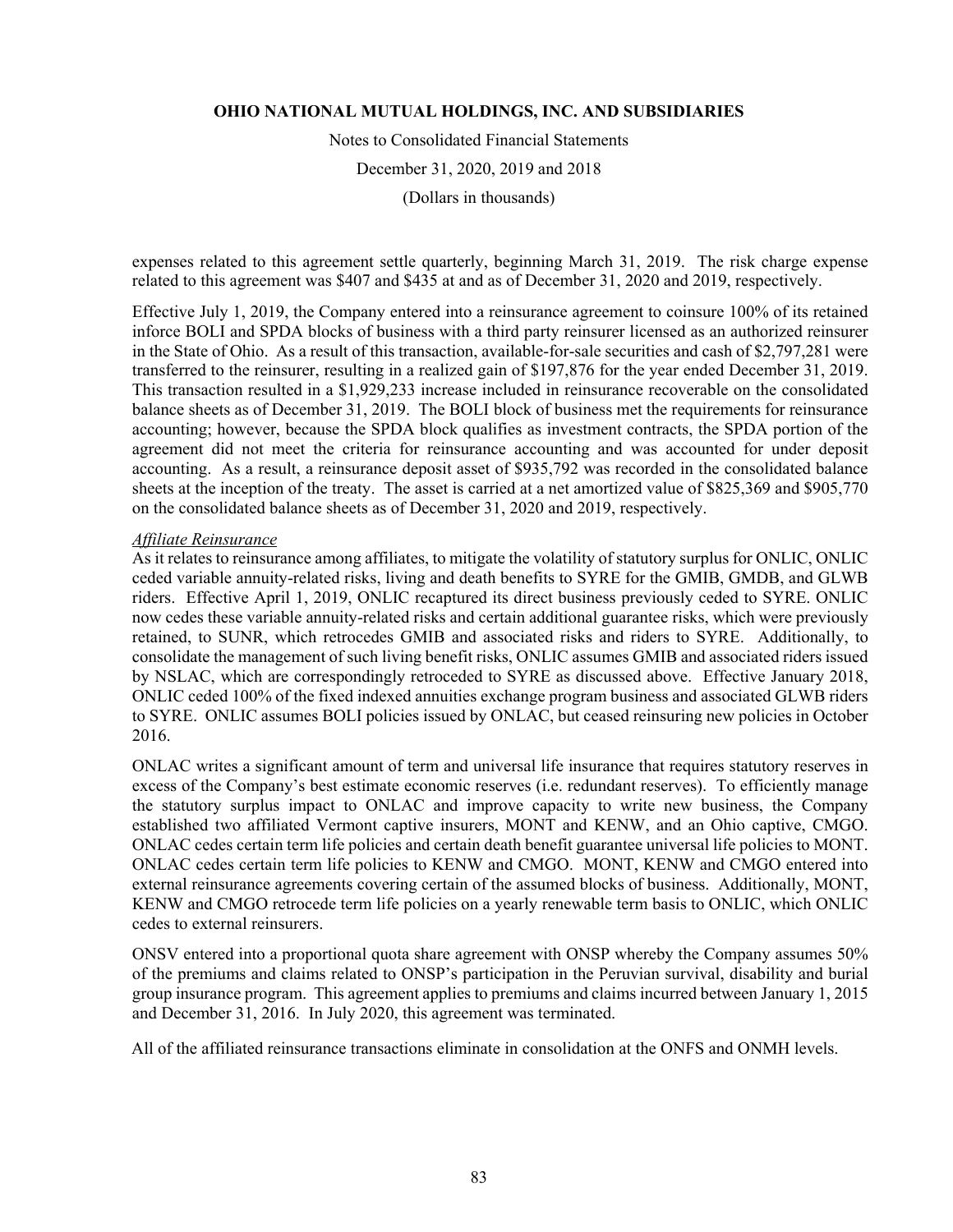Notes to Consolidated Financial Statements

December 31, 2020, 2019 and 2018

(Dollars in thousands)

The reconciliation of traditional life and accident and health total premiums to net premiums for the years ended December 31, were as follows:

|                                    | 2020       | 2019      | 2018       |
|------------------------------------|------------|-----------|------------|
| Direct premiums                    | 1,090,125  | 1,083,857 | 1,050,888  |
| Reinsurance assumed - external     | 1,022      | 1,075     | 1,219      |
| Reinsurance assumed - intercompany | 251,113    | 257,514   | 238,704    |
| Reinsurance ceded - external       | (197, 421) | (197,528) | (183,327)  |
| Reinsurance ceded - intercompany   | (251, 113) | (257,514) | (238, 704) |
| Net premiums earned                | 893,726    | 887,404   | 868,780    |

As part of the affiliate reinsurance agreements, an affiliate of the Company may be required to hold assets in trust or secure a letter of credit for the benefit of another affiliate. As of December 31, 2020, assets held in trust and letters of credit between affiliates was \$1,037,744 and \$850,000, respectively. As of December 31, 2019, assets held in trust and letters of credit between affiliates was \$778,879 and \$705,000, respectively. See Note 13 for further information on the letters of credit.

#### **(12) Long-Term Debt Obligations**

Long-term debt obligations outstanding were as follows as of December 31:

|                                      | 2020    | 2019    |
|--------------------------------------|---------|---------|
| Surplus notes                        |         |         |
| $6.875\%$ fixed rate due $2042$<br>S | 247,616 | 247,504 |
| 5,000% fixed rate due 2031           | 4,059   | 4,019   |
| 5,800% fixed rate due 2027           | 5,911   | 5,897   |
| 8.500% fixed rate due 2026           | 49,829  | 49,798  |
| Senior notes                         |         |         |
| $6.625\%$ fixed rate due 2031        | 247,569 | 247,411 |
| 5.550\% fixed rate due 2030          | 420,926 |         |
| Term Loan                            |         |         |
| 3.96% variable rate due 2022         |         | 399,249 |
| Total long-term debt obligations \$  | 975,910 | 953,878 |

## *Surplus Notes*

In June 2012, ONLIC issued a \$250,000, 6.875% fixed rate surplus note due June 15, 2042. Interest on this surplus note is payable semi-annually on June 15 and December 15. ONLIC may redeem this surplus note at its option. This surplus note is unsecured and subordinated to all present and future indebtedness and policy claims of ONLIC.

In December 2011, ONLIC issued a \$4,500, 5.000% fixed rate surplus note to Security Mutual Life Insurance Company of New York ("SML"), as payment for the purchase of additional shares of NSLAC. This note matures on December 15, 2031. Interest on this surplus note is payable semi-annually on December 15 and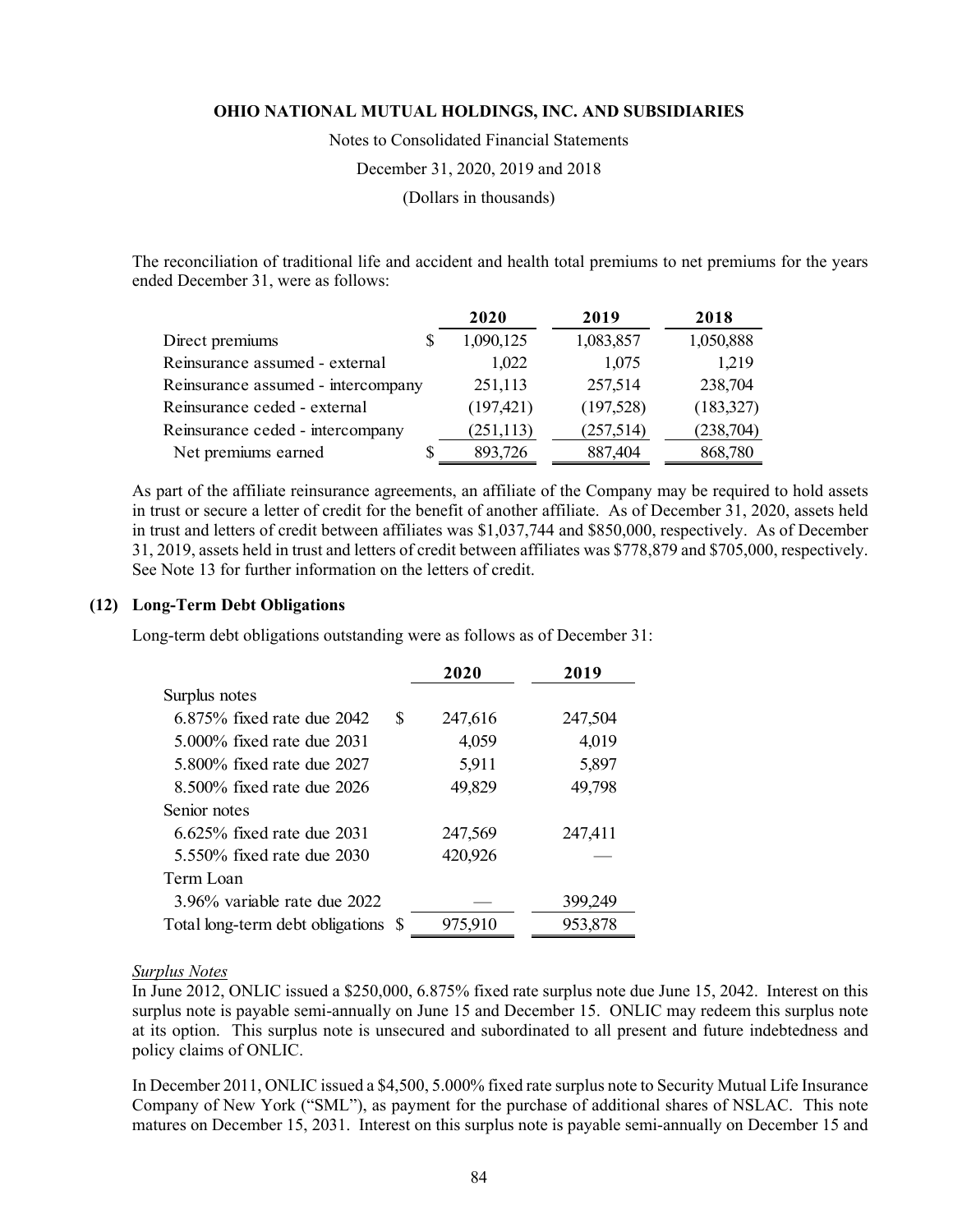Notes to Consolidated Financial Statements December 31, 2020, 2019 and 2018 (Dollars in thousands)

June 15. ONLIC may redeem this surplus note at its option. This surplus note is unsecured and subordinated to all present and future indebtedness and policy claims of ONLIC.

In April 2007, ONLIC issued a \$6,000, 5.800% fixed rate surplus note to SML, as payment for the purchase of a portion of the shares of NSLAC. This note matures on April 1, 2027. Interest on this surplus note is payable semi-annually on April 1 and October 1. ONLIC may redeem this surplus note at its option. This surplus note is unsecured and subordinated to all present and future indebtedness and policy claims of ONLIC.

In May 1996, ONLIC issued \$50,000, 8.500% fixed rate surplus note, due May 15, 2026. Interest on this surplus note is payable semi-annually on May 15 and November 15. ONLIC may redeem this surplus note at its option. This surplus note is unsecured and subordinated to all present and future indebtedness and policy claims of ONLIC.

The surplus notes have been issued in accordance with Section 3941.13 of the Ohio Revised Code. Interest payments, scheduled semi-annually, must be approved for payment by the Ohio Department of Insurance ("Department"). All issuance costs have been capitalized and are being amortized over the terms of the notes.

#### *Senior Notes*

In January 2020, ONFS issued a \$425,000, 5.550% fixed rate senior note due January 24, 2030. Interest is payable semi-annually on January 24 and July 24. ONFS may redeem this senior note at its option. The proceeds of this note were used to retire the term loan issued in 2019.

In April 2011, ONFS issued a \$250,000, 6.625% fixed rate senior note due May 1, 2031. Interest is payable semi-annually on May 1 and November 1. ONFS may redeem this senior note at its option.

In April 2010, ONFS issued a \$300,000, 6.375% fixed rate senior note due April 30, 2020. Interest is payable semi-annually on April 30 and October 30. ONFS may redeem this senior note at its option. During April 2019, ONFS redeemed this senior note. This included a make-whole payment to note holders of \$10,263 included in loss on debt retirement on the income statement.

The senior notes are obligations of ONFS and are not subject to Department approval for payments of principal or interest. Claims of the policyholders of ONLIC and ONLAC have priority over these senior notes if either company is unable to pay policyholder claims.

#### *Term Loan*

On April 5, 2019, the Company issued a \$400,000 term loan due April 5, 2022. Interest is payable quarterly based on a variable base rate or the London Inter-bank Offered Rate ("LIBOR") plus the applicable margin. The rate selected at December 31, 2019 was LIBOR. The average interest rate paid for the year ended December 31, 2019 was 3.96%. This loan was retired in January, 2020 with the issuance of the January 2020 senior note described above.

## *Interest Expense*

Total interest expense, including amortization of debt discounts and issuance costs, on all obligations was \$62,250, \$58,571 and \$58,576 during the years ended December 31, 2020, 2019 and 2018, respectively. Total interest expense is included in investment expenses as a component of net investment income.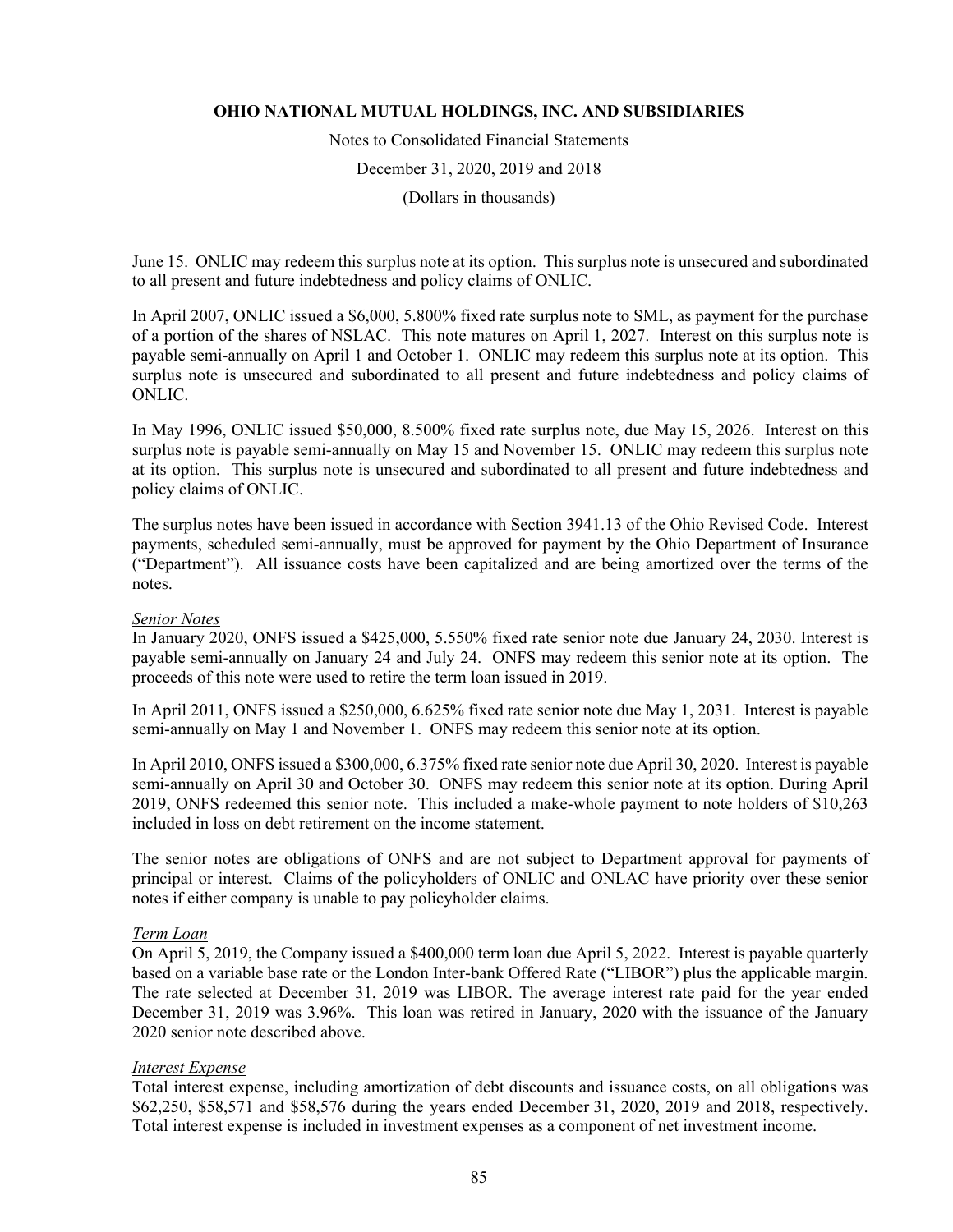Notes to Consolidated Financial Statements

December 31, 2020, 2019 and 2018

(Dollars in thousands)

## **(13) Bank Line of Credit**

In April 2016, ONFS obtained a \$525,000 senior unsecured, syndicated credit facility. The credit facility was established for the purpose of issuing letters of credit and loans for general corporate purposes and matured in April 2021. In March 2017, ONFS increased this credit facility by \$50,000 to \$575,000. On March 29, 2018, ONFS increased this credit facility by \$325,000 to \$900,000. The credit facility now matures in March 2023.

ONFS utilized \$440,000 and \$565,000 of this facility as of December 31, 2020 and 2019, respectively, to secure a letter of credit for SYRE, with SUNR as the beneficiary, in order to recognize reserve credit under statutory accounting principles.

ONFS utilized \$110,000 of this facility as of December 31, 2020 and 2019 to secure a letter of credit for SYRE, with ONLIC as the beneficiary, in order to recognize reserve credit under statutory accounting principles. ONFS borrowed \$75,000 against the facility in December 2017 for the benefit of SYRE, which is recorded in short-term borrowings in the consolidated balance sheets. The \$15,000 ONFS borrowed to fund the 2014 intercompany sale transaction of ONSP to the Dutch holding company from ONSA was transferred to the new facility. During 2019, these borrowings were repaid.

On March 30, 2020, ONFS entered into a \$200,000, 364-day letter of credit facility with a group of banks in order to finance and support the reserve requirements of SYRE, ONLIC and SUNR. ONLIC and SUNR are the only beneficiaries of the related letters of credit. In June 2020, ONFS increased this facility by \$100,000 to \$300,000. ONFS utilized \$300,000 of this facility as of December 31, 2020 to secure a letter of credit for SYRE, with SUNR as the beneficiary, in order to recognize reserve credit under statutory accounting principles.

On December 31, 2019, ONFS entered into a \$50,000, 364-day letter of credit facility with two banks in order to finance and support the reserve requirements of SYRE, ONLIC and SUNR. ONLIC and SUNR are the only beneficiaries of the related letters of credit. ONFS utilized \$30,000 of this facility as of December 31, 2019 to secure a letter of credit for SYRE, with SUNR as the beneficiary, in order to recognize reserve credit under statutory accounting principles. On December 28, 2020, this facility was renewed for ninety days and matures on March 29, 2021. This facility was not utilized as of December 31, 2020.

Total interest and fees paid on these credit facilities were \$18,275, \$14,429 and \$11,565 in 2020, 2019 and 2018, respectively.

## **(14) Income Taxes**

The provision for income taxes is as follows:

|                            | 2020    | 2019      | 2018    |
|----------------------------|---------|-----------|---------|
| Current expense (benefit)  | (2,723) | 895       | (972)   |
| Deferred (benefit) expense | 189     | (32, 139) | (7,824) |
| Provision for income taxes | (2,534) | 31,244)   | .796    |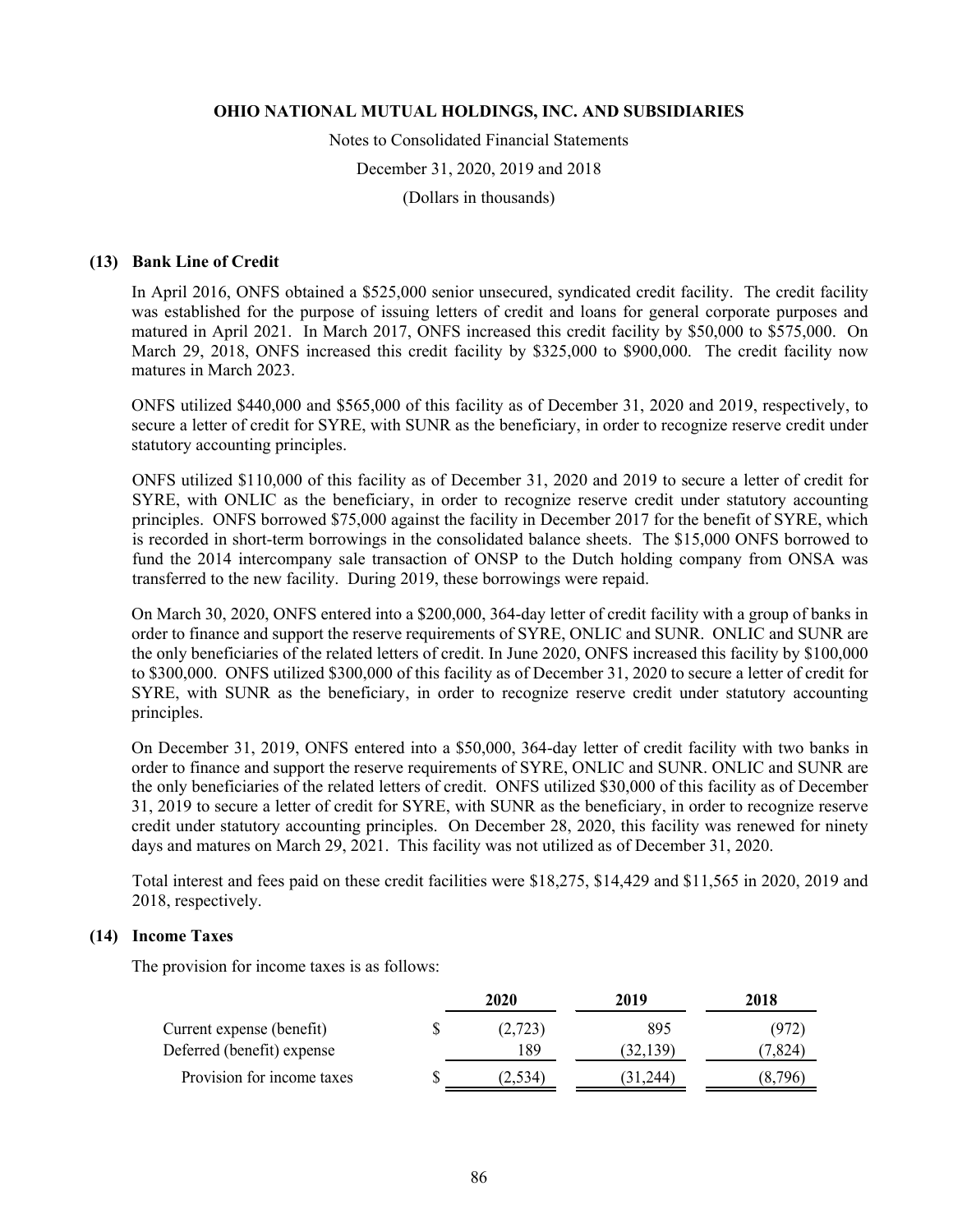Notes to Consolidated Financial Statements

December 31, 2020, 2019 and 2018

(Dollars in thousands)

The following table is the reconciliation of the provision for income taxes based on enacted U.S. federal income tax rates to the provision for income taxes reported in the consolidated financial statements for the years ended December 31:

|                                                 |   | 2020      | 2019      | 2018       |
|-------------------------------------------------|---|-----------|-----------|------------|
| Pre-tax income times U.S. enacted tax rate      | S | (522)     | (18, 632) | 11,222     |
| Tax-preferred investment income                 |   | (10, 379) | (12,359)  | (22, 579)  |
| Foreign subsidiaries statutory tax differential |   | (2,087)   | (2,531)   | (590)      |
| Deemed income from foreign operations           |   | 6,435     |           | (3,314)    |
| U.S. Tax reform rate change - Non-equity        |   |           |           | 4,137      |
| Prior Period Adjustments                        |   | 5,850     |           |            |
| Tax contingencies                               |   | (1,933)   | (298)     | 126        |
| Other, net                                      |   | 102       | 2,576     | 2,202      |
| Provision for income taxes                      |   | (2,534)   | (31,244)  | (8,796)    |
| Effective tax rate                              |   | 101.9%    | 35.2%     | $(16.5)\%$ |

The Company files income tax returns in the U.S. federal jurisdiction, foreign countries and various state jurisdictions.

The largest component of tax-preferred investment income in the rate reconciliation above is the Dividends Received Deduction ("SA DRD") on separate account assets held in connection with variable annuity and life contracts. For 2020, 2019 and 2018 tax returns, the Company recognized an income tax benefit of \$5,176, \$8,145 and \$9,754, respectively.

As of December 31, 2020, the Company had \$126 of uncertain tax positions related to the SA DRD company share percentages. As of December 31, 2019, the Company had \$2,059 of uncertain tax positions related to the SA DRD company share percentages. The \$1,933 change in uncertain tax positions is included in the above rate reconciliation.

The Company has made the decision to permanently re-invest the foreign subsidiaries' earnings, thus local foreign country tax rules and tax rates govern the reporting of taxes rather than the U.S. tax rules and tax rate. In 2014, the Chilean government passed legislation increasing the enacted tax rate each year and is currently 27% in 2018 and thereafter. The impact of this legislation is reflected in the rate reconciliation table above.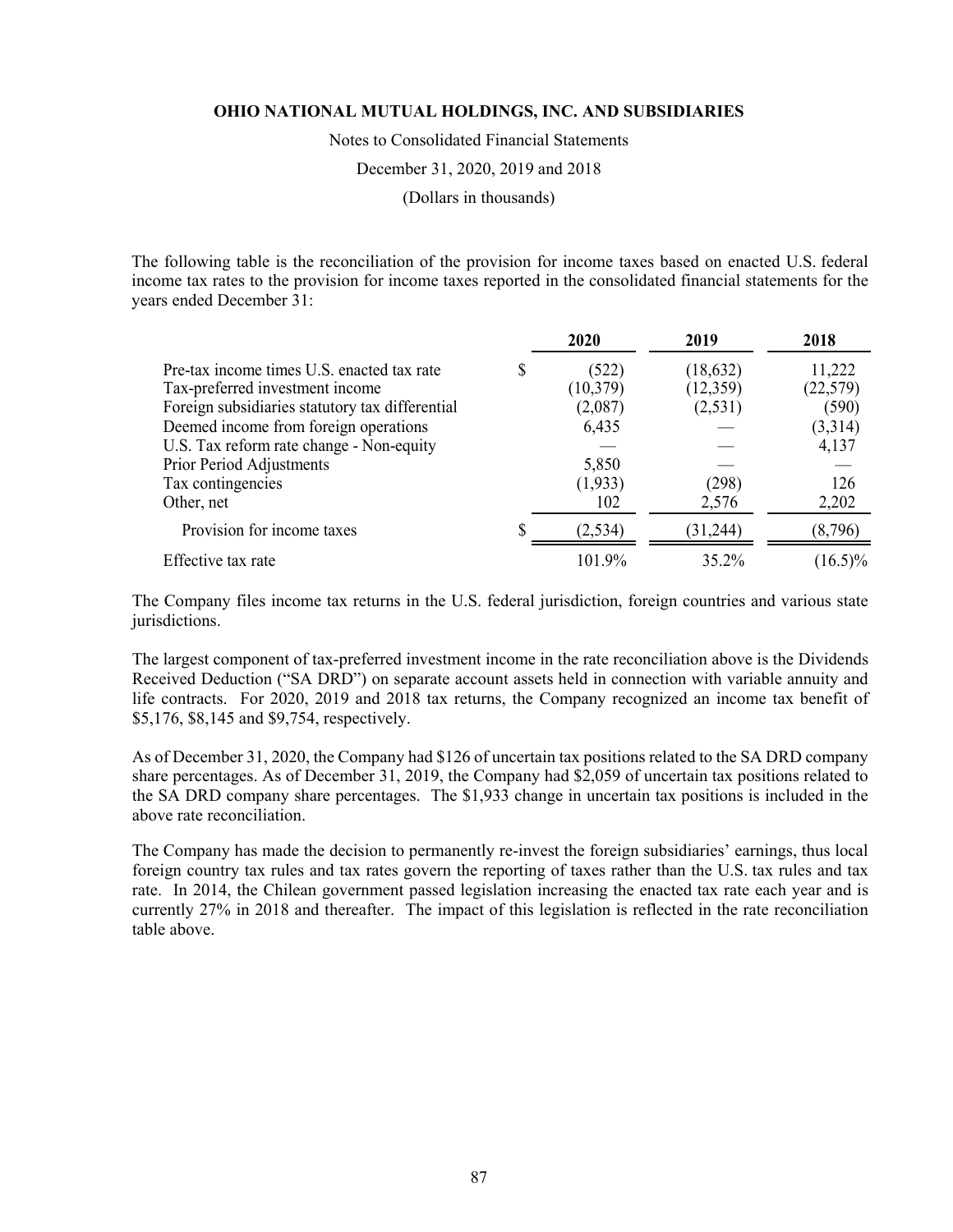Notes to Consolidated Financial Statements

December 31, 2020, 2019 and 2018

(Dollars in thousands)

The tax effects of temporary differences between the financial statement carrying amounts and the tax basis of assets and liabilities that give rise to significant components of the net deferred tax liability relate to the following as of December 31:

| Deferred tax assets:                                            |  |
|-----------------------------------------------------------------|--|
|                                                                 |  |
| \$<br>Pension and benefit obligations<br>24,218<br>21,023       |  |
| 1,426,998<br>1,533,501<br>Future policy benefits                |  |
| Derivatives<br>34,908<br>31,860                                 |  |
| 189,985<br>142,565<br>Net operating loss carryforwards          |  |
| Tax credits<br>39,750<br>47,483                                 |  |
| 49,016<br>33,585<br>Fixed Asset Capitalization and Depreciation |  |
| Section 481 (a) adjustment<br>5,338<br>7,211                    |  |
| 15,203<br>Other<br>2,544                                        |  |
| 1,795,022<br>1,810,166<br>Total gross deferred tax assets       |  |
| Valuation allowance on deferred tax assets                      |  |
| 1,795,022<br>1,810,166<br>Net deferred tax assets               |  |
| Deferred tax liabilities:                                       |  |
| 118,924<br>196,883<br>Investments                               |  |
| 216,322<br>248,331<br>Deferred policy acquisition costs         |  |
| Section $481(a)$ adjustment                                     |  |
| Reinsurance recoverable<br>1,574,194<br>1,583,632               |  |
| 8,395<br>Other<br>14,056                                        |  |
| 2,001,455<br>1,959,282<br>Total gross deferred tax liabilities  |  |
| 206,433<br>149,116<br>Net deferred tax liability                |  |

In assessing the realizability of deferred tax assets, the Company considers whether it is more likely than not that some portion or all of the deferred tax assets will be realized. The ultimate realization of deferred tax assets is dependent upon the generation of future taxable income during periods in which those temporary differences become deductible. The Company considers the scheduled reversal of deferred tax liabilities, projected future income, and prudent and feasible tax planning strategies in making this assessment. Based upon the level of historical taxable income, projections for future income over the periods in which the deferred tax assets are deductible and available tax planning strategies, the Company believes it is more likely than not that it will realize the benefits of these deductible differences.

As of December 31, 2020, the Company has non-life net operating loss carryforwards of \$406,091 expiring in years 2030 through 2037. As of December 31, 2019, the Company had non-life net operating loss carryforwards of \$475,668 expiring in years 2028 through 2037. As of December 31, 2020, the Company has life net operating loss carryforward of \$23,056 carried forward indefinitely. As of December 31, 2020, SYRE has a net operating loss of \$475,540, of which \$35,532 expires in 2036 and the remaining portion can be carried forward indefinitely and used only to offset future taxable income of SYRE. As of December 31, 2019, SYRE had a net operating loss of \$188,967 expiring in 2033, to be carried forward and used only to offset future taxable income of SYRE. All loss carryforwards are expected to be fully utilized before expiring.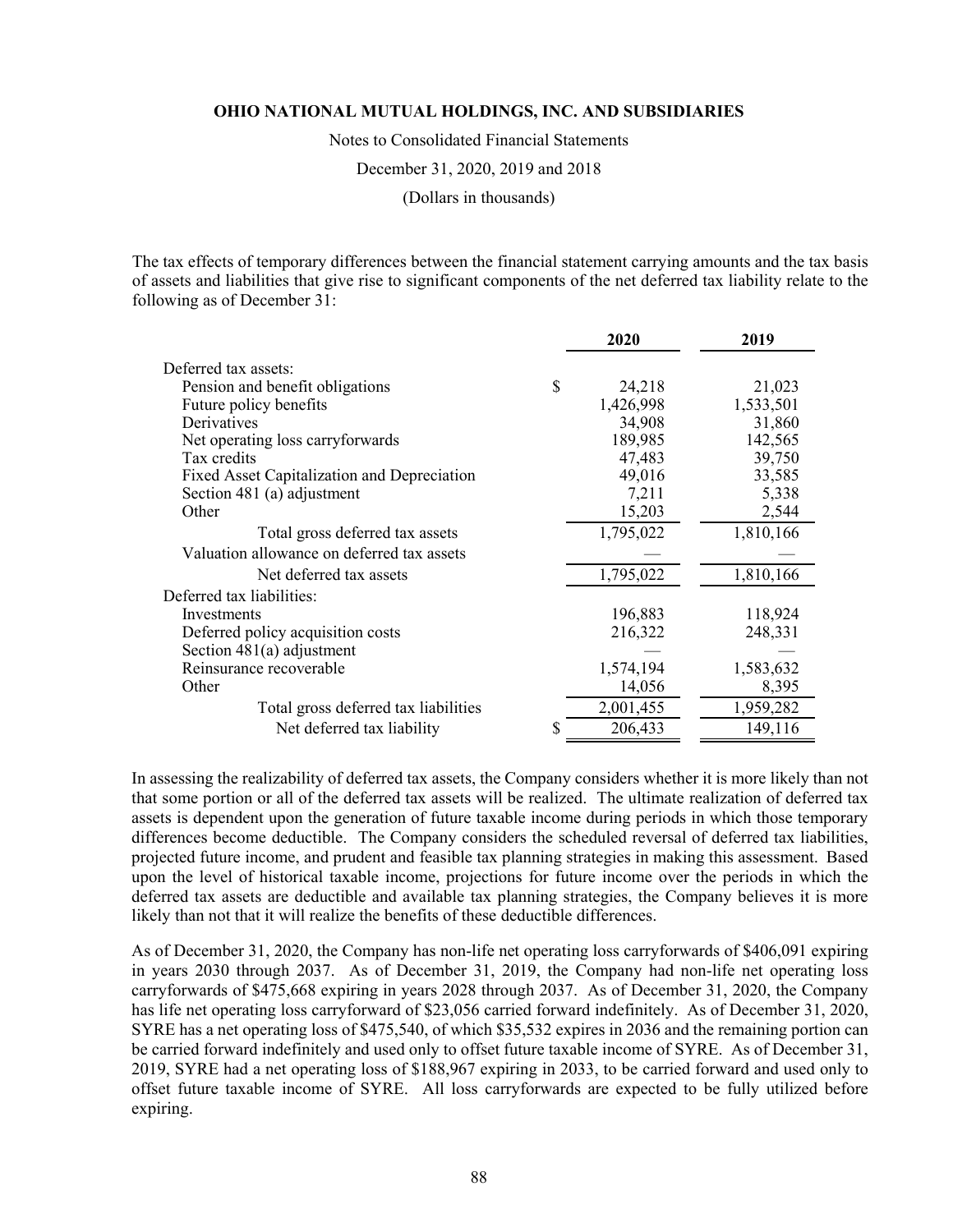Notes to Consolidated Financial Statements

December 31, 2020, 2019 and 2018

(Dollars in thousands)

As of December 31, 2020 and 2019, the Company had no federal valuation allowances recorded. As of December 31, 2020 and 2019, the Company had no net capital loss carryforwards. As of December 31, 2020, the Company has a non-life charitable contribution carryforward of \$1,456 expiring in 2025. As of December 31, 2020, the Company has tax credit carryforwards of \$47,483 expiring in years 2020 through 2036. As of December 31, 2019, the Company had tax credit carryforwards of \$39,750 expiring in years 2023 through 2038.

## **(15) Pensions and Other Post-Retirement Benefits**

## *a) Home Office Pension Plan*

The Company sponsors a funded qualified pension plan covering all home office employees hired prior to January 1, 1998. This plan was amended effective December 31, 2019, to freeze the accrual of future benefits. The impact of the curtailment is included below. This plan includes participants who are employees of the Company and devote substantially all of their time to service for the Company. Retirement benefits are based on years of service and the highest average earnings in five of the last ten years.

The Company also sponsors unfunded pension plans covering certain home office employees where benefits exceed Code 401(a)(17) and Code 415 limits.

The Company also has other deferred compensation and supplementary plans. One of the supplementary plans was also amended effective December 31, 2019, to freeze the accrual of future benefits. The impact of the curtailment is included below.

The measurement dates were December 31, 2020 and 2019.

## *b) Home Office Post-Retirement Benefit Plans*

The Company currently offers eligible retirees the opportunity to participate in a post-retirement health and group life plan. This plan was amended effective July 1, 2013, to provide participants younger than age 65, a fixed portion of the health insurance contract premium and for participants age 65 and older, a fixed dollar amount, which the participant must use to independently purchase their own insurance. Previously, this plan provided all participants a fixed portion of the health insurance contract premium. The portion the Company pays is periodically increased and is a function of participant service. Only home office employees hired prior to January 1, 1998 may become eligible for these benefits provided that the employee meets the retirement age and years of service requirements.

This plan includes participants who are employees of the Company and devote substantially all of their time to service for the Company.

The post-retirement health plan does not provide benefits which are actuarially equivalent to Medicare Part D benefits. Therefore, the Company does not receive the associated federal Medicare subsidy.

The measurement dates were December 31, 2020 and 2019.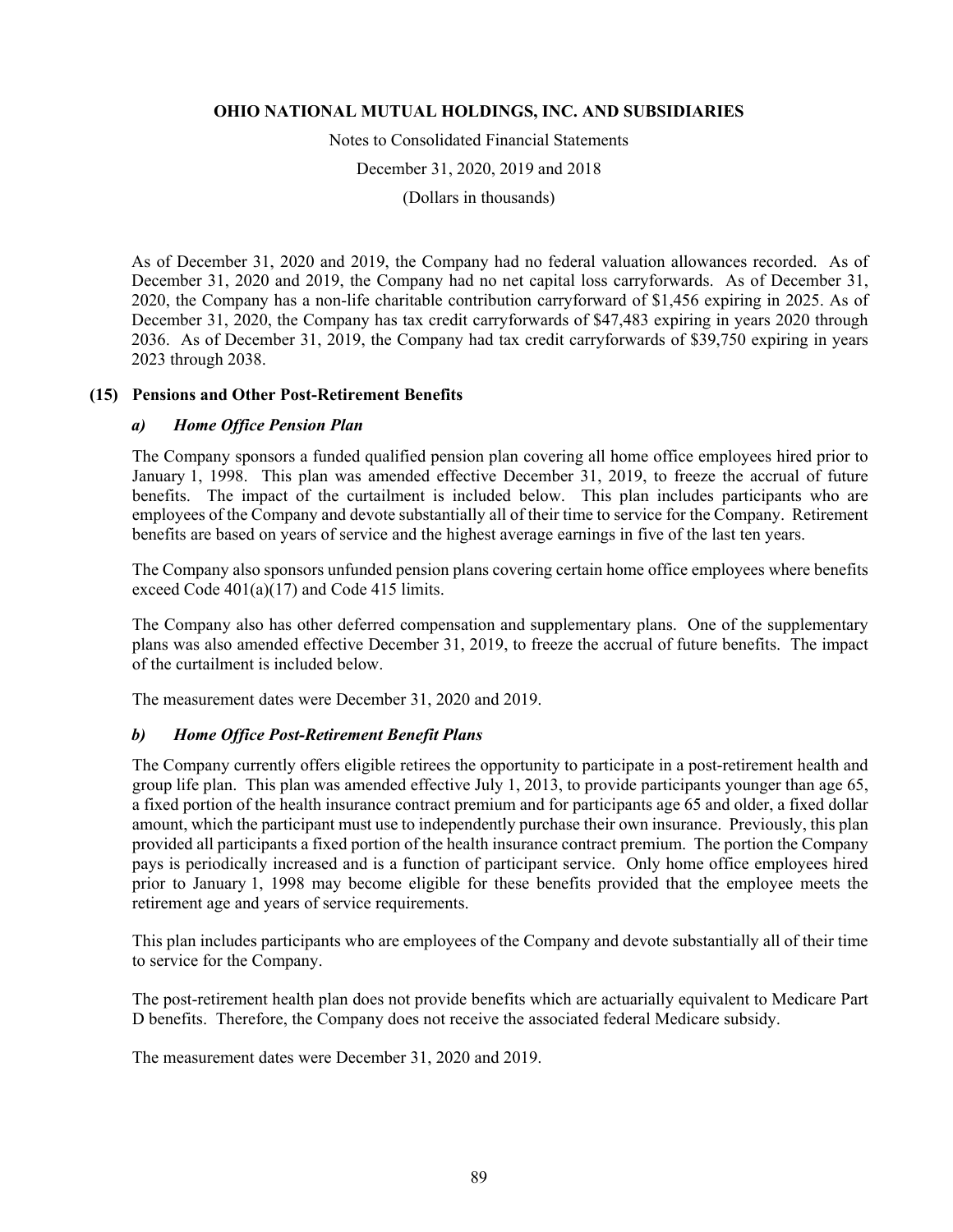Notes to Consolidated Financial Statements

December 31, 2020, 2019 and 2018

(Dollars in thousands)

#### *c) General Agents' Pension Plan*

The Company sponsors an unfunded, nonqualified defined benefit pension plan covering its general agents hired prior to January 1, 2005. This plan provides benefits based on years of service and average compensation during the final five and ten years of service.

The measurement dates were December 31, 2020 and 2019.

#### *d) Agents' Post-Retirement Benefits Plans*

The Company sponsors a post-retirement health and group life plan. Only agents with contracts effective prior to January 1, 1998 who meet the retirement age and service requirements are eligible for these benefits. The health and group life plans are contributory, with retirees contributing approximately 50% of premium for coverage. As with all plan participants, the Company reserves the right to change the retiree premium contribution at renewal.

The post-retirement health plan does not provide benefits which are actuarially equivalent to Medicare Part D benefits. Therefore, the Company does not receive the associated federal Medicare subsidy.

The measurement dates were December 31, 2020 and 2019.

#### *e) Obligations and Funded Status*

Information regarding the funded status of the pension plans as a whole and other benefit plans as a whole as of December 31 is as follows:

|                                         |     | <b>Pension benefits</b> |           | <b>Other benefits</b> |         |
|-----------------------------------------|-----|-------------------------|-----------|-----------------------|---------|
|                                         |     | 2020                    | 2019      | 2020                  | 2019    |
| Change in projected benefit obligation: |     |                         |           |                       |         |
| Projected benefit obligation at         |     |                         |           |                       |         |
| beginning of year                       | \$  | 95,607                  | 94,331    | 7,558                 | 6,306   |
| Service cost                            |     | 659                     | 2,121     | 37                    | 25      |
| Interest cost                           |     | 3,278                   | 4,711     | 263                   | 280     |
| Actuarial loss (gain)                   |     | 14,054                  | 24,333    | 3,804                 | 1,404   |
| Benefits paid*                          |     | (605)                   | (5,561)   | (777)                 | (457)   |
| Settlement/curtailment                  |     | (7, 452)                | (24, 328) |                       |         |
| Projected benefit obligation at         |     |                         |           |                       |         |
| end of year                             | S   | 105,541                 | 95,607    | 10,885                | 7,558   |
| Accumulated benefit obligation          | S   | 101,887                 | 93,092    |                       |         |
| Change in plan assets:                  |     |                         |           |                       |         |
| Fair value of plan assets at            |     |                         |           |                       |         |
| beginning of year                       | \$. | 56,609                  | 50,703    |                       |         |
| Plan sponsor contribution               |     | 10,000                  |           |                       |         |
| Actual return on plan assets            |     | 10,065                  | 10,365    |                       |         |
| Benefits and expenses paid              |     | (5,746)                 | (4, 459)  |                       |         |
| Fair value of plan assets at            |     |                         |           |                       |         |
| end of year                             | \$. | 70,928                  | 56,609    |                       |         |
| Funded status**                         | \$  | (34, 613)               | (38,998)  | (10, 885)             | (7,558) |

\* Benefits paid include amounts paid from both funded and unfunded benefit plans.

\*\* Funded status is recorded in other liabilities in the consolidated balance sheets.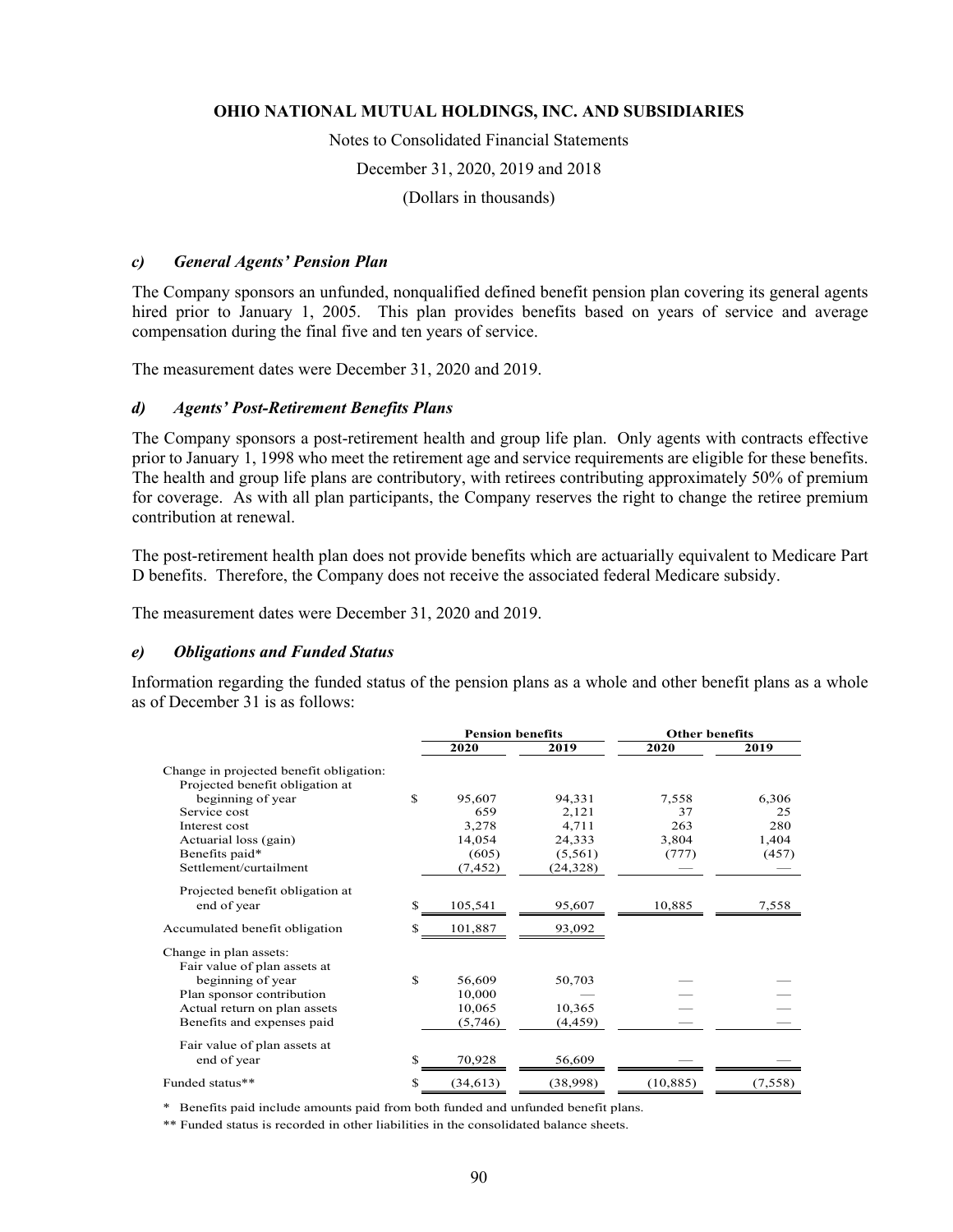Notes to Consolidated Financial Statements December 31, 2020, 2019 and 2018 (Dollars in thousands)

The following tables show the funded status of the pension plans as of December 31:

|                                                        |    | Qualified               | <b>Unfunded</b> |                       |         |
|--------------------------------------------------------|----|-------------------------|-----------------|-----------------------|---------|
|                                                        |    | <b>Pension Plan</b>     | pension plan    | Total                 |         |
| 2020                                                   |    |                         |                 |                       |         |
| Projected benefit obligation                           | \$ | 76,226                  | 29,315          | 105,541               |         |
| Fair value of plan assets                              |    | 70,928                  |                 | 70,928                |         |
| Funded status                                          | S  | (5,298)                 | (29,315)        | (34, 613)             |         |
| 2019                                                   |    |                         |                 |                       |         |
| Projected benefit obligation                           | \$ | 70,897                  | 24,710          | 95,607                |         |
| Fair value of plan assets                              |    | 56,609                  |                 | 56,609                |         |
| Funded status                                          |    | (14, 288)               | (24, 710)       | (38,998)              |         |
|                                                        |    | <b>Pension benefits</b> |                 | <b>Other benefits</b> |         |
|                                                        |    | 2020                    | 2019            | 2020                  | 2019    |
| Amounts recognized in the<br>balance sheet consist of: |    |                         |                 |                       |         |
| Other liabilities                                      | \$ | (34, 613)               | (38,998)        | (10, 885)             | (7,558) |

Amounts recognized in other comprehensive income (loss) arising during the period consist of the following:

|                                                                                        | <b>Pension benefits</b> |                                 |         | <b>Other benefits</b> |                               |      |
|----------------------------------------------------------------------------------------|-------------------------|---------------------------------|---------|-----------------------|-------------------------------|------|
|                                                                                        | 2020                    | 2019                            | 2018    | 2020                  | 2019                          | 2018 |
| Net actuarial loss (gain)                                                              | 8,155                   | 17,535                          | (7,237) | 3,803                 | 1,404                         | 565  |
|                                                                                        |                         | <b>Pension benefits</b><br>2020 | 2019    | 2020                  | <b>Other benefits</b><br>2019 |      |
| Amounts recognized in accumulated<br>other comprehensive income:<br>Net actuarial loss |                         | 32,335                          | 28,691  | 6,075                 | 2,588                         |      |
| Total                                                                                  |                         | 32,335                          | 28,691  | 6,075                 | 2,588                         |      |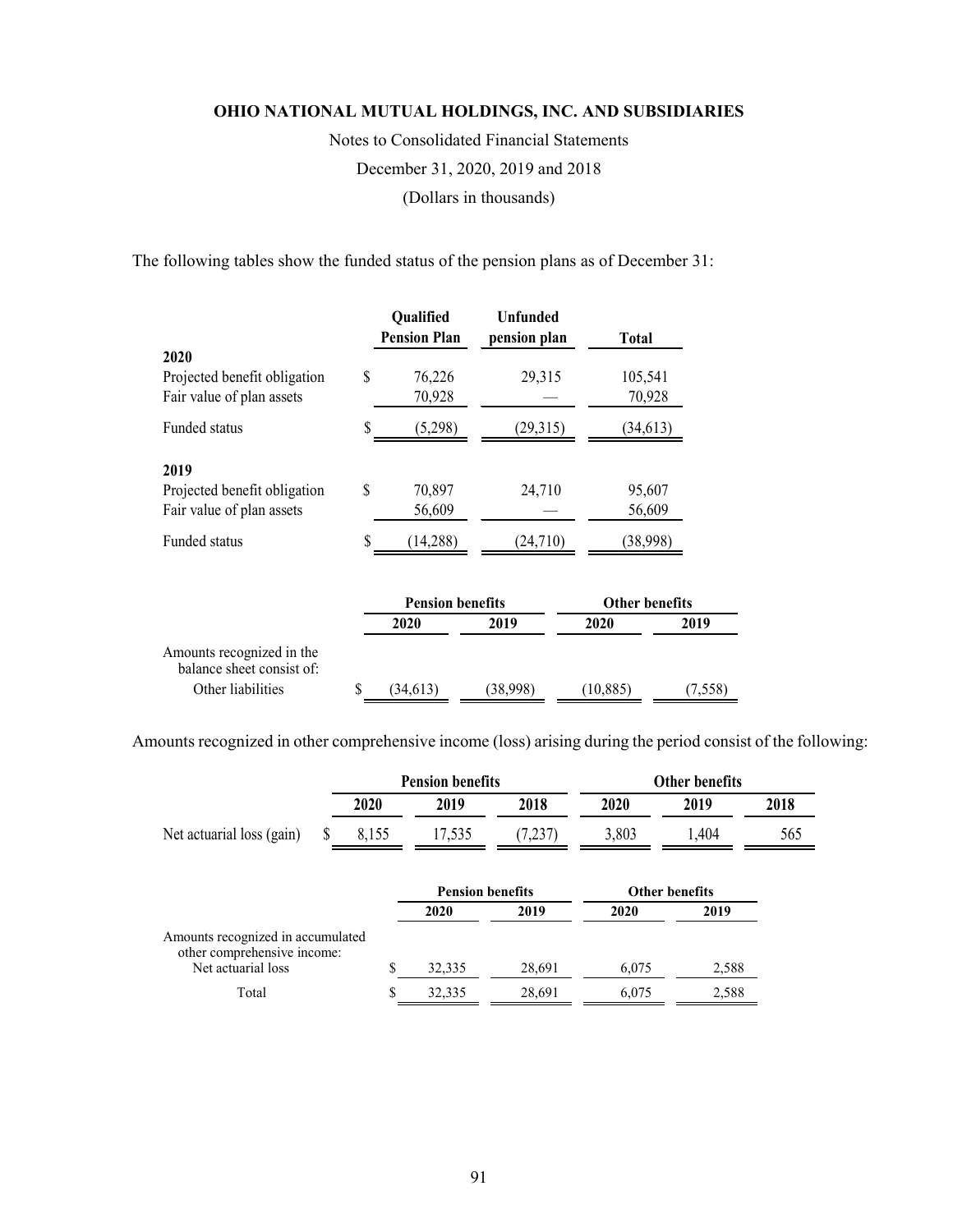Notes to Consolidated Financial Statements

## December 31, 2020, 2019 and 2018

# (Dollars in thousands)

|                                 |   | <b>Pension benefits</b> |         |         |  |
|---------------------------------|---|-------------------------|---------|---------|--|
|                                 |   | 2020                    | 2019    | 2018    |  |
| Components of net periodic      |   |                         |         |         |  |
| benefit cost:                   |   |                         |         |         |  |
| Service cost                    | S | 659                     | 2,121   | 3,107   |  |
| Interest cost                   |   | 3,278                   | 4,711   | 4,859   |  |
| Expected return on plan assets  |   | (4,167)                 | (3,568) | (4,726) |  |
| Amortization of net loss/(gain) |   | 2,727                   | 3,194   | 4,158   |  |
| Settlement/curtailment          |   | 1,784                   | 60      | 2,596   |  |
| Net periodic benefit cost       |   | 4,281                   | 6,518   | 9.994   |  |

|                                 |   | <b>Other benefits</b> |       |       |  |
|---------------------------------|---|-----------------------|-------|-------|--|
|                                 |   | 2020                  | 2019  | 2018  |  |
| Components of net periodic      |   |                       |       |       |  |
| benefit cost:                   |   |                       |       |       |  |
| Service cost                    | S | 37                    | 25    | 43    |  |
| Interest cost                   |   | 263                   | 280   | 261   |  |
| Amortization of prior service   |   |                       |       |       |  |
| cost                            |   |                       | (127) | (128) |  |
| Amortization of net loss/(gain) |   | 315                   | 95    | 29    |  |
| Net periodic benefit cost       | S | 615                   | 273   | 205   |  |

Information for defined benefit pension plans with an accumulated benefit obligation in excess of fair value of plan assets as of December 31:

|                                | <b>Pension benefits</b> |        |  |
|--------------------------------|-------------------------|--------|--|
|                                | 2020                    | 2019   |  |
| Projected benefit obligation   | 105,541                 | 95,607 |  |
| Accumulated benefit obligation | 101,886                 | 93,092 |  |
| Fair value of plan assets      | 70,928                  | 56,609 |  |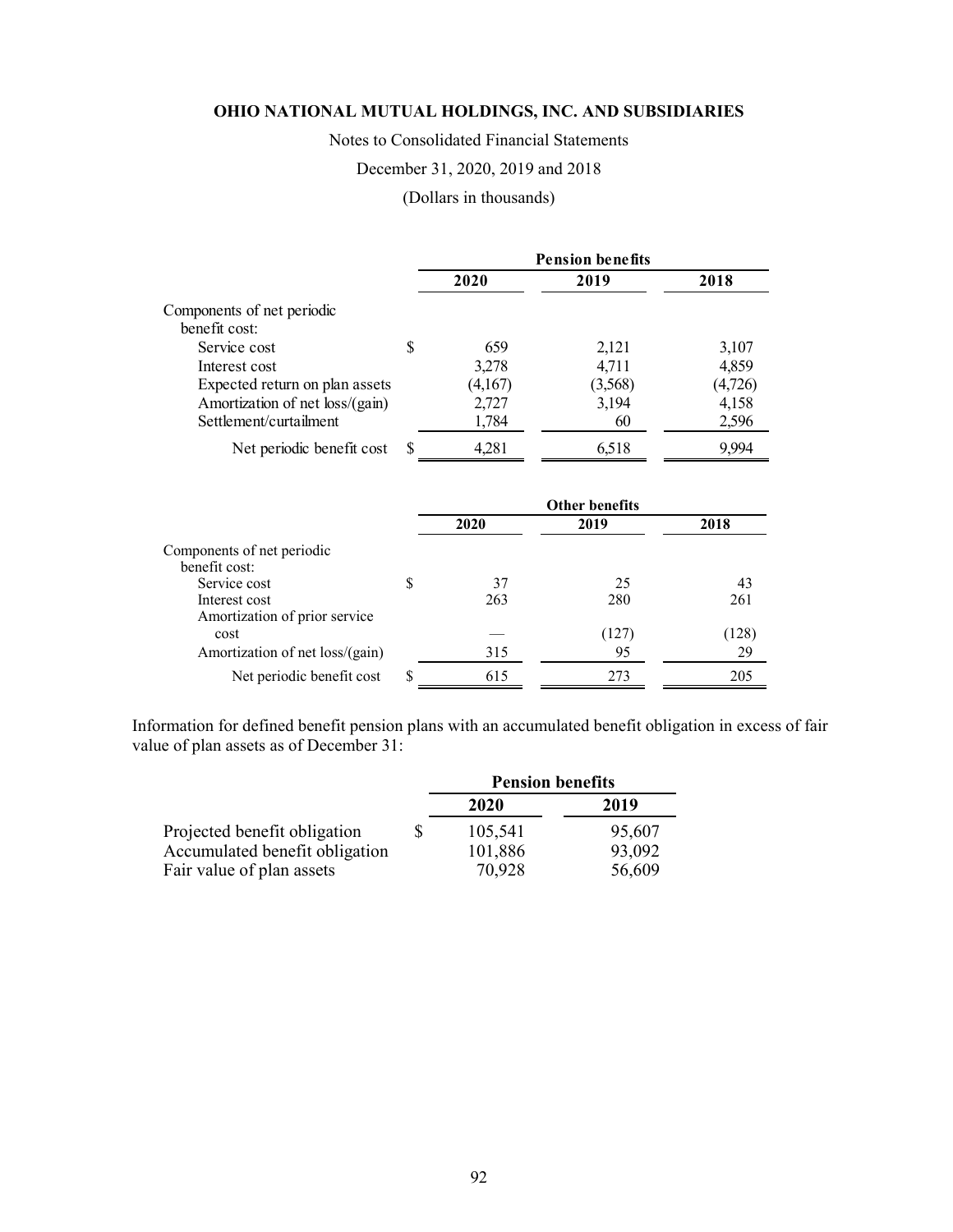Notes to Consolidated Financial Statements

December 31, 2020, 2019 and 2018

(Dollars in thousands)

## *f) Assumptions*

|                                                | <b>Pension benefits</b> |       | <b>Other benefits</b> |          |
|------------------------------------------------|-------------------------|-------|-----------------------|----------|
|                                                | 2020                    | 2019  | 2020                  | 2019     |
| Weighted average assumptions used to determine |                         |       |                       |          |
| net periodic benefit cost at January 1:        |                         |       |                       |          |
| Discount rate                                  | $3.61\%$                | 4.80% | 3.49%                 | 4.74%    |
| Expected long-term return on plan assets       | 7.50%                   | 7.50% |                       |          |
| Rate of compensation increase                  | 3.56%                   | 4.19% | 4.25%                 | 4.25%    |
| Health care cost trend rate assumed for        |                         |       |                       |          |
| next year:                                     |                         |       |                       |          |
| Before 65                                      |                         |       | 8.70%                 | $6.90\%$ |
| Age 65 and older                               |                         |       | 0.60%                 | 0.70%    |
| Rate to which the health cost trend            |                         |       |                       |          |
| rate is assumed to decline (the ultimate       |                         |       |                       |          |
| trend rate):                                   |                         |       |                       |          |
| Before 65                                      |                         |       | 8.60%                 | 6.80%    |
| Age 65 and older                               |                         |       | 0.50%                 | 0.60%    |
| Year that the rate reaches the ultimate        |                         |       |                       |          |
| trend rate                                     |                         |       | 2024                  | 2023     |
| Weighted average assumptions used to determine |                         |       |                       |          |
| benefit obligations at December 31:            |                         |       |                       |          |
| Discount rate                                  | 2.70%                   | 3.61% | 2.53%                 | 3.49%    |
| Rate of compensation increase                  | 3.56%                   | 4.10% | 4.25%                 | 4.25%    |

Assumed health care cost trend rates have a significant effect on the amounts reported for the health care plans. A one percentage point change in assumed health care cost trend rates would have the following effects:

|                                                         | 1 Percentage<br>point increase | 1 Percentage<br>point decrease |
|---------------------------------------------------------|--------------------------------|--------------------------------|
| Effect on total of 2020 service cost and interest cost  | 26                             | (19)                           |
| Effect on 2020 other post-retirement benefit obligation | 735                            | (657)                          |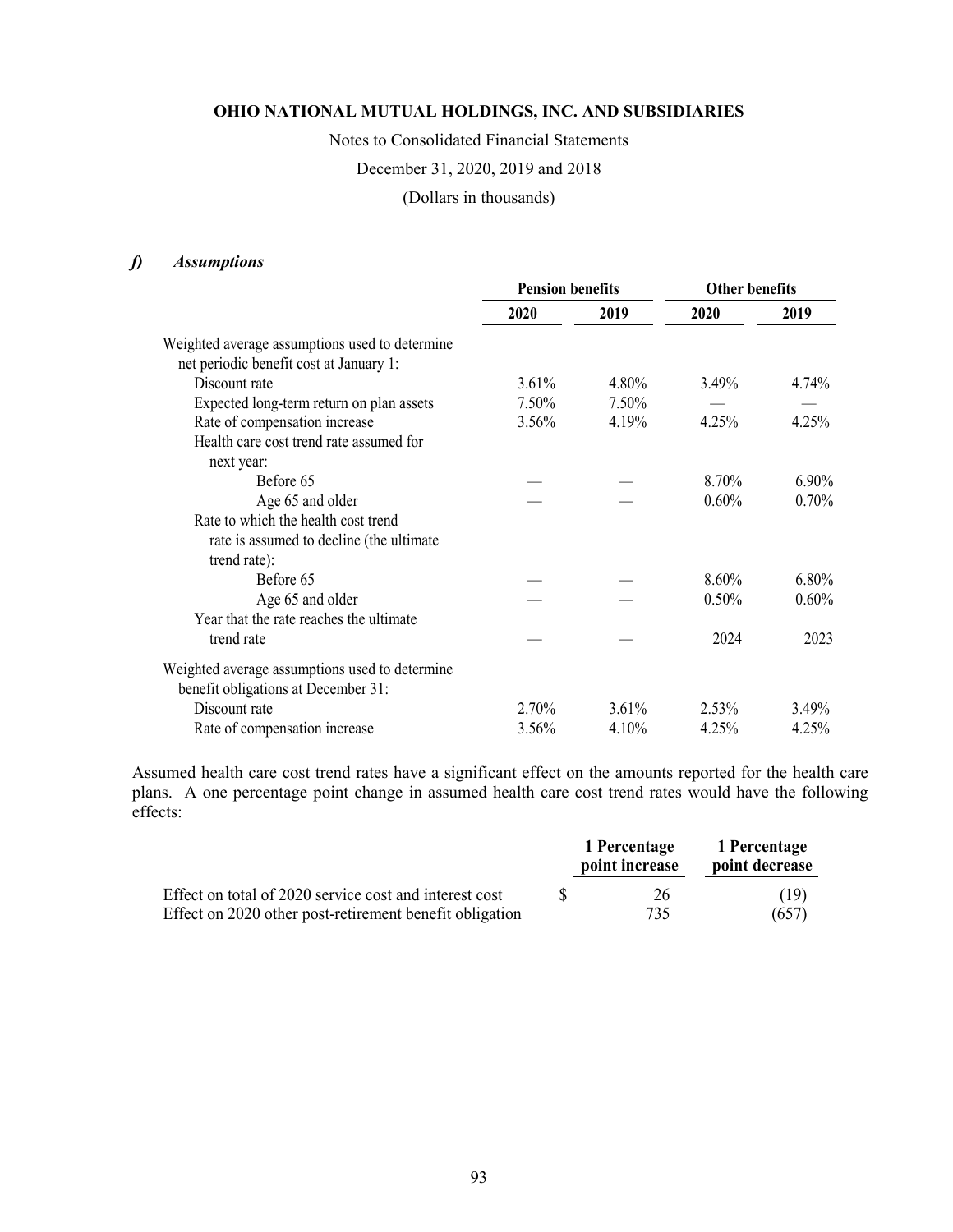Notes to Consolidated Financial Statements December 31, 2020, 2019 and 2018

(Dollars in thousands)

## *g) Plan Assets*

The following table presents the hierarchy of the Company's pension plan assets at fair value as of December 31:

|              |    | Level 1 | Level 2 | Level 3 | Total  |
|--------------|----|---------|---------|---------|--------|
| 2020         |    |         |         |         |        |
| Bond funds   | S  | 20,219  |         |         | 20,219 |
| Equity funds |    | 50,709  |         |         | 50,709 |
| Total assets | \$ | 70,928  |         |         | 70,928 |
|              |    |         |         |         |        |
| 2019         |    |         |         |         |        |
| Bond funds   | S  | 19,152  |         |         | 19,152 |
| Equity funds |    | 37,457  |         |         | 37,457 |
| Total assets | S  | 56,609  |         |         | 56,609 |

The Company categorizes pension benefit plan assets consistent with the Fair Value Hierarchy described in Note 6.

The Company's other post-retirement benefit plans were unfunded at December 31, 2020 and 2019.

The assets of the Company's defined benefit pension plan ("the Plan") are invested in group variable annuity contracts with ONLIC offering specific investment choices from various asset classes providing diverse and professionally managed options. As of December 31, 2020 and 2019, \$50,228 and \$35,245, respectively, of the Plan assets are funds that are affiliated with the Company. The assets are invested in a mix of equity securities, debt securities and real estate securities in allocations as determined from time to time by the Pension Plan Committee. The target allocations are designed to balance the Plan's short-term liquidity needs and its long-term liabilities. The target allocations are currently 70% equity securities and 30% debt securities.

For diversification and risk control purposes, where applicable, each asset class is further divided into sub classes such as large cap, mid cap and small cap and growth, core and value for equity securities and U.S. domestic, global and high yield for debt securities. To the extent possible, each sub asset class utilizes multiple fund choices, and no single fund contains more than 25% of Plan assets (exclusive of any shortterm increases in assets due to any Plan funding). The Plan performance is measured by a weighted benchmark consisting of equity and debt benchmarks in weights determined by the Plan committee.

The overall expected long-term rate of return on assets is determined by a weighted average return of fixed income and equity indexes. Fixed income securities (including cash) make up 35% of the weighted average return and equity securities make up 65% of the weighted average return.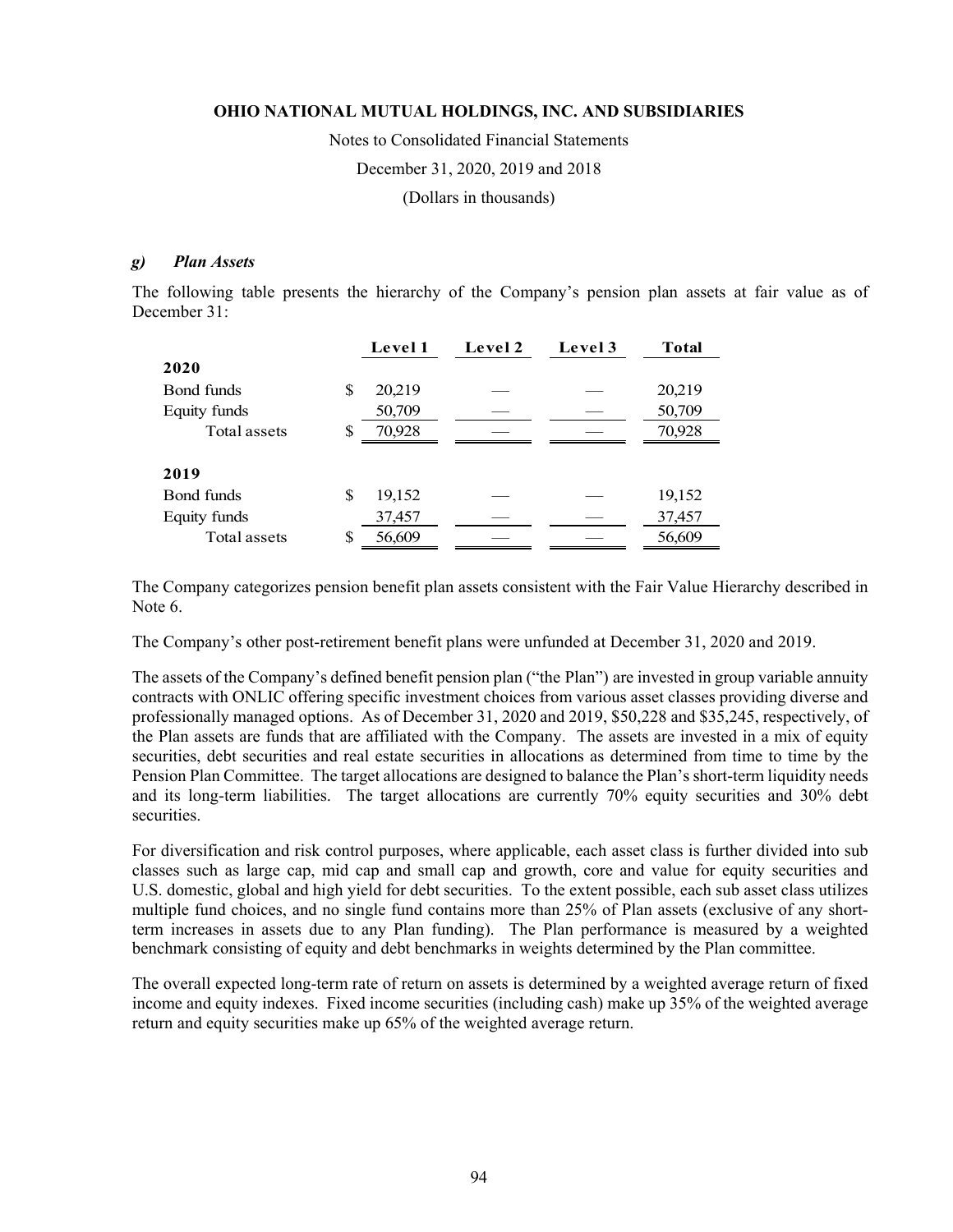Notes to Consolidated Financial Statements

December 31, 2020, 2019 and 2018

(Dollars in thousands)

The following table shows the weighted average asset allocation by class of the Company's qualified pension plan assets as of December 31:

|                                      | 2020      | 2019      |
|--------------------------------------|-----------|-----------|
| Equity securities<br>Debt securities | 71%<br>29 | 66%<br>34 |
| Total                                | $100\%$   | $100\%$   |

#### *h) Cash Flows*

#### *Contributions*

The minimum funding requirement under The Employee Retirement Income Security Act of 1974 for 2020 and 2019 was zero. The Plan Sponsor contributed \$10,000 to the qualified pension plan for the year ended December 31, 2020. No contributions were made to the qualified pension plan for the years ended December 31, 2019 and 2018. There is no planned contribution to the qualified pension plan for the 2021 plan year.

#### *Estimated Future Benefit Payments*

The following benefit payments, which reflect expected future service, as appropriate, are expected to be paid:

|               | <b>Pension</b><br>benefits | <b>Other</b><br>benefits |
|---------------|----------------------------|--------------------------|
| 2021          | \$<br>8,752                | 814                      |
| 2022          | 11,573                     | 860                      |
| 2023          | 9,291                      | 888                      |
| 2024          | 9,884                      | 847                      |
| 2025          | 7,892                      | 775                      |
| $2026 - 2020$ | 35,412                     | 3,224                    |

#### *i) Other Plan Expenses*

The Company also maintains a qualified contributory defined contribution profit-sharing plan covering substantially all employees. Company contributions to the profit-sharing plan are based on the net earnings of the Company and are payable at the sole discretion of management. The expense for contributions to the profit-sharing plan for 2020, 2019 and 2018 was \$3,665, \$6,011 and \$7,281, respectively.

Employees hired on or after January 1, 1998 are covered by a defined contribution pension plan. The expense reported for this plan was \$2,618, \$2,615 and \$2,956 in 2020, 2019 and 2018, respectively.

During 2020 the profit-sharing plan and the defined contribution pension plan were combined and are now being administered by a third party.

The Company has other deferred compensation and supplemental pension plans not included in the tables above. The expenses for these plans were \$18,608, \$14,345 and \$(6,268) in 2020, 2019 and 2018, respectively. In 2018, a portion of the liability was released resulting in a negative expense during the year.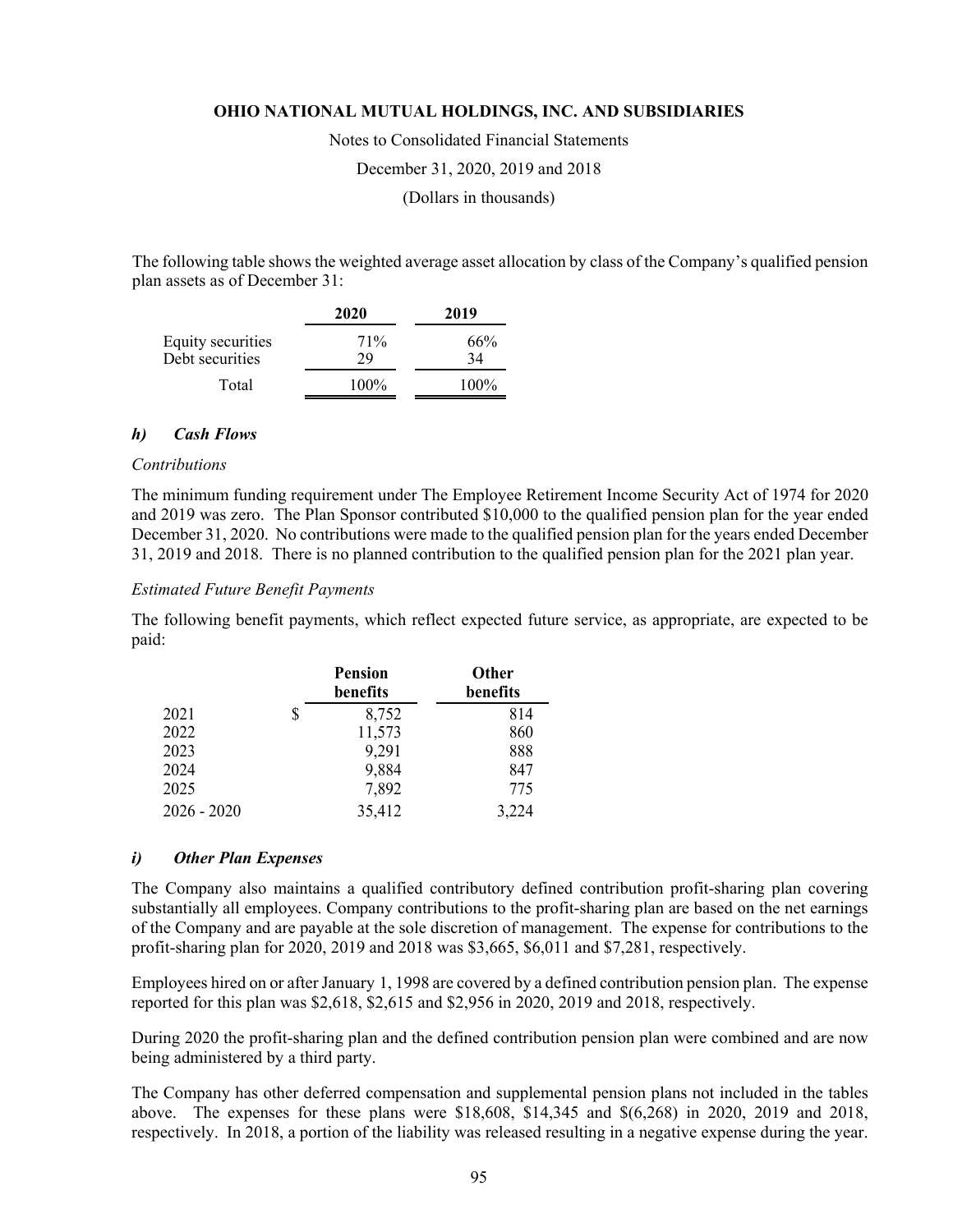Notes to Consolidated Financial Statements December 31, 2020, 2019 and 2018

(Dollars in thousands)

## **(16) Closed Block**

Effective August 1, 1998, ONLIC was reorganized with approval of the Board of Directors, the Company's policyholders, and the Ohio Department of Insurance under provisions of the Ohio Revised Code to become a stock company 100% owned by ONFS. This reorganization contained an arrangement, known as a closed block (the "Closed Block"), to provide for dividends on policies that were in force on the effective date and were within classes of individual policies for which the Company had a dividend scale in effect at the time of the reorganization. The Closed Block was designed to give reasonable assurance to owners of affected policies that assets will be available to support such policies, including maintaining dividend scales in effect at the time of the reorganization, if the experience underlying such dividend scales continues. The assets, including revenue therefrom, allocated to the Closed Block will accrue solely to the benefit of the owners of policies included in the Closed Block until the Closed Block is no longer in effect. The Company is not required to support the payment of dividends on the Closed Block policies from its general funds.

The financial information of the Closed Block is consolidated with all other operating activities, and is prepared in conformity with FASB ASC 944-805, *Financial Services-Insurance-Business Combinations.* This presentation reflects the contractual provisions and not the actual results of operations and financial position. Many expenses related to the Closed Block operations are charged to operations outside the Closed Block; accordingly, the contribution from the Closed Block does not represent the actual profitability of the Closed Block operations. Operating costs and expenses outside of the Closed Block are, therefore, disproportionate to the business outside of the Closed Block.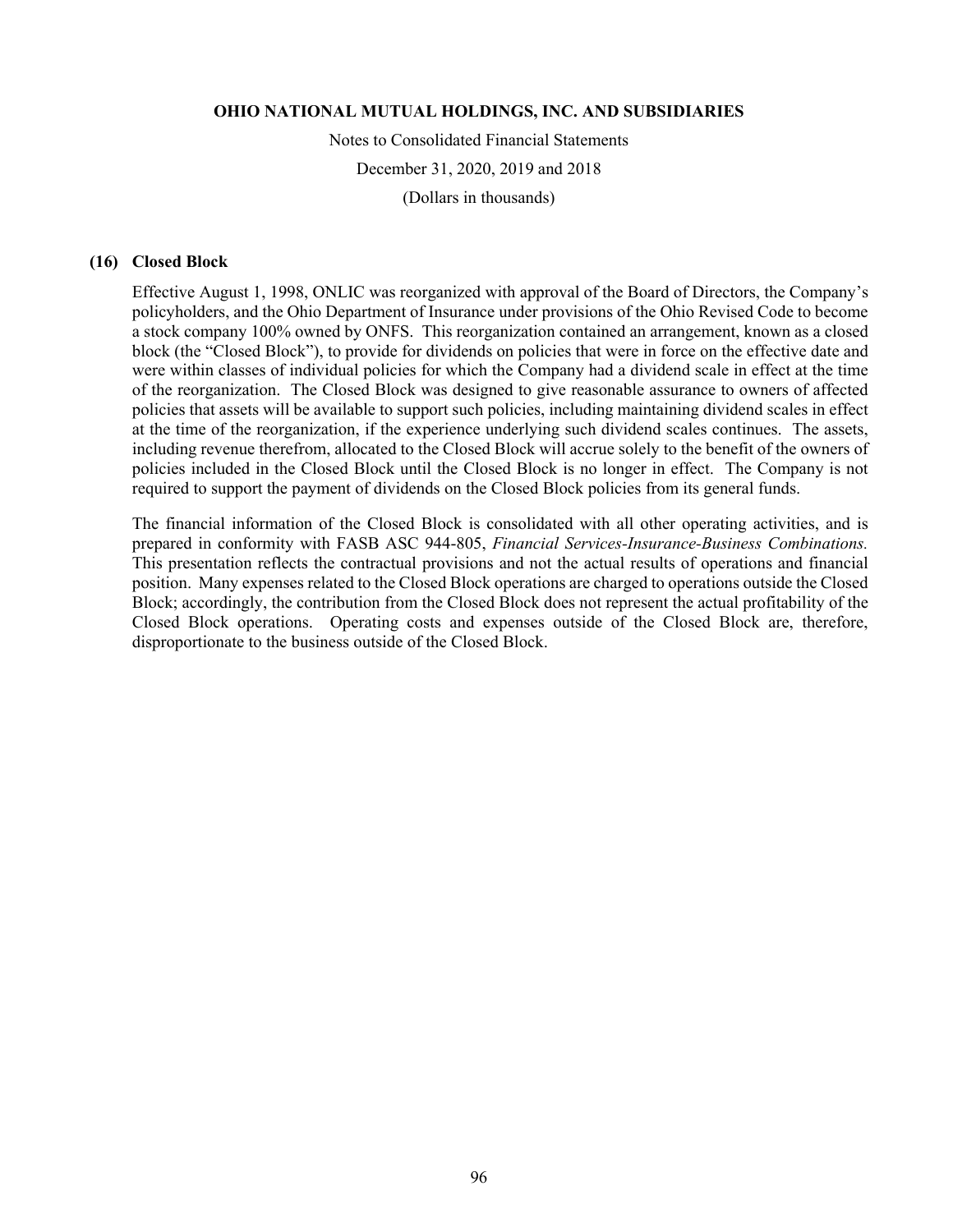Notes to Consolidated Financial Statements

December 31, 2020, 2019 and 2018

(Dollars in thousands)

Summarized financial information of the Closed Block as of December 31, 2020 and 2019 and for each of the years in the three-year period ended December 31, 2020 follows:

|                                                                                                                                                                                                                             |              | 2020                                               | 2019                                                |
|-----------------------------------------------------------------------------------------------------------------------------------------------------------------------------------------------------------------------------|--------------|----------------------------------------------------|-----------------------------------------------------|
| Closed Block liabilities:<br>Future policy benefits and claims<br>Policyholders' dividend accumulations<br>Other policyholder funds<br>Deferred federal income taxes<br>Other liabilities                                   | \$           | 553,833<br>30,794<br>41,840<br>10,627<br>1,340     | 566,456<br>32,216<br>28,912<br>6,934<br>1,320       |
| <b>Total Closed Block liabilities</b>                                                                                                                                                                                       | \$           | 638,434                                            | 635,838                                             |
| Closed Block assets:<br>Fixed maturity securities available-for-sale, at fair<br>value (amortized cost of \$416,528 and \$415,840)<br>as of December 31, 2020 and 2019, respectively)<br>Mortgage loans on real estate, net | $\mathbb{S}$ | 467,132<br>23,097                                  | 448,860<br>29,751                                   |
| Policy loans<br>Cash and short-term investments<br>Accrued investment income<br>Deferred policy acquisition costs<br>Reinsurance recoverable<br>Other assets                                                                |              | 77,256<br>7,302<br>4,054<br>26,605<br>1,082<br>470 | 78,844<br>11,314<br>4,065<br>29,777<br>1,231<br>431 |
| <b>Total Closed Block assets</b>                                                                                                                                                                                            | \$           | 606,998                                            | 604,273                                             |
| Excess of reported Closed Block liabilities over<br>Closed Block assets                                                                                                                                                     | S            | 31,436                                             | 31,565                                              |
| Amounts included in accumulated other<br>comprehensive income:<br>Unrealized investment gains, net of tax<br>Allocated to policyholder dividend obligation,<br>net of tax                                                   |              | 52,026<br>(1, 422)                                 | 34,437<br>(1, 417)                                  |
| Maximum future earnings to be recognized from<br>Closed Block assets and liabilities                                                                                                                                        | \$           | 82,040                                             | 64,585                                              |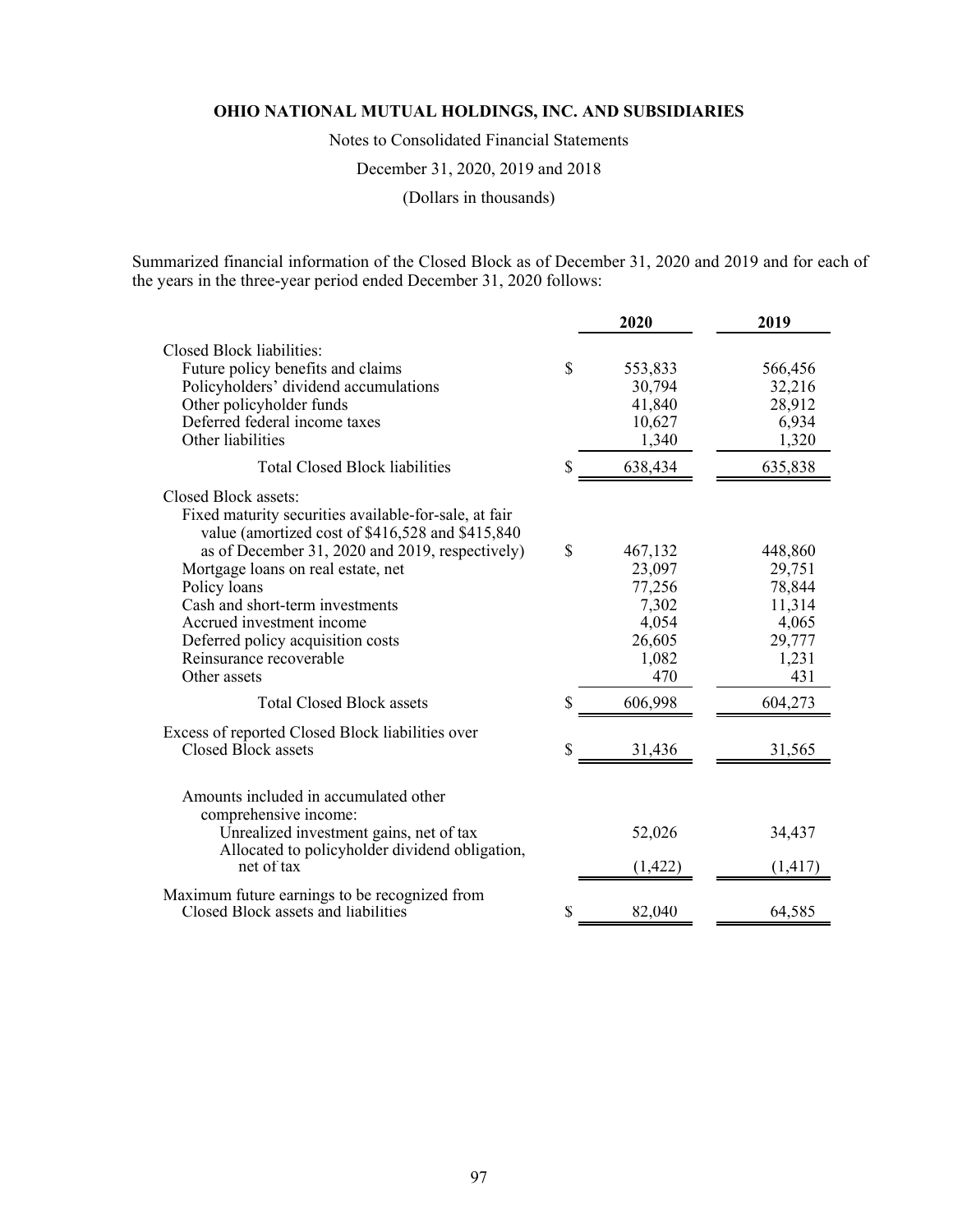Notes to Consolidated Financial Statements

#### December 31, 2020, 2019 and 2018

(Dollars in thousands)

|                                                |    | 2020      | 2019     | 2018      |  |  |
|------------------------------------------------|----|-----------|----------|-----------|--|--|
| Change in policyholder dividend<br>obligation: |    |           |          |           |  |  |
| Balance at beginning of year                   | \$ | 32,216    | 33,633   | 35,565    |  |  |
| Net unrealized investment activity             |    | (1, 422)  | (1, 417) | (1,932)   |  |  |
|                                                | S  |           |          |           |  |  |
| Balance at end of year                         |    | 30,794    | 32,216   | 33,633    |  |  |
| Closed Block revenues and                      |    |           |          |           |  |  |
| expenses:                                      |    |           |          |           |  |  |
| Traditional life insurance                     |    |           |          |           |  |  |
| premiums                                       | \$ | 14,900    | 16,922   | 18,284    |  |  |
| Net investment income                          |    | 26,324    | 26,979   | 28,788    |  |  |
| Net realized gains (losses) on                 |    |           |          |           |  |  |
| investments                                    |    | 260       | 425      | 463       |  |  |
| Benefits and claims                            |    | (27, 952) | (27,989) | (31, 104) |  |  |
| Provision for policyholders'                   |    |           |          |           |  |  |
| dividends on participating                     |    |           |          |           |  |  |
| policies                                       |    | (4,745)   | (6,312)  | (7,201)   |  |  |
| Amortization of deferred policy                |    |           |          |           |  |  |
| acquisition costs                              |    | (3,182)   | (3,089)  | (3,015)   |  |  |
| Other operating costs and                      |    |           |          |           |  |  |
| expenses                                       |    | (1,692)   | (1,635)  | (1,660)   |  |  |
| Income before federal                          |    |           |          |           |  |  |
| income taxes                                   |    | 3,913     | 5,301    | 4,555     |  |  |
| Income tax expense                             |    | 593       | (50)     | 1,382     |  |  |
| Closed Block net                               |    |           |          |           |  |  |
| income                                         | \$ | 3,320     | 5,351    | 3,173     |  |  |

## **(17) Regulatory RBC and Dividend Restrictions**

The Company's domestic insurance subsidiaries, ONLIC, ONLAC, NSLAC, MONT, KENW, CMGO and SUNR, file Annual Statements with their respective insurance departments prepared on a basis of accounting practices prescribed or permitted by such regulatory authority in their respective states of domicile. Prescribed statutory accounting practices include a variety of publications of the National Association of Insurance Commissioners ("NAIC"), as well as state laws, regulations, and general administrative rules. Permitted statutory accounting practices encompass all accounting practices not prescribed.

The Company's Ohio domiciled life insurance subsidiaries, ONLIC, ONLAC, CMGO and SUNR, do not have any permitted statutory accounting practices as of December 31, 2020 or 2019. NSLAC, a New York domiciled life insurance company, does not have any permitted statutory accounting practices as of December 31, 2020 or 2019.

The Company's subsidiary, SUNR, applies a prescribed practice, which values assumed GMDB and GLWB risks on variable annuity contracts from ONLIC using separate reserving bases from the Statutory Accounting Principles detailed within the NAIC *Accounting Practices and Procedures manual* ("NAIC SAP") pursuant to Ohio Revised Code Chapter 3964 and approved by the Ohio Department of Insurance. The prescribed practice related to ONLIC guaranteed risks affects the Company's carrying value of SUNR, included in common stocks – affiliates on the statutory statements of admitted assets, liabilities, capital and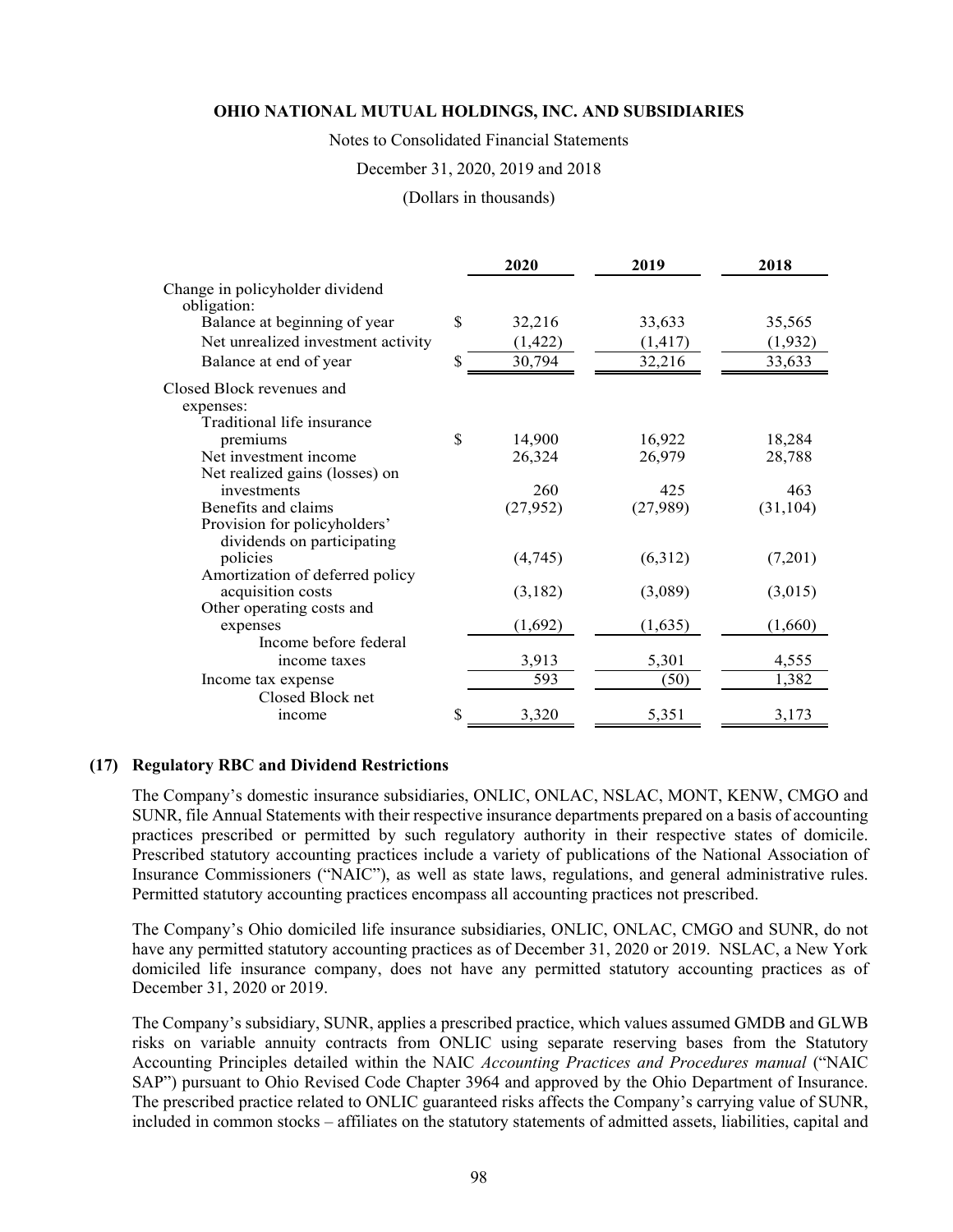Notes to Consolidated Financial Statements

December 31, 2020, 2019 and 2018

(Dollars in thousands)

surplus. The affect is an increase of \$186,173 and a decrease of \$164,187 as of December 31, 2020 and 2019, respectively. If the prescribed practices were not applied, ONLIC's risk-based capital would continue to be above regulatory action levels.

The Company's Vermont domiciled life insurance subsidiary, MONT, received approval from the Vermont Insurance Department regarding the use of a permitted practice in the statutory financial statements as of December 31, 2014. The approval continues indefinitely. MONT was given approval by the Vermont Commissioner of Insurance to recognize as an admitted asset the value of a stop loss agreement. This stop loss agreement is from a third party unauthorized reinsurer and is used to fund the reinsurer's obligation to ONLAC. There is no difference in net loss between NAIC statutory accounting practices and practices permitted by the Vermont Department.

The Company's Vermont domiciled life insurance subsidiary, KENW, received approval from the Vermont Insurance Department regarding the use of a permitted practice in the statutory financial statements as of December 31, 2013. The approval continues indefinitely. KENW was given approval by the Vermont Commissioner of Insurance to recognize as an admitted asset the value of a letter of credit and a stop loss agreement. This stop loss agreement is from a third party unauthorized reinsurer and is used to fund the reinsurer's obligation to ONLAC. There is no difference in net loss between NAIC statutory accounting practices and practices permitted by the Vermont Department.

In 2015, the Company redomiciled SYRE to the Cayman Islands from the State of Delaware. The Company received approval from the Cayman Islands Monetary Authority ("CIMA") regarding the use of permitted practices to use GAAP as the basis of accounting and to recognize, as an admitted asset, a letter of credit. The approval continues indefinitely.

## *Statutory Surplus and Income*

State insurance regulators and the NAIC have adopted RBC requirements for life insurance companies to evaluate the adequacy of statutory capital and surplus in relation to investment and insurance risks. The requirements provide a means of measuring the minimum amount of statutory surplus appropriate for an insurance company to support its overall business operations based on its size and risk profile. As of December 31, 2020, ONLIC, ONLAC, NSLAC, MONT, KENW, CMGO and SUNR exceeded the minimum RBC requirements.

A company's risk-based statutory surplus is calculated by applying factors and performing calculations relating to various asset, premium, claim, expense and reserve items. Regulators can then measure the adequacy of a company's statutory surplus by comparing it to the RBC. Under specific RBC requirements, regulatory compliance is determined by the ratio of a company's total adjusted capital, as defined by the insurance regulators, to its company action level of RBC (known as the RBC ratio), also as defined by insurance regulators. As of December 31, 2020, the Company's primary life insurance subsidiary ONLIC's total adjusted capital and company action level RBC were \$1,203,852 and \$275,777, respectively, providing an RBC ratio of 437%. Additionally, as of December 31, 2020, ONLIC's authorized control level RBC was \$137,888.

The combined statutory basis net income of ONLIC, ONLAC, NSLAC, MONT, KENW, CMGO and SUNR, after intercompany eliminations, was \$150,349, \$(204,121) and \$(91,843) for the years ended December 31, 2020, 2019 and 2018, respectively.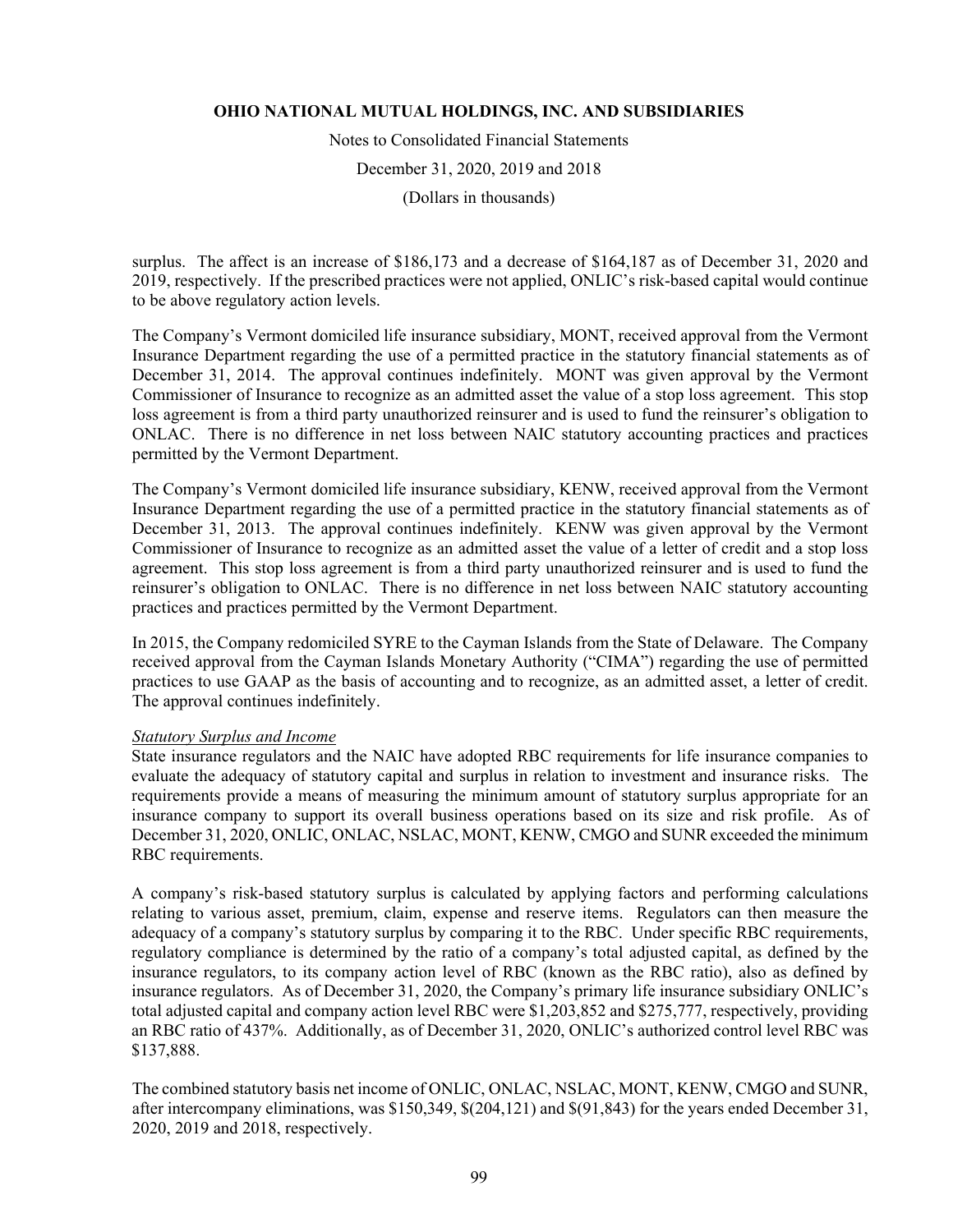Notes to Consolidated Financial Statements

December 31, 2020, 2019 and 2018

(Dollars in thousands)

The combined statutory basis capital and surplus of ONLIC, ONLAC, NSLAC, MONT, KENW, CMGO and SUNR, after intercompany eliminations, was \$1,078,507 and \$1,019,863 as of December 31, 2020 and 2019, respectively.

The primary reasons for the difference between statutory and GAAP accounting for reporting purposes include the following provisions for GAAP:

- the costs related to successful efforts to acquire business, principally commissions and certain policy issue expenses, are amortized over the period benefited rather than charged to operations in the year incurred;
- future policy benefit reserves are based on anticipated Company experience for lapses, mortality and investment yield, rather than statutory mortality and interest requirements, without consideration of withdrawals;
- investments in fixed maturity available-for-sale securities are carried at fair value rather than amortized cost;
- certain assets designated as non-admitted under statutory accounting are excluded from the balance sheet; under GAAP, these assets would be included in the consolidated balance sheets, net of any valuation allowance;
- the asset valuation reserve and interest maintenance reserve are not recorded;
- separate account seed money is classified as a trading security recorded at estimated fair value as opposed to a component of separate account assets;
- the fixed maturity securities that are related to NSLAC's funds withheld reinsurance arrangement are classified as trading securities recorded at estimated fair value as opposed to amortized cost;
- changes in deferred taxes are recognized in operations;
- there is a presentation of other comprehensive (loss) income and comprehensive (loss) income;
- consolidation for GAAP is based on whether the Company has voting control, or for certain VIEs, has the power to direct the activities most significant to the VIE while for statutory, consolidation is not applicable; and
- surplus notes are presented as part of notes payable within liabilities and are not presented as a component of capital and surplus.

Additionally, state regulators and rating agencies do not always use the same methodologies for calculating RBC ratios. There is a risk that a rating agency will not give us credit for certain regulatory RBC rules or permitted practices, which could result in a reduced rating even though the Company's RBC ratio and those of its insurance subsidiaries remain high based upon state regulatory rules and practices.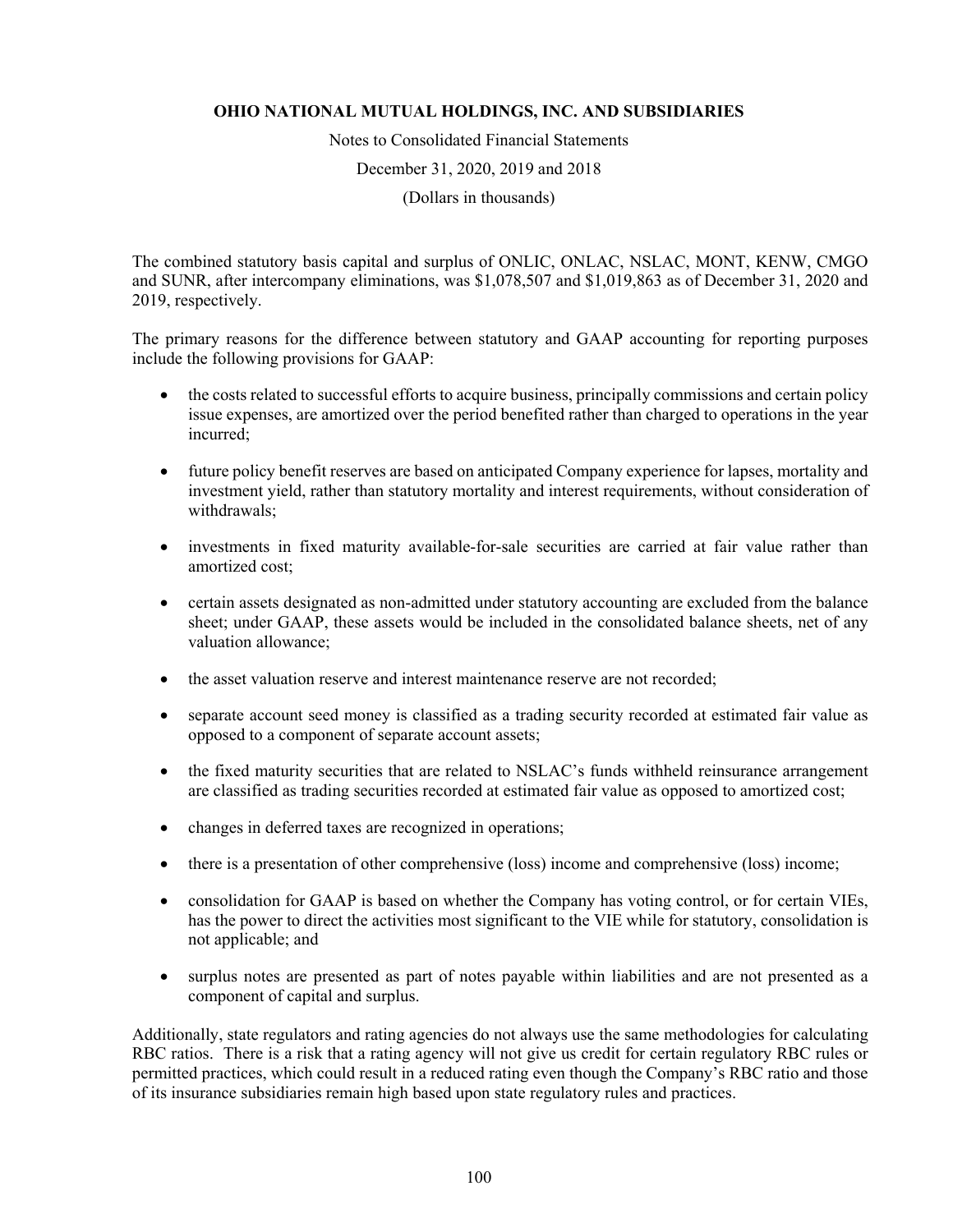Notes to Consolidated Financial Statements

December 31, 2020, 2019 and 2018

(Dollars in thousands)

#### *Dividend Restrictions*

The payment of dividends by ONLIC to ONFS is limited by Ohio insurance laws. The maximum dividend that may be paid to ONFS without prior approval of the Director of Insurance is limited to the greater of ONLIC's statutory net income of the preceding calendar year or 10% of statutory surplus as of the preceding December 31. Any dividend that exceeds the earned surplus of ONLIC, even if it is within the above parameters, would be deemed extraordinary under Ohio law. Therefore, dividends of approximately \$135,000 may be paid by ONLIC to ONFS in 2021 without prior approval. Dividends of \$40,000, \$55,000 and \$60,000 were declared and paid by ONLIC to ONFS in 2020, 2019 and 2018, respectively.

The payment of dividends by ONLAC to ONLIC is limited by Ohio insurance laws. The maximum dividend that may be paid without prior approval of the Director of Insurance is limited to the greater of ONLAC's statutory net income of the preceding calendar year or 10% of statutory surplus as of the preceding December 31. Any dividend that exceeds the earned surplus of ONLAC, even if it is within the above parameters, would be deemed extraordinary under Ohio law. Therefore, dividends of approximately \$23,000 may be paid by ONLAC to ONLIC in 2021 without prior approval. ONLAC declared and paid ordinary dividends to ONLIC of \$12,000, \$30,857 and \$27,000 in 2020, 2019 and 2018, respectively. Extraordinary dividends of \$75,143 were paid by ONLAC to ONLIC during 2019. No extraordinary dividends were declared or paid during 2020 or 2018.

The payment of dividends by CMGO to ONLIC is limited by Ohio insurance laws. CMGO may pay to their stockholder, ONLIC, a dividend from unassigned surplus at the end of any calendar quarter in which CMGO's unassigned surplus is equal to the amount required for CMGO to have company action level RBC of 200%, after adjusting its capital level and its RBC level for such dividend. No dividends were declared or paid by CMGO in 2020, 2019 or 2018.

The payment of dividends by SUNR to ONLIC is limited by the SUNR plan of operations, which was approved by the Ohio Department of Insurance.

The payment of dividends by NSLAC to ONLIC is limited by New York insurance laws. The maximum ordinary dividend that may be paid without prior approval of the Superintendent of Financial Services is limited to the lesser of 10% of NSLAC's statutory surplus (defined by New York Insurance Law, Section 4207a as page 3, line 37 of the Annual Statement) as of the immediate preceding calendar year or NSLAC's net gain from operations for the immediately preceding calendar year, not including realized capital gains. Therefore, dividends of approximately \$3,000 may be paid by NSLAC to ONLIC in 2021 without prior approval. No dividends were declared or paid by NSLAC in 2020, 2019 or 2018.

MONT and KENW are subject to limitations, imposed by the State of Vermont, on the payment of dividends to their stockholder, ONLIC. Generally, dividends during any year may not be paid, without prior regulatory approval. No dividends were declared or paid by MONT to ONLIC in 2020, 2019 or 2018. No dividends were declared or paid by KENW to ONLIC in 2020, 2019 or 2018.

SYRE is subject to limitations, imposed by CIMA, on the payment of dividends to its stockholder, ONFS. Dividends shall only be paid out of the SYRE's retained earnings and any paid-in capital in excess of par, provided that, after giving effect to each such dividend, the remaining capital is in excess of any capital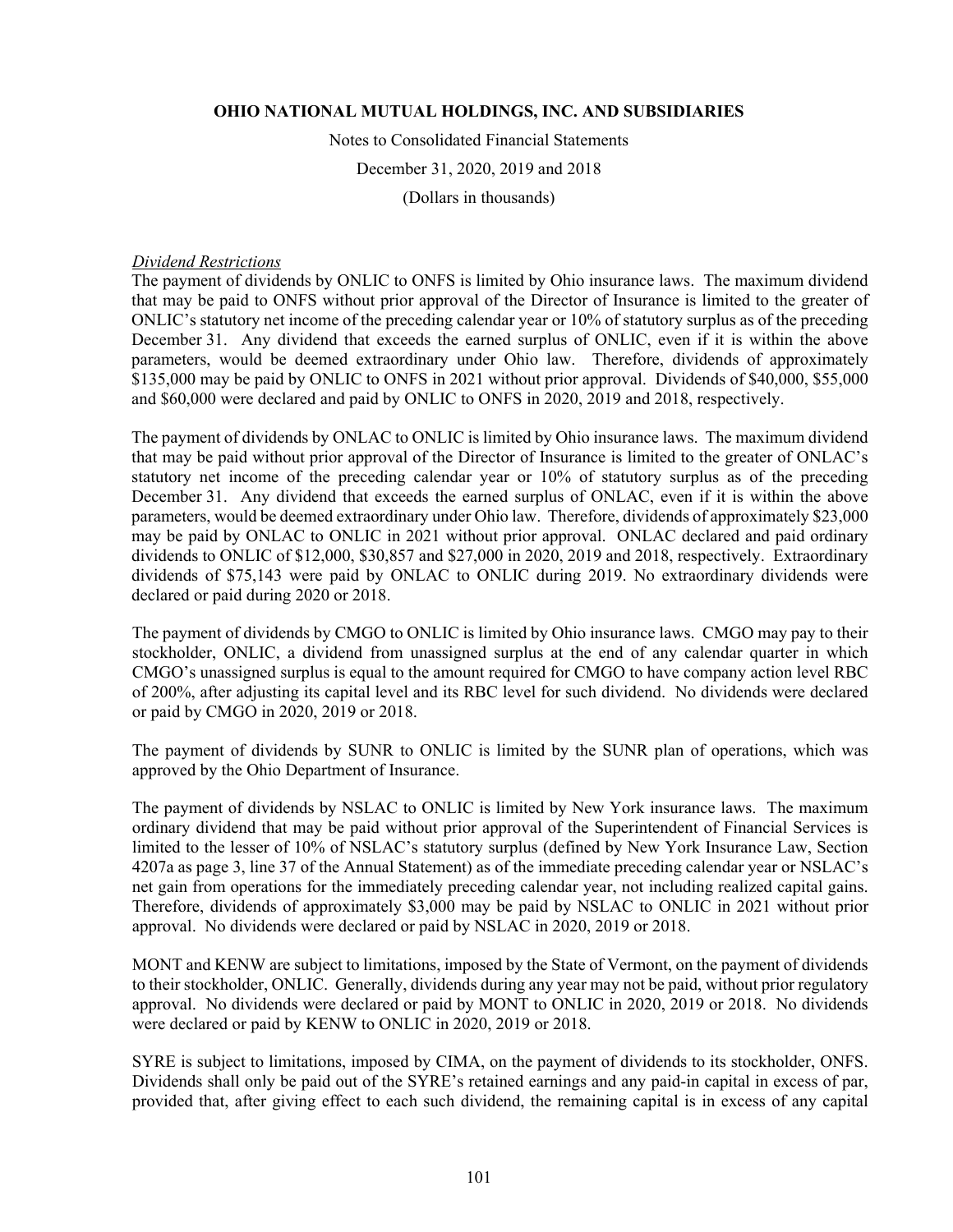Notes to Consolidated Financial Statements

December 31, 2020, 2019 and 2018

(Dollars in thousands)

requirements as prescribed by the CIMA. SYRE cannot pay any dividends without prior approval from CIMA. No dividends were declared or paid by SYRE in 2020, 2019 or 2018.

## **(18) Additional Financial Instruments Disclosure**

## *Financial Instruments with Off Balance Sheet Risk*

The Company is a party to financial instruments with off balance sheet risk in the normal course of business through management of its investment portfolio. The Company had outstanding commitments to fund mortgage loans, bonds, common stocks and venture capital partnerships of \$57,496 and \$60,873 as of December 31, 2020 and 2019, respectively. These commitments involve, in varying degrees, elements of credit and market risk in excess of amounts recognized in the consolidated financial statements. The credit risk of all financial instruments, whether on or off balance sheet, is controlled through credit approvals, limits, and monitoring procedures.

## **(19) Leases**

The Company determines if an arrangement is, or contains, a lease at the inception date. Operating and finance lease liabilities are recognized based on the present value of the remaining lease payments, discounted using the discount rate for the lease at the commencement date. As the rate implicit in the lease is not readily determinable for operating leases, an incremental borrowing rate based on information available at the commencement date to determine the present value of future lease payments is utilized. Variable components of the lease payments such as fair value adjustments, utilities and maintenance costs are expensed as incurred and not included in determining the present value. Lease terms include options to extend or terminate the lease when it is reasonably certain that the Company will exercise that option. Lease expense is recognized on a straight-line basis over the lease term. The Company accounts for lease and nonlease components separately and does not apply the lease guidance under ASC 842 to short-term lease arrangements.

Operating leases are included in operating lease right-of-use assets and operating lease liabilities on the consolidated balance sheet. Finance leases are included in other assets and other liabilities on the consolidated balance sheet.

The Company has operating leases for hardware, software, office space, and transportation equipment, and finance leases for office equipment.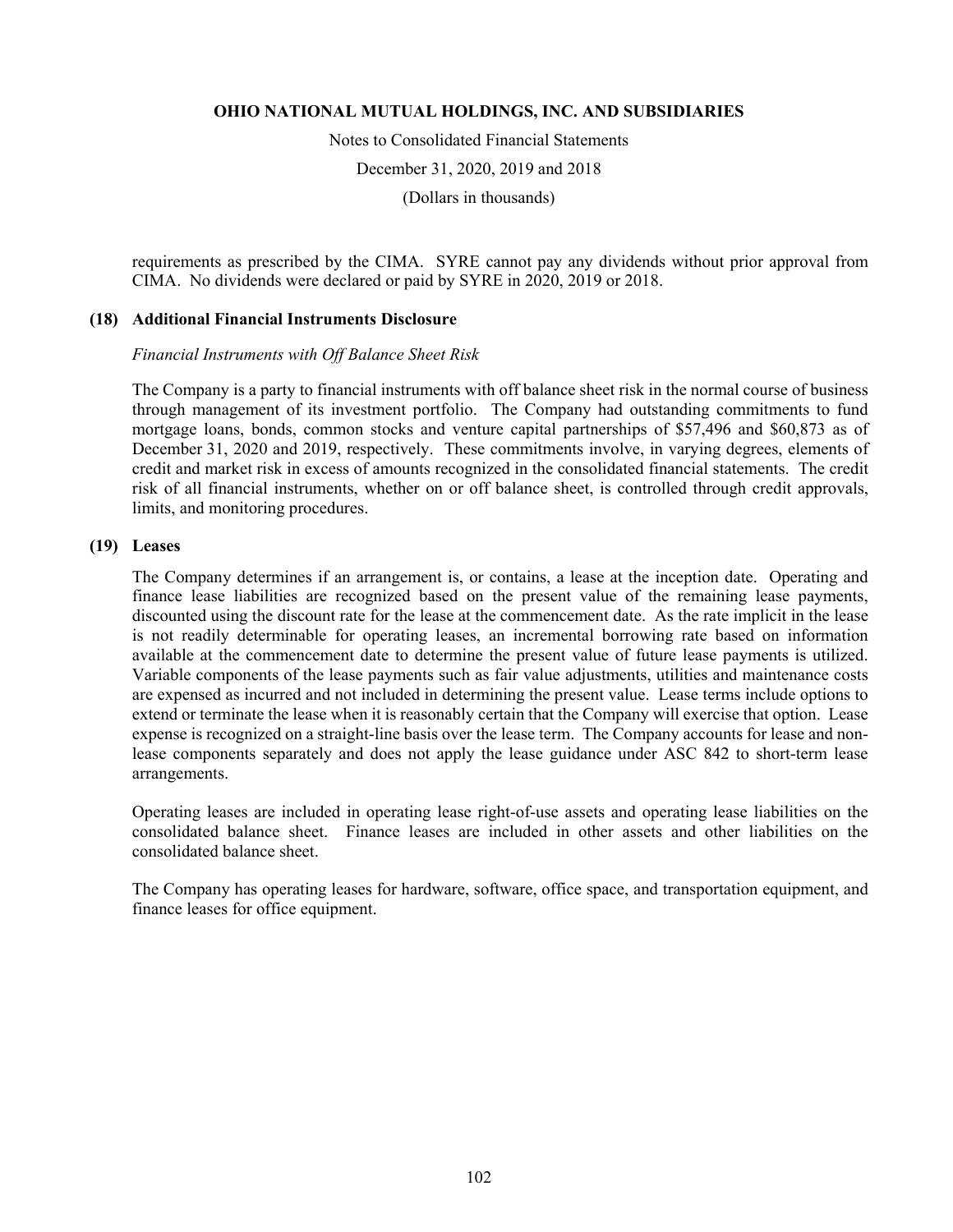Notes to Consolidated Financial Statements

December 31, 2020, 2019 and 2018

(Dollars in thousands)

Additional information related to leases is as follows:

The components of lease expense for the years ended December 31, 2020 and 2019 are as follows:

|                                     | 2020  | 2019  |
|-------------------------------------|-------|-------|
| Financing lease cost                |       |       |
| Amortization of right-of-use assets | 389   | 33    |
| Interest on lease liabilities       | 26    |       |
| Operating lease cost                | 1,895 | 1,825 |
| Short term lease cost               | 39    | 30    |
| Total lease expense                 | 2,349 | .891  |

Maturity of lease liabilities under non-cancelable operating and finance leases as of December 31, 2020 are as follows:

|                                     | Operating | Financing |
|-------------------------------------|-----------|-----------|
|                                     | leases    | leases    |
| 2021                                | 1,695     | 533       |
| 2022                                | 1,439     | 526       |
| 2023                                | 1,367     | 490       |
| 2024                                | 1,018     | 261       |
| 2025                                | 982       | 102       |
| Thereafter                          | 1,141     |           |
| Total future minimum lease payments | 7,642     | 1,912     |
| Less imputed interest               | (650)     | (48)      |
| Total                               | 6,992     | 1,864     |

The following table provides a summary of lease terms and discount rates for the year ended December 31, 2020:

| Weighted-average remaining lease term (years) - financing leases | 3.78     |
|------------------------------------------------------------------|----------|
| Weighted-average remaining lease term (years) - operating leases | 5.63     |
| Weighted-average discount rate - financing leases                | $1.45\%$ |
| Weighted-average discount rate - financing leases                | $3.12\%$ |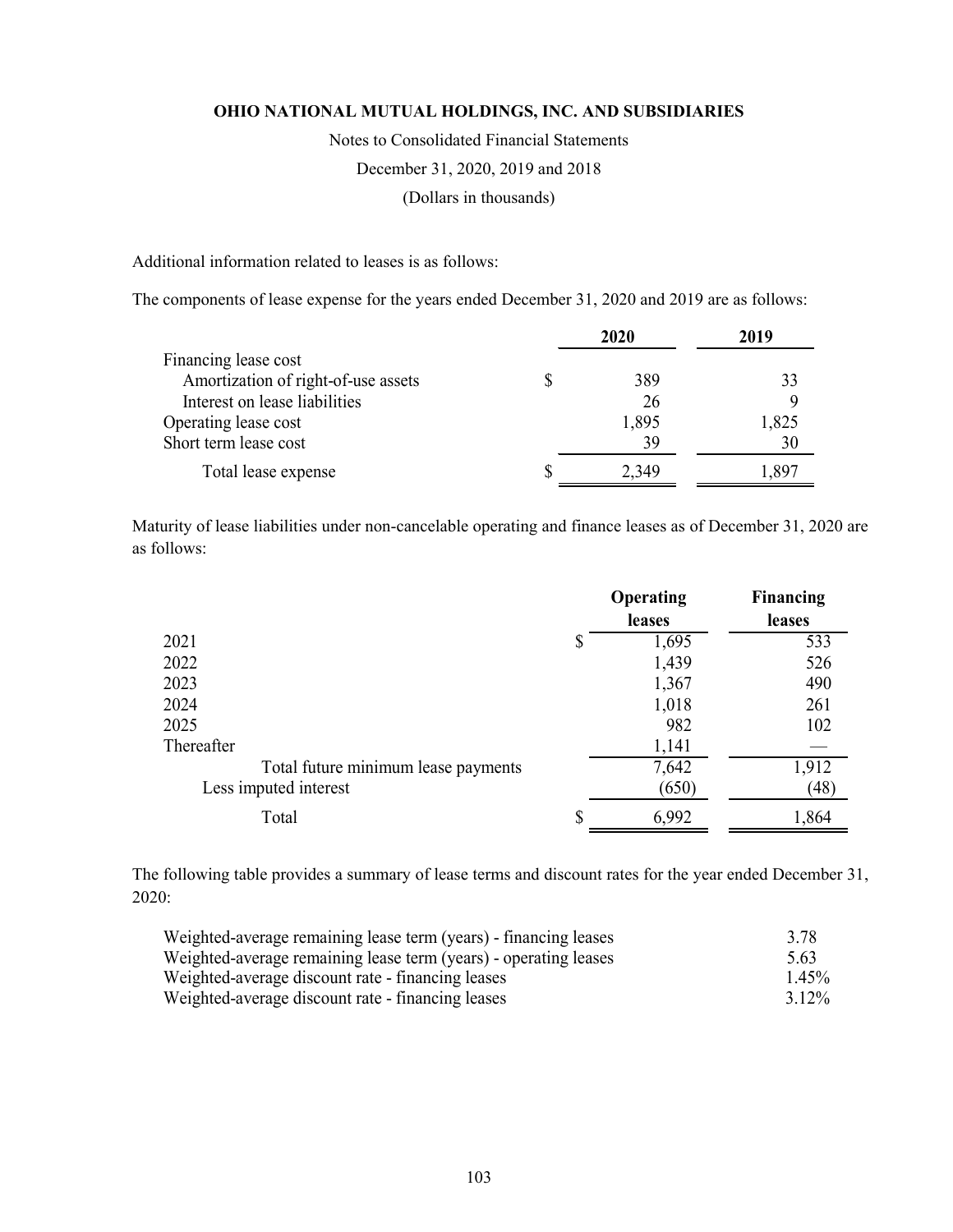Notes to Consolidated Financial Statements

December 31, 2020, 2019 and 2018

(Dollars in thousands)

Supplemental information related to leases for the years ended December 31, 2020 and 2019 is as follows:

|                                                            | 2020  | 2019  |
|------------------------------------------------------------|-------|-------|
| Cash paid for amounts included in the measurement of       |       |       |
| lease liabilities                                          |       |       |
| Operating cash flows from financing leases                 | 26    |       |
| Operating cash flows from operating leases                 | 1,895 | 1,825 |
| Financing cash flows from financing leases                 | 384   | 34    |
| Right-of-use assets obtained in exchange for new finance   |       |       |
| lease liabilities                                          | 2,139 |       |
| Right-of-use assets obtained in exchange for new operating |       |       |
| lease liabilities                                          | 576   |       |
|                                                            |       |       |

## *Information as Lessor*

The Company adopted ASC 842 using the modified retrospective approach whereby the cumulative effect of adoption was recognized on the adoption date, and prior periods were not restated. Upon adoption of the standard, the Company elected the package of practical expedients provided for under ASC 842 as a single election which was consistently applied to all existing leases as of January 1, 2019. The Company also elected the practical expedient related to separating lease and non-lease components, provided certain conditions are met. Under ASC 842, the Company is required to account for leases using an approach that is substantially equivalent to ASC 840's guidance for operating leases.

As a lessor, the Company leases office properties to lessees in exchange for monthly payments that cover rent and certain cost recoveries. The Company's operating leases qualify for single component accounting, and the non-lease components follow the same timing and pattern of transfer as the lease payments; therefore, all revenue from operating leases is classified within net investment income in the consolidated statements of operations. The Company's operating lease income does not include material amounts of variable payments.

Some of the Company's leases have termination options and/or extension options. Termination options allow the customer to terminate the lease prior to the end of the lease term under certain circumstances. Lease agreements generally do not contain an option to purchase the office property at the end of the lease term.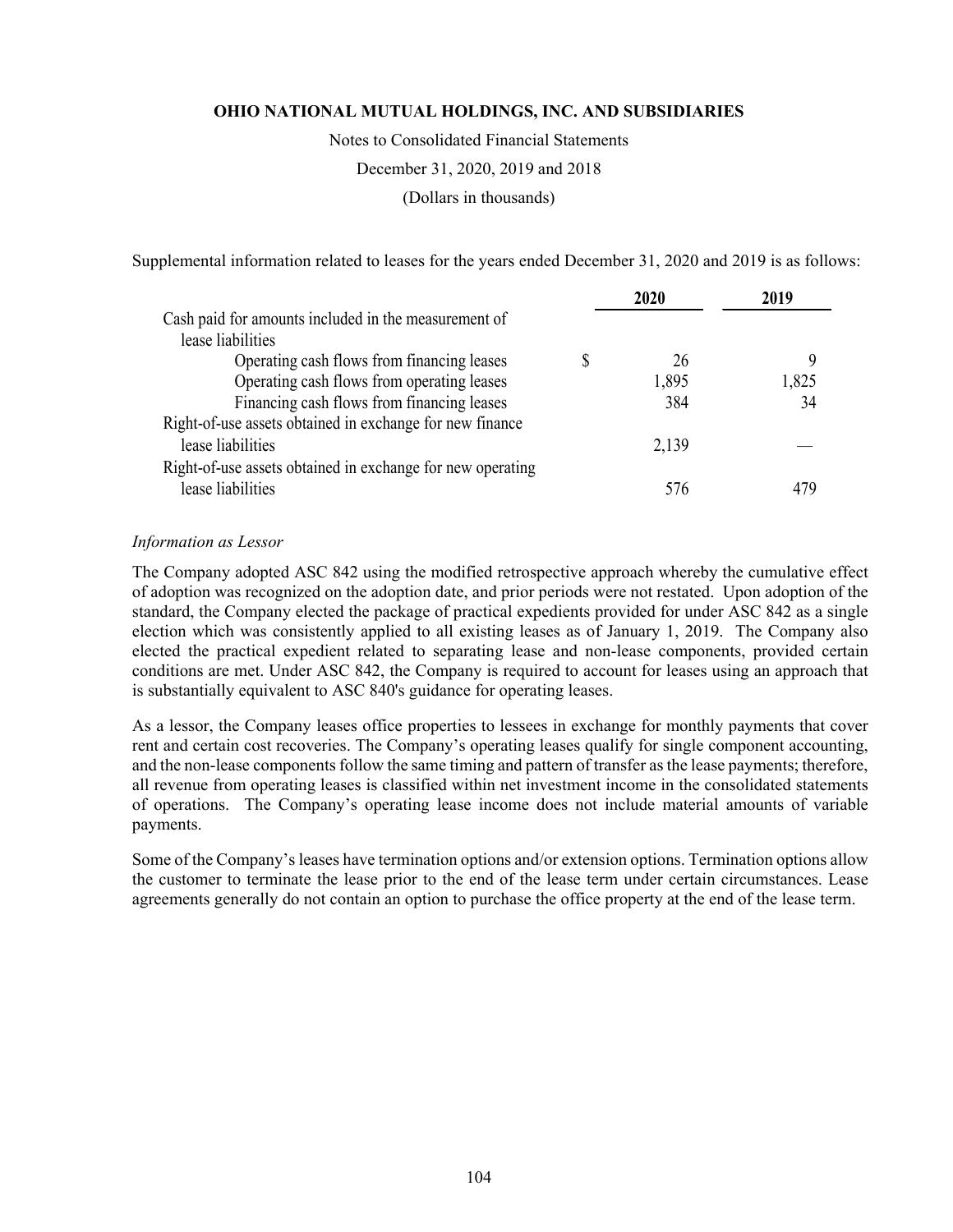Notes to Consolidated Financial Statements

December 31, 2020, 2019 and 2018

(Dollars in thousands)

The Company recognized rental revenues related to operating lease payments of \$5,773 and \$6,199 during the years ended December 31, 2020 and 2019, respectively. The following table sets forth the undiscounted cash flows for future minimum base rents to be received from customers for leases in effect at December 31, 2020 for operating leases:

| 2021                                         | S | 3,761  |
|----------------------------------------------|---|--------|
| 2022                                         |   | 2,606  |
| 2023                                         |   | 1,834  |
| 2024                                         |   | 1,403  |
| 2025                                         |   | 949    |
| Thereafter                                   |   | 2,021  |
| Total undiscounted future minimum cash flows | S | 12,574 |

#### **(20) Commitments and Contingencies**

Several subsidiaries of the Company are a party to six federal court cases and two Financial Industry Regulatory Authority ("FINRA") arbitrations stemming from the strategic changes announced in September 2018, specifically the termination of certain variable annuity selling agreements with broker dealers related to the annuity business. The core issue in all of the cases is a disputed interpretation of certain language in Ohio National Life's contracts with the broker dealers who sold Ohio National Life's annuities. One case purports to be on behalf of a class, but no motions for class certification have yet been filed, and no class has been certified. Nine previously pending court cases and seven previously pending FINRA arbitrations have been resolved. The next case currently set for trial is in October, 2021. The Company expects to continue to vigorously defend itself against these allegations. However, litigation is inherently uncertain, and the outcome thereof cannot be predicted. Accordingly, it is possible that the ultimate outcome in one or more of the proceedings may be material to the Company's results of operations for a particular period depending upon, among other factors, the size of the loss and the level of the Company's results of operations for the period.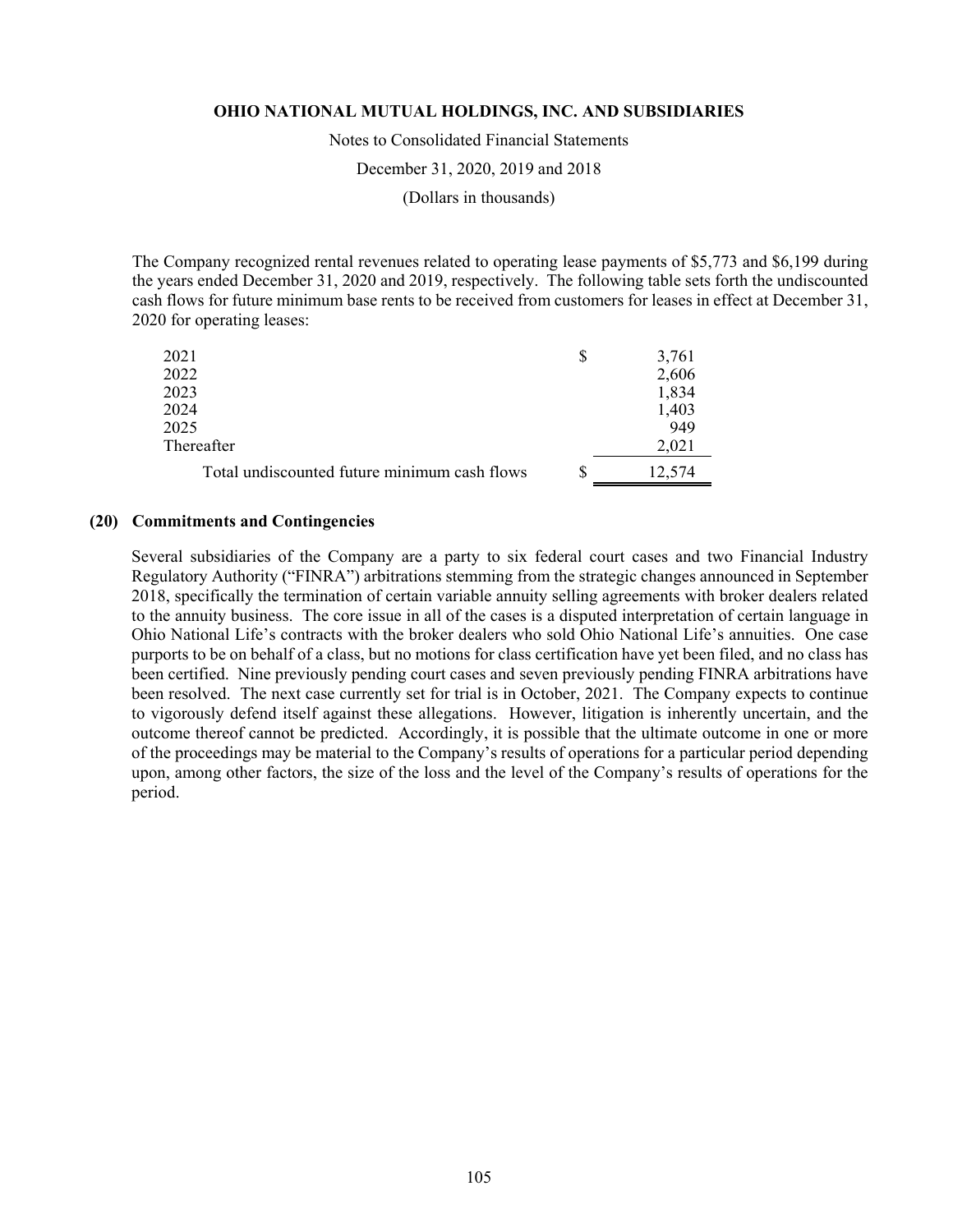#### **Consolidating Information - Balance Sheet**

#### **December 31, 2020**

#### **(Dollars in thousands)**

|                                                                 | <b>ONLIC</b>        |                 |          |          |                | National             | Ohio                     | Ohio                     |                          |                          |              |              |
|-----------------------------------------------------------------|---------------------|-----------------|----------|----------|----------------|----------------------|--------------------------|--------------------------|--------------------------|--------------------------|--------------|--------------|
|                                                                 | Non                 |                 |          |          |                | <b>Security Life</b> | <b>National Life</b>     | <b>National Life</b>     |                          |                          |              |              |
|                                                                 | Insurance           | Montgomery      | Kenwood  | Camargo  | <b>Sunrise</b> | and Annuity          | Assurance                | Insurance                | <b>ONLIC</b>             | <b>ONLIC</b>             | <b>ONFS</b>  | <b>ONMH</b>  |
| <b>Assets</b><br>Investments:                                   | <b>Subsidiaries</b> | Re, Inc.        | Re, Inc. | Re, Inc. | Re, Inc.       | Company              | Company                  | Company                  | <b>Eliminations</b>      | Consolidated             | Consolidated | Consolidated |
| Securities available-for-sale at fair value:                    |                     |                 |          |          |                |                      |                          |                          |                          |                          |              |              |
| Fixed maturities                                                | \$.                 | 306,326         | 336,846  | 200,228  | 632,063        | 62,451               | 1,830,914                | 5,666,661                |                          | 9,035,490                | 10,324,604   | 10,324,604   |
| Fixed maturities - on loan                                      |                     |                 |          |          |                |                      |                          | 274.292                  |                          |                          |              |              |
|                                                                 |                     |                 |          |          |                |                      | 84,515                   |                          |                          | 358,808                  | 358,808      | 358,808      |
| Investment in subs                                              |                     |                 |          |          |                |                      |                          | 1,097,102                | (1,097,102)              |                          |              |              |
| Fixed maturities held-to-maturity, at<br>amortized cost         |                     |                 |          |          |                |                      | $\overline{\phantom{a}}$ | 75,000                   |                          |                          |              |              |
|                                                                 |                     |                 |          |          |                |                      |                          |                          | (75,000)                 | ۰<br>128                 | 128          |              |
| Fixed maturities, trading securities                            |                     | 76              |          |          |                | 128                  | ۰                        |                          |                          |                          |              | 128          |
| Equity securities, at fair value                                |                     |                 |          |          |                |                      | 2,947                    | 9,902                    |                          | 12,925                   | 53,733       | 53,733       |
| Equity securities - on loan, at fair value                      |                     |                 |          |          |                |                      |                          |                          |                          |                          |              |              |
| Mortgage loans on real estate, net                              |                     |                 |          |          | 29,817         |                      | 397,105                  | 969,590                  |                          | 1,396,512                | 1,474,388    | 1,474,388    |
| Real estate, net                                                |                     |                 |          |          |                |                      |                          | 24,757                   |                          | 24,757                   | 56,208       | 56,208       |
| Policy loans                                                    |                     |                 |          |          |                |                      | 122,742                  | 836,078                  |                          | 958,821                  | 964,343      | 964,343      |
| Other long-term investments                                     |                     |                 |          |          |                |                      | 12,268                   | 165,470                  |                          | 177,739                  | 281,768      | 281,768      |
| Short-term investments securities lending collateral            |                     |                 |          |          |                |                      | 86,920                   | 281,976                  |                          | 368,897                  | 368,897      | 368,897      |
| Short-term investments                                          |                     | 11,068          | 2,786    | 7,693    |                |                      |                          | 109,247                  |                          | 130,794                  | 207,770      | 207,770      |
| Total investments                                               |                     | 76<br>317,394   | 339,632  | 207,921  | 661,880        | 62,579               | 2,537,411                | 9,510,075                | (1,172,102)              | 12,464,871               | 14,090,647   | 14,090,647   |
| Cash                                                            | 17,954              | 4,690           | 5,074    | 6,152    | 23,102         | 4,289                | 142,191                  | 394,041                  |                          | 597,492                  | 687,560      | 687,657      |
| Accrued investment income                                       |                     | 2,773           | 2,667    | 1,438    | 4,947          | 433                  | 17,113                   | 49,498                   | (229)                    | 78,640                   | 80,118       | 80,118       |
| Deferred policy acquisition costs                               |                     |                 | 12,850   | 17,002   |                | 17,368               | 249,268                  | 1,248,326                | (5, 531)                 | 1,539,282                | 1,548,800    | 1,548,800    |
| Reinsurance recoverable                                         |                     | 18,582          | 13,833   | 14,919   | 624,304        | 12,416               | 2,919,015                | 4,112,891                | (2,611,840)              | 5,104,119                | 3,994,380    | 3,994,380    |
| Reinsurance deposit asset                                       |                     |                 |          |          |                |                      | 21,107                   | 804,262                  |                          | 825,369                  | 825,369      | 825,369      |
| Derivative funds withheld due from affiliate                    |                     |                 |          |          | 21,163         |                      |                          | 4,008                    | (23, 829)                | 1,342                    |              |              |
| Reinsurance funds withheld due from affiliate, net              |                     |                 |          |          | ۰              |                      | ۰                        |                          |                          |                          |              |              |
| Operating lease right-of-use assets                             |                     |                 |          |          |                |                      |                          | 15,785                   |                          | 15,785                   | 6,976        | 6,976        |
| Other assets                                                    |                     | 9,573           |          |          | 12,205         | 2,934                | 12,053                   | 231,018                  | (32, 146)                | 235,633                  | 358,274      | 357,680      |
| Assets held in separate accounts                                |                     |                 |          |          |                | 399,200              |                          | 18,793,792               | $\overline{\phantom{a}}$ | 19,486,193               |              |              |
|                                                                 |                     | 675             |          |          | 4,575          |                      | 293,201                  |                          |                          |                          | 19,486,193   | 19,486,193   |
| Federal income tax recoverable<br>Deferred federal income taxes |                     | 397             |          | 1,434    |                |                      |                          | 7,813                    | (2,924)<br>(46, 285)     | 11,573                   | 13,066       | 13,190       |
|                                                                 |                     |                 |          |          | 39,162         |                      | 6,726                    |                          |                          |                          |              |              |
| Total assets                                                    | 28,000              | 344,114         | 374,057  | 248,866  | 1,391,338      | 499,219              | 6,198,085                | 35,171,509               | (3,894,886)              | 40,360,299               | 41,091,383   | 41,091,010   |
| <b>Liabilities and Equity</b>                                   |                     |                 |          |          |                |                      |                          |                          |                          |                          |              |              |
| Future policy benefits and claims                               | s                   | 158,190         | 231,672  | 168,633  | 1,089,808      | 33,206               | 5,175,802                | 11,095,577               | (2,619,365)              | 15,333,523               | 16,447,013   | 16,447,013   |
| Policyholders' dividend accumulations                           |                     |                 |          |          |                |                      |                          | 31,680                   |                          | 31,680                   | 31,680       | 31,680       |
| Other policyholder funds                                        |                     | 5,551           |          |          |                |                      | 34,078                   | 101,821                  | $\overline{\phantom{a}}$ | 141,450                  | 145,886      | 145,886      |
| Short-term debt                                                 |                     |                 |          |          |                |                      |                          | $\overline{\phantom{a}}$ |                          | $\overline{\phantom{a}}$ | 1,792        | 1,792        |
| Long-term debt obligations                                      |                     | 75,000          |          |          |                |                      |                          | 307,415                  | (75,000)                 | 307,415                  | 975,910      | 975,910      |
| Accrued Federal income taxes:                                   |                     |                 |          |          |                |                      |                          |                          |                          |                          |              |              |
| Current                                                         |                     | 209             | 156      |          |                | 814                  | 1,746                    | $\overline{\phantom{a}}$ | (2,924)                  | ٠                        |              |              |
| Deferred                                                        |                     | 36,239          | 72,463   | 25,021   | $\sim$         | 2,665                |                          | 315,832                  | (46,510)                 | 405,710                  | 206,433      | 206,433      |
| Payable to afiiliate for derivative funds withheld program      |                     |                 |          |          | 13,249         |                      |                          | 19,821                   | (23,829)                 | 9,242                    |              |              |
| Reinsurance funds withheld due to affiliate, net                |                     |                 |          |          |                |                      |                          | 545,201                  |                          | 545,201                  | $\sim$       |              |
| Operating lease liabilities                                     |                     |                 |          |          |                |                      |                          | 15,785                   |                          | 15,785                   | 6,992        | 6,992        |
| Other liabilities                                               | 15,140              | 689             | 706      | 702      | 4,901          | 902                  | 59,714                   | 366,896                  | (32, 376)                | 417,271                  | 581,778      | 581,778      |
| Payables for securities lending collateral                      |                     |                 |          |          |                |                      | 86,920                   | 281,976                  |                          | 368,897                  | 368,897      | 368,897      |
| Liabilities related to separate accounts                        |                     |                 |          |          |                | 399,200              | 293,201                  | 18,793,792               |                          | 19,486,193               | 19,486,193   | 19,486,193   |
|                                                                 |                     |                 |          |          |                |                      |                          |                          |                          |                          |              |              |
| <b>Total liabilities</b>                                        | 15,349              | 275,669         | 304.997  | 194.356  | 1,107,958      | 436,787              | 5,651,461                | 31,875,796               | (2,800,004)              | 37,062,367               | 38,252,574   | 38,252,574   |
| Equity:                                                         |                     |                 |          |          |                |                      |                          |                          |                          |                          |              |              |
| Common stock and additional paid-in-capital                     | 10,830              | 34,250          | 5,000    | 25,250   | 305,904        | 33,345               | 97,577                   | 298,076                  | (512, 155)               | 298,076                  | 10,592       |              |
| Accumulated other comprehensive income                          |                     | 19,607          | 24,923   | 13,989   | 37,868         | 4,290                | 101,093                  | 357,190                  | (200, 211)               | 358,751                  | 416,983      | 417,126      |
| Retained earnings                                               |                     | 1,821<br>14.588 | 39,137   | 15,271   | (60, 392)      | 24,797               | 347,954                  | 2,640,447                | (382, 516)               | 2,641,105                | 2,411,234    | 2,421,310    |
| Total equity excluding non-controlling interest                 | 12,651              | 68,445          | 69,060   | 54,510   | 283,380        | 62,432               | 546,624                  | 3,295,713                | (1,094,882)              | 3,297,932                | 2,838,809    | 2,838,436    |
| Non-controlling interest                                        |                     |                 |          |          |                |                      |                          |                          |                          |                          |              |              |
| Total equity                                                    | 12.651              | 68,445          | 69,060   | 54,510   | 283,380        | 62,432               | 546,624                  | 3.295.713                | (1,094,882)              | 3,297,932                | 2,838,809    | 2,838,436    |
| Total liabilities and equity                                    | 28,000              | 344,114         | 374,057  | 248,866  | 1,391,338      | 499,219              | 6,198,085                | 35,171,509               | (3,894,886)              | 40,360,299               | 41,091,383   | 41,091,010   |

See accompanying Independent Auditor's Report